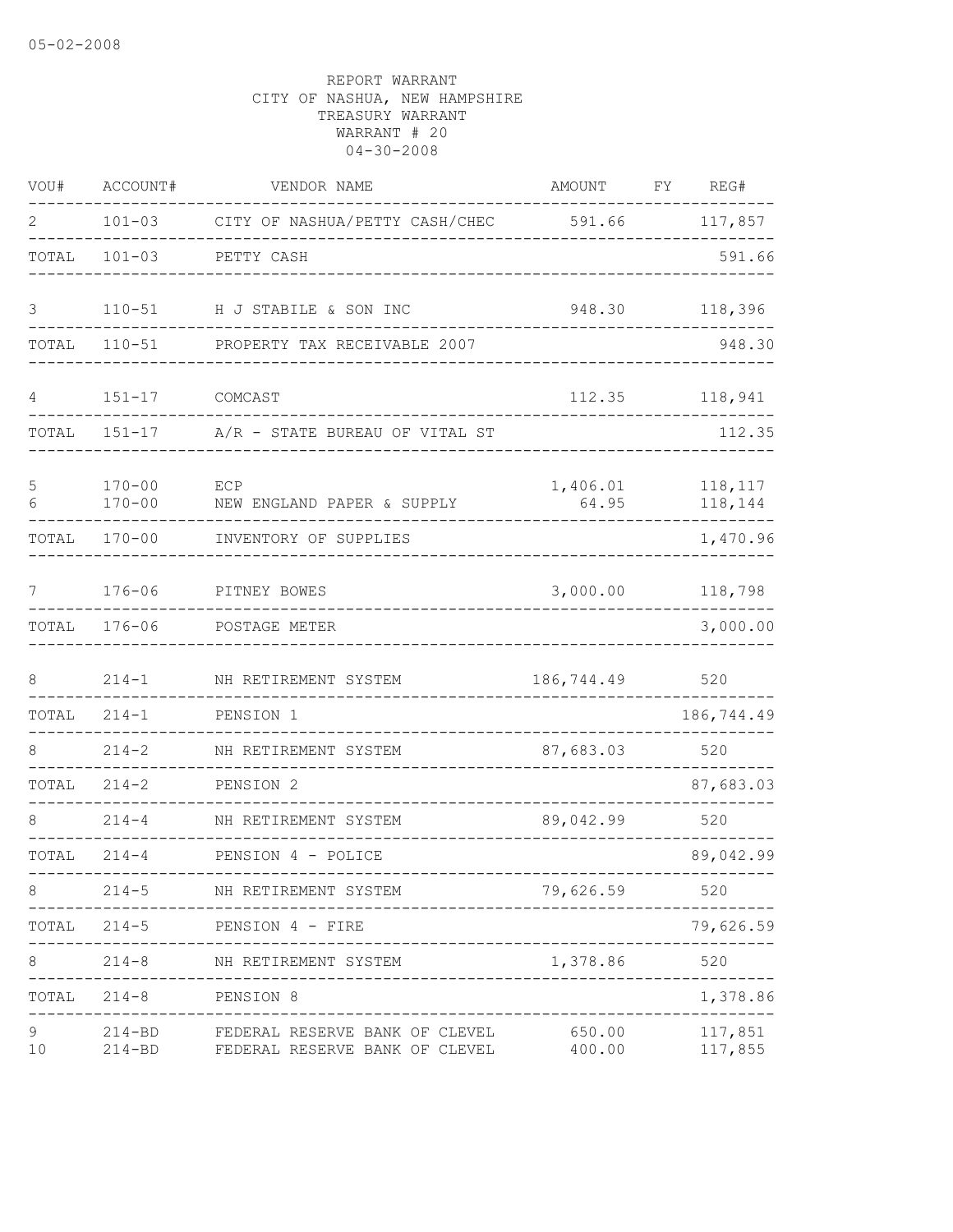| VOU#     | ACCOUNT#                 | VENDOR NAME                                                    | AMOUNT                       | FY | REG#                        |
|----------|--------------------------|----------------------------------------------------------------|------------------------------|----|-----------------------------|
| 11       | $214 - BD$               | FEDERAL RESERVE BANK OF CLEVEL                                 | 600.00                       |    | 117,859                     |
| TOTAL    | $214 - BD$               | BONDS DEDUCTION                                                |                              |    | 1,650.00                    |
| 12       | $214 - BH$               | ANTHEM BLUE CROSS BLUE SHIELD                                  | 65, 232.55                   |    | 530                         |
| 13<br>14 | $214 - BH$<br>$214 - BH$ | ANTHEM BLUE CROSS BLUE SHIELD<br>ANTHEM BLUE CROSS BLUE SHIELD | 14,719.05<br>8,034.30        |    | 539<br>553                  |
|          |                          |                                                                |                              |    |                             |
| TOTAL    | $214 - BH$               | BLUE/CROSS HMO- CITY                                           |                              |    | 87,985.90                   |
| 15       | $214 - C$                | ANTHEM BLUE CROSS BLUE SHIELD                                  | 345.40                       |    | 523                         |
| 16       | $214-C$                  | ANTHEM BLUE CROSS BLUE SHIELD                                  | 1,706.83                     |    | 539                         |
| 17       | $214-C$                  | ANTHEM BLUE CROSS BLUE SHIELD                                  | 593.22                       |    | 553                         |
| TOTAL    | $214-C$                  | B/C B/S J PLAN-DED SCHOOL                                      |                              |    | 2,645.45                    |
| 18       | $214 - DC$               | BIANCHI ROBERT                                                 | 208.00                       |    | 118,054                     |
| 19       | $214 - DC$               | COSTANTINI SHELLEY                                             | 76.93                        |    | 117,947                     |
| 20       | $214 - DC$               | DAVIDSON PATRICIA                                              | 510.00                       |    | 118,214                     |
| 21       | $214-DC$                 | GAGNON PATRICIA                                                | 200.00                       |    | 118,097                     |
| 22       | $214-DC$                 | <b>GLEASON KAREN</b>                                           | 803.79                       |    | 118,215                     |
| 23       | $214 - DC$               | MENARD PAUL                                                    | 192.31                       |    | 118,161                     |
| 24       | $214 - DC$               | SLATTERY SCOTT                                                 | 1,323.45                     |    | 118,162                     |
| 25       | $214 - DC$               | WINKLEMANN DEAN                                                | 250.00                       |    | 118,216                     |
| TOTAL    | $214 - DC$               | DEPENDENT CARE DEDUCTION                                       |                              |    | 3,564.48                    |
| 26       | $214-FR$                 | HARVARD PILGRIM HEALTH CARE                                    | 25,500.00                    |    | 526                         |
| TOTAL    | $214-FR$                 | HARVARD FREEDOM                                                |                              |    | 25,500.00                   |
| 27       | $214-FS$                 | BENEFIT STRATEGIES INC                                         | 27,021.53                    |    | 525                         |
| 28       | $214-FS$                 | BENEFIT STRATEGIES INC                                         | 1,794.56                     |    | 544                         |
| TOTAL    | $214-FS$                 | FLEXIBLE SPENDING ACCOUNT -                                    |                              |    | 28,816.09                   |
| 29       | $214 - HC$               | HARVARD PILGRIM HEALTH CARE                                    | 12,467.99                    |    | 521                         |
| 30       | 214-HC                   | HARVARD PILGRIM HEALTH CARE                                    | 455.54                       |    | 540                         |
| 31       | $214 - HC$               | HARVARD PILGRIM HEALTH CARE                                    | 560.97                       |    | 554                         |
|          |                          | TOTAL 214-HC HARVARD COM HP                                    |                              |    | 13,484.50                   |
| 32       | 214-HJ                   | ANTHEM BLUE CROSS BLUE SHIELD                                  | ---------------<br>12,743.57 |    | 523                         |
| 33       | 214-HJ                   | ANTHEM BLUE CROSS BLUE SHIELD                                  | 54,265.50                    |    | 539                         |
| 34       | 214-HJ                   | ANTHEM BLUE CROSS BLUE SHIELD                                  | 89,353.96                    |    | 553                         |
|          |                          | -----------------------<br>TOTAL 214-HJ BC/BS J PLAN DED-CITY  |                              |    | -------------<br>156,363.03 |
|          |                          |                                                                |                              |    |                             |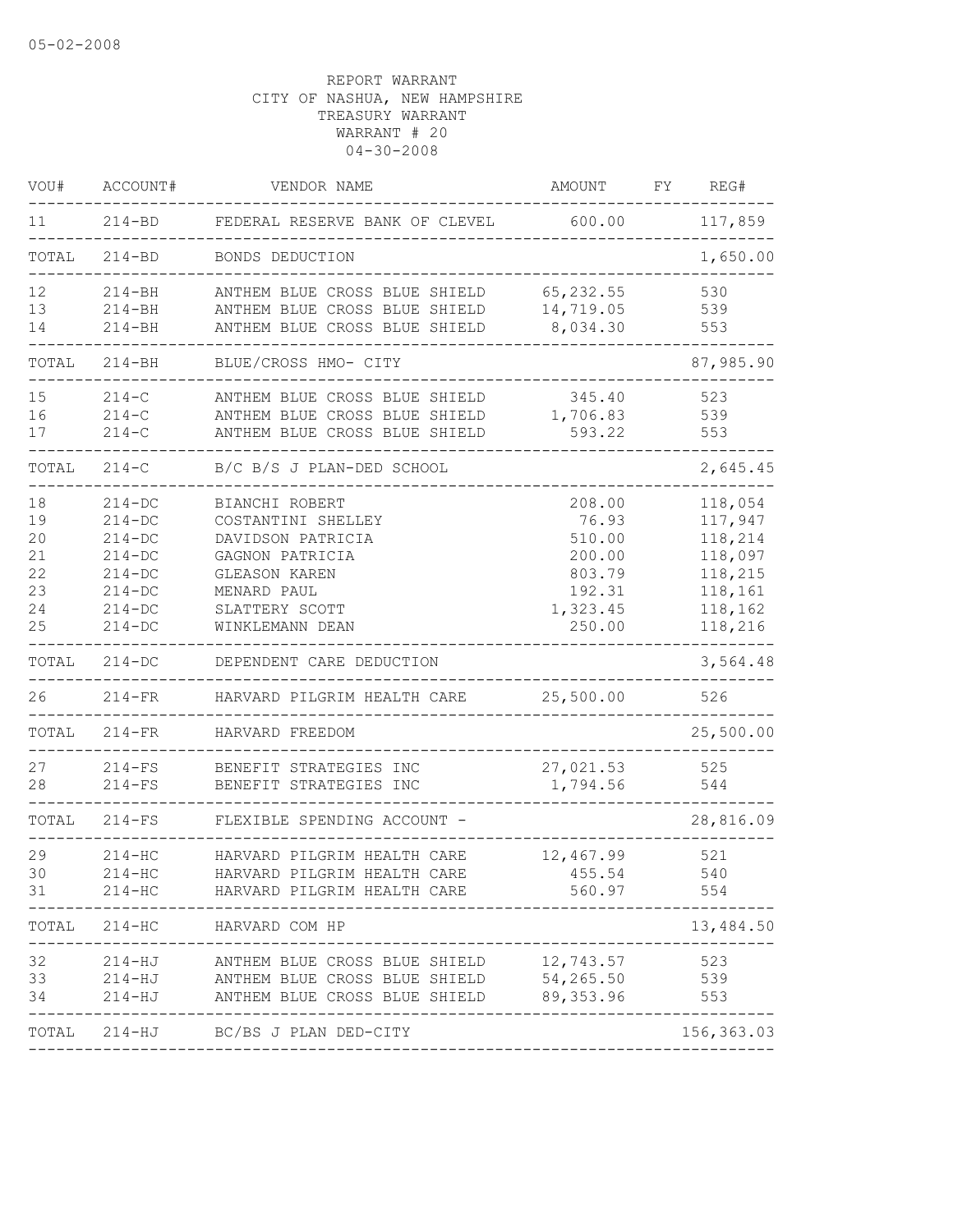| VOU#           | ACCOUNT#                               | VENDOR NAME                                                                                     | AMOUNT                            | FY | REG#              |
|----------------|----------------------------------------|-------------------------------------------------------------------------------------------------|-----------------------------------|----|-------------------|
| 35             | $214 - J$                              | ITT HARTFORD                                                                                    | 7,529.85                          |    | 524               |
| TOTAL          | $214 - J$                              | OPT LIFE SCHOOL                                                                                 |                                   |    | 7,529.85          |
| 36             | $214 - K$                              | PROTECTIVE LIFE INSURANCE COMP                                                                  | 97.00                             |    | 529               |
| TOTAL          | $214 - K$                              | KEMPER TERM LIFE INSURANCE                                                                      |                                   |    | 97.00             |
| 37<br>38       | $214-P$<br>$214 - P$                   | NORTHEAST DELTA<br>NORTHEAST DELTA                                                              | 702.38<br>165.57                  |    | 542<br>555        |
| TOTAL          | $214 - P$                              | NORTHEAST DELTA DEDUCTION                                                                       |                                   |    | 867.95            |
| 39<br>40<br>41 | $214 - PQ$<br>$214 - PQ$<br>$214 - PQ$ | ANTHEM BLUE CROSS BLUE SHIELD<br>ANTHEM BLUE CROSS BLUE SHIELD<br>ANTHEM BLUE CROSS BLUE SHIELD | 43,599.95<br>5,138.82<br>3,509.55 |    | 523<br>539<br>553 |
| TOTAL          | $214 - PO$                             | BC/BS POINT OF SERV- CITY                                                                       |                                   |    | 52, 248.32        |
| 42<br>43       | $214 - SL$<br>$214 - SL$               | SUN LIFE ASSURANCE COMPANY OF<br>SUN LIFE ASSURANCE COMPANY OF                                  | 3,496.98<br>3,496.98              |    | 531<br>551        |
| TOTAL          | $214 - SL$                             | BPW GROUP INS-SUN LIFE                                                                          |                                   |    | 6,993.96          |
| 44             | $214 - TD$                             | NORTHEAST DELTA                                                                                 | 19,718.45                         |    | 522               |
| TOTAL          | $214 - TD$                             | TEACHER DENTAL                                                                                  |                                   |    | 19,718.45         |
| 45             | $214 - TK$                             | ITT HARTFORD                                                                                    | 6,213.49                          |    | 524               |
| TOTAL          | $214 - TK$                             | OPTIONAL LIFE DEDUCTION                                                                         |                                   |    | 6,213.49          |
| 201,86         | $214 - V$                              | VISION SERVICE PLAN - NH                                                                        | 15.04                             |    | 118,799           |
| TOTAL          | $214 - V$                              | VISION CARE DEDUCTION                                                                           |                                   |    | 15.04             |
| 46             | $214 - W$                              | BOSTON MUTUAL LIFE INSURANCE                                                                    | 15,891.52                         |    | 528               |
| TOTAL          |                                        | 214-W WHOLE LIFE DEDUCTION                                                                      |                                   |    | 15,891.52         |
| 47             |                                        | 236-00 HEMP CHARLES C                                                                           | 450.00                            |    | 118,952           |
| TOTAL          |                                        | 236-00 POLICE TRAINING                                                                          |                                   |    | 450.00            |
| 48             | $241 - 00$                             | HOWARD P FAIRFIELD INC                                                                          | 67,500.00                         |    | 118,625           |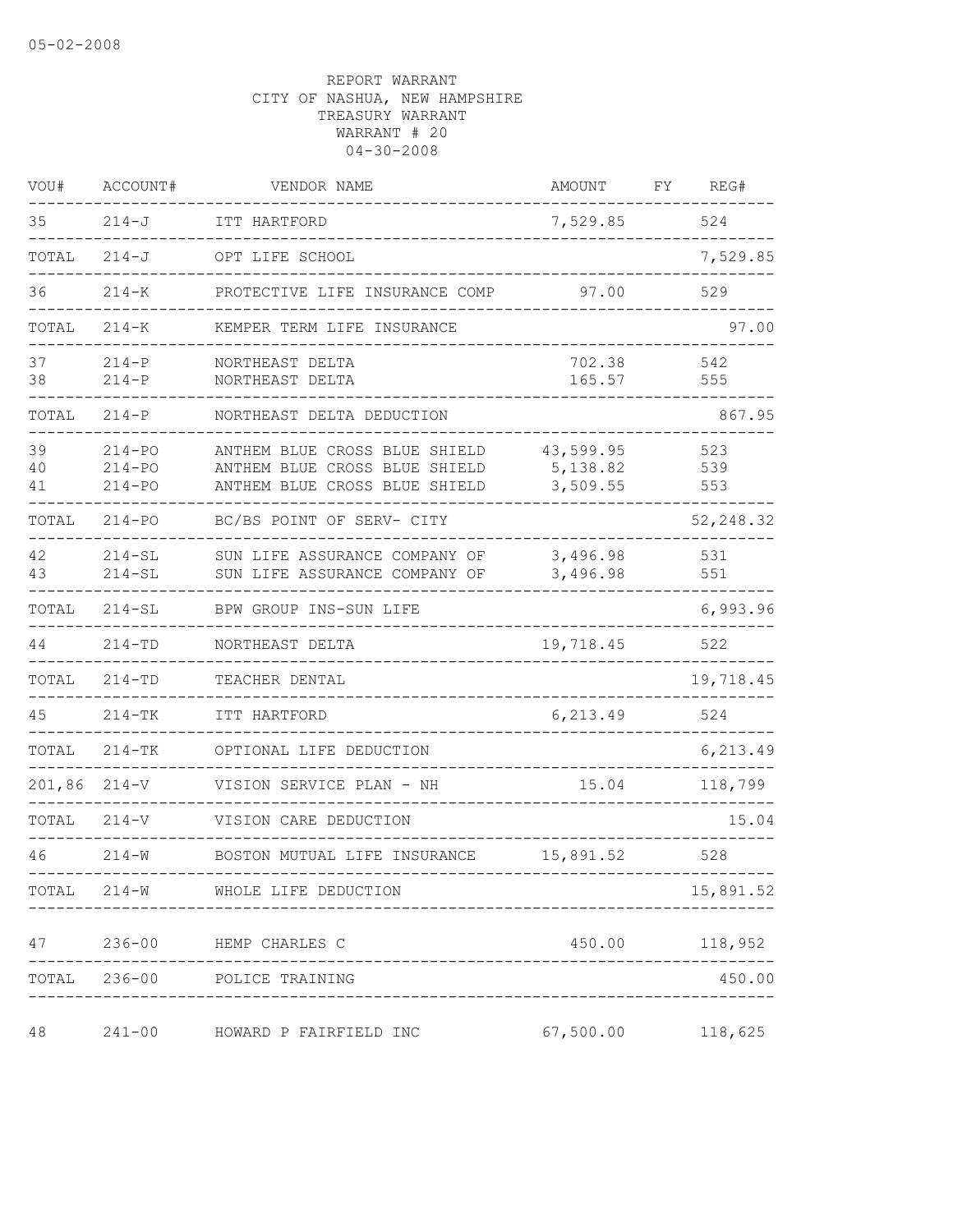| VOU#  | ACCOUNT#                       | VENDOR NAME                                 | AMOUNT                        | FY | REG#               |
|-------|--------------------------------|---------------------------------------------|-------------------------------|----|--------------------|
|       |                                | TOTAL 241-00 INSURANCE REIMB-STREET SWEEPER |                               |    | 67,500.00          |
| 49    | $255 - 00$                     | STATE OF NH-MV                              | 14,626.95                     |    | 519                |
| 50    | $255 - 00$                     | STATE OF NH-MV                              | 16,535.05                     |    | 527                |
| 51    | $255 - 00$                     | STATE OF NH-MV                              | 9,076.95                      |    | 532                |
| 52    | $255 - 00$                     | STATE OF NH-MV                              | 12,382.15                     |    | 533                |
| 53    | $255 - 00$                     | STATE OF NH-MV                              | 13, 232.45                    |    | 534                |
| 54    | $255 - 00$                     | STATE OF NH-MV                              | 14,042.60                     |    | 537                |
| 55    | $255 - 00$                     | STATE OF NH-MV                              | 11,790.65                     |    | 538                |
| 56    | $255 - 00$                     | STATE OF NH-MV                              | 10,087.00                     |    | 543                |
| 57    | $255 - 00$                     | STATE OF NH-MV                              | 11, 115.60                    |    | 545                |
| 58    | $255 - 00$                     | STATE OF NH-MV                              | 10,950.15                     |    | 547                |
| 59    | $255 - 00$                     | STATE OF NH-MV                              | 9,320.45                      |    | 549                |
| 60    | $255 - 00$                     | STATE OF NH-MV                              | 8,648.40                      |    | 550                |
| 61    | $255 - 00$                     | STATE OF NH-MV                              | 19,558.75                     |    | 556                |
| 62    | $255 - 00$                     | STATE OF NH-MV                              | 18,295.70                     |    | 557                |
| 63    | $255 - 00$                     | STATE OF NH-MV<br>______________________    | 20,997.05                     |    | 558                |
|       | TOTAL 255-00                   | STATE MVR                                   |                               |    | 200,659.90         |
|       |                                |                                             |                               |    |                    |
| 64    | $257 - 00$                     | BAROS DANIEL C                              | 12.00                         |    | 118,337            |
| 65    | $257 - 00$                     | GE FLEET SERVICES                           | 16.50                         |    | 118,341            |
| 66    | $257 - 00$                     | GIDGE KEVIN D                               | 20.00                         |    | 118,349            |
| 67    | $257 - 00$                     | LANZA CARL F                                | 82.70                         |    | 118,358            |
| 68    | $257 - 00$                     | LIMA STEVEN M                               | 10.00                         |    | 118,339            |
| 69    | $257 - 00$                     | MURPHY KAREN A                              | 14.50                         |    | 118,344            |
| 70    | $257 - 00$                     | RAWE CHERYL L                               | 24.00                         |    | 118,348            |
| 71    | $257 - 00$                     | ROUTHIER LORI M                             | 37.60                         |    | 118,345            |
| TOTAL | $257 - 00$                     | MV REFUND PENDING                           |                               |    | 217.30             |
|       |                                |                                             |                               |    |                    |
|       | 201,86 287-00<br>201,87 287-00 | FINAMORE MICHAEL J<br>JOHNSON HEIDI         | 80.00<br>160.00               |    | 118,380<br>118,757 |
|       |                                | TOTAL 287-00 SCHL- PLAYPALS SUSPENSE ACC'T  | ----------------------------- |    | 240.00             |
|       |                                |                                             |                               |    |                    |
|       |                                | 72 291-18 DAVIDSON MICHAEL L                | 275.44 118,397                |    |                    |
|       |                                | TOTAL 291-18 PAYROLL CONTINGENCY            |                               |    | 275.44             |
|       |                                |                                             |                               |    |                    |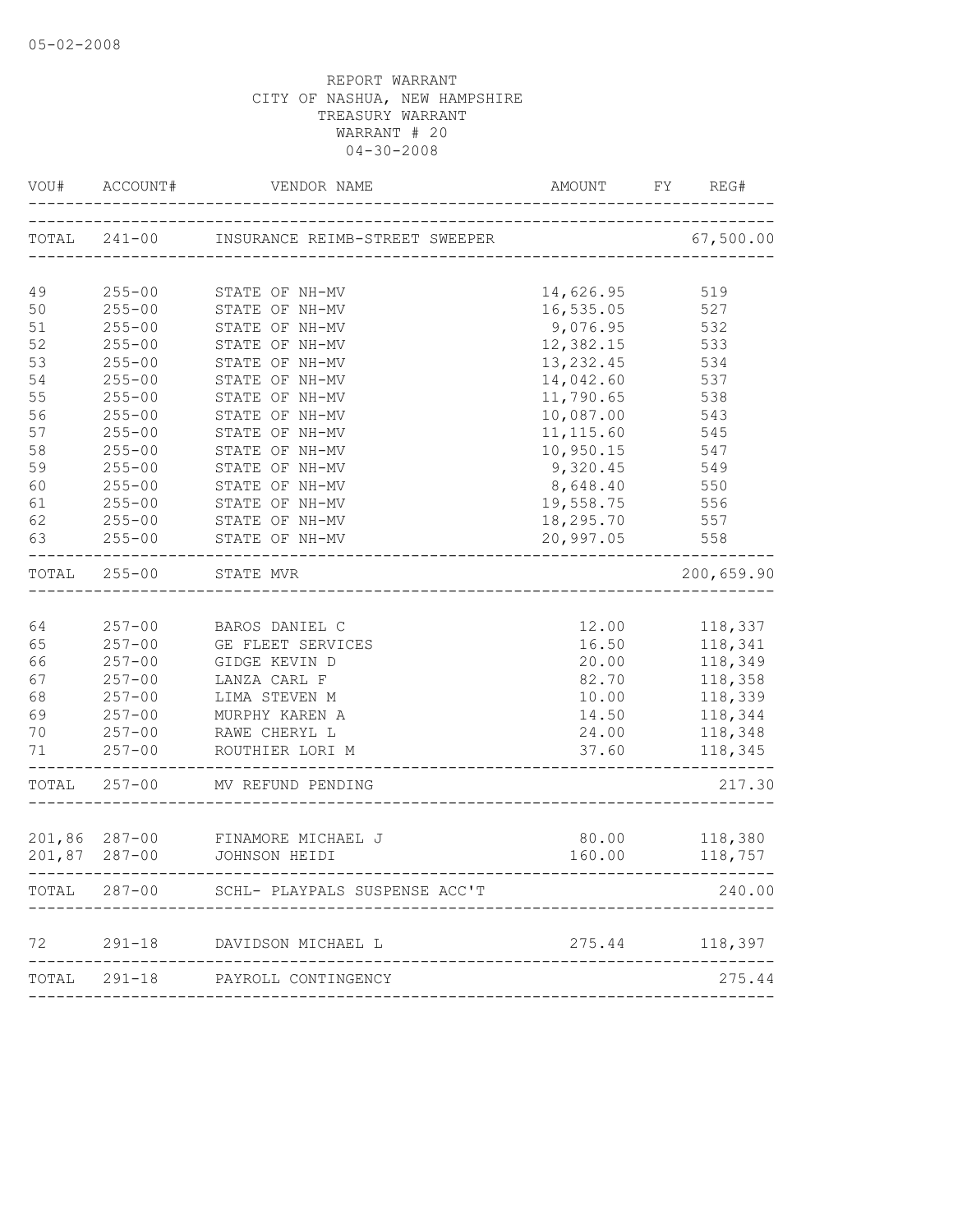| VOU# ACCOUNT# VENDOR NAME AMOUNT FY REG#<br>. _ _ _ _ _ _ _ _ _ _ _ _ _ _<br>201,871 3047-49075 PLACE PATRICIA 1,224.50 118,435<br>TOTAL 304 ALTERNATIVE SCHOOL<br>1,224.50<br>73<br>CITY OF NASHUA/PETTY CASH/SLIP 45.96<br>117,858<br>305-49075<br>COMMUNICATIONS DESIGN ASSOCIAT 5,812.50<br>118,203<br>74<br>305-53096<br>75<br>305-59100<br>100.00<br>118,208<br>ANDERSON CECIL<br>76<br>305-59100<br>JEYNES COMPANY/MIKE JEYNES<br>375.00<br>118,042<br>77<br>118,170<br>305-59100<br>150.00<br>MCLEAN JIM<br>78<br>305-59100<br>O'NEIL TIM<br>300.00<br>118,174<br>79<br>305-59100<br>200.00<br>118,204<br>SANCHEZ ANTONIO<br>80<br>305-59100<br>WALLENT FRANK J<br>50.00<br>117,988<br>81<br>118,801<br>305-91030<br>JOHNSON PETER<br>170.00<br>82<br>305-91030<br>35.00<br>118,800<br>POEHNERT JEFF<br>83<br>230.00<br>305-94005 ACM-NE REGION<br>117,861<br>------<br>_____________ |  |
|-----------------------------------------------------------------------------------------------------------------------------------------------------------------------------------------------------------------------------------------------------------------------------------------------------------------------------------------------------------------------------------------------------------------------------------------------------------------------------------------------------------------------------------------------------------------------------------------------------------------------------------------------------------------------------------------------------------------------------------------------------------------------------------------------------------------------------------------------------------------------------------------------|--|
|                                                                                                                                                                                                                                                                                                                                                                                                                                                                                                                                                                                                                                                                                                                                                                                                                                                                                               |  |
|                                                                                                                                                                                                                                                                                                                                                                                                                                                                                                                                                                                                                                                                                                                                                                                                                                                                                               |  |
|                                                                                                                                                                                                                                                                                                                                                                                                                                                                                                                                                                                                                                                                                                                                                                                                                                                                                               |  |
|                                                                                                                                                                                                                                                                                                                                                                                                                                                                                                                                                                                                                                                                                                                                                                                                                                                                                               |  |
|                                                                                                                                                                                                                                                                                                                                                                                                                                                                                                                                                                                                                                                                                                                                                                                                                                                                                               |  |
|                                                                                                                                                                                                                                                                                                                                                                                                                                                                                                                                                                                                                                                                                                                                                                                                                                                                                               |  |
|                                                                                                                                                                                                                                                                                                                                                                                                                                                                                                                                                                                                                                                                                                                                                                                                                                                                                               |  |
|                                                                                                                                                                                                                                                                                                                                                                                                                                                                                                                                                                                                                                                                                                                                                                                                                                                                                               |  |
|                                                                                                                                                                                                                                                                                                                                                                                                                                                                                                                                                                                                                                                                                                                                                                                                                                                                                               |  |
|                                                                                                                                                                                                                                                                                                                                                                                                                                                                                                                                                                                                                                                                                                                                                                                                                                                                                               |  |
|                                                                                                                                                                                                                                                                                                                                                                                                                                                                                                                                                                                                                                                                                                                                                                                                                                                                                               |  |
|                                                                                                                                                                                                                                                                                                                                                                                                                                                                                                                                                                                                                                                                                                                                                                                                                                                                                               |  |
|                                                                                                                                                                                                                                                                                                                                                                                                                                                                                                                                                                                                                                                                                                                                                                                                                                                                                               |  |
| SRF - CIVIC & COMM ACTIVITIES<br>TOTAL 305<br>7,468.46                                                                                                                                                                                                                                                                                                                                                                                                                                                                                                                                                                                                                                                                                                                                                                                                                                        |  |
| 227.33 118,617<br>201,872 3053-49050 FILMS MEDIA GROUP                                                                                                                                                                                                                                                                                                                                                                                                                                                                                                                                                                                                                                                                                                                                                                                                                                        |  |
|                                                                                                                                                                                                                                                                                                                                                                                                                                                                                                                                                                                                                                                                                                                                                                                                                                                                                               |  |
| TOTAL 305 NHS ACADEMY OF FINANCE<br>227.33                                                                                                                                                                                                                                                                                                                                                                                                                                                                                                                                                                                                                                                                                                                                                                                                                                                    |  |
|                                                                                                                                                                                                                                                                                                                                                                                                                                                                                                                                                                                                                                                                                                                                                                                                                                                                                               |  |
| 231, 264. 16<br>84<br>308-83012<br>539<br>ANTHEM BLUE CROSS BLUE SHIELD                                                                                                                                                                                                                                                                                                                                                                                                                                                                                                                                                                                                                                                                                                                                                                                                                       |  |
| 322, 133.79<br>553<br>85<br>308-83012<br>ANTHEM BLUE CROSS BLUE SHIELD                                                                                                                                                                                                                                                                                                                                                                                                                                                                                                                                                                                                                                                                                                                                                                                                                        |  |
| 86<br>308-83012<br>CONCORD HOSPITAL<br>243.55<br>118,330                                                                                                                                                                                                                                                                                                                                                                                                                                                                                                                                                                                                                                                                                                                                                                                                                                      |  |
| ANTHEM BLUE CROSS BLUE SHIELD<br>53,998.00<br>87<br>308-83013<br>530                                                                                                                                                                                                                                                                                                                                                                                                                                                                                                                                                                                                                                                                                                                                                                                                                          |  |
| 88<br>308-83013<br>ANTHEM BLUE CROSS BLUE SHIELD<br>256,876.19<br>539                                                                                                                                                                                                                                                                                                                                                                                                                                                                                                                                                                                                                                                                                                                                                                                                                         |  |
| 89<br>308-83013<br>ANTHEM BLUE CROSS BLUE SHIELD<br>300, 322.23<br>553                                                                                                                                                                                                                                                                                                                                                                                                                                                                                                                                                                                                                                                                                                                                                                                                                        |  |
| 90<br>RESOURCE MANAGEMENT CONSULTANT<br>5,810.40<br>308-83014<br>118,202                                                                                                                                                                                                                                                                                                                                                                                                                                                                                                                                                                                                                                                                                                                                                                                                                      |  |
| 90<br>308-83015<br>14,378.40<br>118,202<br>RESOURCE MANAGEMENT CONSULTANT                                                                                                                                                                                                                                                                                                                                                                                                                                                                                                                                                                                                                                                                                                                                                                                                                     |  |
| 91<br>308-83016<br>HARVARD PILGRIM HEALTH CARE<br>40,852.00<br>521                                                                                                                                                                                                                                                                                                                                                                                                                                                                                                                                                                                                                                                                                                                                                                                                                            |  |
| 92<br>308-83016<br>88,395.95<br>540<br>HARVARD PILGRIM HEALTH CARE                                                                                                                                                                                                                                                                                                                                                                                                                                                                                                                                                                                                                                                                                                                                                                                                                            |  |
| 62,864.00<br>93<br>308-83016<br>554<br>HARVARD PILGRIM HEALTH CARE                                                                                                                                                                                                                                                                                                                                                                                                                                                                                                                                                                                                                                                                                                                                                                                                                            |  |
| 73,905.01<br>94<br>521<br>308-83017<br>HARVARD PILGRIM HEALTH CARE                                                                                                                                                                                                                                                                                                                                                                                                                                                                                                                                                                                                                                                                                                                                                                                                                            |  |
| 95<br>308-83017<br>120,822.44<br>540<br>HARVARD PILGRIM HEALTH CARE                                                                                                                                                                                                                                                                                                                                                                                                                                                                                                                                                                                                                                                                                                                                                                                                                           |  |
| 28,743.57<br>308-83017<br>554<br>96<br>HARVARD PILGRIM HEALTH CARE                                                                                                                                                                                                                                                                                                                                                                                                                                                                                                                                                                                                                                                                                                                                                                                                                            |  |
| 97<br>308-83018<br>81,601.61<br>539<br>ANTHEM BLUE CROSS BLUE SHIELD                                                                                                                                                                                                                                                                                                                                                                                                                                                                                                                                                                                                                                                                                                                                                                                                                          |  |
| 98<br>308-83018<br>ANTHEM BLUE CROSS BLUE SHIELD<br>202, 128.10<br>553<br>99<br>308-83019<br>ANTHEM BLUE CROSS BLUE SHIELD<br>75,299.00<br>523                                                                                                                                                                                                                                                                                                                                                                                                                                                                                                                                                                                                                                                                                                                                                |  |
| 89,832.11                                                                                                                                                                                                                                                                                                                                                                                                                                                                                                                                                                                                                                                                                                                                                                                                                                                                                     |  |
| 100<br>308-83019<br>ANTHEM BLUE CROSS BLUE SHIELD<br>539<br>308-83019<br>96,186.70<br>553<br>101<br>ANTHEM BLUE CROSS BLUE SHIELD                                                                                                                                                                                                                                                                                                                                                                                                                                                                                                                                                                                                                                                                                                                                                             |  |
| 102<br>6,204.25<br>522<br>308-83020<br>NORTHEAST DELTA                                                                                                                                                                                                                                                                                                                                                                                                                                                                                                                                                                                                                                                                                                                                                                                                                                        |  |
| 8,949.80<br>522<br>103<br>308-83020<br>NORTHEAST DELTA                                                                                                                                                                                                                                                                                                                                                                                                                                                                                                                                                                                                                                                                                                                                                                                                                                        |  |
| 19,063.43<br>104<br>308-83020<br>542<br>NORTHEAST DELTA                                                                                                                                                                                                                                                                                                                                                                                                                                                                                                                                                                                                                                                                                                                                                                                                                                       |  |
| 29,820.35<br>555<br>105<br>308-83020<br>NORTHEAST DELTA                                                                                                                                                                                                                                                                                                                                                                                                                                                                                                                                                                                                                                                                                                                                                                                                                                       |  |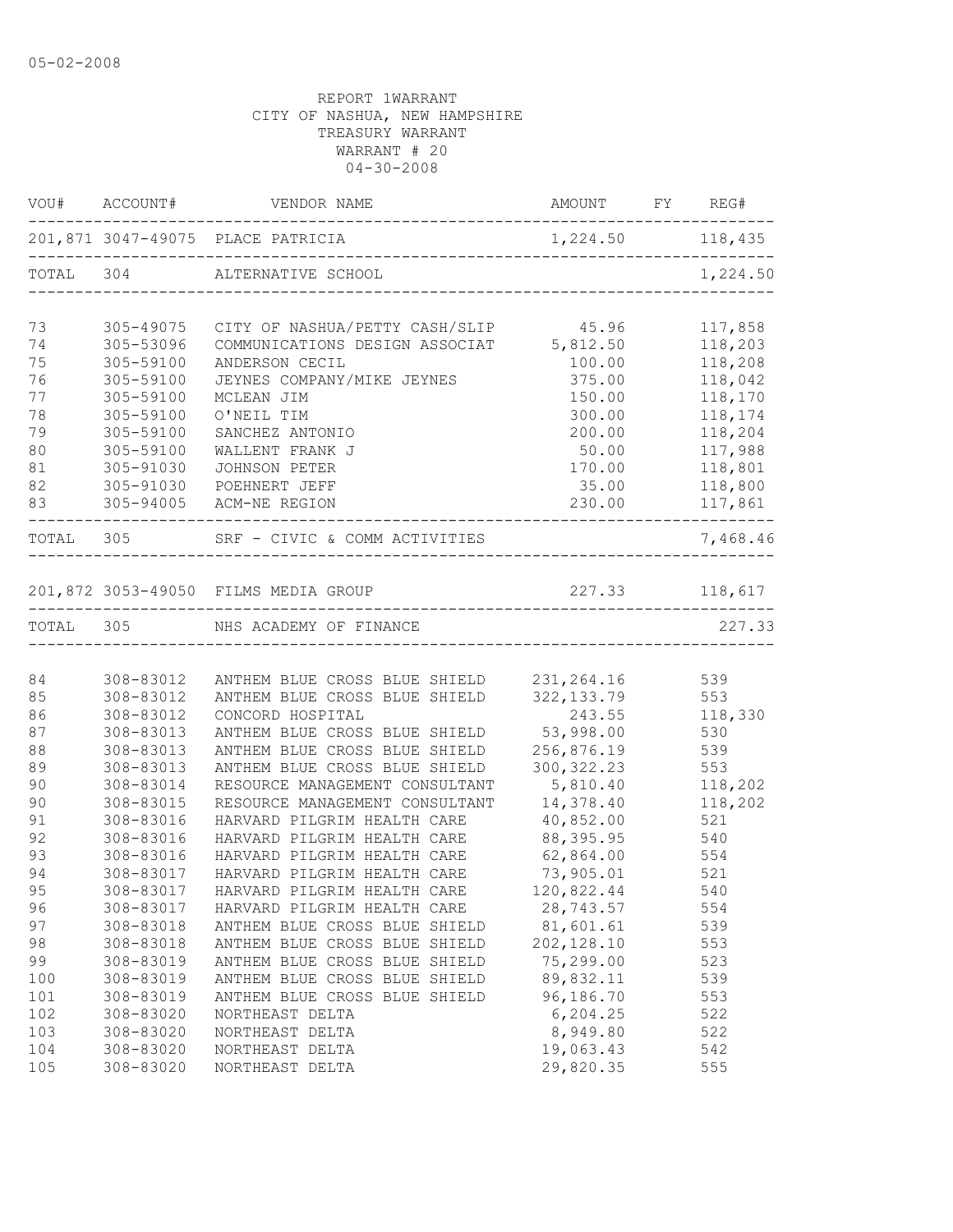| VOU# | ACCOUNT#  | VENDOR NAME                      | AMOUNT     | FY | REG#    |
|------|-----------|----------------------------------|------------|----|---------|
| 106  | 308-83021 | NORTHEAST DELTA                  | 1,914.75   |    | 522     |
| 107  | 308-83021 | NORTHEAST DELTA                  | 1,243.92   |    | 522     |
| 108  | 308-83021 | NORTHEAST DELTA                  | 2,482.85   |    | 542     |
| 109  | 308-83021 | NORTHEAST DELTA                  | 9,045.55   |    | 555     |
| 110  | 308-83022 | NORTHEAST DELTA                  | 102,381.74 |    | 522     |
| 111  | 308-83030 | ITT HARTFORD                     | 9,516.99   |    | 524     |
| 111  | 308-83031 | ITT HARTFORD                     | 12, 175.65 |    | 524     |
| 112  | 308-83040 | CONNECTICUT UNDERWRITERS INC     | 944.00     |    | 118,949 |
| 113  | 308-83040 | MATKOWSKY ALBERT                 | 222.00     |    | 118,030 |
| 114  | 308-83052 | CLEVELAND WATERS & BASS PA       | 484.47     |    | 117,856 |
| 115  | 308-83052 | GILMAN JENNIFER                  | 1,937.88   |    | 117,854 |
| 116  | 308-83053 | ANESTHESIA CARE GROUP PC<br>W/   | 853.67     |    | 117,882 |
| 117  | 308-83053 | APPLE SERVICES NASHUA            | 4,298.00   |    | 117,967 |
| 118  | 308-83053 | APPLE THERAPY SERVICES LONDOND   | 341.00     |    | 118,179 |
| 119  | 308-83053 | ASSOCIATED RADIOLOGISTS PA<br>W/ | 590.00     |    | 118,241 |
| 120  | 308-83053 | FOUR SEASONS ORTHOPAEDIC CTR     | 6,573.00   |    | 118,292 |
| 121  | 308-83053 | GREATER NASHUA EMERGENCY PHYS    | 138.00     |    | 118,267 |
| 122  | 308-83053 | MERIDIAN RESOURCE COMPANY        | 632.01     |    | 118,133 |
| 123  | 308-83053 | NASHUA EYE ASSOCIATES PA<br>W/C  | 280.00     |    | 118,254 |
| 124  | 308-83053 | NASHUA RADIOLOGY PA<br>W/C       | 220.00     |    | 118,242 |
| 125  | 308-83053 | RS MEDICAL<br>W/C                | 330.00     |    | 117,887 |
| 126  | 308-83053 | SO NH REGIONAL MEDICAL CENTER    | 2,182.85   |    | 118,243 |
| 127  | 308-83053 | ST JOSEPH BUSINESS & HEALTH      | 184.00     |    | 118,070 |
| 128  | 308-83053 | ST JOSEPH'S HOSPITAL W/C         | 337.75     |    | 117,958 |
| 129  | 308-83053 | THIRD PARTY SOLUTIONS INC        | 522.72     |    | 118,271 |
| 130  | 308-83053 | WALGREEN CO<br>W/C               | 78.36      |    | 118,253 |
| 131  | 308-83053 | WILLIAMS ED                      | 45.00      |    | 118,235 |
| 132  | 308-83054 | APPLE SERVICES NASHUA            | 1,468.00   |    | 117,967 |
| 133  | 308-83054 | APPLE THERAPY SERVICES BEDFORD   | 195.00     |    | 117,876 |
| 134  | 308-83054 | BONENBERGER HOWARD J DPM PLLC    | 452.92     |    | 118,182 |
| 135  | 308-83054 | CAWLEY MAUREEN A                 | 20.00      |    | 118,351 |
| 136  | 308-83054 | EXCEL ORTHOPEDIC SPECIALISTS     | 3,750.00   |    | 118,236 |
| 137  | 308-83054 | FOUR SEASONS ORTHOPAEDIC CTR     | 569.00     |    | 118,292 |
| 138  | 308-83054 | GRANITE STATE MEDIQUIP           | 45.00      |    | 118,218 |
|      |           |                                  |            |    |         |
| 139  | 308-83054 | GREATER NASHUA EMERGENCY PHYS    | 334.00     |    | 118,267 |
| 140  | 308-83054 | KNOETIG ERIN M                   | 67.29      |    | 118,234 |
| 141  | 308-83054 | LEWIS PHYSICAL MEDICINE ASSOC    | 670.00     |    | 117,870 |
| 142  | 308-83054 | MERIDIAN RESOURCE COMPANY        | 73.10      |    | 118,133 |
| 143  | 308-83054 | NASHUA PATHOLOGY PA W/C          | 270.00     |    | 118,261 |
| 144  | 308-83054 | NH ORTHOPAEDIC SURGERY PA<br>W/C | 283.00     |    | 118,257 |
| 145  | 308-83054 | OCCUPATIONAL HEALTH CTRS SOUTH   | 303.27     |    | 118,081 |
| 146  | 308-83054 | ORTHOCARE MEDICAL EQUIP LLC      | 350.00     |    | 118,038 |
| 147  | 308-83054 | W/C<br>RS MEDICAL                | 2,575.00   |    | 117,887 |
| 148  | 308-83054 | SIMPSON STEPHEN L MD PC          | 140.00     |    | 118,304 |
| 149  | 308-83054 | SJH SURGICENTER LLCD             | 12,532.90  |    | 118,153 |
| 150  | 308-83054 | SO NH REGIONAL MEDICAL CENTER    | 9,372.77   |    | 118,243 |
| 151  | 308-83054 | ST JOSEPH'S HOSPITAL W/C         | 712.50     |    | 117,958 |
| 152  | 308-83054 | THIRD PARTY SOLUTIONS INC        | 1,406.29   |    | 118,271 |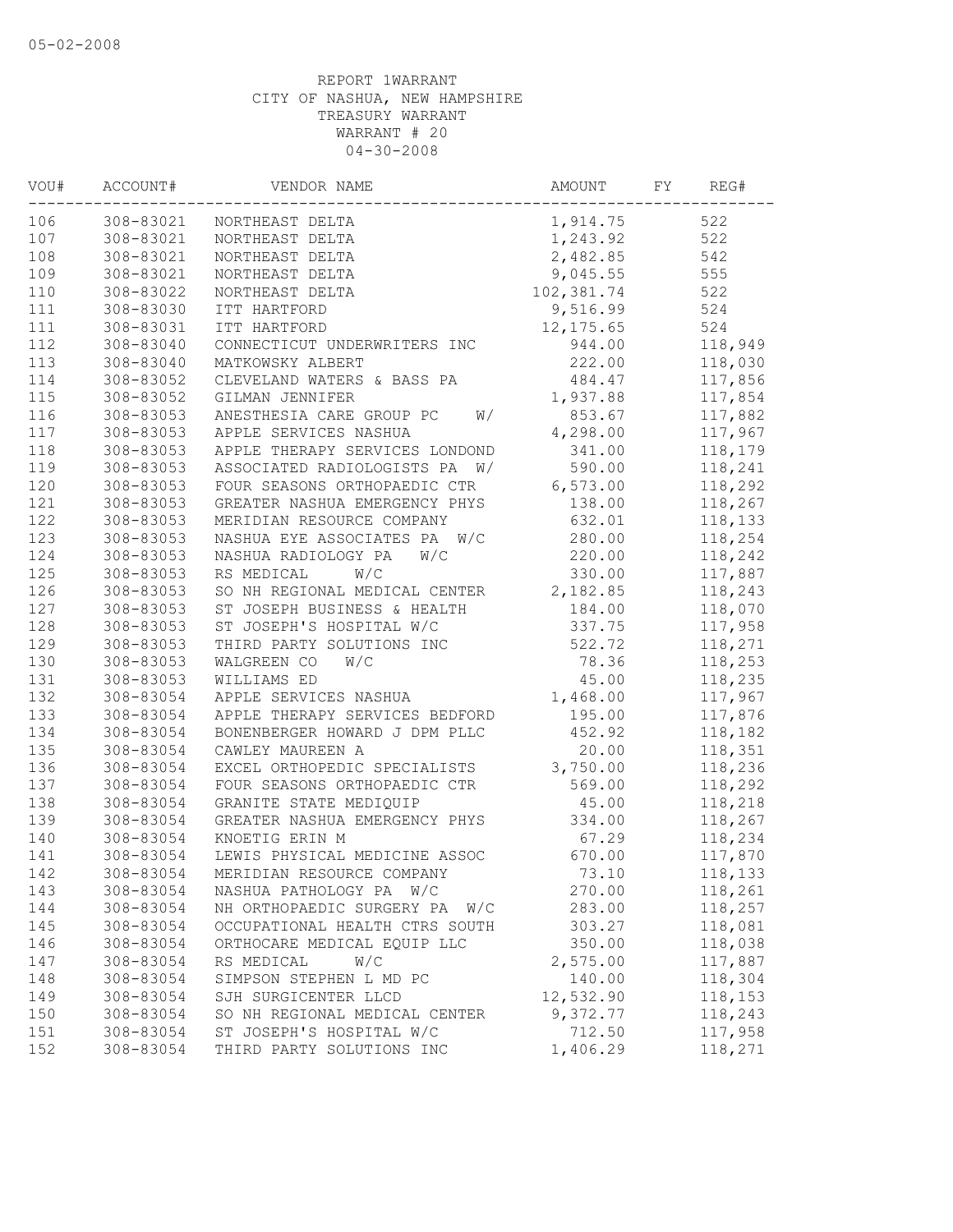| VOU#  | ACCOUNT#           | VENDOR NAME                                    | AMOUNT    | FY REG#      |
|-------|--------------------|------------------------------------------------|-----------|--------------|
| 153   | 308-83054          | TORTORELLO NARISA                              | 262.50    | 118,217      |
| 154   | 308-83054          | WINCHESTER HOSPITAL                            | 909.16    | 118,368      |
| 155   | 308-83054          | WOLF RALPH R MD<br>W/C                         | 234.00    | 118,251      |
| 156   | 308-83055          | TURMEL JAMES C                                 | 98.93     | 118,249      |
| 157   | 308-83055          | WILLIAMS ED                                    | 19.00     | 118,235      |
| 158   | 308-83056          | OCCUPATIONAL DRUG TESTING LLC                  | 745.00    | 118,219      |
| 159   | 308-83057          | CITIZENS BANK                                  | 1,060.00  | 560          |
| 160   | 308-83057          | DEVINE MILLIMET                                | 60.00     | 118,936      |
| 161   | 308-83058          | THE TELEGRAPH                                  | 156.00    | 118,947      |
| 162   | 308-83063          | MARVELL PLATE GLASS INC W/C                    | 369.00    | 118,283      |
| 163   | 308-83063          | STANLEY ELEVATOR CO INC                        | 212.00    | 118,171      |
| 164   | 308-83064          | BEECHAM BRUCE                                  | 113.98    | 118,278      |
| 165   | 308-83064          | DOWNTOWN COLLISION CTR                         | 4,418.06  | 118,189      |
| 166   | 308-83064          | ENTERPRISE RENT A CAR OF BOSTO                 | 105.01    | 118,404      |
| 167   | 308-83064          | GEICO GENERAL INSURANCE COMPAN                 | 838.80    | 118,954      |
| 168   | 308-83064          | METLIFE AUTO & HOME                            | 539.31    | 118,149      |
| 169   | 308-83064          | ST LAURENT COLLISION CENTER IN                 | 2,763.08  | 118,902      |
| 170   | 308-83070          | TREASURER STATE OF NH<br>W/C                   | 50.00     | 118,984      |
| 171   | 308-83077          | AMERICAN STOP LOSS                             | 44,795.24 | 541          |
| 172   | 308-83199          | STANLEY ELEVATOR CO INC                        | 3,355.68  | 118,171      |
| TOTAL | 308                | SRF - INSURANCE                                |           | 2,466,345.99 |
|       |                    |                                                |           |              |
|       |                    | 201,873 3086-49050 COTE RICHARD                | 24.99     | 118,427      |
|       | 201,874 3086-49050 | PRUFROCK PRESS                                 | 50.00     | 117,937      |
|       | 201,875 3086-49075 | BLAUVELT DARCY                                 | 19.99     | 118,650      |
|       | 201,876 3086-49075 | STERLING DEB                                   | 39.49     | 118,552      |
|       | 3086-82025         | NH RETIREMENT SYSTEM                           | 332.39    | 520          |
|       | 201,877 3086-83004 | VISION SERVICE PLAN - NH                       | 16.29     | 118,803      |
|       | 3086-83006         | ANTHEM BLUE CROSS BLUE SHIELD                  | 1,459.34  | 523          |
|       | 3086-83009         | NORTHEAST DELTA                                | 134.65    | 522          |
|       | 3086-83031         | ITT HARTFORD                                   | 20.16     | 524          |
|       | 201,878 3086-83102 | UNUM LIFE INSURANCE                            | 35.02     | 118,802      |
|       | 201,879 3086-91040 | BLAUVELT DARCY                                 | 25.76     | 118,650      |
|       | 201,880 3086-91040 | BRYANT NOEL                                    | 107.02    | 118,700      |
|       | 201,881 3086-91040 | ROSENTHAL CAROLYN<br>.------------------------ | 98.76     | 118,742      |
| TOTAL | 308                | JAVITS GRANT PROGRAM                           |           | 2,363.86     |
|       |                    |                                                |           |              |
|       | 201,882 3097-41015 | BAUDVILLE INC                                  | 15.94     | 118,510      |
|       | 201,883 3097-41015 | POSITIVE PROMOTIONS INC                        | 649.83    | 117,965      |
|       | 201,884 3097-44005 | ACE PRINTING COMPANY                           | 420.00    | 118,279      |
|       | 201,885 3097-49075 | CENTRAL PAPER PRODUCTS CO                      | 15,391.36 | 118,783      |
|       | 201,886 3097-49075 | CLEAN SOURCE                                   | 838.15    | 118,691      |
|       | 201,887 3097-49075 | GUSTIN KAREN                                   | 6.54      | 118,524      |
|       | 201,888 3097-49085 | ALL RIGHT PROVISIONS, INC.                     | 1,055.61  | 118,673      |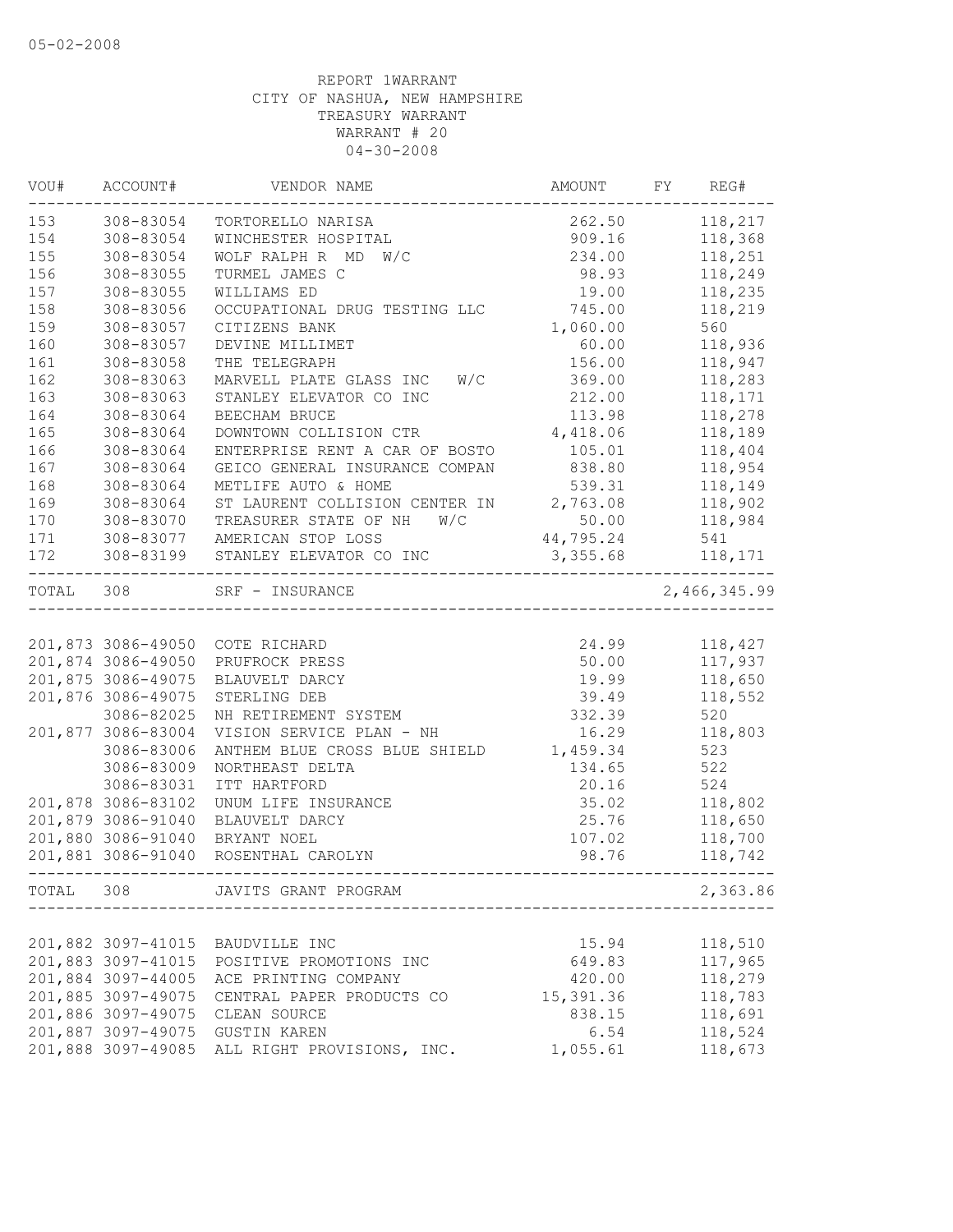| VOU#      | ACCOUNT#                     | VENDOR NAME                     | AMOUNT    | FY | REG#       |
|-----------|------------------------------|---------------------------------|-----------|----|------------|
|           | 201,889 3097-49085           | COCA COLA                       | 8,575.50  |    | 118,457    |
|           | 201,890 3097-49085           | COSTA FRUIT & PRODUCE CO INC    | 17,245.84 |    | 118,795    |
|           | 201,890 3097-49085           | COSTA FRUIT & PRODUCE CO INC    | 33,308.66 |    | 118,796    |
|           | 201,891 3097-49085           | EAST SIDE ENTREES INC           | 40.04     |    | 118,556    |
|           | 201,892 3097-49085           | FANTINI BAKING CO., INC.        | 2,907.02  |    | 118,598    |
|           | 201,892 3097-49085           | FANTINI BAKING CO., INC.        | 5,115.71  |    | 118,599    |
|           | 201,892 3097-49085           | FANTINI BAKING CO., INC.        | 862.12    |    | 118,600    |
|           | 201,893 3097-49085           | GARELICK FARMS-LYNN             | 34,523.36 |    | 118,212    |
|           | 201,893 3097-49085           | GARELICK FARMS-LYNN             | 5,531.28  |    | 118,213    |
|           | 201,894 3097-49085           | GILL'S PIZZA CO.                | 2,151.60  |    | 118,563    |
|           | 201,895 3097-49085           | M SAUNDERS INC                  | 5,469.57  |    | 118,534    |
|           | 201,895 3097-49085           | M SAUNDERS INC                  | 6,753.01  |    | 118,535    |
|           | 201,895 3097-49085           | M SAUNDERS INC                  | 1,636.41  |    | 118,536    |
|           | 201,896 3097-49085           | MCKEE FOODS CORP                | 1,953.36  |    | 118,087    |
|           | 201,897 3097-49085           | NARDONE BROS. BAKING CO. INC    | 394.57    |    | 118,713    |
|           | 201,898 3097-49085           | NEW ENGLAND ICE CREAM           | 1,210.40  |    | 118,583    |
|           | 201,899 3097-49085           | ORIGINAL CRISPY PIZZA CRUST CO  | 3,215.65  |    | 118,140    |
|           | 201,900 3097-49085           | SURPLUS DISTRIBUTION SECTION    | 2,829.75  |    | 118,178    |
|           | 201,901 3097-64335           | NORTHEAST FOOD SVC EQUIPMENT &  | 3,107.00  |    | 117,946    |
|           | 201,902 3097-707             | COLEMAN SHELLEY                 | 3.75      |    | 118,748    |
|           | 201,903 3097-74092           | ACE SERVICE COMPANY INC         | 238.40    |    | 118,794    |
|           | 201,904 3097-74092           | AFFILIATED HVAC SERVICES LLC    | 543.50    |    | 118,490    |
|           | 201,905 3097-74092           | BASSETT SERVICES CORPORATION    | 373.10    |    | 118,492    |
|           | 201,906 3097-74092           | CASCO                           | 337.06    |    | 117,909    |
|           | 201,907 3097-74092           | HOBART SERVICE                  | 439.60    |    | 117,931    |
|           | 3097-82025                   | NH RETIREMENT SYSTEM            | 4,831.62  |    | 520        |
|           | 201,908 3097-83004           | VISION SERVICE PLAN - NH        | 130.32    |    | 118,805    |
|           | 3097-83006                   | ANTHEM BLUE CROSS BLUE SHIELD   | 1,999.94  |    | 523        |
|           | 3097-83006                   | ANTHEM BLUE CROSS BLUE SHIELD   | 19,080.20 |    | 530        |
|           | 3097-83006                   | HARVARD PILGRIM HEALTH CARE     | 7,674.00  |    | 521        |
|           | 3097-83009                   | NORTHEAST DELTA                 | 1,477.56  |    | 522        |
|           | 3097-83031                   | ITT HARTFORD                    | 114.80    |    | 524        |
|           | 201,909 3097-83102           | UNUM LIFE INSURANCE             | 182.06    |    | 118,804    |
|           | 201,910 3097-91005           | BURGESS DOREEN                  | 7.58      |    | 118,531    |
|           | 201,911 3097-91005           | <b>GUSTIN KAREN</b>             | 19.09     |    | 118,524    |
|           | 201,912 3097-91005           | KIMBELL JEANETTE                | 95.95     |    | 118,466    |
|           | 201,913 3097-91005           | RALPH PAULE                     | 28.41     |    | 118,423    |
|           | 201,914 3097-94005           | MARKETING WORKS                 | 290.00    |    | 118,593    |
|           |                              | TOTAL 309 SRF - FOOD SERVICES   |           |    | 193,075.22 |
|           |                              |                                 |           |    |            |
|           | 201,915 3118-44005 COPY SHOP |                                 | 560.25    |    | 118,060    |
|           |                              | 201,916 3118-49050 WRIGHT DEBRA | 16.21     |    | 118,592    |
| TOTAL 311 |                              | SUMMER SCHOOL                   |           |    | 576.46     |
|           |                              |                                 |           |    |            |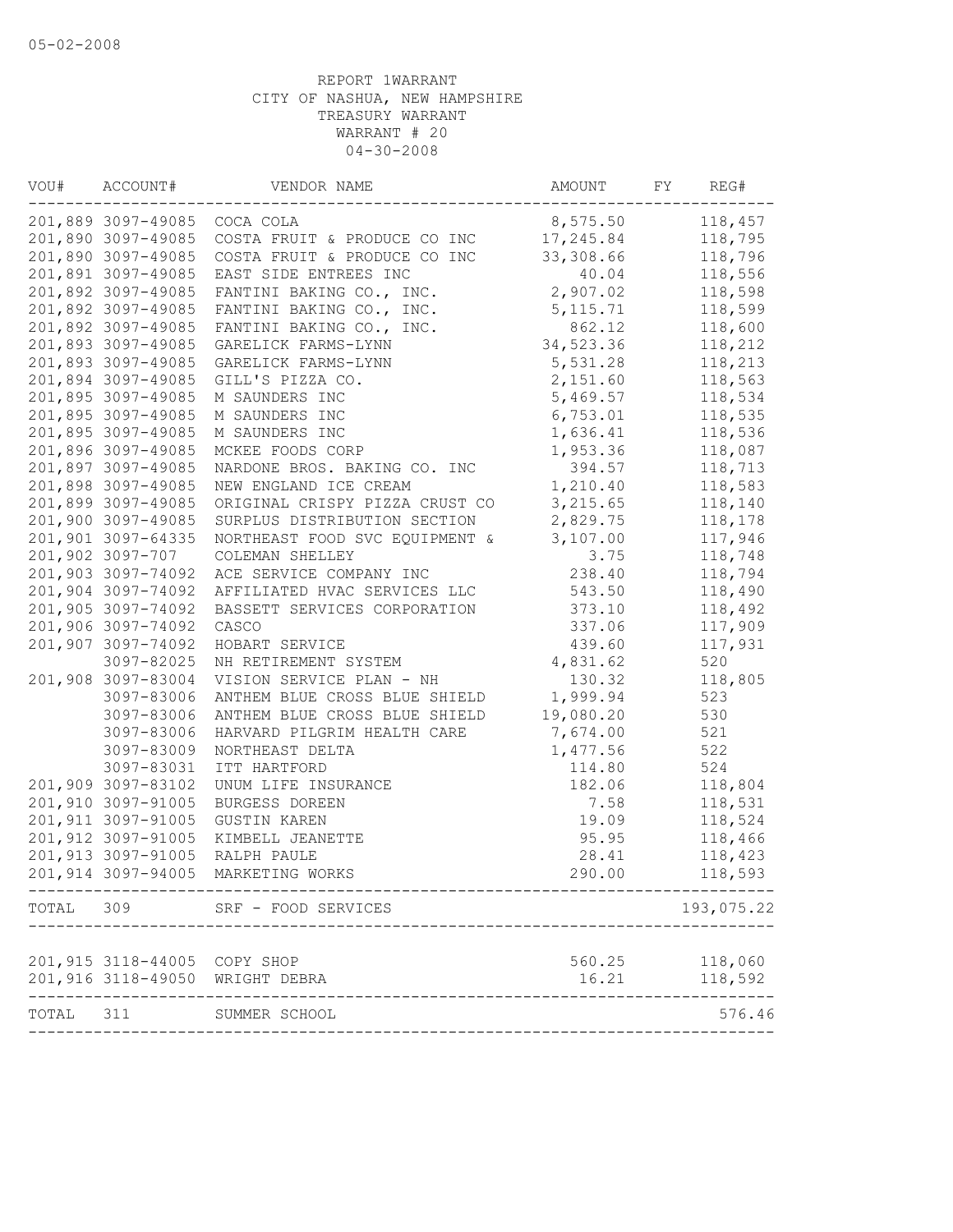| VOU#      | ACCOUNT#           | VENDOR NAME                                                                     | AMOUNT           | FY REG#            |
|-----------|--------------------|---------------------------------------------------------------------------------|------------------|--------------------|
| 184       | 312-43005          | PRINTGRAPHICS OF MAINE                                                          | 812.50           | 535                |
| 183       | 312-43005          | PRINTGRAPHICS OF MAINE                                                          | 136.25           | 117,996            |
| 185       | $312 - 46025$      | BEN'S UNIFORMS                                                                  | 350.00           | 118,789            |
| 186       | $312 - 705$        | BELANGER BRIDGITT L                                                             | 105.00           | 118,362            |
| 187       | $312 - 705$        | D & R TOWING INC                                                                | 75.00            | 118,766            |
| 188       | $312 - 705$        | KING RYAN                                                                       | 1.00             | 117,853            |
| 189       | $312 - 705$        | QUICK RESPONSE TOWING LLC                                                       | 3,765.00         | 118,285            |
| 190       | $312 - 705$        | STEVENS DEBRA J                                                                 | 60.00            | 118,136            |
| 191       | $312 - 705$        | TILDEN AUTOMOTIVE & TRUCK CTRS                                                  | 95.00            | 118,192            |
|           |                    | TOTAL 312 SRF - FINANCIAL SERVICES                                              |                  | 5,399.75           |
|           | 201,917 3122-49050 |                                                                                 |                  |                    |
|           | 201,918 3122-49050 | DESCHENES SARAH<br>PAPANICOLAU MICHELLE                                         | 309.81<br>69.40  | 118,675<br>118,626 |
|           | 201,919 3122-705   | CRIE JOYCE                                                                      | 325.00           |                    |
|           |                    |                                                                                 |                  | 118,744<br>118,756 |
|           |                    | 201,920 3122-705 DOBBINS MARY-CAROLE<br>201,921 3122-91040 PAPANICOLAU MICHELLE | 145.00<br>127.65 |                    |
|           |                    |                                                                                 |                  | 118,626            |
| TOTAL 312 |                    | ADULT ED/CONTINUING ED                                                          |                  | 976.86             |
|           |                    |                                                                                 |                  |                    |
|           |                    | 3245-82025 NH RETIREMENT SYSTEM                                                 | 227.46           | 520                |
|           |                    | 3245-83006 ANTHEM BLUE CROSS BLUE SHIELD                                        | 536.05           | 530                |
| TOTAL 324 |                    | YOUTH SAFE HAVEN-PAL                                                            |                  | 763.51             |
|           |                    |                                                                                 |                  |                    |
|           |                    | 201,922 3247-46040 ATLANTIC SPORTSWEAR                                          | 510.80           | 117,911            |
|           |                    | 201,923 3247-49075 HUDSON TROPHY COMPANY                                        | 750.00           | 118,121            |
|           |                    | 201,924 3247-49075 NIXON CO INC                                                 | 370.00           | 118,134            |
|           |                    | 201,925 3247-64192 M & N SPORTS LLC                                             | 3,883.95         | 118,109            |
| TOTAL 324 |                    | ATHLETICS-ENTERPRISE FUND                                                       |                  | 5,514.75           |
|           |                    |                                                                                 |                  |                    |
| 194       | 331-01430          | NEXTEL COMMUNICATIONS                                                           | 340.01           | 118,925            |
| 195       |                    | 331-31050 VERIZON WIRELESS                                                      | 135.20           | 118,944            |
| 196       | 331-64030          | GOVCONNECTION INC                                                               | 984.33           | 117,886            |
| 197       | 331-64030          | NORTHERN SAFETY CO INC                                                          | 487.39           | 117,966            |
| 198       | 331-64045          | GOVCONNECTION INC                                                               | 5,270.82         | 117,886            |
| 199       | 331-64192          | REMINGTON ARMS CO INC                                                           | 2,525.00         | 118,365            |
| 200       | 331-78007          | CARPARTS OF NASHUA                                                              | 17.07            | 117,906            |
| 201       | 331-82030          | NH RETIREMENT SYSTEM                                                            | 2,576.50         | 520                |
| 202       | 331-94005          | CARIGNAN MICHAEL                                                                | 1,036.71         | 118,806            |
| 203       | 331-94005          | NEW ENGLAND NEOA                                                                | 1,800.00         | 118,990            |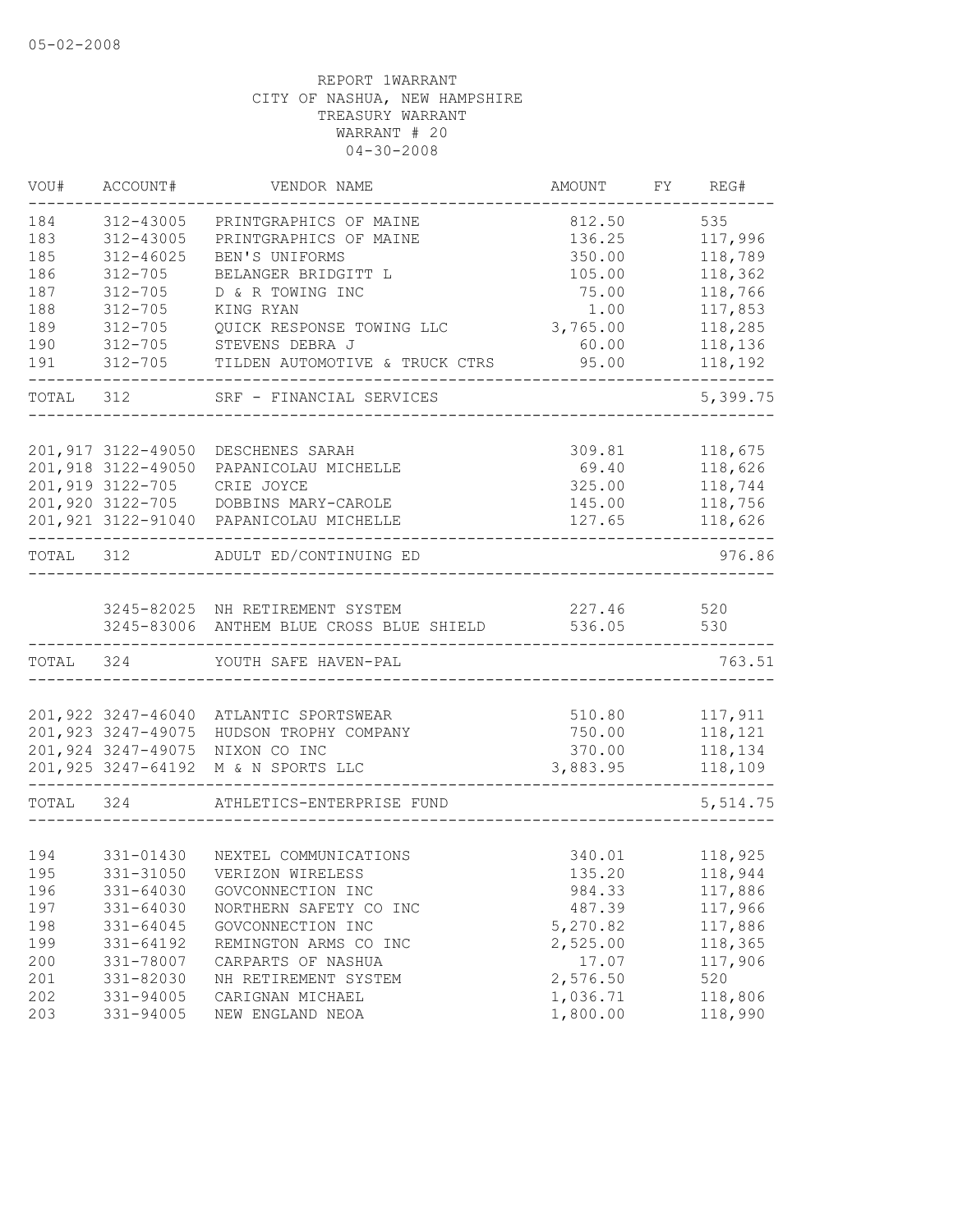|                                          | VOU# ACCOUNT# VENDOR NAME AMOUNT FY REG#                                                      |                                                      |                    |
|------------------------------------------|-----------------------------------------------------------------------------------------------|------------------------------------------------------|--------------------|
|                                          | TOTAL 331 SRF - POLICE DEPARTMENT<br>--------------------------------------                   |                                                      | 15, 173.03         |
|                                          | 201,926 3318-49035 HARCOURT ACHIEVE                                                           | 844.14 118,574                                       |                    |
|                                          | 201,927 3318-53102 ADULT LEARNING CENTER<br>201,928 3318-53102 BROWN UNIVERSITY               | 1,730.00 118,355                                     | 255.93 119,013     |
|                                          | TOTAL 331 TITLE I SCHL IMPR-FES                                                               |                                                      | 2,830.07           |
|                                          | 204 332-64192 DAKOTA'S WELDING & FABRICATION 9,600.00 118,373<br>205 332-94005 BRANDON SCHOOL | 375.00 118,950<br>---------------------------------- |                    |
|                                          | TOTAL 332 SRF - FIRE DEPARTMENT                                                               |                                                      | 9,975.00           |
|                                          |                                                                                               | 52.80 118,456                                        |                    |
|                                          | 201,929 3348-49075 MARKERBOARD PEOPLE<br>201,930 3348-49075 PETTY CASH                        | 12.72                                                |                    |
|                                          | 201,931 3348-49075 SCHOOL SPECIALTY                                                           | 329.44                                               | 118,807<br>118,454 |
|                                          | TOTAL 334 TITLE I SCHL IMPRV AMHERST ST                                                       |                                                      | 394.96             |
|                                          |                                                                                               |                                                      |                    |
|                                          | 201,932 3358-49050 STARFALL PUBLICATIONS                                                      | 708.68                                               | 118,564            |
| 201,933 3358-49075                       | PIKE STEPHANIE                                                                                | 19.60                                                | 118,704            |
| 3358-82025                               | NH RETIREMENT SYSTEM                                                                          | 236.32                                               | 520                |
| 201,934 3358-83004                       | VISION SERVICE PLAN - NH                                                                      | 16.29                                                | 118,809            |
| 3358-83006                               | ANTHEM BLUE CROSS BLUE SHIELD                                                                 | 536.05                                               | 530                |
| 3358-83009                               | NORTHEAST DELTA                                                                               | 42.67                                                | 522                |
| 3358-83031                               | ITT HARTFORD                                                                                  | 42.84 524                                            |                    |
| 201,935 3358-83102<br>201,936 3358-91040 | UNUM LIFE INSURANCE                                                                           | 24.90                                                | 118,808            |
| 201,937 3358-91040                       | BOZEK NANCY<br>BURKE CHRISTINE                                                                | 18.16<br>18.16                                       | 118,461<br>118,687 |
| 201,938 3358-91040                       | GEER BRUCE                                                                                    | 18.16                                                | 118,429            |
| 201,939 3358-91040                       | HANSEN JAMES                                                                                  | 18.16                                                | 118,477            |
| 201,940 3358-91040                       | KENNEY DONNA                                                                                  | 18.16                                                | 118,578            |
|                                          | 201,941 3358-91040 MCINTYRE MAURA                                                             | 18.16                                                | 118,040            |
| 201,942 3358-91040                       | MERCHANT DIANE                                                                                | 18.16                                                | 118,652            |
| 201,943 3358-91040                       | MOREHOUSE LINDA                                                                               | 56.51                                                | 118,438            |
| 201,944 3358-91040                       | O'DOHERTY MARY                                                                                | 18.16                                                | 118,430            |
| 201,945 3358-91040                       | PIKE STEPHANIE                                                                                | 57.51                                                | 118,704            |
| 201,946 3358-91040                       | READING INSTITUTE (THE)                                                                       | 1,350.00                                             | 118,615            |
| 201,947 3358-91040                       | RILEY NANCY                                                                                   | 56.51                                                | 118,426            |
| 201,948 3358-91040                       | WILLIAMS DIANE                                                                                | 18.16                                                | 118,624            |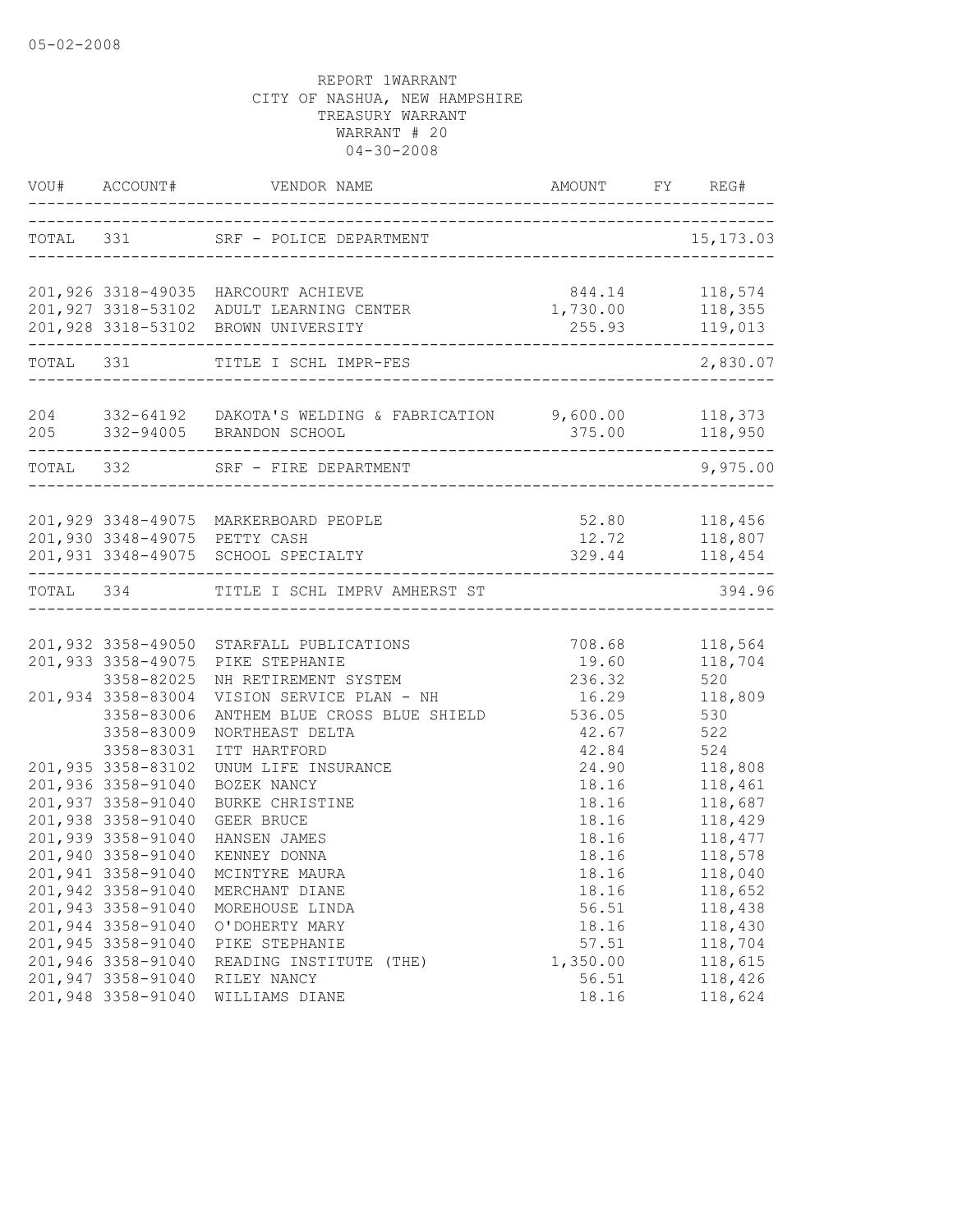|                                                                                  | VOU# ACCOUNT#                                                                                                                                            | VENDOR NAME                                                                                                                                                                                                                                                                   | AMOUNT                                                                                                                      | FY | REG#                                                                                                                             |
|----------------------------------------------------------------------------------|----------------------------------------------------------------------------------------------------------------------------------------------------------|-------------------------------------------------------------------------------------------------------------------------------------------------------------------------------------------------------------------------------------------------------------------------------|-----------------------------------------------------------------------------------------------------------------------------|----|----------------------------------------------------------------------------------------------------------------------------------|
| TOTAL                                                                            |                                                                                                                                                          | 335 TITLE IB READ 1ST MT PLEASANT                                                                                                                                                                                                                                             |                                                                                                                             |    | 3, 311.32                                                                                                                        |
|                                                                                  |                                                                                                                                                          | 201,949 3368-49075 GANDER PUBLISHING                                                                                                                                                                                                                                          | 1,099.84 118,527                                                                                                            |    |                                                                                                                                  |
| TOTAL                                                                            | 336                                                                                                                                                      | TITLE I<br>SCHL IMPR DR CRISP                                                                                                                                                                                                                                                 |                                                                                                                             |    | 1,099.84                                                                                                                         |
|                                                                                  |                                                                                                                                                          | 201,950 3388-49075 INDIANA UNIVERSITY                                                                                                                                                                                                                                         | 1,545.25 119,024                                                                                                            |    |                                                                                                                                  |
| TOTAL                                                                            | 338                                                                                                                                                      | TITLE IV SDF YOUTH COUNCIL                                                                                                                                                                                                                                                    |                                                                                                                             |    | 1,545.25                                                                                                                         |
| 210<br>211<br>212<br>212<br>213<br>214<br>215<br>216<br>217<br>218<br>219<br>220 | 341-01962<br>341-01963<br>341-01968<br>341-01969<br>341-01969<br>341-41015<br>341-53025<br>341-91025<br>341-94014<br>341-94014<br>341-94025<br>341-94025 | HARBOR HOMES INC<br>SOUTHERN NH HIV/AIDS TASK FORC<br>HARBOR HOMES INC<br>HARBOR HOMES INC<br>SOUTHERN NH HIV/AIDS TASK FORC<br>STAPLES BUSINESS ADVANTAGE<br>DAVENPORT LOIS C<br>MACK ROBERT<br>COMMUNITY SERVICES PETTY CASH<br>ETKIND PAUL<br>PRICE HOWARD<br>TORHAN APRIL | 3,050.08<br>10,728.00<br>24,030.00<br>1,895.61<br>751.00<br>252.23<br>240.00<br>104.74<br>28.45<br>138.97<br>47.37<br>53.90 |    | 118,138<br>118,181<br>118,138<br>118,138<br>118,181<br>118,402<br>118,154<br>117,997<br>118,810<br>118,014<br>118,142<br>118,231 |
| TOTAL                                                                            | 341                                                                                                                                                      | SRF - COMMUNITY SERVICES                                                                                                                                                                                                                                                      |                                                                                                                             |    | 41,320.35                                                                                                                        |
| 221<br>222<br>223<br>224                                                         | 342-41015<br>342-64030<br>342-91025<br>342-91025                                                                                                         | STAPLES BUSINESS ADVANTAGE<br>SANEL AUTO PARTS CO<br>ARNESON HAGBARD LARS<br>PORRES LUIS                                                                                                                                                                                      | 183.21<br>40.35<br>10.10<br>575.35                                                                                          |    | 118,402<br>118,112<br>118,383<br>118,131                                                                                         |
| TOTAL                                                                            | 342                                                                                                                                                      | SRF - COMMUNITY HEALTH                                                                                                                                                                                                                                                        |                                                                                                                             |    | 809.01                                                                                                                           |
|                                                                                  |                                                                                                                                                          | 201,951 3438-49075 BIEDERMAN'S DELI<br>201,952 3438-53109 O'CONNOR SUSAN                                                                                                                                                                                                      | 131.25<br>2,108.46                                                                                                          |    | 118,618<br>118,585                                                                                                               |
| TOTAL                                                                            | 343                                                                                                                                                      | TITLE IV 21ST CENT QUAL. STAFF                                                                                                                                                                                                                                                |                                                                                                                             |    | 2,239.71                                                                                                                         |
|                                                                                  | 201,953 3440-31005<br>201,954 3440-49075<br>201,955 3440-49075<br>201,956 3440-49075                                                                     | NEXTEL COMMUNICATIONS<br>AC MOORE INC<br>AFTERSCHOOL CONFERENCE INC<br>ALMEIDA SUSAN                                                                                                                                                                                          | 1,393.15<br>719.20<br>1,600.00<br>188.79                                                                                    |    | 118,892<br>118,514<br>118,724<br>118,508                                                                                         |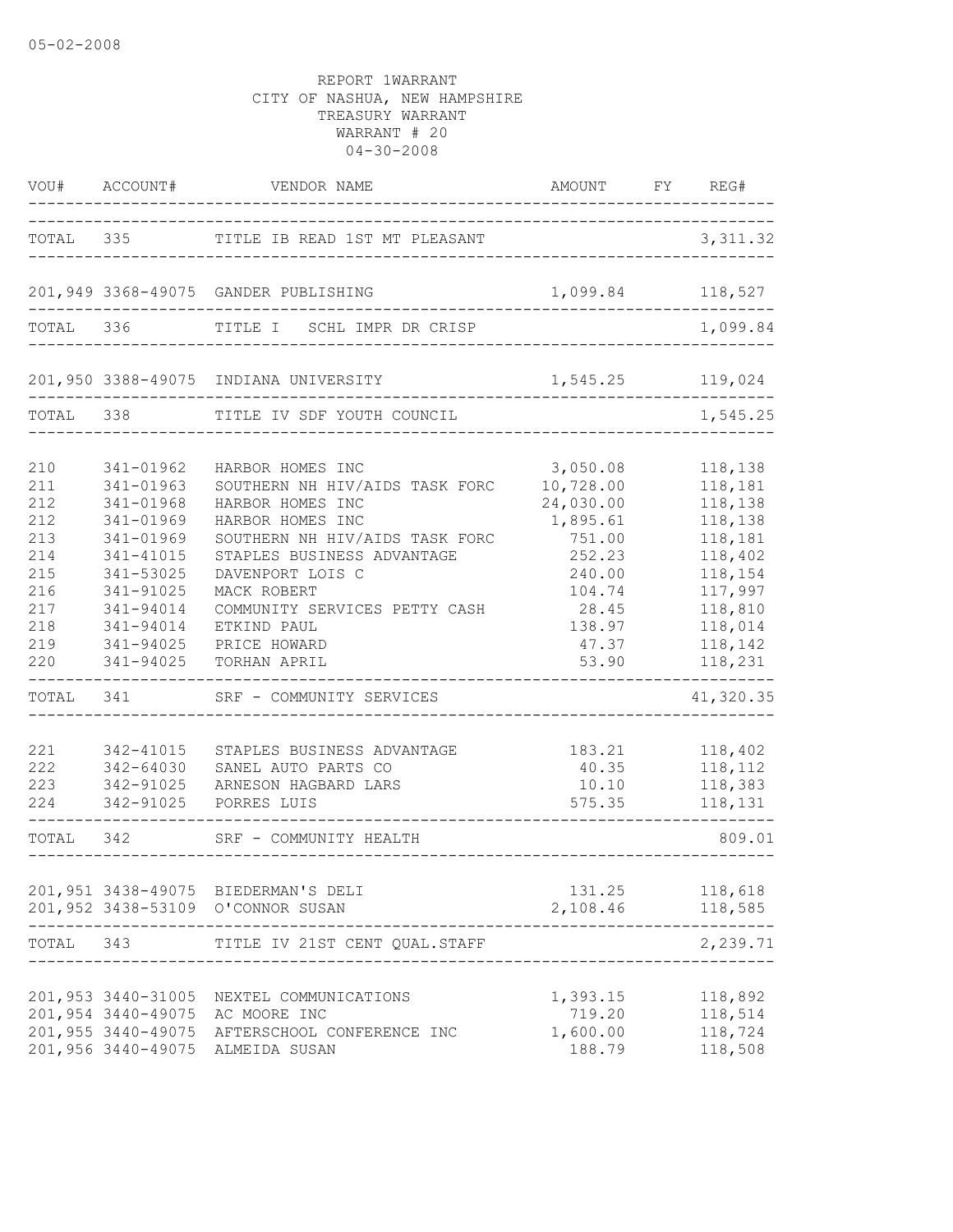| VOU#      | ACCOUNT#           | VENDOR NAME                          | AMOUNT   | FY | REG#      |
|-----------|--------------------|--------------------------------------|----------|----|-----------|
|           |                    | 201,957 3440-49075 BROWN WENDY       | 34.83    |    | 118,401   |
|           | 201,958 3440-49075 | COGSWELL CATHERINE                   | 280.51   |    | 118,502   |
|           | 201,959 3440-49075 | FENN JOYCE                           | 87.26    |    | 118,678   |
|           | 201,960 3440-49075 | FREITAS ANGELINA                     | 41.37    |    | 118,701   |
|           | 201,961 3440-49075 | GARELICK FARMS-LYNN                  | 312.59   |    | 118,213   |
|           | 201,962 3440-49075 | HAMM LINDA                           | 201.63   |    | 118,507   |
|           | 201,963 3440-49075 | JACK'S PIZZA                         | 190.00   |    | 118,335   |
|           | 201,964 3440-49075 | KAKLAMONOS CHRISTIE                  | 30.71    |    | 118,740   |
|           | 201,965 3440-49075 | KRUGER ERIKA                         | 14.95    |    | 118,720   |
|           | 201,966 3440-49075 | LAFLAMME LINDA                       | 40.28    |    | 118,755   |
|           | 201,967 3440-49075 | LAKESHORE LEARNING MATERIALS 172.16  |          |    | 118,046   |
|           | 201,968 3440-49075 | LYDON RICHARD                        | 74.46    |    | 118,543   |
|           | 201,969 3440-49075 | MARKET BASKET                        | 486.43   |    | 118,128   |
|           | 201,970 3440-49075 | NEST ASHLEY                          | 32.24    |    | 118,573   |
|           | 201,971 3440-49075 | ORIENTAL TRADING CO INC              | 68.49    |    | 118,459   |
|           | 201,972 3440-49075 | SAKELARIS JENNIFER                   | 289.39   |    | 118,549   |
|           | 201,973 3440-49075 | SAM'S CLUB                           | 1,080.51 |    | 119,014   |
|           | 201,974 3440-49075 | STAPLES BUSINESS ADVANTAGE           | 491.07   |    | 118,268   |
|           | 201,975 3440-49075 | TREASURER, STATE OF NEW HAMPSH       | 250.00   |    | 119,015   |
|           | 201,976 3440-49075 | TRIOLO MARY                          | 17.19    |    | 118,721   |
|           | 201,977 3440-49075 | WALMART COMMUNITY                    | 757.86   |    | 118,407   |
|           | 201,978 3440-49075 | YMCA OF GREATER NASHUA               | 191.25   |    | 118,729   |
|           | 201,979 3440-53103 | BOYS & GIRLS CLUB OF GREATER N       | 2,900.00 |    | 117,949   |
|           | 201,980 3440-53103 | MARTIAL ART CENTER                   | 140.00   |    | 118,499   |
|           | 201,981 3440-53103 | PLUSTIME NH                          | 5,000.00 |    | 118,572   |
|           | 201,982 3440-53103 | STATE OF NH CRIMINAL RECORDS         | 45.25    |    | 118,811   |
|           |                    | 201,983 3440-55020 FIRST STUDENT INC | 235.63   |    | 118,481   |
|           | 201,984 3440-705   | BUXTON JENNIFER                      | 30.00    |    | 118,741   |
| TOTAL 344 |                    | AFTER SCHOOL PROGRAM                 |          |    | 17,397.20 |
|           | 201,985 3448-53111 | NASHUA ADULT LEARNING CENTER         | 6,910.50 |    | 117,879   |
|           | 3448-82025         | NH RETIREMENT SYSTEM                 | 1,069.07 |    | 520       |
|           | 3448-83006         | ANTHEM BLUE CROSS BLUE SHIELD        | 1,447.05 |    | 530       |
|           | 3448-83009         | NORTHEAST DELTA                      | 42.67    |    | 522       |
|           | 3448-83031         | ITT HARTFORD                         | 2.80     |    | 524       |
| TOTAL     | 344                | TITLE IV SDF 21ST CENTURY            |          |    | 9,472.09  |
|           |                    |                                      |          |    |           |
|           |                    | 3468-91040 CITIZENS BANK             | 2,735.11 |    | 560       |
| TOTAL     | 346                | SMALLER LEARNING COMMUNITY           |          |    | 2,735.11  |
|           |                    | 201,986 3507-91040 GREEN DARRYL      | 160.00   |    | 118,669   |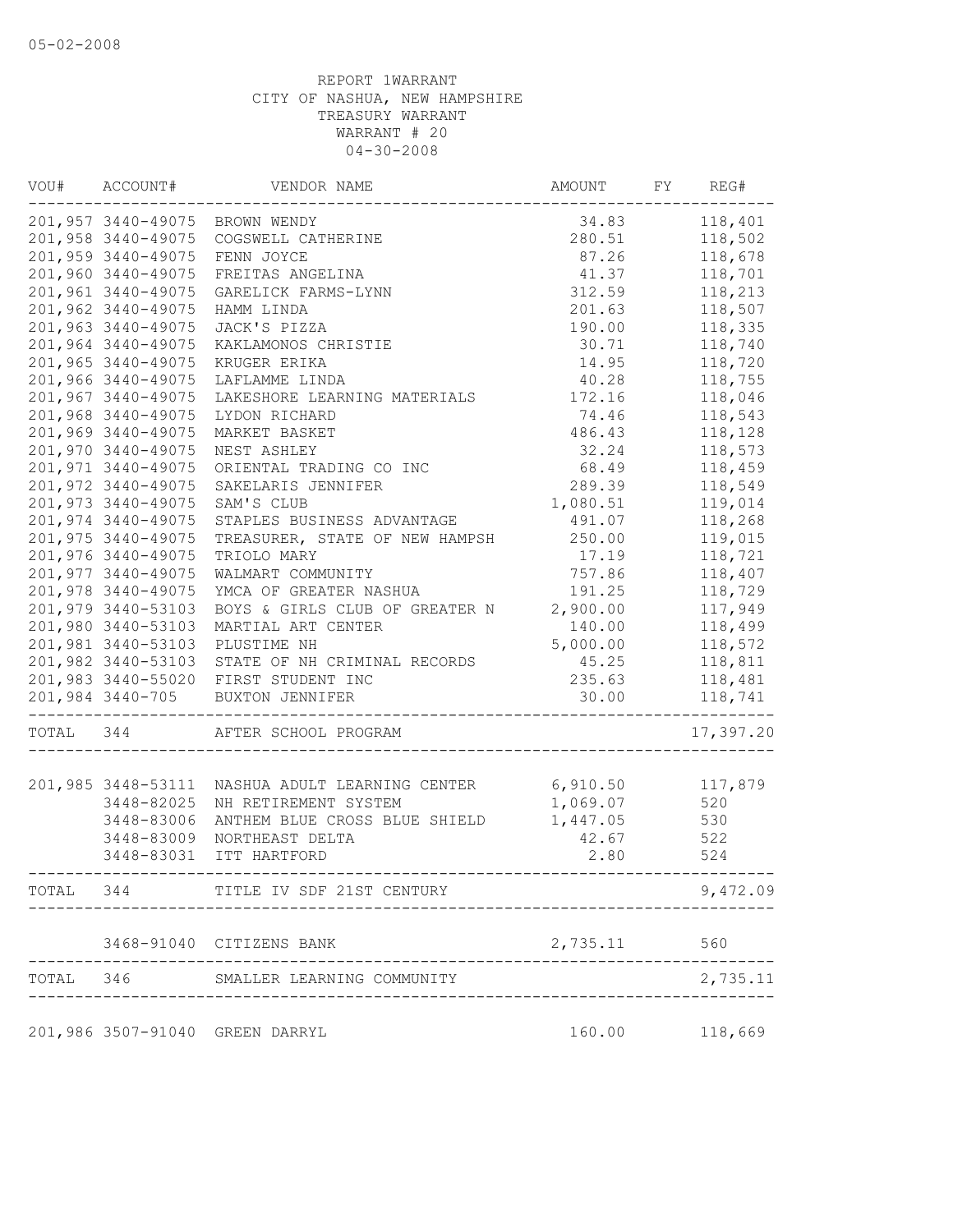|            |                    | VOU# ACCOUNT# VENDOR NAME                                 | AMOUNT                                     | FY REG#                   |
|------------|--------------------|-----------------------------------------------------------|--------------------------------------------|---------------------------|
|            |                    | TOTAL 350 TITLE 11A TEACHER QUALITY                       | ------------------------------             | 160.00                    |
|            | 3508-82025         | NH RETIREMENT SYSTEM                                      | 2,528.42                                   | 520                       |
|            | 3508-83006         | ANTHEM BLUE CROSS BLUE SHIELD                             | 1,081.03 523                               |                           |
|            | 3508-83006         | ANTHEM BLUE CROSS BLUE SHIELD                             | 4,824.27                                   | 530                       |
|            | 3508-83006         | HARVARD PILGRIM HEALTH CARE                               | 1,438.88                                   | 521                       |
|            | 3508-83009         | NORTHEAST DELTA                                           | 1,135.89                                   | $\frac{1}{522}$           |
|            | 3508-83031         | ITT HARTFORD                                              | 155.12<br>----------------------------     | 524                       |
|            |                    | TOTAL 350 TITLE 11A TEACHER QUALITY                       |                                            | 11,163.61                 |
|            |                    | 201,987 3517-64045 INSIGHT PUBLIC SECTOR 1,183.37 117,968 |                                            |                           |
| TOTAL 351  |                    | TITLE IID ENHANCE ED THRU TECH                            |                                            | 1,183.37                  |
|            |                    |                                                           |                                            |                           |
| 236        | 352-01310          | ENGELWOOD CONST CO INC 11,350.12                          |                                            | 561                       |
| 237        | 352-01310          | ENGELWOOD CONST CO INC                                    | 102, 151.08 118, 338                       |                           |
| 238        | 352-53075          | LOUIS BERGER & ASSOCIATES INC 961.30 118,274              |                                            |                           |
| 239<br>240 |                    | 352-705 DATO OZLEM<br>352-705 PHANEUF JEANNE              | 110.00                                     | 320.00 118,286<br>118,289 |
| 241        |                    | 352-75021 GOLD STAR TREE & TURF FARM LLC                  | 395.00                                     | 118,200                   |
|            |                    | TOTAL 352 SRF - PARKS AND RECREATION                      | ____________________________               | 115,287.50                |
|            |                    |                                                           |                                            |                           |
|            |                    | 201,988 3528-64192 DESTEK GROUP INC                       | 92.50 117,913<br>_________________________ |                           |
| TOTAL 352  |                    | BAILEY PROJECT ELL-TECH GRANT                             |                                            | 92.50                     |
|            |                    |                                                           |                                            |                           |
|            | 201,990 3558-49035 | 201,989 3558-49035 CAMBIUM LEARNING INC                   |                                            | 981.37 118,579            |
|            | 201,991 3558-49035 | PEARSON EDUCATION<br>TURNER PAMELA                        | 1,704.16<br>59.40                          | 118,551<br>118,437        |
|            | 201,992 3558-49075 | SCHOOL SPECIALTY                                          | 137.45                                     | 118,454                   |
|            | 201,993 3558-83004 | VISION SERVICE PLAN - NH                                  | 32.58                                      | 118,812                   |
|            | 3558-83009         | NORTHEAST DELTA                                           | 122.90                                     | 522                       |
|            | 3558-83031         | ITT HARTFORD                                              | 17.64                                      | 524                       |
|            | 201,994 3558-91040 | BROWN HARRIET                                             | 18.17                                      | 118,577                   |
|            | 201,995 3558-91040 | DEVINEY BETTY                                             | 18.17                                      | 118,750                   |
|            | 201,996 3558-91040 | FERRIS VIRGINIA                                           | 19.17                                      | 118,643                   |
|            | 201,997 3558-91040 | LEMON BRENDA                                              | 19.17                                      | 118,463                   |
|            | 201,998 3558-91040 | LUMBRA VIRGINIA                                           | 136.11                                     | 118,440                   |
|            | 201,999 3558-91040 | MARTELL CYNTHIA                                           | 19.17                                      | 118,452                   |
|            | 202,000 3558-91040 | MCGUINNESS NANCY                                          | 19.17                                      | 118,478                   |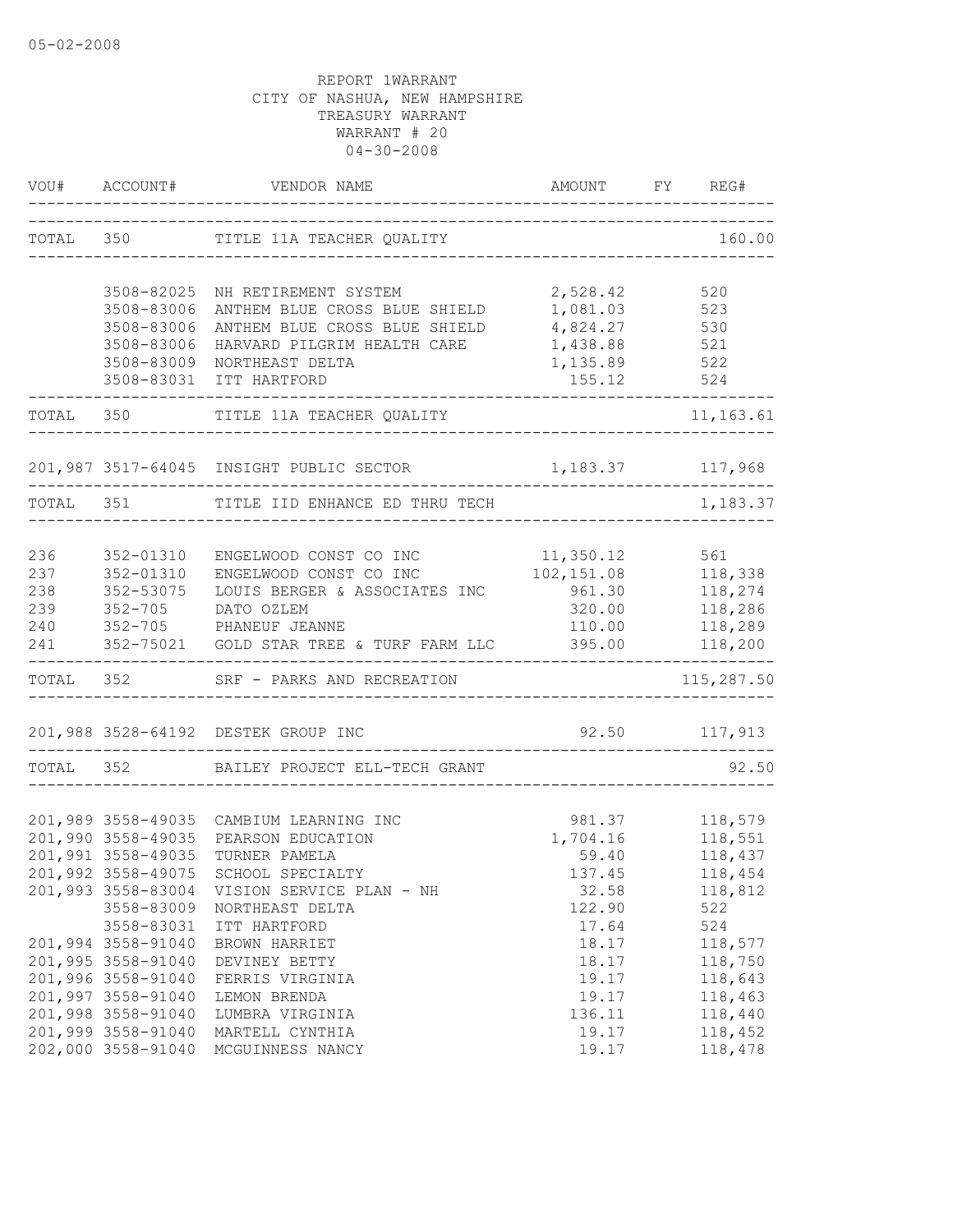| VOU#  | ACCOUNT#           | VENDOR NAME                    | AMOUNT     | FY | REG#      |
|-------|--------------------|--------------------------------|------------|----|-----------|
|       | 202,001 3558-91040 | PARADIS KELLEY I               | 18.17      |    | 118,006   |
|       | 202,002 3558-91040 | PARSONS BRENDA                 | 18.17      |    | 118,749   |
|       | 202,003 3558-91040 | TURNER PAMELA                  | 95.91      |    | 118,437   |
| TOTAL | 355                | TITLE IB READING 1ST FES       |            |    | 3,436.88  |
|       |                    |                                |            |    |           |
|       | 202,004 3597-49050 | ETA CUISENAIRE                 | 3,992.89   |    | 118,480   |
|       | 202,005 3597-49050 | NATIONAL SCIENCE TEACHERS' ASS | 684.18     |    | 118,498   |
|       | 202,006 3597-53102 | BURGESS DAVID                  | 3,600.00   |    | 118,653   |
|       | 202,007 3597-53102 | HOLLIS SCHOOL DISTRICT         | 1,140.00   |    | 118,735   |
|       | 202,008 3597-53102 | HUDSON SCHOOL DISTRICT         | 1,940.00   |    | 118,695   |
|       | 202,009 3597-53102 | MCDONNELL FIONA                | 2,500.00   |    | 118,654   |
| TOTAL | 359                | MATH/SCIENCE INITIATIVE GRANT  |            |    | 13,857.07 |
|       |                    |                                |            |    |           |
| 244   | 371-07506          | PATISSERIE BLEU                | 997.60     |    | 118,972   |
| 245   | $371 - 07508$      | GREAT AMERICAN DOWNTOWN        | 500.00     |    | 118,937   |
| 246   | 371-07508          | NORTHEASTERN UNIVERSITY        | 5,000.00   |    | 118,967   |
| 247   | $371 - 07508$      | SPRINGFIELD TERMINAL RAILWAY   | 992.73     |    | 118,966   |
| 248   | 371-53025          | TRC ENVIRONMENTAL CORP         | 1,909.52   |    | 118,159   |
| 249   | 371-59100          | SPRINGFIELD TERMINAL RAILWAY   | 6,005.00   |    | 118,966   |
| TOTAL | 371                | SRF - COMMUNITY DEVELOPMENT    |            |    | 15,404.85 |
|       |                    |                                |            |    |           |
| 250   | 373-53025          | LOAN PACKAGING LLC             | 760.00     |    | 118,191   |
| 251   | 373-53075          | NASHUA REGIONAL PLANNING COMMI | 2,182.50   |    | 118,790   |
| TOTAL | 373                | SRF - ECONOMIC DEVELOPMENT     |            |    | 2,942.50  |
|       |                    |                                |            |    |           |
| 252   | 374-07220          | GREATER NASHUA COUNCIL ON ALCO | 2,272.72   |    | 118,016   |
| 253   | 374-07235          | SLEBODNICK JOHN                | 165.63     |    | 118,364   |
| 254   | 374-07265          | AHEPA 35, INC                  | 450,000.00 |    | 118,815   |
| 255   | 374-07340          | CITY OF NASHUA/PETTY CASH/SLIP | 38.10      |    | 117,858   |
| 256   | 374-07435          | XPRESS MYSELF.COM              | 897.50     |    | 118,333   |
| 257   | 374-07750          | WRN II REAL ESTATE LLC &       | 12,481.25  |    | 118,813   |
| 258   | 374-08212          | PRUDENTIAL INSURANCE           | 47.44      |    | 118,934   |
| 259   | 374-09023          | NASHUA PRIDE                   | 600.00     |    | 118,282   |
| 260   | 374-09031          | AMBI CIRCUIT BOARD ELECTRONICS | 400.57     |    | 118,196   |
| 261   | 374-09031          | LOOMIS FARGO & CO              | 138.80     |    | 118,057   |
| 262   | 374-09031          | OCCUPATIONAL DRUG TESTING LLC  | 180.00     |    | 118,219   |
| 263   | 374-09031          | TRANSIT MANAGEMENT OF NASHUA   | 379.08     |    | 536       |
| 264   | 374-09031          | TRANSIT MANAGEMENT OF NASHUA   | 158.78     |    | 548       |
| 265   | 374-09031          | TRANSIT MANAGEMENT OF NASHUA   | 171.59     |    | 559       |
| 266   | 374-09043          | CONWAY OFFICE PRODUCTS LLC     | 227.49     |    | 118,061   |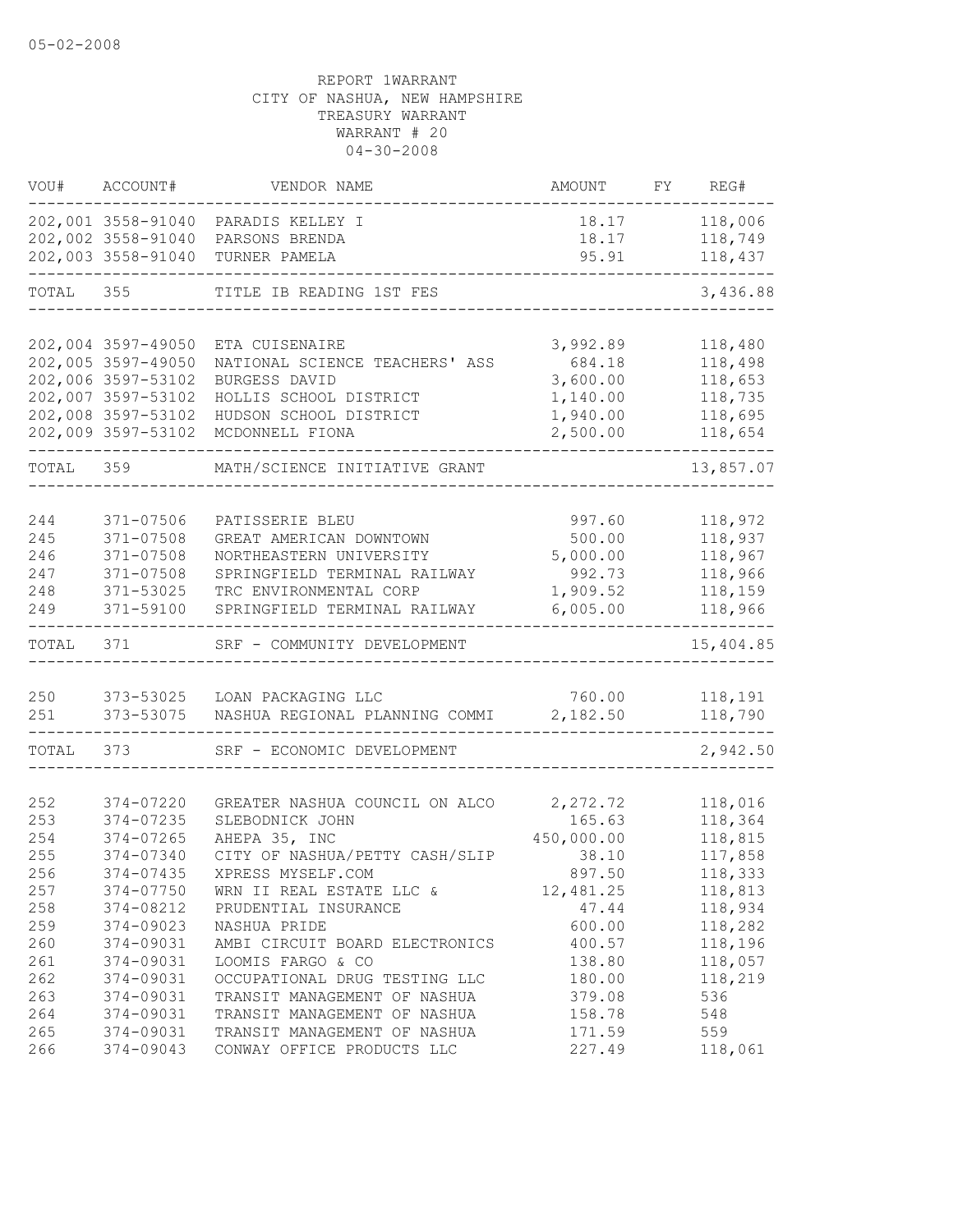| 374-09054<br>373.25<br>118,093<br>LISAY STEVEN E<br>374-09061<br>106.00<br>117,888<br>A & H COMPANY INC<br>374-09061<br>124.57<br>118,044<br>ARAMARK UNIFORM SERVICES<br>119,007<br>374-09061<br>3.10<br>UNITED PARCEL SERVICE<br>374-09071<br>27, 297.19<br>118,886<br>SHATTUCK MALONE OIL CO<br>374-09091<br>AUTOFAIR FORD INC<br>104.94<br>118,681<br>118,346<br>374-09091<br>CUMMINS NORTHEAST INC<br>16.70<br>374-09091<br>527.00<br>117,989<br>FLEETWAY HEAVY DUTY PARTS INC<br>374-09091<br>171.81<br>118,347<br>FREIGHTLINER OF NH INC<br>276<br>374-09091<br>GILLIG CORP<br>1,959.40<br>118,252<br>374-09091<br>HOME DEPOT CREDIT SERVICES<br>370.18<br>118,911<br>374-09091<br>715.33<br>118,079<br>NORTHERN BUS SALES INC<br>374-09091<br>437.25<br>117,889<br>PREMIER SOUTHERN TICKET CO<br>374-09091<br>177.78<br>RYDER FLEET PRODUCTS.COM INC<br>118,305<br>374-09091<br>STAPLES BUSINESS ADVANTAGE<br>202.53<br>118,402<br>118,779<br>374-09091<br>SUBURBAN AUTO & TRUCK PARTS IN<br>718.72<br>713.82<br>374-09102<br>PUBLIC SERVICE OF NH<br>118,978<br>374-09104<br>157.92<br>118,978<br>PUBLIC SERVICE OF NH<br>374-09112<br>357.79<br>118,917<br>KEYSPAN ENERGY DELIVERY<br>374-09112<br>METROMEDIA ENERGY INC<br>815.76<br>118,956<br>374-09114<br>KEYSPAN ENERGY DELIVERY<br>58.82<br>118,917<br>374-09114<br>210.65<br>118,956<br>METROMEDIA ENERGY INC<br>374-09120<br>78.56<br>PENNICHUCK WATER<br>118,919<br>374-09124<br>34.11<br>118,919<br>PENNICHUCK WATER<br>374-09133<br>FAIRPOINT COMMUNICATIONS INC<br>60.75<br>118,957<br>374-09133<br>57.68<br>118,930<br>VERIZON<br>374-09201<br>17,882.84<br>536<br>TRANSIT MANAGEMENT OF NASHUA<br>374-09201<br>17,265.66<br>548<br>TRANSIT MANAGEMENT OF NASHUA<br>374-09201<br>TRANSIT MANAGEMENT OF NASHUA<br>17,695.35<br>559<br>374-09208<br>EDWARD JONES<br>42.05<br>118,955<br>374-09208<br>TRANSIT MANAGEMENT OF NASHUA<br>.23<br>536<br>374-09208<br>733.99<br>548<br>TRANSIT MANAGEMENT OF NASHUA<br>559<br>374-09208<br>733.85<br>TRANSIT MANAGEMENT OF NASHUA<br>374-09211<br>AFSCME COUNCIL 93<br>703.60<br>118,942<br>374-09211<br>AMERITAS LIFE INSURANCE CORP<br>1,062.80<br>118,951<br>374-09211<br>EDWARD JONES<br>3,331.51<br>118,955<br>374-09211<br>PRUDENTIAL INSURANCE<br>118,934<br>1,145.11<br>374-09211<br>VISION SERVICE PLAN<br>95.37<br>118,943<br>303<br>374-09221<br>16,650.00<br>FIRST TRANSIT INC<br>117,984<br>374-09241<br>WOODWORTH LOUISE<br>21.19<br>118,814<br>374-09261<br>ARAMARK UNIFORM SERVICES<br>194.22<br>118,044<br>118,911<br>374-09261<br>HOME DEPOT CREDIT SERVICES<br>30.08<br>374-09261<br>NASHUA TRANSIT - CITY<br>1.75<br>118,816<br>308<br>31.50<br>118,209<br>374-09261<br>PURE WATERS OF NEW ENGLAND LLC<br>309<br>374-09261<br>WAL-MART COMMUNITY<br>101.43<br>118,931<br>310<br>374-45230<br>ACE PRINTING COMPANY<br>250.00<br>118,279<br>311<br>374-45230<br>STAPLES BUSINESS ADVANTAGE<br>175.46<br>118,402<br>374-91025<br>JOHNSON CARRIE ANN<br>81.81<br>118,224 | VOU# | ACCOUNT# | VENDOR NAME | AMOUNT | FY | REG# |
|--------------------------------------------------------------------------------------------------------------------------------------------------------------------------------------------------------------------------------------------------------------------------------------------------------------------------------------------------------------------------------------------------------------------------------------------------------------------------------------------------------------------------------------------------------------------------------------------------------------------------------------------------------------------------------------------------------------------------------------------------------------------------------------------------------------------------------------------------------------------------------------------------------------------------------------------------------------------------------------------------------------------------------------------------------------------------------------------------------------------------------------------------------------------------------------------------------------------------------------------------------------------------------------------------------------------------------------------------------------------------------------------------------------------------------------------------------------------------------------------------------------------------------------------------------------------------------------------------------------------------------------------------------------------------------------------------------------------------------------------------------------------------------------------------------------------------------------------------------------------------------------------------------------------------------------------------------------------------------------------------------------------------------------------------------------------------------------------------------------------------------------------------------------------------------------------------------------------------------------------------------------------------------------------------------------------------------------------------------------------------------------------------------------------------------------------------------------------------------------------------------------------------------------------------------------------------------------------------------------------------------------------------------------------------------------------------------------------------------------------------------------------------------------------------------------------------------------------------------------------------------------------------------------------------------------------------------------------------------------------------------|------|----------|-------------|--------|----|------|
|                                                                                                                                                                                                                                                                                                                                                                                                                                                                                                                                                                                                                                                                                                                                                                                                                                                                                                                                                                                                                                                                                                                                                                                                                                                                                                                                                                                                                                                                                                                                                                                                                                                                                                                                                                                                                                                                                                                                                                                                                                                                                                                                                                                                                                                                                                                                                                                                                                                                                                                                                                                                                                                                                                                                                                                                                                                                                                                                                                                                        | 267  |          |             |        |    |      |
|                                                                                                                                                                                                                                                                                                                                                                                                                                                                                                                                                                                                                                                                                                                                                                                                                                                                                                                                                                                                                                                                                                                                                                                                                                                                                                                                                                                                                                                                                                                                                                                                                                                                                                                                                                                                                                                                                                                                                                                                                                                                                                                                                                                                                                                                                                                                                                                                                                                                                                                                                                                                                                                                                                                                                                                                                                                                                                                                                                                                        | 268  |          |             |        |    |      |
|                                                                                                                                                                                                                                                                                                                                                                                                                                                                                                                                                                                                                                                                                                                                                                                                                                                                                                                                                                                                                                                                                                                                                                                                                                                                                                                                                                                                                                                                                                                                                                                                                                                                                                                                                                                                                                                                                                                                                                                                                                                                                                                                                                                                                                                                                                                                                                                                                                                                                                                                                                                                                                                                                                                                                                                                                                                                                                                                                                                                        | 269  |          |             |        |    |      |
|                                                                                                                                                                                                                                                                                                                                                                                                                                                                                                                                                                                                                                                                                                                                                                                                                                                                                                                                                                                                                                                                                                                                                                                                                                                                                                                                                                                                                                                                                                                                                                                                                                                                                                                                                                                                                                                                                                                                                                                                                                                                                                                                                                                                                                                                                                                                                                                                                                                                                                                                                                                                                                                                                                                                                                                                                                                                                                                                                                                                        | 270  |          |             |        |    |      |
|                                                                                                                                                                                                                                                                                                                                                                                                                                                                                                                                                                                                                                                                                                                                                                                                                                                                                                                                                                                                                                                                                                                                                                                                                                                                                                                                                                                                                                                                                                                                                                                                                                                                                                                                                                                                                                                                                                                                                                                                                                                                                                                                                                                                                                                                                                                                                                                                                                                                                                                                                                                                                                                                                                                                                                                                                                                                                                                                                                                                        | 271  |          |             |        |    |      |
|                                                                                                                                                                                                                                                                                                                                                                                                                                                                                                                                                                                                                                                                                                                                                                                                                                                                                                                                                                                                                                                                                                                                                                                                                                                                                                                                                                                                                                                                                                                                                                                                                                                                                                                                                                                                                                                                                                                                                                                                                                                                                                                                                                                                                                                                                                                                                                                                                                                                                                                                                                                                                                                                                                                                                                                                                                                                                                                                                                                                        | 272  |          |             |        |    |      |
|                                                                                                                                                                                                                                                                                                                                                                                                                                                                                                                                                                                                                                                                                                                                                                                                                                                                                                                                                                                                                                                                                                                                                                                                                                                                                                                                                                                                                                                                                                                                                                                                                                                                                                                                                                                                                                                                                                                                                                                                                                                                                                                                                                                                                                                                                                                                                                                                                                                                                                                                                                                                                                                                                                                                                                                                                                                                                                                                                                                                        | 273  |          |             |        |    |      |
|                                                                                                                                                                                                                                                                                                                                                                                                                                                                                                                                                                                                                                                                                                                                                                                                                                                                                                                                                                                                                                                                                                                                                                                                                                                                                                                                                                                                                                                                                                                                                                                                                                                                                                                                                                                                                                                                                                                                                                                                                                                                                                                                                                                                                                                                                                                                                                                                                                                                                                                                                                                                                                                                                                                                                                                                                                                                                                                                                                                                        | 274  |          |             |        |    |      |
|                                                                                                                                                                                                                                                                                                                                                                                                                                                                                                                                                                                                                                                                                                                                                                                                                                                                                                                                                                                                                                                                                                                                                                                                                                                                                                                                                                                                                                                                                                                                                                                                                                                                                                                                                                                                                                                                                                                                                                                                                                                                                                                                                                                                                                                                                                                                                                                                                                                                                                                                                                                                                                                                                                                                                                                                                                                                                                                                                                                                        | 275  |          |             |        |    |      |
|                                                                                                                                                                                                                                                                                                                                                                                                                                                                                                                                                                                                                                                                                                                                                                                                                                                                                                                                                                                                                                                                                                                                                                                                                                                                                                                                                                                                                                                                                                                                                                                                                                                                                                                                                                                                                                                                                                                                                                                                                                                                                                                                                                                                                                                                                                                                                                                                                                                                                                                                                                                                                                                                                                                                                                                                                                                                                                                                                                                                        |      |          |             |        |    |      |
|                                                                                                                                                                                                                                                                                                                                                                                                                                                                                                                                                                                                                                                                                                                                                                                                                                                                                                                                                                                                                                                                                                                                                                                                                                                                                                                                                                                                                                                                                                                                                                                                                                                                                                                                                                                                                                                                                                                                                                                                                                                                                                                                                                                                                                                                                                                                                                                                                                                                                                                                                                                                                                                                                                                                                                                                                                                                                                                                                                                                        | 277  |          |             |        |    |      |
|                                                                                                                                                                                                                                                                                                                                                                                                                                                                                                                                                                                                                                                                                                                                                                                                                                                                                                                                                                                                                                                                                                                                                                                                                                                                                                                                                                                                                                                                                                                                                                                                                                                                                                                                                                                                                                                                                                                                                                                                                                                                                                                                                                                                                                                                                                                                                                                                                                                                                                                                                                                                                                                                                                                                                                                                                                                                                                                                                                                                        | 278  |          |             |        |    |      |
|                                                                                                                                                                                                                                                                                                                                                                                                                                                                                                                                                                                                                                                                                                                                                                                                                                                                                                                                                                                                                                                                                                                                                                                                                                                                                                                                                                                                                                                                                                                                                                                                                                                                                                                                                                                                                                                                                                                                                                                                                                                                                                                                                                                                                                                                                                                                                                                                                                                                                                                                                                                                                                                                                                                                                                                                                                                                                                                                                                                                        | 279  |          |             |        |    |      |
|                                                                                                                                                                                                                                                                                                                                                                                                                                                                                                                                                                                                                                                                                                                                                                                                                                                                                                                                                                                                                                                                                                                                                                                                                                                                                                                                                                                                                                                                                                                                                                                                                                                                                                                                                                                                                                                                                                                                                                                                                                                                                                                                                                                                                                                                                                                                                                                                                                                                                                                                                                                                                                                                                                                                                                                                                                                                                                                                                                                                        | 280  |          |             |        |    |      |
|                                                                                                                                                                                                                                                                                                                                                                                                                                                                                                                                                                                                                                                                                                                                                                                                                                                                                                                                                                                                                                                                                                                                                                                                                                                                                                                                                                                                                                                                                                                                                                                                                                                                                                                                                                                                                                                                                                                                                                                                                                                                                                                                                                                                                                                                                                                                                                                                                                                                                                                                                                                                                                                                                                                                                                                                                                                                                                                                                                                                        | 281  |          |             |        |    |      |
|                                                                                                                                                                                                                                                                                                                                                                                                                                                                                                                                                                                                                                                                                                                                                                                                                                                                                                                                                                                                                                                                                                                                                                                                                                                                                                                                                                                                                                                                                                                                                                                                                                                                                                                                                                                                                                                                                                                                                                                                                                                                                                                                                                                                                                                                                                                                                                                                                                                                                                                                                                                                                                                                                                                                                                                                                                                                                                                                                                                                        | 282  |          |             |        |    |      |
|                                                                                                                                                                                                                                                                                                                                                                                                                                                                                                                                                                                                                                                                                                                                                                                                                                                                                                                                                                                                                                                                                                                                                                                                                                                                                                                                                                                                                                                                                                                                                                                                                                                                                                                                                                                                                                                                                                                                                                                                                                                                                                                                                                                                                                                                                                                                                                                                                                                                                                                                                                                                                                                                                                                                                                                                                                                                                                                                                                                                        | 283  |          |             |        |    |      |
|                                                                                                                                                                                                                                                                                                                                                                                                                                                                                                                                                                                                                                                                                                                                                                                                                                                                                                                                                                                                                                                                                                                                                                                                                                                                                                                                                                                                                                                                                                                                                                                                                                                                                                                                                                                                                                                                                                                                                                                                                                                                                                                                                                                                                                                                                                                                                                                                                                                                                                                                                                                                                                                                                                                                                                                                                                                                                                                                                                                                        | 283  |          |             |        |    |      |
|                                                                                                                                                                                                                                                                                                                                                                                                                                                                                                                                                                                                                                                                                                                                                                                                                                                                                                                                                                                                                                                                                                                                                                                                                                                                                                                                                                                                                                                                                                                                                                                                                                                                                                                                                                                                                                                                                                                                                                                                                                                                                                                                                                                                                                                                                                                                                                                                                                                                                                                                                                                                                                                                                                                                                                                                                                                                                                                                                                                                        | 284  |          |             |        |    |      |
|                                                                                                                                                                                                                                                                                                                                                                                                                                                                                                                                                                                                                                                                                                                                                                                                                                                                                                                                                                                                                                                                                                                                                                                                                                                                                                                                                                                                                                                                                                                                                                                                                                                                                                                                                                                                                                                                                                                                                                                                                                                                                                                                                                                                                                                                                                                                                                                                                                                                                                                                                                                                                                                                                                                                                                                                                                                                                                                                                                                                        | 285  |          |             |        |    |      |
|                                                                                                                                                                                                                                                                                                                                                                                                                                                                                                                                                                                                                                                                                                                                                                                                                                                                                                                                                                                                                                                                                                                                                                                                                                                                                                                                                                                                                                                                                                                                                                                                                                                                                                                                                                                                                                                                                                                                                                                                                                                                                                                                                                                                                                                                                                                                                                                                                                                                                                                                                                                                                                                                                                                                                                                                                                                                                                                                                                                                        | 286  |          |             |        |    |      |
|                                                                                                                                                                                                                                                                                                                                                                                                                                                                                                                                                                                                                                                                                                                                                                                                                                                                                                                                                                                                                                                                                                                                                                                                                                                                                                                                                                                                                                                                                                                                                                                                                                                                                                                                                                                                                                                                                                                                                                                                                                                                                                                                                                                                                                                                                                                                                                                                                                                                                                                                                                                                                                                                                                                                                                                                                                                                                                                                                                                                        | 287  |          |             |        |    |      |
|                                                                                                                                                                                                                                                                                                                                                                                                                                                                                                                                                                                                                                                                                                                                                                                                                                                                                                                                                                                                                                                                                                                                                                                                                                                                                                                                                                                                                                                                                                                                                                                                                                                                                                                                                                                                                                                                                                                                                                                                                                                                                                                                                                                                                                                                                                                                                                                                                                                                                                                                                                                                                                                                                                                                                                                                                                                                                                                                                                                                        | 288  |          |             |        |    |      |
|                                                                                                                                                                                                                                                                                                                                                                                                                                                                                                                                                                                                                                                                                                                                                                                                                                                                                                                                                                                                                                                                                                                                                                                                                                                                                                                                                                                                                                                                                                                                                                                                                                                                                                                                                                                                                                                                                                                                                                                                                                                                                                                                                                                                                                                                                                                                                                                                                                                                                                                                                                                                                                                                                                                                                                                                                                                                                                                                                                                                        | 288  |          |             |        |    |      |
|                                                                                                                                                                                                                                                                                                                                                                                                                                                                                                                                                                                                                                                                                                                                                                                                                                                                                                                                                                                                                                                                                                                                                                                                                                                                                                                                                                                                                                                                                                                                                                                                                                                                                                                                                                                                                                                                                                                                                                                                                                                                                                                                                                                                                                                                                                                                                                                                                                                                                                                                                                                                                                                                                                                                                                                                                                                                                                                                                                                                        | 289  |          |             |        |    |      |
|                                                                                                                                                                                                                                                                                                                                                                                                                                                                                                                                                                                                                                                                                                                                                                                                                                                                                                                                                                                                                                                                                                                                                                                                                                                                                                                                                                                                                                                                                                                                                                                                                                                                                                                                                                                                                                                                                                                                                                                                                                                                                                                                                                                                                                                                                                                                                                                                                                                                                                                                                                                                                                                                                                                                                                                                                                                                                                                                                                                                        | 290  |          |             |        |    |      |
|                                                                                                                                                                                                                                                                                                                                                                                                                                                                                                                                                                                                                                                                                                                                                                                                                                                                                                                                                                                                                                                                                                                                                                                                                                                                                                                                                                                                                                                                                                                                                                                                                                                                                                                                                                                                                                                                                                                                                                                                                                                                                                                                                                                                                                                                                                                                                                                                                                                                                                                                                                                                                                                                                                                                                                                                                                                                                                                                                                                                        | 291  |          |             |        |    |      |
|                                                                                                                                                                                                                                                                                                                                                                                                                                                                                                                                                                                                                                                                                                                                                                                                                                                                                                                                                                                                                                                                                                                                                                                                                                                                                                                                                                                                                                                                                                                                                                                                                                                                                                                                                                                                                                                                                                                                                                                                                                                                                                                                                                                                                                                                                                                                                                                                                                                                                                                                                                                                                                                                                                                                                                                                                                                                                                                                                                                                        | 292  |          |             |        |    |      |
|                                                                                                                                                                                                                                                                                                                                                                                                                                                                                                                                                                                                                                                                                                                                                                                                                                                                                                                                                                                                                                                                                                                                                                                                                                                                                                                                                                                                                                                                                                                                                                                                                                                                                                                                                                                                                                                                                                                                                                                                                                                                                                                                                                                                                                                                                                                                                                                                                                                                                                                                                                                                                                                                                                                                                                                                                                                                                                                                                                                                        | 293  |          |             |        |    |      |
|                                                                                                                                                                                                                                                                                                                                                                                                                                                                                                                                                                                                                                                                                                                                                                                                                                                                                                                                                                                                                                                                                                                                                                                                                                                                                                                                                                                                                                                                                                                                                                                                                                                                                                                                                                                                                                                                                                                                                                                                                                                                                                                                                                                                                                                                                                                                                                                                                                                                                                                                                                                                                                                                                                                                                                                                                                                                                                                                                                                                        | 294  |          |             |        |    |      |
|                                                                                                                                                                                                                                                                                                                                                                                                                                                                                                                                                                                                                                                                                                                                                                                                                                                                                                                                                                                                                                                                                                                                                                                                                                                                                                                                                                                                                                                                                                                                                                                                                                                                                                                                                                                                                                                                                                                                                                                                                                                                                                                                                                                                                                                                                                                                                                                                                                                                                                                                                                                                                                                                                                                                                                                                                                                                                                                                                                                                        | 295  |          |             |        |    |      |
|                                                                                                                                                                                                                                                                                                                                                                                                                                                                                                                                                                                                                                                                                                                                                                                                                                                                                                                                                                                                                                                                                                                                                                                                                                                                                                                                                                                                                                                                                                                                                                                                                                                                                                                                                                                                                                                                                                                                                                                                                                                                                                                                                                                                                                                                                                                                                                                                                                                                                                                                                                                                                                                                                                                                                                                                                                                                                                                                                                                                        | 296  |          |             |        |    |      |
|                                                                                                                                                                                                                                                                                                                                                                                                                                                                                                                                                                                                                                                                                                                                                                                                                                                                                                                                                                                                                                                                                                                                                                                                                                                                                                                                                                                                                                                                                                                                                                                                                                                                                                                                                                                                                                                                                                                                                                                                                                                                                                                                                                                                                                                                                                                                                                                                                                                                                                                                                                                                                                                                                                                                                                                                                                                                                                                                                                                                        | 297  |          |             |        |    |      |
|                                                                                                                                                                                                                                                                                                                                                                                                                                                                                                                                                                                                                                                                                                                                                                                                                                                                                                                                                                                                                                                                                                                                                                                                                                                                                                                                                                                                                                                                                                                                                                                                                                                                                                                                                                                                                                                                                                                                                                                                                                                                                                                                                                                                                                                                                                                                                                                                                                                                                                                                                                                                                                                                                                                                                                                                                                                                                                                                                                                                        | 298  |          |             |        |    |      |
|                                                                                                                                                                                                                                                                                                                                                                                                                                                                                                                                                                                                                                                                                                                                                                                                                                                                                                                                                                                                                                                                                                                                                                                                                                                                                                                                                                                                                                                                                                                                                                                                                                                                                                                                                                                                                                                                                                                                                                                                                                                                                                                                                                                                                                                                                                                                                                                                                                                                                                                                                                                                                                                                                                                                                                                                                                                                                                                                                                                                        | 299  |          |             |        |    |      |
|                                                                                                                                                                                                                                                                                                                                                                                                                                                                                                                                                                                                                                                                                                                                                                                                                                                                                                                                                                                                                                                                                                                                                                                                                                                                                                                                                                                                                                                                                                                                                                                                                                                                                                                                                                                                                                                                                                                                                                                                                                                                                                                                                                                                                                                                                                                                                                                                                                                                                                                                                                                                                                                                                                                                                                                                                                                                                                                                                                                                        | 300  |          |             |        |    |      |
|                                                                                                                                                                                                                                                                                                                                                                                                                                                                                                                                                                                                                                                                                                                                                                                                                                                                                                                                                                                                                                                                                                                                                                                                                                                                                                                                                                                                                                                                                                                                                                                                                                                                                                                                                                                                                                                                                                                                                                                                                                                                                                                                                                                                                                                                                                                                                                                                                                                                                                                                                                                                                                                                                                                                                                                                                                                                                                                                                                                                        | 301  |          |             |        |    |      |
|                                                                                                                                                                                                                                                                                                                                                                                                                                                                                                                                                                                                                                                                                                                                                                                                                                                                                                                                                                                                                                                                                                                                                                                                                                                                                                                                                                                                                                                                                                                                                                                                                                                                                                                                                                                                                                                                                                                                                                                                                                                                                                                                                                                                                                                                                                                                                                                                                                                                                                                                                                                                                                                                                                                                                                                                                                                                                                                                                                                                        | 302  |          |             |        |    |      |
|                                                                                                                                                                                                                                                                                                                                                                                                                                                                                                                                                                                                                                                                                                                                                                                                                                                                                                                                                                                                                                                                                                                                                                                                                                                                                                                                                                                                                                                                                                                                                                                                                                                                                                                                                                                                                                                                                                                                                                                                                                                                                                                                                                                                                                                                                                                                                                                                                                                                                                                                                                                                                                                                                                                                                                                                                                                                                                                                                                                                        |      |          |             |        |    |      |
|                                                                                                                                                                                                                                                                                                                                                                                                                                                                                                                                                                                                                                                                                                                                                                                                                                                                                                                                                                                                                                                                                                                                                                                                                                                                                                                                                                                                                                                                                                                                                                                                                                                                                                                                                                                                                                                                                                                                                                                                                                                                                                                                                                                                                                                                                                                                                                                                                                                                                                                                                                                                                                                                                                                                                                                                                                                                                                                                                                                                        | 304  |          |             |        |    |      |
|                                                                                                                                                                                                                                                                                                                                                                                                                                                                                                                                                                                                                                                                                                                                                                                                                                                                                                                                                                                                                                                                                                                                                                                                                                                                                                                                                                                                                                                                                                                                                                                                                                                                                                                                                                                                                                                                                                                                                                                                                                                                                                                                                                                                                                                                                                                                                                                                                                                                                                                                                                                                                                                                                                                                                                                                                                                                                                                                                                                                        | 305  |          |             |        |    |      |
|                                                                                                                                                                                                                                                                                                                                                                                                                                                                                                                                                                                                                                                                                                                                                                                                                                                                                                                                                                                                                                                                                                                                                                                                                                                                                                                                                                                                                                                                                                                                                                                                                                                                                                                                                                                                                                                                                                                                                                                                                                                                                                                                                                                                                                                                                                                                                                                                                                                                                                                                                                                                                                                                                                                                                                                                                                                                                                                                                                                                        | 306  |          |             |        |    |      |
|                                                                                                                                                                                                                                                                                                                                                                                                                                                                                                                                                                                                                                                                                                                                                                                                                                                                                                                                                                                                                                                                                                                                                                                                                                                                                                                                                                                                                                                                                                                                                                                                                                                                                                                                                                                                                                                                                                                                                                                                                                                                                                                                                                                                                                                                                                                                                                                                                                                                                                                                                                                                                                                                                                                                                                                                                                                                                                                                                                                                        | 307  |          |             |        |    |      |
|                                                                                                                                                                                                                                                                                                                                                                                                                                                                                                                                                                                                                                                                                                                                                                                                                                                                                                                                                                                                                                                                                                                                                                                                                                                                                                                                                                                                                                                                                                                                                                                                                                                                                                                                                                                                                                                                                                                                                                                                                                                                                                                                                                                                                                                                                                                                                                                                                                                                                                                                                                                                                                                                                                                                                                                                                                                                                                                                                                                                        |      |          |             |        |    |      |
|                                                                                                                                                                                                                                                                                                                                                                                                                                                                                                                                                                                                                                                                                                                                                                                                                                                                                                                                                                                                                                                                                                                                                                                                                                                                                                                                                                                                                                                                                                                                                                                                                                                                                                                                                                                                                                                                                                                                                                                                                                                                                                                                                                                                                                                                                                                                                                                                                                                                                                                                                                                                                                                                                                                                                                                                                                                                                                                                                                                                        |      |          |             |        |    |      |
|                                                                                                                                                                                                                                                                                                                                                                                                                                                                                                                                                                                                                                                                                                                                                                                                                                                                                                                                                                                                                                                                                                                                                                                                                                                                                                                                                                                                                                                                                                                                                                                                                                                                                                                                                                                                                                                                                                                                                                                                                                                                                                                                                                                                                                                                                                                                                                                                                                                                                                                                                                                                                                                                                                                                                                                                                                                                                                                                                                                                        |      |          |             |        |    |      |
|                                                                                                                                                                                                                                                                                                                                                                                                                                                                                                                                                                                                                                                                                                                                                                                                                                                                                                                                                                                                                                                                                                                                                                                                                                                                                                                                                                                                                                                                                                                                                                                                                                                                                                                                                                                                                                                                                                                                                                                                                                                                                                                                                                                                                                                                                                                                                                                                                                                                                                                                                                                                                                                                                                                                                                                                                                                                                                                                                                                                        |      |          |             |        |    |      |
|                                                                                                                                                                                                                                                                                                                                                                                                                                                                                                                                                                                                                                                                                                                                                                                                                                                                                                                                                                                                                                                                                                                                                                                                                                                                                                                                                                                                                                                                                                                                                                                                                                                                                                                                                                                                                                                                                                                                                                                                                                                                                                                                                                                                                                                                                                                                                                                                                                                                                                                                                                                                                                                                                                                                                                                                                                                                                                                                                                                                        | 312  |          |             |        |    |      |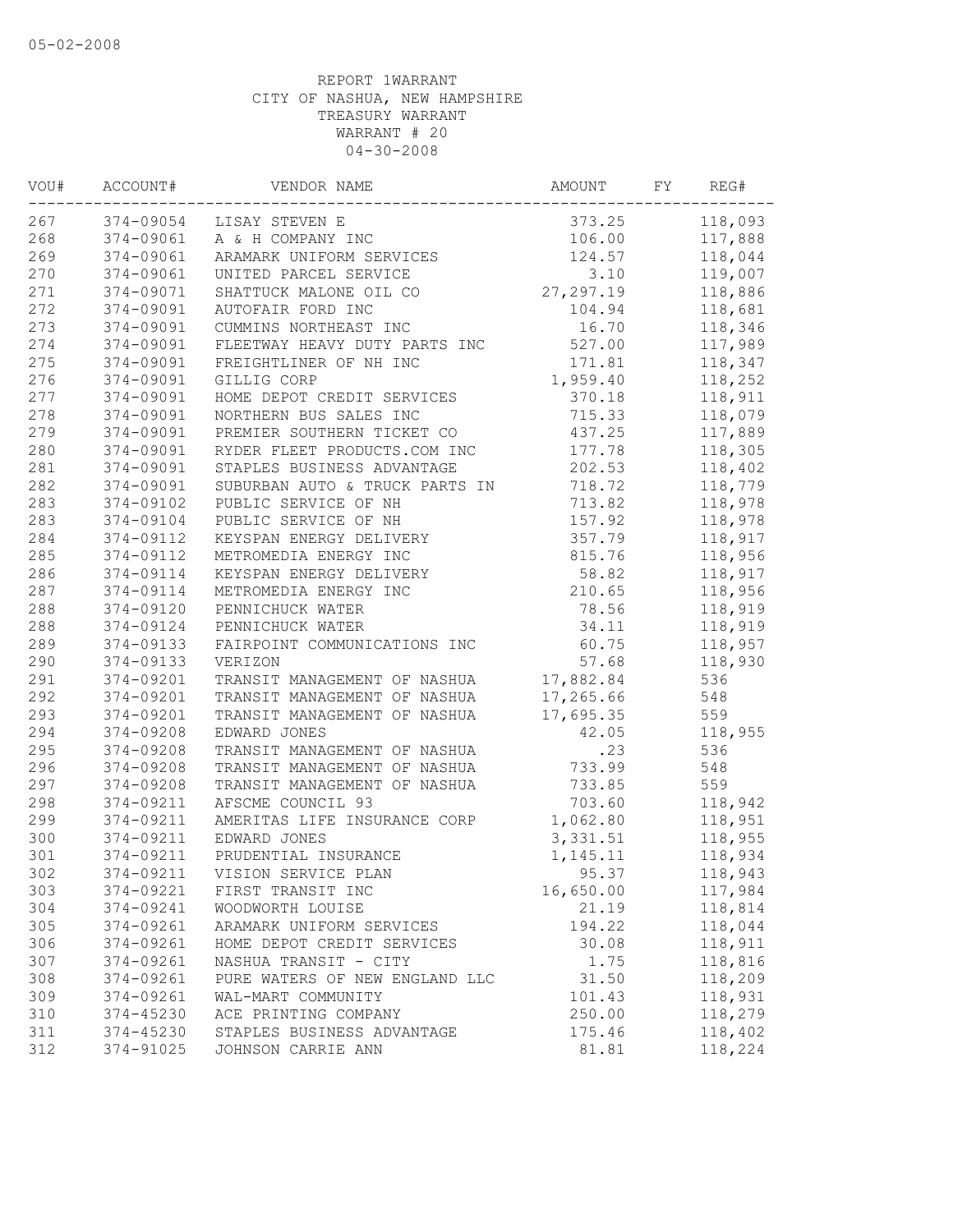|            | VOU# ACCOUNT#          | VENDOR NAME                             | AMOUNT FY REG#     |                |
|------------|------------------------|-----------------------------------------|--------------------|----------------|
|            | 313 374-91030 ILG JOAN |                                         |                    | 916.89 118,281 |
|            | 314 374-91030          | JOHNSON CARRIE ANN                      | 1, 110.81 118, 224 | -------        |
| TOTAL 374  |                        | SRF - URBAN PROGRAMS                    |                    | 584,268.06     |
|            |                        |                                         |                    |                |
| 315        | 375-45050              | BAKER & TAYLOR                          | 16.05              | 117,991        |
| 316        | 375-45050              | RUSSELL ROSEMARY                        | 50.95              | 118,294        |
| 317        | $375 - 45050$          | SCHOLASTIC LIBRARY PUBLISHING 240.50    |                    | 118,526        |
| 318        | 375-45315              | SAM'S CLUB DIRECT                       | 332.86             | 118,932        |
| 319<br>320 | 375-59100<br>375-75023 | TIRABASSI MAREN<br>SKILLINGS & SONS INC | 200.00<br>7,320.00 | 118,817        |
|            |                        |                                         |                    | 117,995        |
| TOTAL 375  |                        | SRF - PUBLIC LIBRARIES                  |                    | 8,160.36       |
|            |                        |                                         |                    |                |
|            | 3768-31005             | FAIRPOINT COMMUNICATIONS INC            | 154.91             | 118,970        |
|            | 202,010 3768-31005     | ONE COMMUNICATIONS                      | 4.07               | 118,985        |
|            | 202,011 3768-49035     | AKJ EDUCATIONAL SERVICES INC            | 1,279.71           | 118,450        |
|            | 202,012 3768-49035     | CAMBIUM LEARNING INC                    | 74.85              | 118,579        |
|            | 202,013 3768-49035     | SCHOLASTIC INCORPORATED                 | 1,077.14           | 118,785        |
|            | 202,014 3768-49050     | HARCOURT ASSESSMENT, INC                | 141.05             | 118,567        |
|            | 202,015 3768-49050     | SCHOOL SPECIALTY                        | 2,326.70           | 118,454        |
|            | 202,016 3768-49050     | STAPLES BUSINESS ADVANTAGE              | 198.34             | 118,268        |
|            | 202,017 3768-49050     | TEACHCHILDREN.COM                       | 69.90              | 118,751        |
|            | 202,018 3768-49050     | WILSON LANGUAGE TRAINING CORP           | 148.50             | 118,557        |
|            | 202,019 3768-49075     | BEAUCHAMP JOANNE                        | 36.05              | 118,730        |
|            | 202,020 3768-49075     | LINGUISYSTEMS INC                       | 71.95              | 118,448        |
|            | 202,021 3768-49075     | RUSSELL GAIL                            | 30.00              | 118,682        |
|            | 202,022 3768-49075     | SCHOOL SPECIALTY                        | 169.43             | 118,454        |
|            | 202,023 3768-53101     | CATAPULT ONLINE LLC                     | 3,058.00           | 118,733        |
|            | 202,024 3768-53101     | CROWDER LUCIE L                         | 560.24             | 118,411        |
|            | 202,025 3768-53101     | DAILEY EDUCATIONAL CONSULTANTS          | 500.00             | 118,715        |
|            | 202,026 3768-53101     | DALTON SHARON                           | 525.00             | 118,679        |
|            | 202,027 3768-53101     | MUSCOTT HOWARD ED.D                     | 1,200.00           | 118,500        |
|            | 202,028 3768-53101     | RUSSELL GAIL M                          | 337.50             | 118,680        |
|            | 202,029 3768-53101     | SHEA DENISE C                           | 350.00             | 118,663        |
|            | 202,030 3768-56020     | FIRST CHURCH                            | 3,214.00           | 118,012        |
|            | 3768-82025             | NH RETIREMENT SYSTEM                    | 1,711.39           | 520            |
|            | 202,031 3768-83004     | VISION SERVICE PLAN - NH                | 16.29              | 118,819        |
|            | 3768-83006             | ANTHEM BLUE CROSS BLUE SHIELD           | 3,621.40           | 523            |
|            | 3768-83006             | ANTHEM BLUE CROSS BLUE SHIELD           | 3,680.11           | 530            |
|            | 3768-83009             | NORTHEAST DELTA                         | 3, 192.54          | 522            |
|            | 3768-83031             | ITT HARTFORD                            | 118.49             | 524            |
|            | 202,032 3768-83102     | UNUM LIFE INSURANCE                     | 34.75              | 118,818        |
|            | 202,033 3768-94030     | BAKER RACHEL A                          | 115.00             | 118,576        |
|            | 202,034 3768-94030     | GRASSO CHERYL                           | 115.00             | 118,521        |
|            | 202,035 3768-94030     | LAMONTAGNE LYNN                         | 115.00             | 118,561        |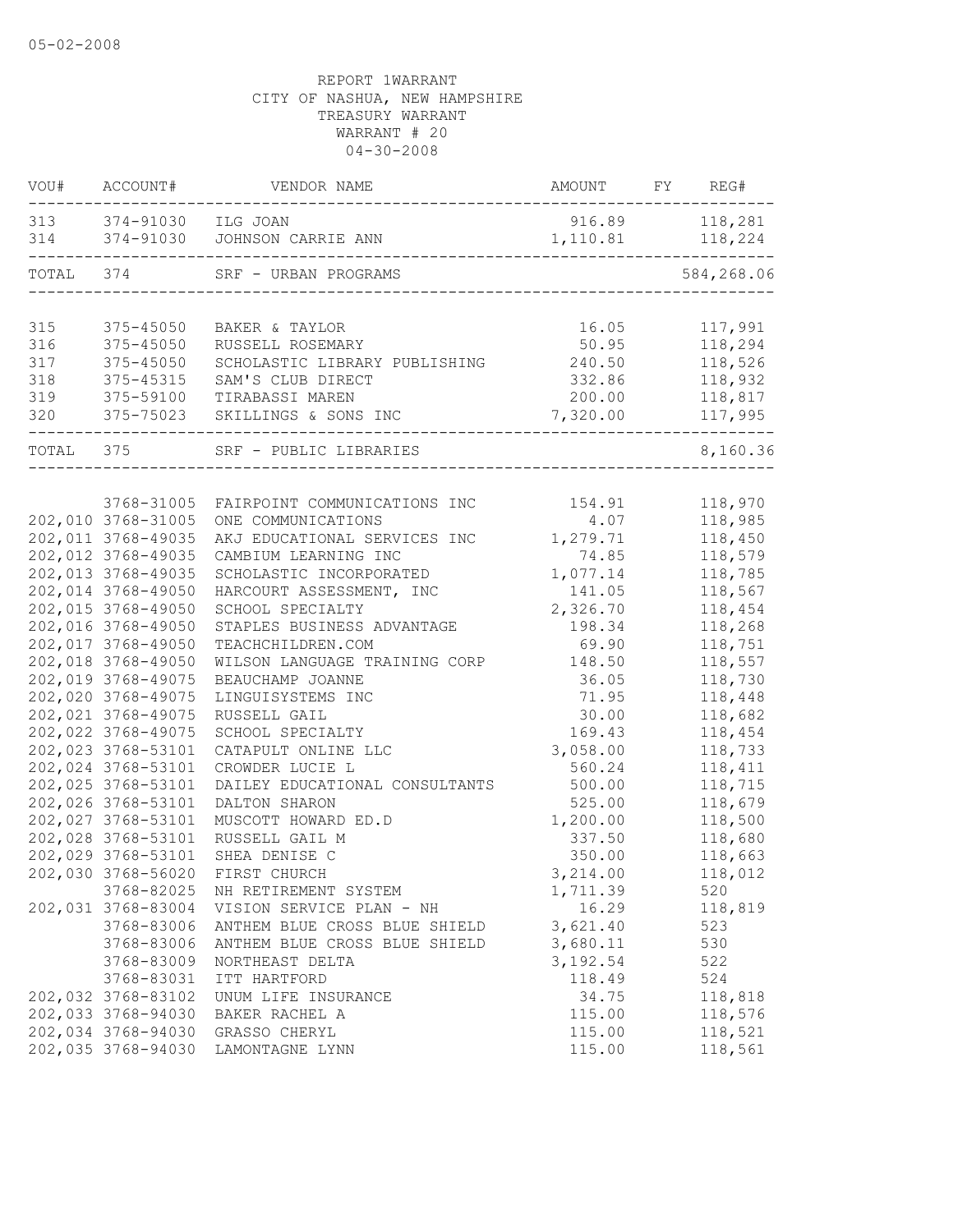| VOU#      | ACCOUNT#           | VENDOR NAME                                                         | AMOUNT            | FY REG#            |
|-----------|--------------------|---------------------------------------------------------------------|-------------------|--------------------|
|           |                    | 202,036 3768-94030 LAVINE HOLLY                                     |                   | 239.00 118,538     |
|           |                    | 202,037 3768-94030 NELSON DIANE                                     |                   | 115.00 118,445     |
|           | 202,038 3768-94030 | SDE INC                                                             | 956.00            | 118,494            |
|           | TOTAL 376          | TITLE I ESEA                                                        |                   | 29,557.31          |
|           |                    |                                                                     |                   |                    |
|           | 202,039 3778-49075 | BARNES & NOBLE INC                                                  | 1,510.94          | 117,867            |
|           | 202,040 3778-49075 | NCS PEARSON INC                                                     | 1,750.00          | 118,487            |
|           | 202,041 3778-49075 | NCS PEARSON INC                                                     | 337.35            | 118,649            |
|           | 202,042 3778-49075 | WISCONSIN CENTER FOR EDUCATION                                      | 262.50            | 118,739            |
|           | 202,043 3778-91040 | LESLEY UNIVERSITY                                                   | 1,095.00          | 118,488            |
| TOTAL 377 |                    | TITLE III ENHANCE ENG LANGUAGE                                      |                   | 4,955.79           |
|           |                    | 202,044 3858-49075 PYRAMID EDUCATIONAL PRODUCTS I 129.80 118,495    |                   |                    |
|           |                    | TOTAL 385 PRESCHOOL CLASSROOM/AUTISM                                |                   | 129.80             |
|           |                    |                                                                     |                   |                    |
|           |                    | 202,045 3888-44005 PAPER STORE                                      |                   |                    |
|           | 202,046 3888-49050 | HAWKINS BARBARA                                                     | 262.60<br>155.00  | 118,820<br>118,693 |
|           | 202,047 3888-49050 | MARSHALL ADRIENNE                                                   | 77.50             | 118,589            |
|           | 202,048 3888-64040 | SUNBURST TECHNOLOGY CORPORATIO                                      | 852.93            | 118,547            |
|           |                    | 202,049 3888-64045 ACADEMIC SUPERSTORE                              | 201.40            | 118,590            |
| TOTAL 388 |                    | TITLE V INNOVATIVE PROGRAMS                                         | _________________ | 1,549.43           |
|           |                    |                                                                     |                   |                    |
|           | 202,050 3908-49050 | FILMS MEDIA GROUP                                                   | 314.98            | 118,617            |
|           | 202,051 3908-49050 | MIKE HOLT ENTERPRISES OF LEESB                                      | 500.50            | 118,566            |
|           | 202,052 3908-53102 | AISTON TRICIA                                                       | 500.00            | 118,716            |
|           | 202,053 3908-53102 | MANHEIM ZIMMERMAN AMY B                                             | 562.50            | 118,671            |
|           | 202,054 3908-53102 | WILLIAMS VERONICA                                                   | 562.50            | 118,584            |
|           | 202,055 3908-55035 | FIRST STUDENT INC                                                   | 120.15            | 118,481            |
|           | 3908-82025         | NH RETIREMENT SYSTEM                                                | 175.89            | 520                |
|           | 3908-83006         | ANTHEM BLUE CROSS BLUE SHIELD                                       | 1,071.92          | 530                |
|           |                    | 3908-83009 NORTHEAST DELTA                                          | 224.61            | 522                |
|           |                    | 3908-83031 ITT HARTFORD                                             | 10.36             | 524                |
|           |                    | 202,056 3908-91040 KLAWES KEITH<br>202,057 3908-91040 LOFTUS JUDITH | 160.00<br>45.45   | 118,493<br>118,449 |
| TOTAL 390 |                    | VOC ED SECONDARY PERKINS                                            |                   | 4,248.86           |
|           |                    |                                                                     |                   |                    |
|           |                    | 202,058 3927-49050 ALBERT USTER IMPORTS INC                         | 486.56            | 118,542            |
|           |                    | 202,059 3927-49050 NORTHCENTER FOODSERVICE                          | 4,892.26          | 118,491            |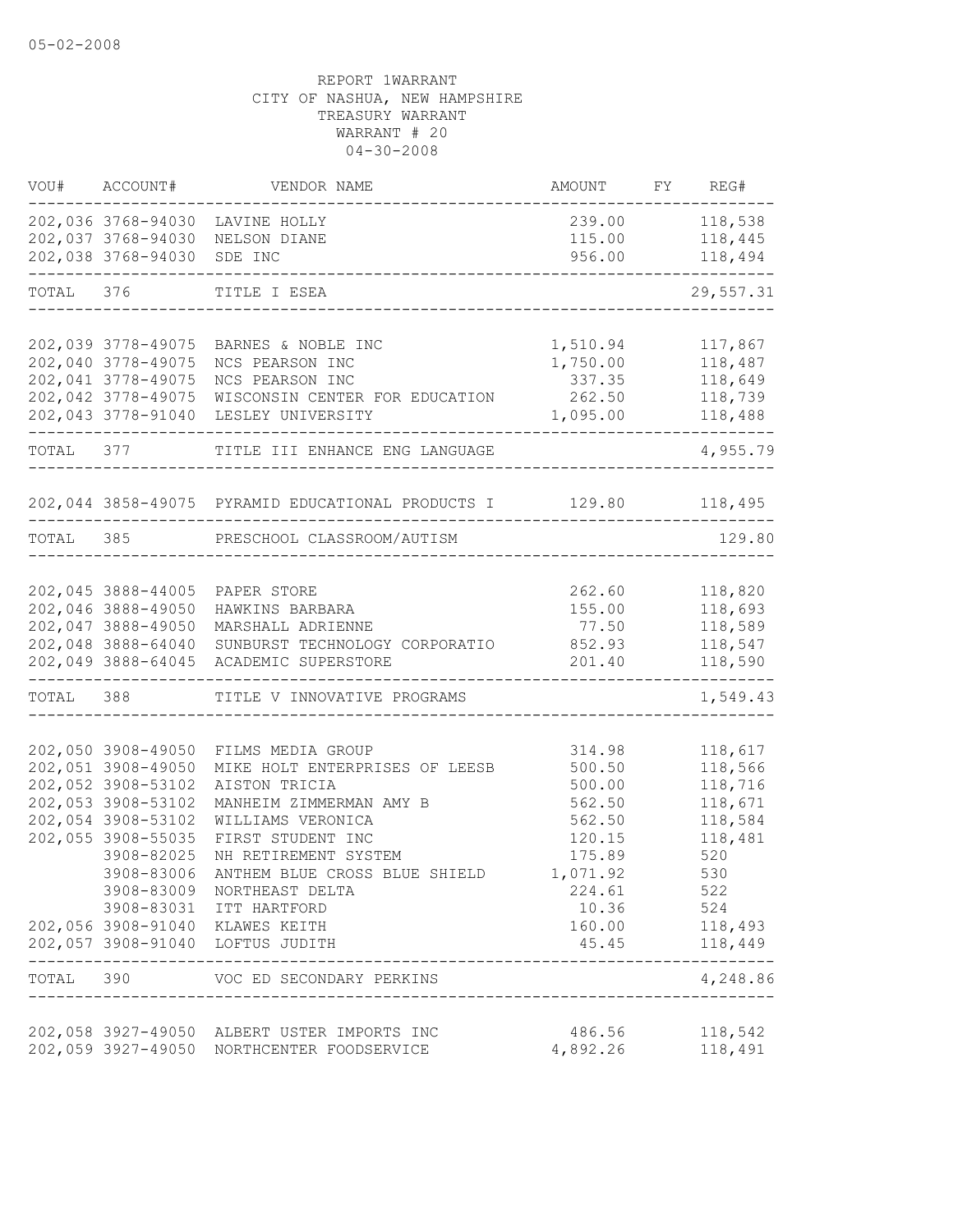| VOU#      | ACCOUNT#                         | VENDOR NAME                                                                         | AMOUNT            | FY | REG#               |
|-----------|----------------------------------|-------------------------------------------------------------------------------------|-------------------|----|--------------------|
| TOTAL 392 |                                  | CULINARY ARTS                                                                       |                   |    | 5,378.82           |
|           |                                  | 202,060 3937-49050 PARENTING NEW HAMPSHIRE                                          | 180.00            |    | 118,914            |
|           | 3937-82025                       | NH RETIREMENT SYSTEM                                                                | 132.40            |    | 520                |
|           | 202,061 3937-83004<br>3937-83006 | VISION SERVICE PLAN - NH<br>ANTHEM BLUE CROSS BLUE SHIELD                           | 16.29<br>1,447.05 |    | 118,822<br>530     |
|           | 3937-83009                       | NORTHEAST DELTA                                                                     | 134.65            |    | 522                |
|           | 3937-83031                       | ITT HARTFORD                                                                        | 8.40              |    | 524                |
|           |                                  | 202,062 3937-83102 UNUM LIFE INSURANCE                                              | 13.95             |    | 118,821            |
| TOTAL     | 393                              | DAY CARE                                                                            |                   |    | 1,932.74           |
|           |                                  |                                                                                     |                   |    |                    |
|           | 202,064 3958-49075               | 202,063 3958-49075 CRISIS PREVENTION INSTITUTE IN<br>CRISIS PREVENTION INSTITUTE IN | 100.00<br>487.73  |    | 118,410<br>118,465 |
|           | 202,065 3958-53109               | BOLICK TERESA DBA BOLICK TERES                                                      | 3,800.00          |    | 118,422            |
|           | 202,066 3958-53109               | CARROLL CENTER FOR THE BLIND (                                                      | 2,109.54          |    | 118,582            |
|           | 202,067 3958-53109               | MONACO CATHERINE                                                                    | 262.50            |    | 118,541            |
|           | 3958-82025                       | NH RETIREMENT SYSTEM                                                                | 7,188.62          |    | 520                |
|           | 202,068 3958-83004               | VISION SERVICE PLAN - NH                                                            | 16.29             |    | 118,824            |
|           | 3958-83006                       | ANTHEM BLUE CROSS BLUE SHIELD                                                       | 4,918.62          |    | 523                |
|           | 3958-83006                       | ANTHEM BLUE CROSS BLUE SHIELD                                                       | 21,813.56         |    | 530                |
|           | 3958-83006                       | HARVARD PILGRIM HEALTH CARE                                                         | 5,915.39          |    | 521                |
|           | 3958-83009                       | NORTHEAST DELTA                                                                     | 3,101.49          |    | 522                |
|           | 3958-83031                       | ITT HARTFORD                                                                        | 438.20            |    | 524                |
|           | 202,069 3958-83102               | UNUM LIFE INSURANCE                                                                 | 32.83             |    | 118,823            |
|           | 202,070 3958-91040               | LRP PUBLICATIONS                                                                    | 950.00            |    | 118,580            |
| TOTAL     | 395                              | IDEA BASIC SPEC ED                                                                  |                   |    | 51, 134.77         |
|           |                                  |                                                                                     |                   |    |                    |
|           | 3968-82025                       | NH RETIREMENT SYSTEM                                                                | 275.20            |    | 520                |
|           | 3968-83006                       | ANTHEM BLUE CROSS BLUE SHIELD                                                       | 1,071.92          |    | 530                |
|           | 3968-83009<br>3968-83031         | NORTHEAST DELTA<br>ITT HARTFORD                                                     | 144.62<br>17.08   |    | 522<br>524         |
|           |                                  |                                                                                     |                   |    |                    |
| TOTAL     | 396                              | IDEA PRESCHOOL SPEC ED                                                              |                   |    | 1,508.82           |
|           | 202,071 3977-64192               | GOVCONNECTION INC                                                                   | 413.74            |    | 117,886            |
|           |                                  | 3977-83006 ANTHEM BLUE CROSS BLUE SHIELD                                            | 636.00            |    | 523                |
|           |                                  | 3977-83006 ANTHEM BLUE CROSS BLUE SHIELD                                            | 564.26            |    | 530                |
| TOTAL     | 397                              | SPECIAL ED LOCAL                                                                    |                   |    | 1,614.00           |
|           |                                  |                                                                                     |                   |    |                    |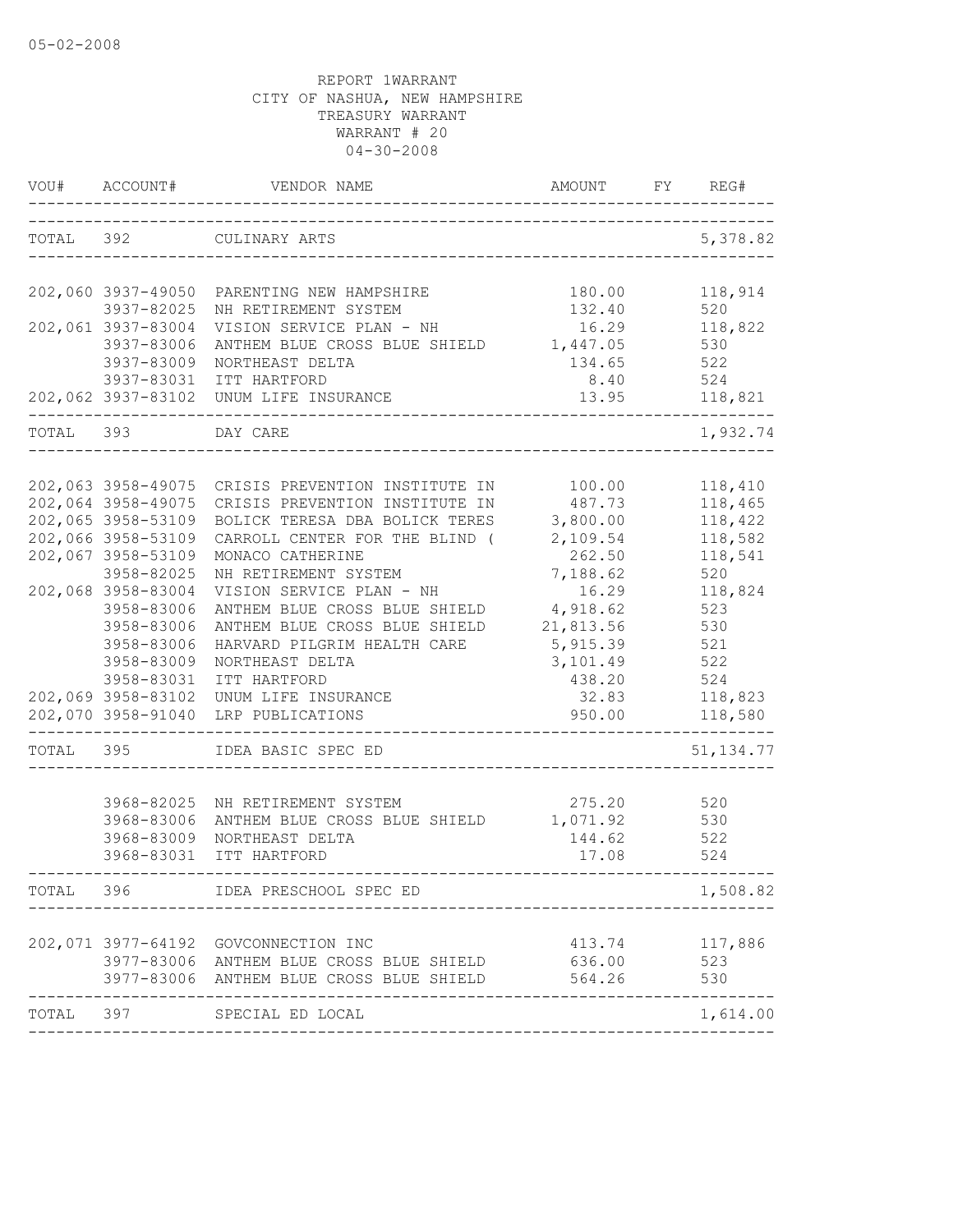| VOU: | $\Delta$ | 71.NT<br>$\cup$ | NAME | $\overline{\text{N}}$<br>AMC<br>◡▴◥▴ | <b>TIT</b><br><u>ـ ـ</u> | .<br>---<br>_____ |
|------|----------|-----------------|------|--------------------------------------|--------------------------|-------------------|
|      |          |                 |      |                                      |                          | __                |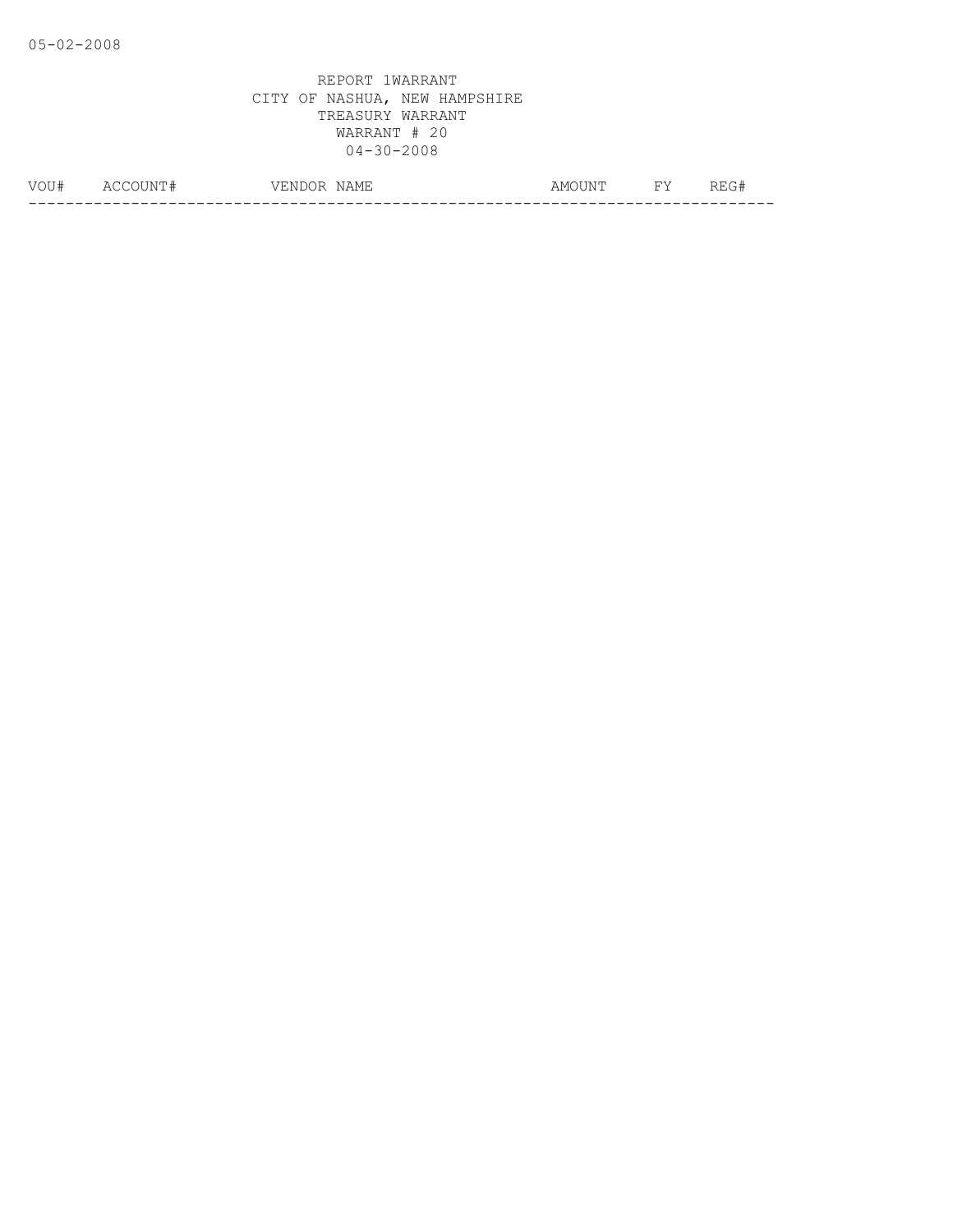|            |                       | VOU# ACCOUNT# VENDOR NAME                                                                  | AMOUNT FY REG#           |                                                 |
|------------|-----------------------|--------------------------------------------------------------------------------------------|--------------------------|-------------------------------------------------|
| 348<br>349 | 412-180 KING RYAN     | 347   412-180   CURRAN PETER D<br>412-180 GAUDETTE LEONARD<br>350 412-180 MERRIGAN CHARLES | 300.00<br>32.00<br>61.50 | 118,350<br>118,353<br>178.00 117,853<br>118,356 |
|            |                       | TOTAL 412-18 FINANCIAL SERVICES<br>AUTO PERMITS                                            |                          | 571.50                                          |
|            |                       | 351  412-563  CITY OF NASHUA/PETTY CASH/SLIP  10.00  117,858                               |                          |                                                 |
|            |                       | TOTAL 412-56 FINANCIAL SERVICES<br>CASH - OVER & SHORT                                     |                          | 10.00                                           |
|            |                       | 352   476-195   KEYSPAN HOME ENERGY SERVICES   16.50   118,340                             |                          |                                                 |
|            | TOTAL 476-19 BUILDING | PLUMBING PERMITS                                                                           |                          | 16.50                                           |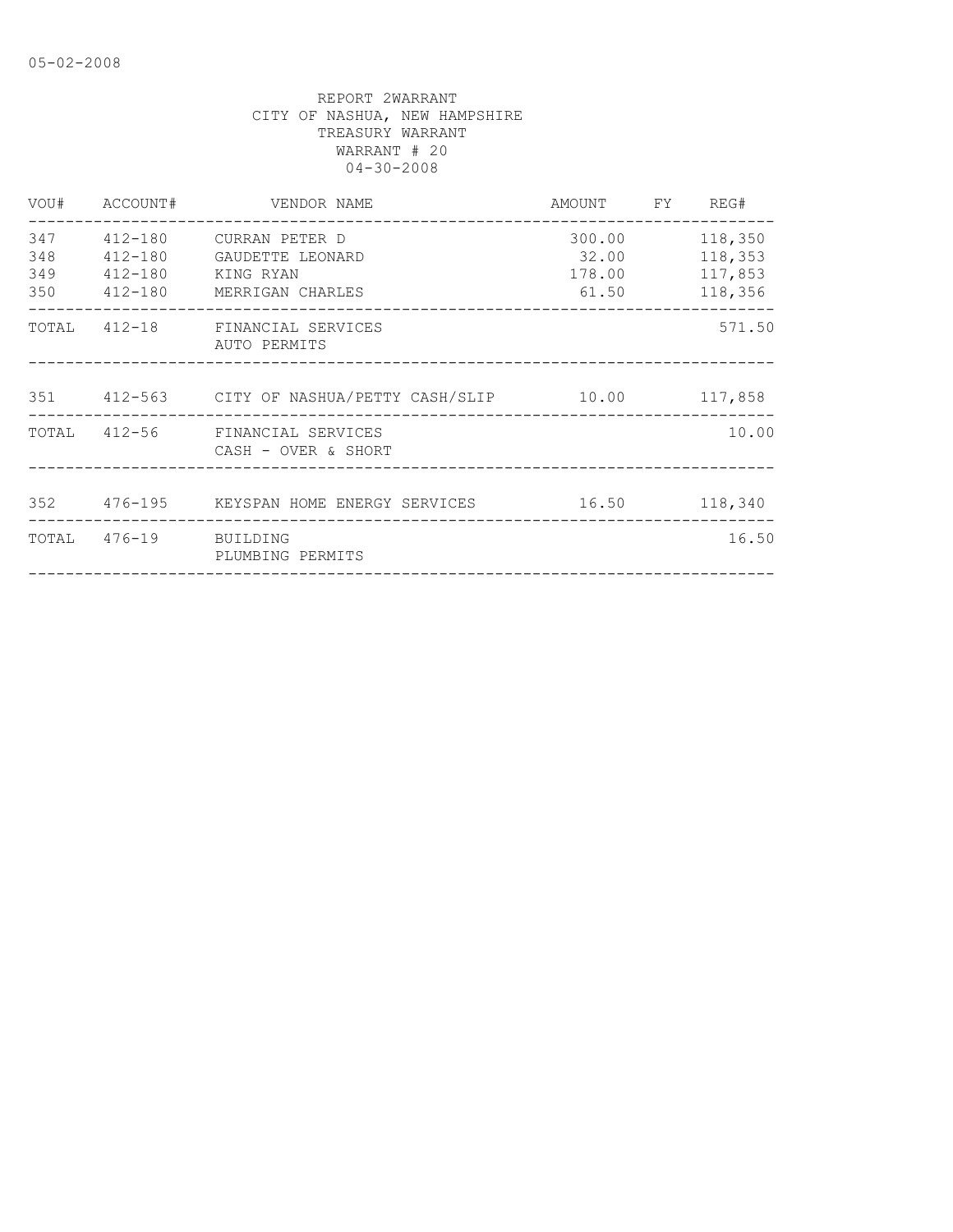| VOU#       | ACCOUNT#               | VENDOR NAME                                      | AMOUNT             | FY | REG#               |
|------------|------------------------|--------------------------------------------------|--------------------|----|--------------------|
| 353        | 501-98015              | CITY OF NASHUA/PETTY CASH/SLIP                   | 46.91              |    | 117,858            |
| 354        | $501 - 66025$          | GE CAPITAL INC                                   | 116.47             |    | 118,369            |
| 355        | 501-41015              | STAPLES BUSINESS ADVANTAGE                       | 73.33              |    | 118,402            |
| TOTAL      | 501                    | MAYOR'S OFFICE                                   |                    |    | 236.71             |
| 356        | 502-51010              | BENNETT STEPHEN                                  | 235.00             |    | 118,825            |
| 357        | 502-91015              | CITY OF NASHUA/PETTY CASH/SLIP                   | 44.40              |    | 117,858            |
| 358        | 502-72010              | CONWAY OFFICE PRODUCTS LLC                       | 90.00              |    | 118,061            |
| 359        | 502-51010              | PACER SERVICE CENTER                             | 19.84              |    | 118,961            |
| 360        | $502 - 41015$          | STAPLES BUSINESS ADVANTAGE                       | 73.76              |    | 118,402            |
| 361        | 502-51030              | SULLIVAN & GREGG PA                              | 2,789.62           |    | 118,078            |
| TOTAL      | 502                    | LEGAL DEPARTMENT                                 |                    |    | 3,252.62           |
| 362        | 503-72010              | CONWAY OFFICE PRODUCTS LLC                       | 160.00             |    | 118,061            |
| TOTAL      | 503                    | BOARD OF ALDERMEN                                |                    |    | 160.00             |
|            |                        |                                                  |                    |    |                    |
| 363        | 505-81020              | COMMUNITY COUNCIL OF NASHUA NH                   | 2,500.00           |    | 118,379            |
| 364        | 505-81061              | NASHUA REGIONAL PLANNING COMMI                   | 2,000.00           |    | 118,790            |
| TOTAL      | 505                    | CIVIC & COMM. ACTIVITIES                         |                    |    | 4,500.00           |
|            |                        |                                                  |                    |    |                    |
| 365        | 506-31005              | ALLIANCE CORE TECHNOLOGIES INC                   | 3,750.00           |    | 118,225            |
| 366        | 506-31005<br>506-31005 | BAYRING COMMUNICATIONS                           | 142.28             |    | 118,958            |
| 367<br>368 | 506-31005              | CONNECTIVITY INC<br>FAIRPOINT COMMUNICATIONS INC | 1,699.00<br>450.86 |    | 117,874<br>118,957 |
| 369        | 506-31005              | FAIRPOINT COMMUNICATIONS INC                     | 81.83              |    | 118,969            |
| 370        | 506-31005              | FAIRPOINT COMMUNICATIONS INC                     | 5,629.35           |    | 118,970            |
| 371        | 506-31005              | PAETEC COMMUNICATIONS INC                        | 5,019.39           |    | 118,893            |
| 372        | 506-31005              | SPRINT                                           | 24.55              |    | 118,959            |
| TOTAL      | 506                    | TELECOMMUNICATIONS                               |                    |    | 16,797.26          |
|            |                        |                                                  |                    |    |                    |
| 373        | $507 - 82020$          | NH RETIREMENT SYSTEM                             | 136,306.75         |    | 520                |
| 373        | 507-82025              | NH RETIREMENT SYSTEM                             | 152, 129.41        |    | 520                |
| 373        | $507 - 82030$          | NH RETIREMENT SYSTEM                             | 110,785.96         |    | 520                |
| 373        | 507-82035              | NH RETIREMENT SYSTEM                             | 200, 377.71        |    | 520                |
| TOTAL      | 507                    | PENSIONS                                         |                    |    | 599,599.83         |
|            |                        |                                                  |                    |    |                    |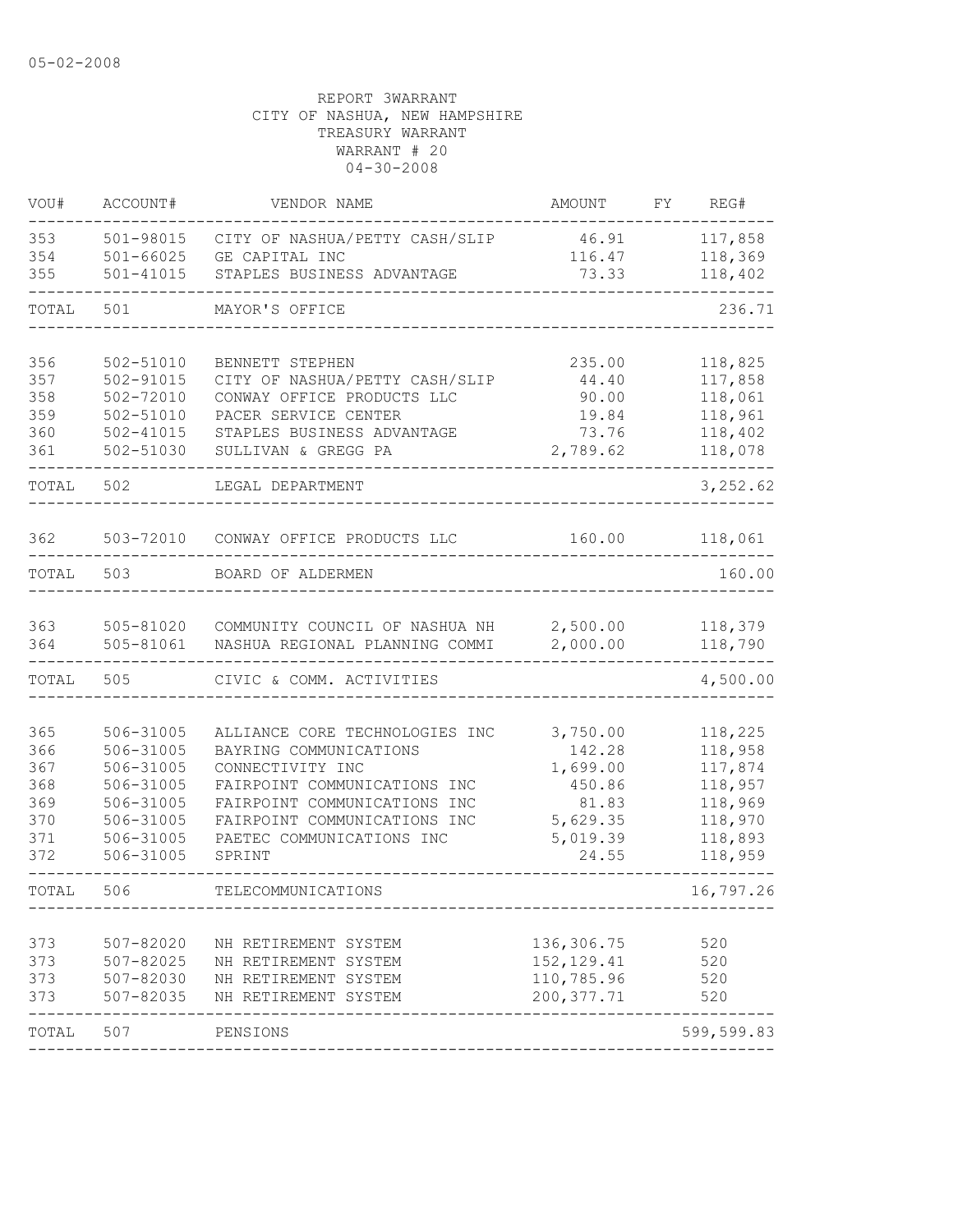| VOU#       | ACCOUNT#               | VENDOR NAME                                 | AMOUNT           | FY | REG#               |
|------------|------------------------|---------------------------------------------|------------------|----|--------------------|
| 374        | 508-83058              | HELLO DIRECT INC                            | 224.29           |    | 118,017            |
| 375        | 508-83100              | STATE OF NH - UC<br>W/C                     | 1,349.76         |    | 118,245            |
| 375        | 508-83101              | STATE OF NH - UC<br>W/C                     | 495.22           |    | 118,245            |
| TOTAL      | 508                    | INSURANCE - POLICY COSTS                    |                  |    | 2,069.27           |
|            |                        |                                             |                  |    |                    |
| 376        | 512-49025              | ALEXANDER HAMILTON INSTITUTE<br>ANACOMP INC | 145.44           |    | 118,974            |
| 377<br>378 | 512-59095<br>512-41010 | COCCI COMPUTER SERVICES INC                 | 399.18<br>329.00 |    | 117,956<br>118,107 |
| 379        | 512-72010              | CONWAY OFFICE PRODUCTS LLC                  | 560.00           |    | 118,061            |
|            |                        |                                             |                  |    | 118,061            |
| 379        | 512-72010              | CONWAY OFFICE PRODUCTS LLC                  | 200.00           |    | 535                |
| 380        | 512-43005              | PRINTGRAPHICS OF MAINE                      | 812.50           |    |                    |
| 381        | 512-59182              | PRINTGRAPHICS OF MAINE                      | 772.06           |    | 117,996            |
| 382        | 512-41005              | STAPLES BUSINESS ADVANTAGE                  | 174.34           |    | 118,402            |
| 382        | 512-41015              | STAPLES BUSINESS ADVANTAGE                  | 355.40           |    | 118,402            |
| 382        | 512-41055              | STAPLES BUSINESS ADVANTAGE                  | 146.99           |    | 118,402            |
| TOTAL      | 512                    | FINANCIAL SERVICES                          |                  |    | 3,894.91           |
|            |                        |                                             |                  |    |                    |
| 383        | 513-41015              | CITY OF NASHUA/PETTY CASH/SLIP              | 9.78             |    | 117,858            |
| 383        | 513-91005              | CITY OF NASHUA/PETTY CASH/SLIP              | 40.48            |    | 117,858            |
| 383        | 513-98035              | CITY OF NASHUA/PETTY CASH/SLIP              | 23.00            |    | 117,858            |
| 384        | 513-72010              | CONWAY OFFICE PRODUCTS LLC                  | 240.00           |    | 118,061            |
| 385        | 513-95005              | IIMC                                        | 225.00           |    | 118,948            |
| 386        | 513-94005              | NHCTCA                                      | 70.00            |    | 118,963            |
| TOTAL      | 513                    | CITY CLERK'S OFFICE                         |                  |    | 608.26             |
|            |                        |                                             |                  |    |                    |
| 387        | 515-95010              | CITIZENS BANK                               | 112.00           |    | 560                |
| 388        | 515-72010              | CONWAY OFFICE PRODUCTS LLC                  | 213.12           |    | 118,061            |
| TOTAL 515  |                        | HUMAN RESOURCES                             |                  |    | 325.12             |
|            |                        |                                             |                  |    |                    |
| 389        |                        | 516-94005 CITIZENS BANK                     | 200.00           |    | 560                |
| 390        | 516-94005              | CITY OF NASHUA/PETTY CASH/SLIP              | 27.27            |    | 117,858            |
| 391        |                        | 516-72010 CONWAY OFFICE PRODUCTS LLC        | 990.00           |    | 118,061            |
| 392        |                        | 516-54016 GOVERNMENT FINANCE OFFICERS AS    | 150.00           |    | 118,935            |
| 393        |                        | 516-45240 RIS PAPER COMPANY INC             | 1,376.00         |    | 118,024            |
| 394        |                        | 516-41015 STAPLES BUSINESS ADVANTAGE        | 32.64            |    | 118,402            |
| TOTAL 516  |                        | PURCHASING DEPARTMENT                       |                  |    | 2,775.91           |
|            |                        |                                             |                  |    |                    |
| 395        |                        | 517-75023 B & S LOCKSMITH INC               | 1,773.05         |    | 118,180            |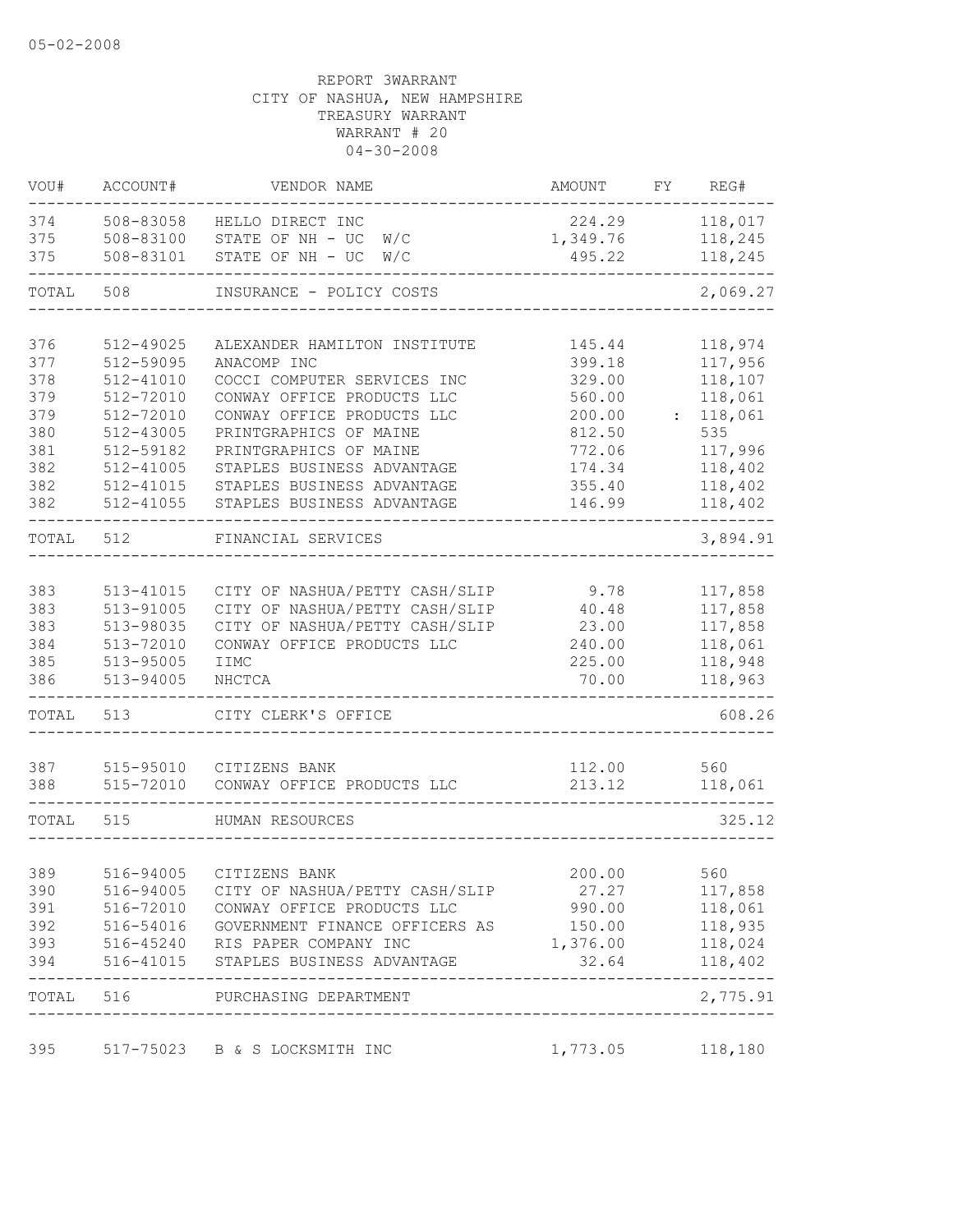| VOU#      | ACCOUNT#      | VENDOR NAME                          | AMOUNT    | FY | REG#       |
|-----------|---------------|--------------------------------------|-----------|----|------------|
| 396       | 517-75015     | ECKHARDT & JOHNSON INC               | 3,747.44  |    | 118,187    |
| 397       | 517-75130     | HANSEN-FOX COMPANY INC               | 1,767.25  |    | 118,092    |
| 398       | 517-75160     | HARRY W WELLS & SON INC              | 250.20    |    | 118,520    |
| 399       | 517-75130     | HEATING SPECIALTIES OF NH INC        | 412.16    |    | 118,767    |
| 400       | 517-42005     | HOME DEPOT CREDIT SERVICES           | 54.97     |    | 118,911    |
| 400       | 517-42010     | HOME DEPOT CREDIT SERVICES           | 31.94     |    | 118,911    |
| 401       | 517-34015     | KEYSPAN ENERGY DELIVERY              | 536.76    |    | 118,917    |
| 402       | $517 - 34015$ | METROMEDIA ENERGY INC                | 5, 332.45 |    | 118,956    |
| 403       | 517-33005     | PENNICHUCK WATER                     | 429.28    |    | 118,919    |
| 404       | 517-32005     | PUBLIC SERVICE OF NH                 | 7,005.23  |    | 118,978    |
| 405       | 517-75015     | THE METRO GROUP INC                  | 85.00     |    | 118,197    |
| 405       | 517-75130     | THE METRO GROUP INC                  | 99.00     |    | 118,197    |
| 406       | 517-75160     | UNITED SUPPLY COMPANY INC            | 692.87    |    | 118,782    |
| 407       | 517-42010     | W E AUBUCHON COMPANY INC             | 19.60     |    | 117,917    |
| 407       | 517-74085     | W E AUBUCHON COMPANY INC             | 45.36     |    | 117,917    |
| 407       | 517-75023     | W E AUBUCHON COMPANY INC             | 31.49     |    | 117,917    |
| TOTAL 517 |               | BUILDING MAINT - CITY ADMIN          |           |    | 22, 314.05 |
|           |               |                                      |           |    |            |
| 408       |               | 518-72010 CONWAY OFFICE PRODUCTS LLC | 90.00     |    | 118,061    |
| 409       | 518-41015     | STAPLES BUSINESS ADVANTAGE           | 53.93     |    | 118,402    |
| TOTAL     | 518           | INSURANCE - ADMINISTRATION           |           |    | 143.93     |
|           |               |                                      |           |    |            |
| 410       | 519-45070     | ACCURINT                             | 1,560.00  |    | 118,391    |
| 411       | 519-45070     | CITY OF NASHUA/PETTY CASH/SLIP       | 29.99     |    | 117,858    |
| 412       | 519-72010     | CONWAY OFFICE PRODUCTS LLC           | 157.83    |    | 118,061    |
| 413       | 519-91005     | DAME DOUGLAS                         | 261.96    |    | 117,969    |
| 414       | 519-64192     | DELL MARKETING LP                    | 254.18    |    | 118,021    |
| 415       | 519-91005     | GAGNE ROBERT                         | 181.80    |    | 118,389    |
| 416       | 519-91005     | MARINO ANGELO                        | 272.51    |    | 118,240    |
| 417       | 519-95010     | TELEGRAPH PUBLISHING COMPANY         | 117.00    |    | 118,891    |
| 418       | 519-91005     | TURGISS GARY                         | 244.42    |    | 118,032    |
| 419       | 519-91005     | TURGISS GREG                         | 181.30    |    | 117,893    |
| TOTAL     | 519           | ASSESSORS                            |           |    | 3,260.99   |
|           |               |                                      |           |    |            |
| 420       | 520-75130     | J LAWRENCE HALL CO                   | 5,888.83  |    | 118,211    |
| 421       | 520-34015     | KEYSPAN ENERGY DELIVERY              | 183.15    |    | 118,917    |
| 422       | 520-34015     | METROMEDIA ENERGY INC                | 956.89    |    | 118,956    |
| 423       | 520-53100     | MORTELLARO CAROLYN                   | 480.00    |    | 118,220    |
| 424       | 520-33005     | PENNICHUCK WATER                     | 40.41     |    | 118,919    |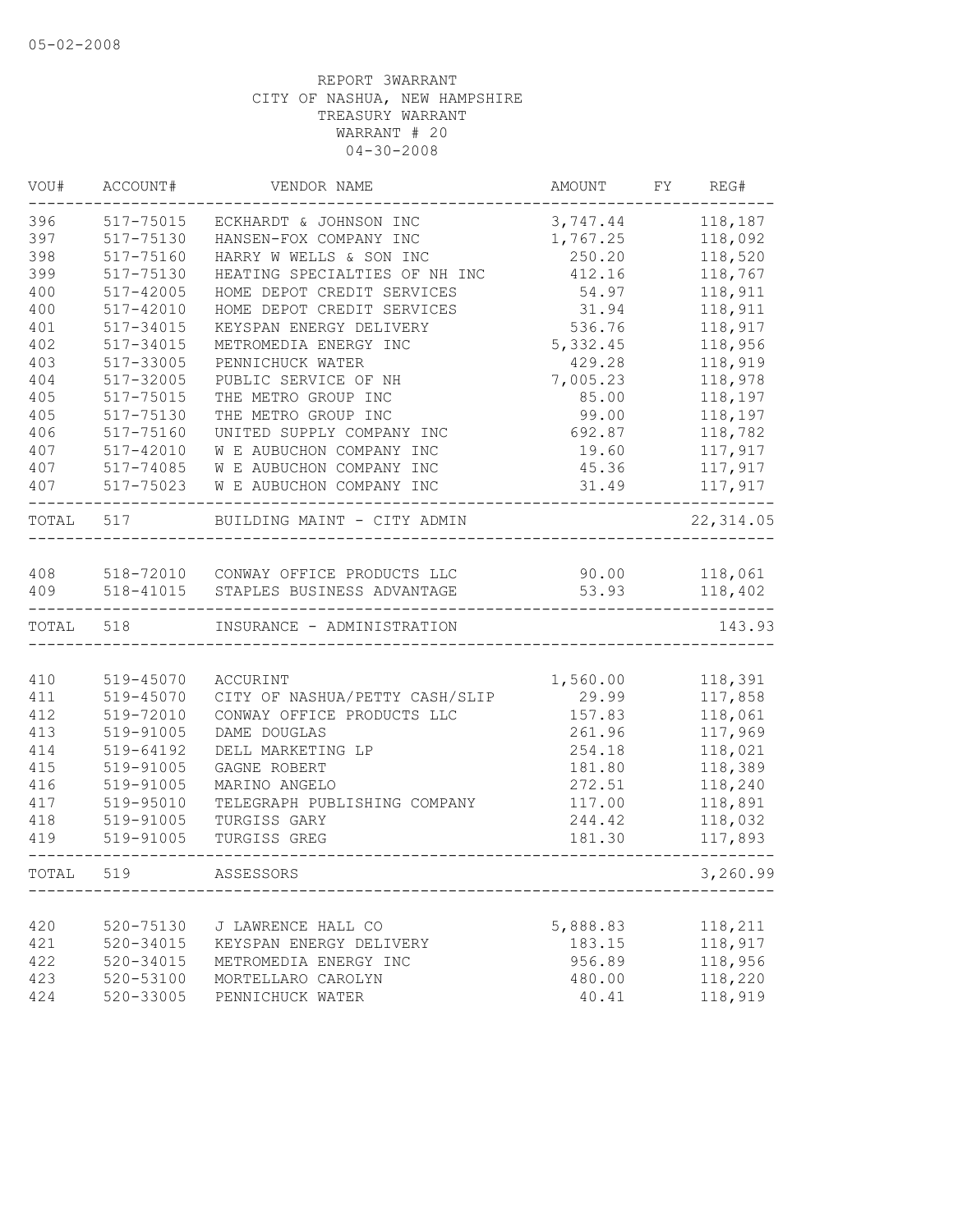|            | VOU# ACCOUNT#              | VENDOR NAME                                                      | AMOUNT<br>------------------------- | FY REG#             |
|------------|----------------------------|------------------------------------------------------------------|-------------------------------------|---------------------|
| TOTAL 520  |                            | HUNT BUILDING                                                    |                                     | 7,549.28            |
|            |                            |                                                                  |                                     |                     |
| 425        | 522-94005                  | BARKER JOHN                                                      | 25.50                               | 118,827             |
| 426        | 522-45125                  | CDW GOVERNMENT INC                                               | 334.99                              | 118,443             |
| 426        | 522-74030                  | CDW GOVERNMENT INC                                               | 234.64                              | 118,443             |
| 427        | 522-31040                  | CITY OF NASHUA/PETTY CASH/SLIP                                   | 1.08                                | 117,858             |
| 427<br>427 | 522-91015<br>$522 - 94005$ | CITY OF NASHUA/PETTY CASH/SLIP<br>CITY OF NASHUA/PETTY CASH/SLIP | 42.38<br>50.00                      | 117,858             |
| 428        |                            |                                                                  |                                     | 117,858             |
|            | 522-74030                  | COCCI COMPUTER SERVICES INC                                      | 713.00                              | 118,107             |
| 429        | $522 - 64052$              | COMPUTER HUT OF N E INC                                          | 569.00                              | 118,787             |
| 430        | $522 - 64052$              | HEWLETT PACKARD COMPANY                                          | 7,034.00                            | 118,028             |
| 431        | 522-31040                  | MCMULLEN DAN                                                     | 56.40                               | 118,826             |
| 432        | 522-94005                  | NE CHAPTER - HDI                                                 | 198.00                              | 118,968             |
| 433        | 522-57005                  | RCC CONSULTANTS INC                                              | 4,387.50                            | 118,280             |
| 434<br>435 | 522-41015<br>522-74035     | STAPLES BUSINESS ADVANTAGE<br>TURBOTEK COMPUTER CORP             | 98.60<br>2,180.75                   | 118,402             |
|            |                            |                                                                  |                                     | 118,018<br>-------- |
| TOTAL      | 522                        | INFORMATION TECHNOLOGY                                           |                                     | 15,925.84           |
| 436        |                            | 523-94005 ANDRUSKEVICH PAMELA                                    | 556.00                              | 117,945             |
| TOTAL      | 523                        | GIS                                                              |                                     | 556.00              |
|            |                            |                                                                  |                                     |                     |
| 437        | 524-64045                  | CITY OF NASHUA/PETTY CASH/SLIP                                   | 38.94                               | 117,858             |
| 438        | 524-64057                  | DELL MARKETING LP                                                | 650.00                              | 118,021             |
| 438        | 524-64058                  | DELL MARKETING LP                                                | 1,345.36                            | 118,021             |
| 439        | $524 - 64045$              | STAPLES BUSINESS ADVANTAGE                                       | 468.60                              | 118,402             |
| TOTAL      | 524                        | COMPUTERS - CITYWIDE                                             |                                     | 2,502.90            |
|            |                            |                                                                  |                                     |                     |
| 440        | 531-53056                  | AAA CREDIT SCREENING SERV LLC                                    | 50.00                               | 117,905             |
| 441        | $531 - 64360$              | ADAMSON INDUSTRIES CORP                                          | 354.95                              | 118,163             |
| 441        | 531-78007                  | ADAMSON INDUSTRIES CORP                                          | 89.85                               | 118,163             |
| 442        | 531-74092                  | ADVANCED INTERACTIVE SYSTEMS I                                   | 1,061.66                            | 118,056             |
| 443        | $531 - 46040$              | ALEC'S SHOE STORE INC                                            | 1,077.45                            | 118,083             |
| 444        | $531 - 46040$              | ALLARD CRAIG                                                     | 35.98                               | 118,833             |
| 445        | 531-79030                  | ASAP FIRE & SAFETY CORPORATION                                   | 231.95                              | 118,048             |
| 446        | 531-75023                  | B & S LOCKSMITH INC                                              | 172.55                              | 118,180             |
| 447        | $531 - 46040$              | BAILEY DAVID                                                     | 112.60                              | 118,834             |
| 448        | 531-94005                  | BAILEY DAVID E                                                   | 148.00                              | 118,859             |
| 449        | 531-91025                  | BAXTER KERRY                                                     | 19.36                               | 118,831             |
| 450        | 531-91025                  | BELANGER AARON                                                   | 40.40                               | 118,839             |
| 451        | 531-45005                  | BEN'S UNIFORMS                                                   | 48.00                               | 118,789             |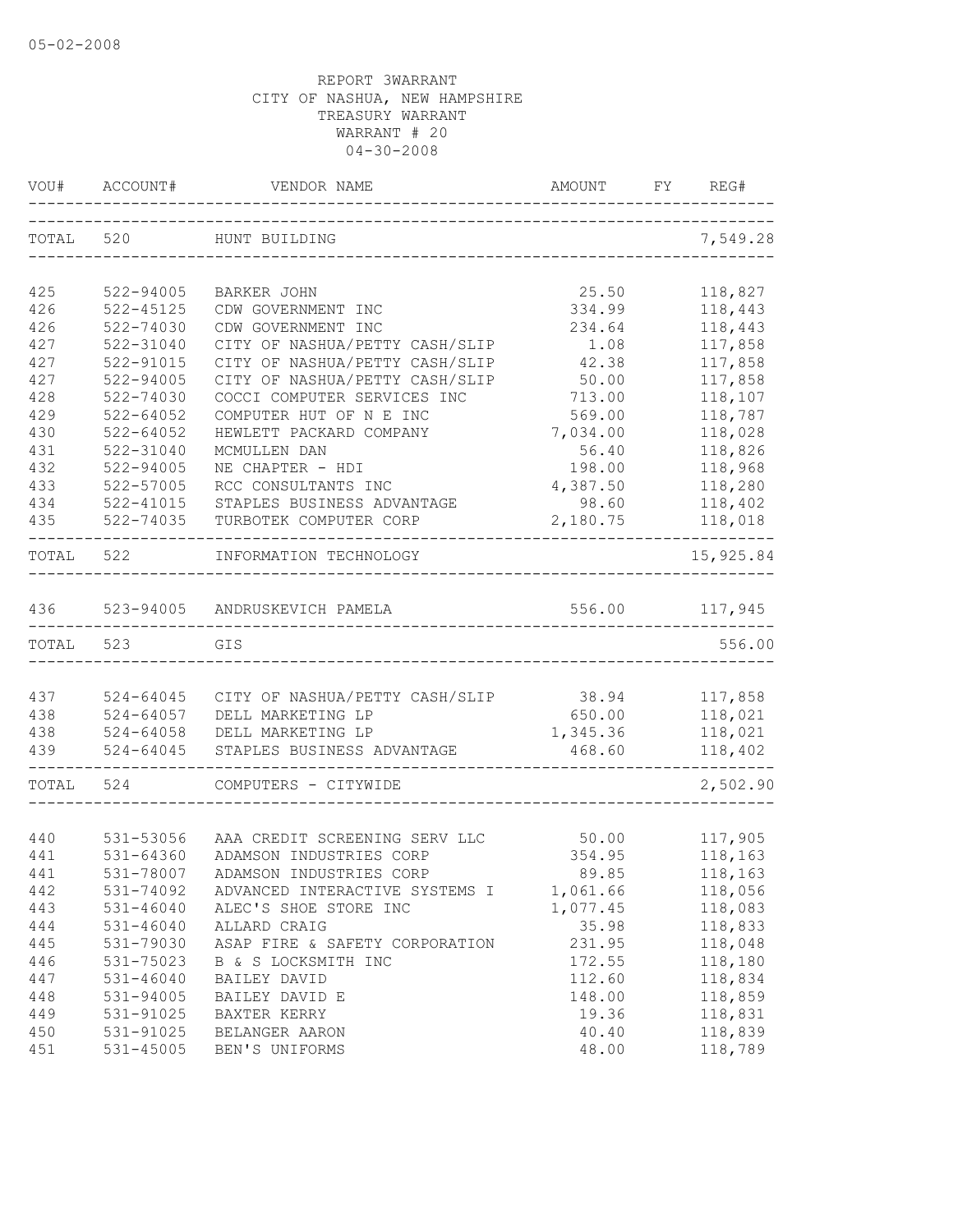| VOU# | ACCOUNT#      | VENDOR NAME                    | AMOUNT     | FY | REG#    |
|------|---------------|--------------------------------|------------|----|---------|
| 451  |               | 531-46030 BEN'S UNIFORMS       | 17,965.00  |    | 118,789 |
| 451  | $531 - 46040$ | BEN'S UNIFORMS                 | 2,136.92   |    | 118,789 |
| 452  | 531-78007     | BEST FORD/BEST CYCLE           | 2,816.15   |    | 117,907 |
| 453  | 531-53125     | BOULAY MICHAEL                 | 200.00     |    | 118,841 |
| 454  | 531-47010     | BOUND TREE MEDICAL LLC         | 360.74     |    | 118,169 |
| 455  | 531-53125     | BOURGEOIS FRANCIS              | 250.00     |    | 118,829 |
| 456  | 531-91025     | BROOKS NICOLE                  | 40.40      |    | 118,850 |
| 457  | 531-94005     | CAMACHO CARLOS                 | 148.00     |    | 118,838 |
| 458  | 531-78007     | CAMPERS INN INC                | 78.46      |    | 118,903 |
| 459  | 531-78007     | CARPARTS OF NASHUA             | 54.00      |    | 117,906 |
| 460  | 531-31025     | CINFO PETER                    | 45.96      |    | 118,848 |
| 461  | 531-91025     | CITIZENS BANK                  | 450.00     |    | 560     |
| 462  | 531-64360     | CNS VAN & TRUCK EQUIPMENT LLC  | 347.00     |    | 118,277 |
| 463  | 531-94005     | COLLINS KEVIN                  | 75.75      |    | 118,832 |
| 464  | 531-53065     | COMMISSION ON ACCREDITATION FO | 5,431.00   |    | 118,993 |
| 465  | $531 - 46040$ | CONNORS JEFFREY                | 34.00      |    | 118,857 |
| 466  | $531 - 68025$ | CONWAY CHEVROLET-BUICK INC     | 21, 273.00 |    | 118,176 |
| 467  | 531-94005     | CROSSHAIRS INC                 | 125.00     |    | 118,992 |
| 468  | 531-59100     | D & R TOWING INC               | 137.50     |    | 118,766 |
| 469  | 531-94005     | DICKINSON JENNIFER             | 148.00     |    | 118,846 |
| 470  | 531-59100     | DONN BRUNS PHOTOGRAPHY         | 85.00      |    | 118,719 |
| 471  | 531-94005     | DUNN ROBERT                    | 62.62      |    | 118,837 |
| 472  | 531-64360     | EMERGENCY EQUIPMENT WAREHOUSE  | 296.65     |    | 118,342 |
| 472  | 531-78007     | EMERGENCY EQUIPMENT WAREHOUSE  | 105.75     |    | 118,342 |
| 473  | 531-31025     | FAIRPOINT COMMUNICATIONS INC   | 637.51     |    | 118,957 |
| 474  | 531-31020     | FAIRPOINT COMMUNICATIONS INC   | 231.83     |    | 118,970 |
| 475  | 531-48015     | FLEET SERVICES                 | 957.29     |    | 118,164 |
| 476  | 531-66025     | GE CAPITAL INC                 | 1, 113.28  |    | 118,369 |
| 477  | 531-78065     | GOODYEAR AUTO SERVICE CENTER   | 1,302.54   |    | 117,873 |
| 477  | 531-78100     | GOODYEAR AUTO SERVICE CENTER   | 180.00     |    | 117,873 |
| 478  | 531-41015     | GOVCONNECTION INC              | 66.40      |    | 117,886 |
| 478  | 531-74040     | GOVCONNECTION INC              | 735.00     |    | 117,886 |
| 479  | 531-75023     | GRANITE STATE GLASS            | 75.00      |    | 118,222 |
| 480  | 531-41015     | GRANITE STATE STAMPS INC       | 10.73      |    | 118,763 |
| 481  | 531-78007     | GRAPPONE AUTOMOTIVE GROUP      | 504.96     |    | 118,190 |
| 482  | 531-74050     | GYM SERVICES INC               | 875.00     |    | 118,898 |
| 483  | 531-46040     | HAMMOND SCOTT                  | 132.00     |    | 118,861 |
| 484  | 531-91025     | HANNON PATRICK                 | 40.40      |    | 118,847 |
| 485  | 531-42000     | HOME DEPOT CREDIT SERVICES     | 330.87     |    | 118,945 |
| 486  | $531 - 46040$ | HOWE SCOTT                     | 30.00      |    | 118,854 |
| 487  | 531-45005     | HSBC BUSINESS SOLUTIONS        | 49.42      |    | 118,938 |
| 488  | 531-62022     | HTH ENGINEERING INC            | 265.00     |    | 118,237 |
| 489  | 531-94005     | HUDON SCOTT                    | 70.00      |    | 118,862 |
| 490  | 531-45920     | INVENTORY TRACKERS             | 620.00     |    | 117,896 |
| 491  | 531-74035     | INVENTORY TRACKERS             | 400.00     |    | 118,909 |
| 492  | 531-64080     | JAFEICA PUBLISHING             | 470.00     |    | 118,367 |
| 493  | 531-94005     | JOHNSON KIM                    | 161.60     |    | 118,852 |
| 494  | 531-49025     | JPMA                           | 175.00     |    | 118,915 |
|      |               |                                |            |    |         |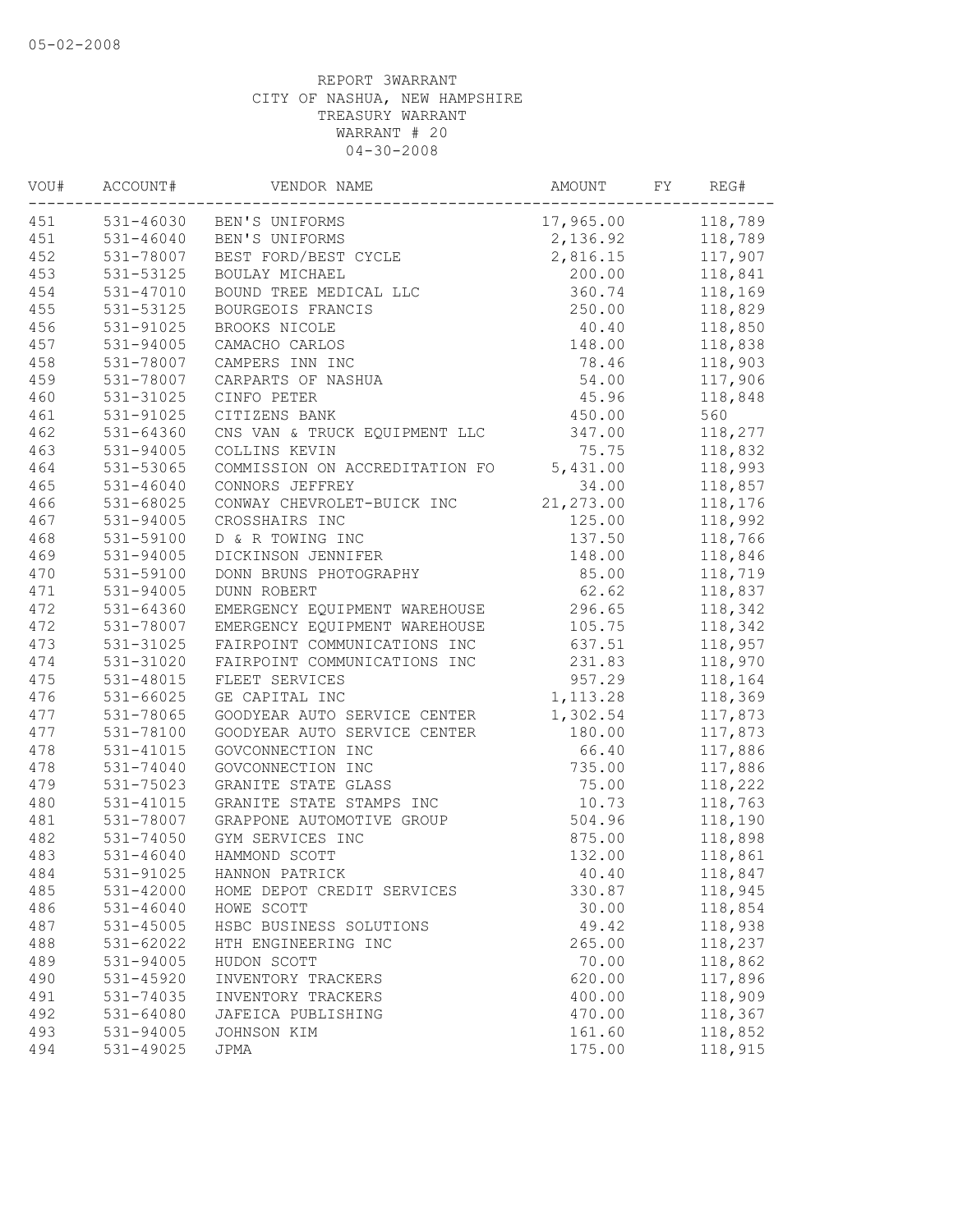| VOU# | ACCOUNT#      | VENDOR NAME                    | AMOUNT    | FY | REG#    |
|------|---------------|--------------------------------|-----------|----|---------|
| 495  |               | 531-46040 KENNEY BRIAN         | 89.99     |    | 118,835 |
| 496  | 531-34015     | KEYSPAN ENERGY DELIVERY        | 1,581.25  |    | 118,917 |
| 497  | 531-46040     | LIMA JAMES                     | 169.96    |    | 118,860 |
| 498  | 531-53125     | LINEHAN DENIS                  | 199.00    |    | 118,845 |
| 499  | 531-78007     | LOWE'S                         | 41.79     |    | 118,946 |
| 500  | 531-78007     | MAC MULKIN CHEVROLET INC       | 56.71     |    | 118,768 |
| 500  | 531-78075     | MAC MULKIN CHEVROLET INC       | 652.55    |    | 118,768 |
| 501  | 531-34015     | METROMEDIA ENERGY INC          | 7,207.84  |    | 118,956 |
| 502  | 531-64360     | MHQ MUNICIPAL VEHICLES         | 295.40    |    | 118,193 |
| 503  | 531-46040     | MORIARTY TODD                  | 91.13     |    | 118,842 |
| 504  | 531-31040     | NEXTEL COMMUNICATIONS          | 48.24     |    | 118,925 |
| 505  | 531-95000     | NH TACTICAL OFFICERS ASSOC     | 200.00    |    | 118,849 |
| 506  | $531 - 46040$ | NORDENGREN ERIC                | 275.00    |    | 118,828 |
| 507  | 531-78007     | NORTHERN FOREIGN CAR PARTS INC | 620.03    |    | 118,797 |
| 508  | 531-78007     | NYTECH SUPPLY CO               | 57.63     |    | 117,936 |
| 509  | $531 - 46040$ | O'BRIEN KEVIN                  | 7.21      |    | 118,843 |
| 510  | $531 - 46040$ | O'BRIEN KEVIN                  | 29.99     |    | 118,844 |
| 510  | 531-91025     | O'BRIEN KEVIN                  | 75.75     |    | 118,844 |
| 511  | $531 - 46040$ | OSTLER DANIEL C                | 379.43    |    | 118,836 |
| 511  | 531-91025     | OSTLER DANIEL C                | 70.45     |    | 118,836 |
| 512  | 531-31040     | PAETEC COMMUNICATIONS INC      | 342.80    |    | 118,893 |
| 512  | 531-74040     | PAETEC COMMUNICATIONS INC      | 617.32    |    | 118,893 |
| 513  | 531-53065     | PEASE WILLIAM                  | 299.00    |    | 118,840 |
| 514  | 531-33005     | PENNICHUCK WATER               | 376.24    |    | 118,919 |
| 515  | 531-32005     | PUBLIC SERVICE OF NH           | 15,518.79 |    | 118,978 |
| 515  | 531-32035     | PUBLIC SERVICE OF NH           | 650.92    |    | 118,978 |
| 516  | 531-91025     | REEBY DAWN                     | 45.45     |    | 118,851 |
| 517  | 531-94005     | REIDY R SCOTT                  | 80.80     |    | 118,856 |
| 518  | 531-64215     | RITZ CAMERA                    | 719.97    |    | 118,434 |
| 519  | 531-78007     | ROBBINS AUTO PARTS INC         | 522.16    |    | 118,148 |
| 520  | 531-98029     | RSVP/SNHS INC                  | 80.00     |    | 118,965 |
| 521  | 531-98025     | SAM'S CLUB DIRECT              | 285.30    |    | 118,932 |
| 522  | 531-95000     | SEUSING JOHN                   | 100.00    |    | 118,855 |
| 523  | 531-34015     | SHATTUCK MALONE OIL CO         | 1,418.28  |    | 118,886 |
| 524  | 531-69025     | SNAP ON TOOLS                  | 44.87     |    | 117,951 |
| 525  | 531-46040     | SPARKS DOUGLAS                 | 72.96     |    | 118,830 |
| 526  | 531-94005     | SPARKS DOUGLAS                 | 148.00    |    | 118,853 |
| 527  | 531-41005     | STAPLES BUSINESS ADVANTAGE     | 586.09    |    | 118,402 |
| 527  | 531-41015     | STAPLES BUSINESS ADVANTAGE     | 2,313.22  |    | 118,402 |
| 528  | 531-46030     | STAR PACKER BADGES             | 10.00     |    | 117,998 |
| 529  | $531 - 45005$ | STREICHER'S                    | 378.98    |    | 118,064 |
| 530  | 531-75130     | THE METRO GROUP INC            | 126.00    |    | 118,197 |
| 531  | 531-53065     | THE MOUNTAIN CLUB ON LOON      | 125.00    |    | 118,964 |
| 532  | 531-78007     | TOWERS MOTOR PARTS CORP        | 496.24    |    | 118,313 |
| 533  | 531-95000     | TREASURER STATE OF NH          | 75.00     |    | 118,889 |
| 534  | 531-94005     | TREASURER STATE OF NH          | 960.00    |    | 118,953 |
| 535  | 531-74145     | TREASURER STATE OF NH          | 88.95     |    | 118,043 |
| 536  | 531-43005     | UNITED PARCEL SERVICE          | 74.91     |    | 119,007 |
|      |               |                                |           |    |         |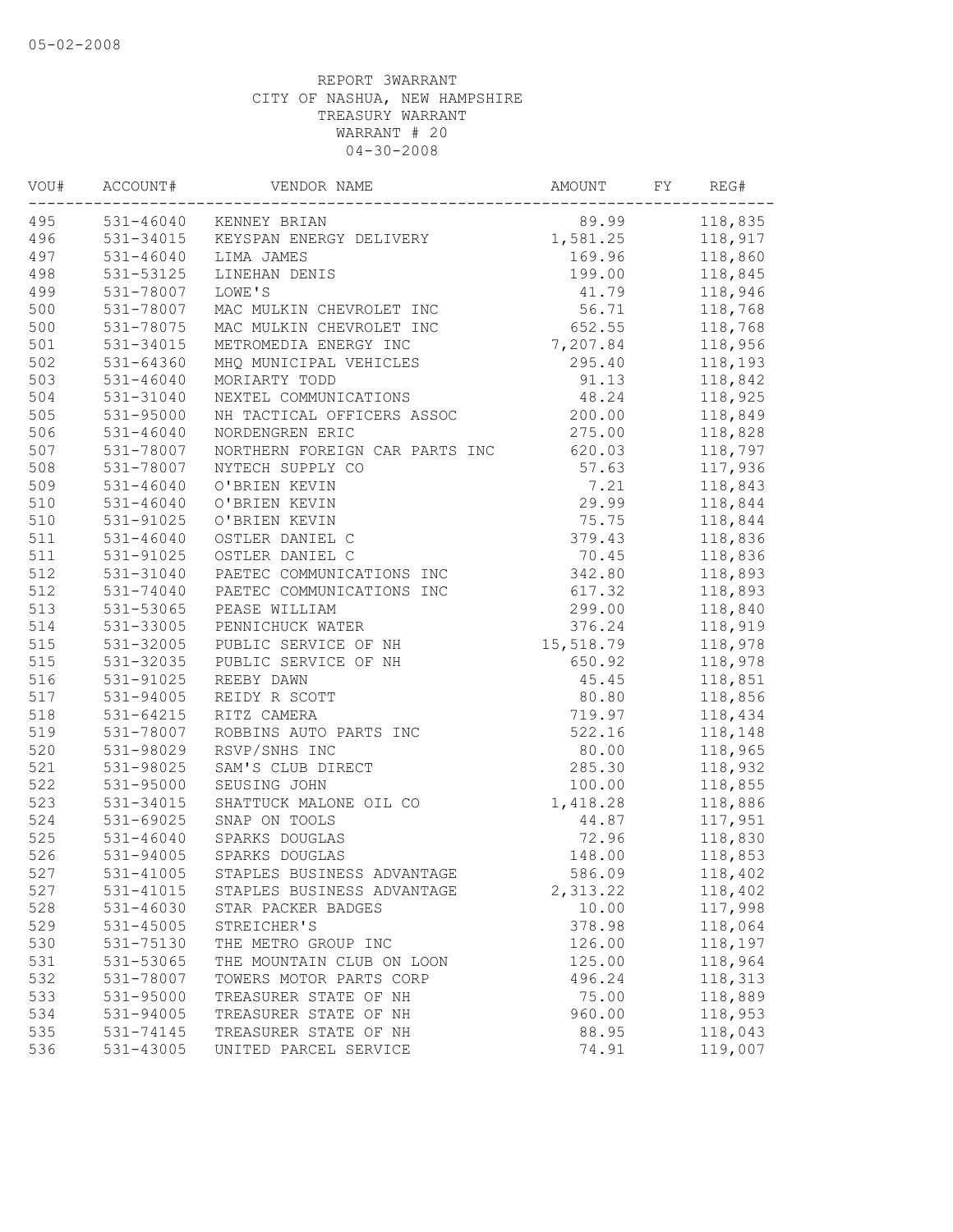| VOU#  | ACCOUNT#  | VENDOR NAME                                         | AMOUNT FY REG# |                    |
|-------|-----------|-----------------------------------------------------|----------------|--------------------|
| 537   |           | 531-43005 UNITED STATES POSTAL SERVICE 1,000.00 552 |                |                    |
| 538   | 531-31025 | VERIZON WIRELESS                                    |                | 49.30 118,944      |
| 538   | 531-31040 | VERIZON WIRELESS                                    |                | 561.14 118,944     |
| 539   | 531-41015 | WB MASON COMPANY INC                                |                | 337.97 117,944     |
| 540   | 531-74035 | WEST PAYMENT CENTER                                 |                | 131.15 118,010     |
| 541   | 531-94005 | YURCAK JOHN                                         | 70.00          | 118,858<br>------- |
| TOTAL | 531       | POLICE DEPARTMENT                                   |                | 106,399.64         |
|       |           |                                                     |                |                    |
| 542   | 532-75023 | AIR CLEANING SPECIALISTS OF NE 201.25               |                | 118,332            |
| 543   | 532-78100 | ARCSOURCE INC                                       | 176.75         | 118,116            |
| 544   | 532-78075 | BAILEY'S TOWING & AUTOBODY                          | 1,400.00       | 118,259            |
| 545   | 532-79040 | BATTERIES PLUS 400                                  | 453.04         | 118,377            |
| 546   | 532-75023 | BELLETETES INC                                      | 16.96          | 118,101            |
| 547   | 532-64192 | BRIAN MASON ELECTRIC LLC                            | 4,000.00       | 118,223            |
| 548   | 532-94010 | <b>BUXTON STEVE</b>                                 | 537.00         | 117,961            |
| 549   | 532-78100 | C & M DISTRIBUTING CO                               | 43.00          | 118,509            |
| 550   | 532-78020 | CHELMSFORD AUTO ELECTRIC INC                        | 1,685.00       | 117,904            |
| 551   | 532-64192 | COMPUTER HUT OF N E INC                             | 2,756.99       | 118,787            |
| 552   | 532-72010 | CONWAY OFFICE PRODUCTS LLC                          | 591.00         | 118,061            |
| 553   | 532-94010 | CONWAY RICHARD                                      | 170.00         | 118,248            |
| 554   | 532-78020 | D & R TOWING INC                                    | 525.00         | 118,766            |
| 555   | 532-74020 | DELL MARKETING LP                                   | 1,546.52       | 118,021            |
| 556   | 532-75160 | DRAIN MEDIC/ROBERT SILVA                            | 225.00         | 118,194            |
| 557   | 532-78100 | FASTENAL COMPANY                                    | 113.96         | 118,199            |
| 558   | 532-53055 | FIRE SERVICE TESTING CO INC                         | 2,923.67       | 118,135            |
| 559   | 532-64094 | FIRE TECH & SAFETY OF NEW ENGL                      | 1,512.22       | 118,328            |
| 560   | 532-63005 | FLETCHER'S APPLIANCE                                | 114.00         | 117,986            |
| 561   | 532-78075 | GREENFIELD INDUSTRIES INC                           | 611.75         | 117,957            |
| 562   | 532-46045 | HEBERT CYRUS                                        | 139.86         | 117,955            |
| 563   | 532-75023 | HOME DEPOT CREDIT SERVICES                          | 82.71          | 118,911            |
| 563   | 532-79045 | HOME DEPOT CREDIT SERVICES                          | 99.84          | 118,911            |
| 564   | 532-94005 | ICC                                                 | 220.00         | 118,971            |
| 565   | 532-46030 | INDUSTRIAL PROTECTION SERVICES                      | 4,641.00       | 117,970            |
| 566   | 532-78007 | JACK YOUNG COMPANY INC                              | 141.03         | 118,778            |
| 567   | 532-53025 | JENNINGS EXCAVATION INC                             | 800.00         | 118,927            |
| 568   | 532-34015 | KEYSPAN ENERGY DELIVERY                             | 1,945.89       | 118,917            |
| 569   | 532-94005 | KILLINGTON RESORT VILLAGES                          | 255.80         | 118,973            |
| 570   | 532-78020 | LIBERTY INTN'L TRUCKS OF NH LL                      | 2,259.84       | 118,772            |
| 571   | 532-75105 | M & M ELECTRICAL SUPPLY CO INC                      | 739.69         | 118,764            |
| 572   | 532-95005 | MA IAAI                                             | 50.00          | 118,918            |
| 573   | 532-78065 | MAYNARD & LESIEUR INCORPORATED                      | 540.00         | 118,775            |
| 574   | 532-34015 | METROMEDIA ENERGY INC                               | 7,961.90       | 118,956            |
| 575   | 532-64192 | MID-MINNESOTA WIRE & MFG INC                        | 6,439.00       | 118,297            |
| 576   | 532-78100 | MINUTEMAN TRUCKS INC                                | 378.39         | 118,166            |
| 577   | 532-47010 | MOORE MEDICAL LLC                                   | 1,257.00       | 118,327            |
| 578   | 532-94005 | MOTOROLA-MDUG                                       | 725.00         | 118,928            |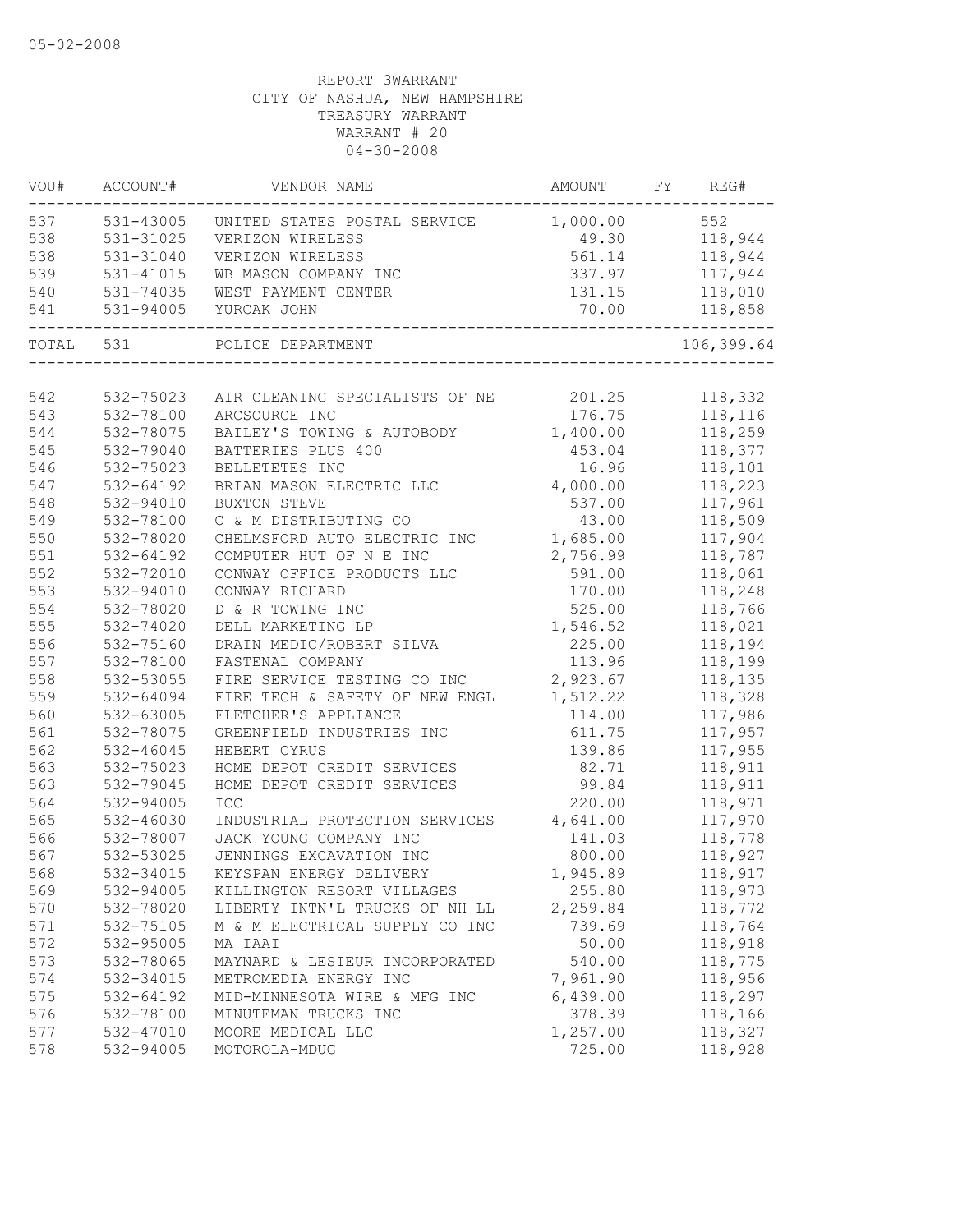| WOU#  | ACCOUNT#      | VENDOR NAME                    | AMOUNT             | FY | REG#       |
|-------|---------------|--------------------------------|--------------------|----|------------|
| 579   | 532-53065     | NATIONAL REGISTRY OF EMT'S     | 660.00             |    | 117,973    |
| 580   | 532-78020     | NE DETROIT DIESEL-ALLISON INC  | 496.17             |    | 118,082    |
| 581   | 532-42005     | NEW ENGLAND PAPER & SUPPLY     | 551.03             |    | 118,144    |
| 581   | 532-42010     | NEW ENGLAND PAPER & SUPPLY     | 466.52             |    | 118,144    |
| 581   | 532-42020     | NEW ENGLAND PAPER & SUPPLY     | 378.32             |    | 118,144    |
| 582   | 532-95005     | NEW HAMPSHIRE ASSOCIATION OF F | 150.00             |    | 118,995    |
| 583   | 532-53045     | OCCUPATIONAL HEALTH CTRS SOUTH | 619.50             |    | 118,081    |
| 584   | 532-31040     | PAETEC COMMUNICATIONS INC      | 32.47              |    | 118,893    |
| 585   | 532-33005     | PENNICHUCK WATER               | 972.59             |    | 118,919    |
| 586   | 532-64094     | PHYSIO-CONTROL INC             | 736.80             |    | 118,296    |
| 587   | 532-32005     | PUBLIC SERVICE OF NH           | 4,642.64           |    | 118,978    |
| 588   | 532-64192     | RADIO SHACK                    | 579.95             |    | 118,894    |
| 589   | 532-46045     | RAPAGLIA MARK                  | 100.00             |    | 117,881    |
| 590   | 532-79045     | REXEL CLS                      | 95.05              |    | 118,651    |
| 591   | 532-78007     | SANEL AUTO PARTS CO            | 103.65             |    | 118,112    |
| 591   | 532-78100     | SANEL AUTO PARTS CO            | 215.75             |    | 118,112    |
| 592   | 532-94005     | SCIRE ROBERT                   | 588.38             |    | 118,287    |
| 593   | 532-41005     | STAPLES BUSINESS ADVANTAGE     | 104.04             |    | 118,402    |
| 593   | 532-41015     | STAPLES BUSINESS ADVANTAGE     | 423.77             |    | 118,402    |
| 593   | 532-45125     | STAPLES BUSINESS ADVANTAGE     | 1,202.08           |    | 118,402    |
| 593   | 532-61010     | STAPLES BUSINESS ADVANTAGE     | 463.05             |    | 118,402    |
| 593   | 532-64192     | STAPLES BUSINESS ADVANTAGE     | 507.14             |    | 118,402    |
| 594   | 532-64080     | STATION HOUSE SUPPLY/DBA THE F | 69.00              |    | 118,110    |
| 595   | 532-74092     | TANNER CHARLES M               | 980.00             |    | 118,334    |
| 596   | 532-95010     | THE TELEGRAPH                  | 156.00             |    | 118,947    |
| 597   | 532-59100     | TRUE BLUE CLEANERS             | 239.27             |    | 118,165    |
| 598   | 532-98030     | ZAX SIGNAGE                    | 63.00              |    | 118,177    |
| TOTAL | 532           | FIRE DEPARTMENT                |                    |    | 63,876.23  |
|       | 599 533-33010 | PENNICHUCK WATER               | 177,754.82 118,919 |    |            |
|       | TOTAL 533     | WATER SUPPLY (PUBLIC HYDRANTS) |                    |    | 177,754.82 |
| 600   |               | 534-32020 PUBLIC SERVICE OF NH | 279.29             |    | 118,978    |
| TOTAL | 534           | STREET LIGHTING                |                    |    | 279.29     |
|       |               |                                |                    |    |            |
| 601   | 536-94005     | AUDETTE JEREMY                 | 140.00             |    | 118,864    |
| 602   | 536-53065     | CITIZENS BANK                  | 14.00              |    | 560        |
| 603   | 536-78007     | GOODYEAR AUTO SERVICE CENTER   | 36.00              |    | 117,873    |
| 604   | 536-75130     | J LAWRENCE HALL INC            | 859.90             |    | 118,793    |
| 605   | 536-78007     | MAC MULKIN CHEVROLET INC       | 50.61              |    | 118,768    |
| 606   | 536-53065     | MANSFIELD WILLIAM              | 1,248.51           |    | 118,865    |
| 607   | 536-74150     | MOTOROLA                       | 4,267.50           |    | 118,022    |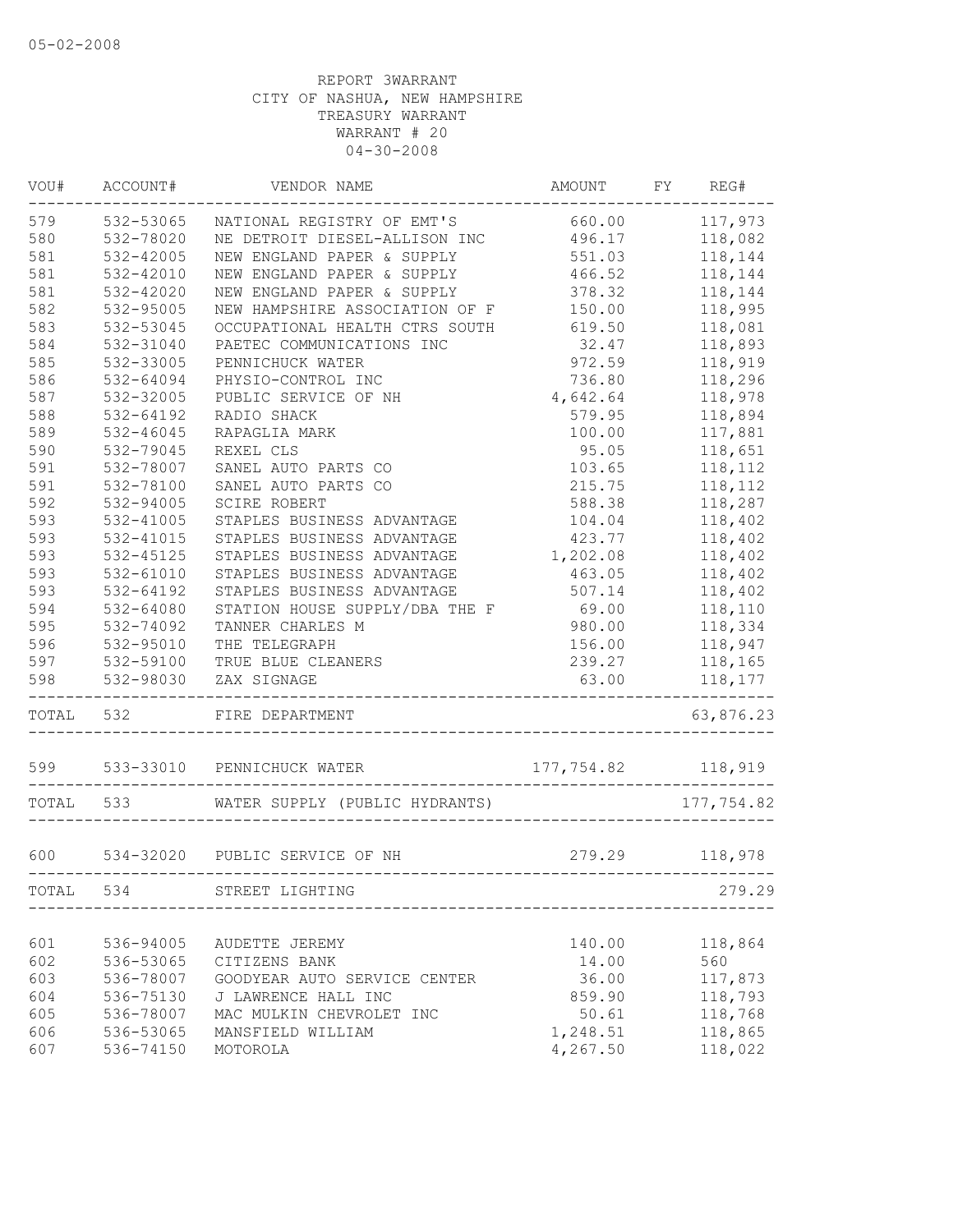| VOU#       | ACCOUNT#               | VENDOR NAME                                             | AMOUNT           | FY | REG#                   |
|------------|------------------------|---------------------------------------------------------|------------------|----|------------------------|
| 608        | 536-32035              | PUBLIC SERVICE OF NH                                    | 520.60           |    | 118,978                |
| 608        | 536-32035              | PUBLIC SERVICE OF NH                                    | 1,013.32         |    | 118,979                |
| 609        | 536-78007              | QUIRK GM PARTS DEPOT                                    | 50.61            |    | 118,207                |
| 610        | 536-78007              | ROBBINS AUTO PARTS INC                                  | 33.57            |    | 118,148                |
| 611        | 536-94005              | SHERMAN BRIAN                                           | 140.00           |    | 118,863                |
| 612        | 536-64255              | TESSCO TECHNOLOGIES INC                                 | 1,745.08         |    | 118,119                |
| 613        | 536-31050              | VERIZON WIRELESS                                        | 70.24            |    | 118,944                |
| TOTAL      | 536                    | CITYWIDE COMMUNICATIONS                                 |                  |    | 10,189.94              |
|            |                        |                                                         |                  |    |                        |
| 614        | 541-72010              | CONWAY OFFICE PRODUCTS LLC                              | 119.27           |    | 118,061                |
| 615        | 541-53165              | LANGUAGE LINE SERVICES                                  | 94.22            |    | 118,003                |
| 616        | 541-91015              | LISTER CHRIS                                            | 44.40            |    | 118,262                |
| 617        | 541-95005              | LOSIER NICOLE                                           | 40.00            |    | 118,388                |
| 618        | 541-94005              | NEW ENGLAND WOMENS NETWORK                              | 50.00            |    | 119,003                |
| 619        | 541-33005              | PENNICHUCK WATER                                        | 142.64           |    | 118,919                |
| 620        | 541-32005              | PUBLIC SERVICE OF NH                                    | 878.89           |    | 118,979                |
| 621        | 541-34005              | SHATTUCK MALONE OIL CO                                  | 3,649.49         |    | 118,886                |
| 622        | 541-41015              | STAPLES BUSINESS ADVANTAGE                              | 39.97            |    | 118,402                |
| TOTAL      | 541                    | COMMUNITY SERVICES DIVISION                             |                  |    | 5,058.88               |
|            |                        |                                                         |                  |    |                        |
| 623        | 542-91005              | CARON CHRISTINE                                         | 10.10            |    | 118,074                |
| 624        | 542-72010              | CONWAY OFFICE PRODUCTS LLC                              | 90.00            |    | 118,061                |
| 625        | 542-91005              | FELICIANO SANDRA                                        | 43.40            |    | 117,875                |
| 626        | 542-94005              | LOSIER NICOLE                                           | 25.00            |    | 118,388                |
| 627<br>628 | 542-41015<br>542-94005 | STAPLES BUSINESS ADVANTAGE<br>WENDT BETTY               | 217.43<br>60.00  |    | 118,402<br>118,371     |
|            |                        |                                                         |                  |    |                        |
| TOTAL      | 542                    | COMMUNITY HEALTH                                        |                  |    | 445.93                 |
| 629        |                        |                                                         |                  |    |                        |
| 630        | 543-49070<br>543-74080 | ENVIRONMENTAL RESOURCE ASSOCIA<br>MILLIPORE CORPORATION | 339.03<br>832.00 |    | 117,960<br>118,009     |
| 630        | 543-78100              | MILLIPORE CORPORATION                                   | 236.00           |    | 118,009                |
| 631        | 543-41015              | STAPLES BUSINESS ADVANTAGE                              | 50.72            |    | 118,402                |
| 632        | 543-91005              |                                                         | 71.71            |    | 118,276                |
| 632        |                        | TREMBLAY MICHAEL                                        | 30.00            |    | 118,276                |
| 632        | 543-95005              | 543-94005 TREMBLAY MICHAEL<br>TREMBLAY MICHAEL          | 10.00            |    | 118,276                |
|            | TOTAL 543              | ENVIRONMENTAL HEALTH DEPT.                              |                  |    | ----------<br>1,569.46 |
|            |                        |                                                         |                  |    |                        |
| 633        |                        | 544-72010 CONWAY OFFICE PRODUCTS LLC                    | 99.67            |    | 118,061                |
| 634        | 544-91005              | EMIS-WILLIAMS KAREN                                     | 129.20           |    | 118,184                |
| 634        | 544-94005              | EMIS-WILLIAMS KAREN                                     | 17.00            |    | 118,184                |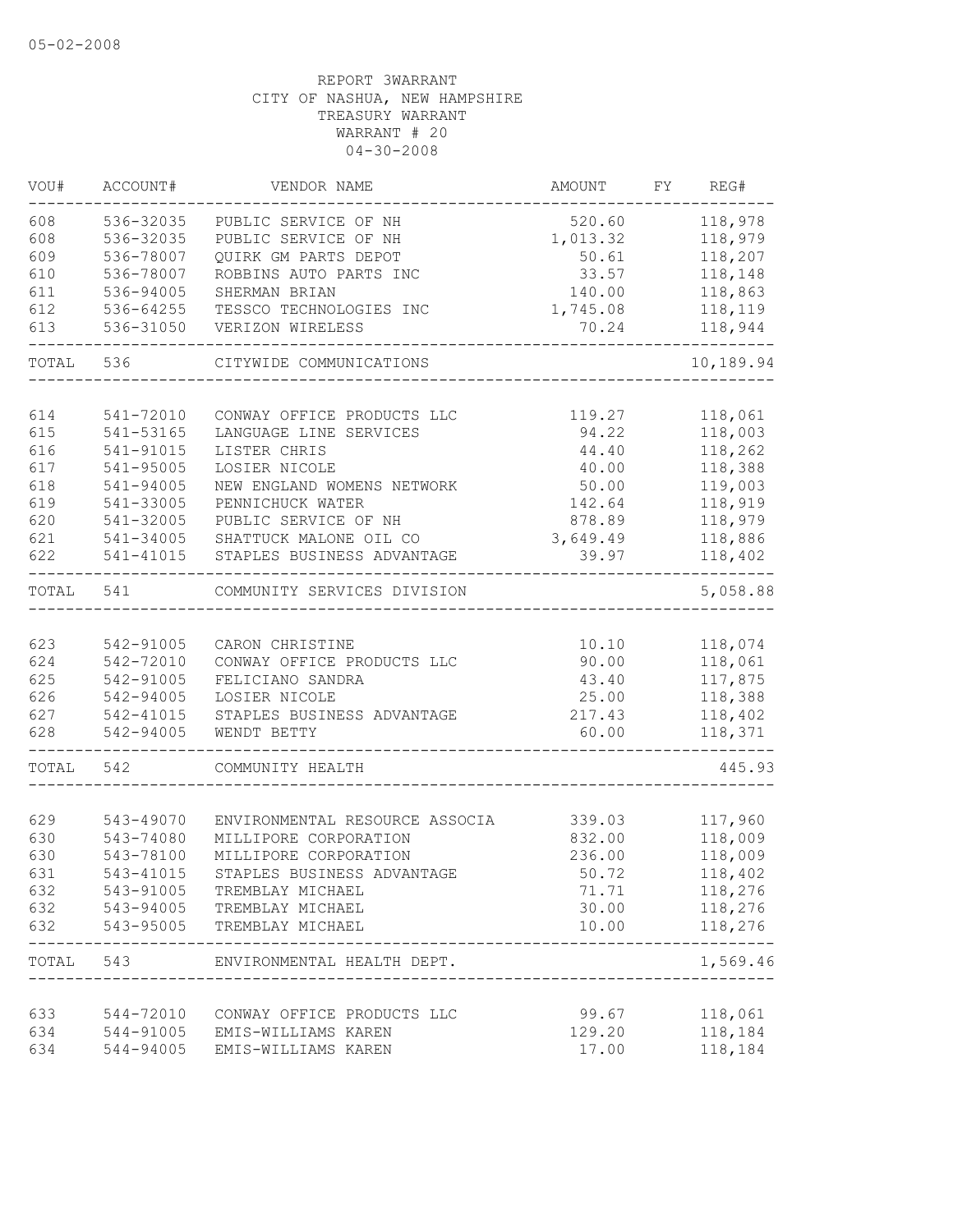|     | VOU# ACCOUNT# | AMOUNT FY REG#<br>VENDOR NAME                                          |          |                |
|-----|---------------|------------------------------------------------------------------------|----------|----------------|
|     |               | 635 544-91005 MACK ROBERT                                              |          | 152.52 117,997 |
|     |               | 636 544-95005 NEWELL CYNTHIA<br>-------------------------------------- |          | 75.00 118,185  |
|     | TOTAL 544     | WELFARE ADMINISTRATION                                                 |          | 473.39         |
|     |               |                                                                        |          |                |
| 637 |               | 545-97020  108-110 ASH ST LLC                                          | 882.00   | 117,930        |
| 638 | 545-97020     | 18 AMHERST ST LLC                                                      | 725.00   | 118,001        |
| 639 | 545-97020     | 188 CONCORD ST LLC DBA LILLIAN                                         | 1,330.00 | 118,228        |
| 640 | 545-97020     | 23-25 TEMPLE ST REALTY LLC                                             | 454.50   | 118,250        |
| 641 | 545-97020     | 28-34 RR SQUARE LLC                                                    | 1,596.97 | 117,935        |
| 642 | 545-97020     | 82 WEST HOLLIS ST LLC                                                  | 567.12   | 118,275        |
| 643 | 545-97020     | 88 3/4 PALM ST PROPERTIES LLC                                          | 425.00   | 118,080        |
| 644 | 545-97020     | BAILEY SASKIA                                                          | 454.30   | 118,015        |
| 645 | 545-97020     | BEAULIEU FRANCIS                                                       | 606.28   | 118,047        |
| 646 | 545-97020     | BISHOP REAL ESTATE MGMT INC                                            | 433.88   | 118,084        |
| 647 | 545-97020     | BLANCHARD BLDG INVESTS/KENNETH                                         | 125.00   | 117,999        |
| 648 | 545-97020     | BONNETTE PETER                                                         | 413.66   | 117,915        |
| 649 | 545-97020     | BONNETTE STEPHEN                                                       | 434.95   | 118,031        |
| 650 | 545-97020     | BOUCHER ANDRE                                                          | 661.08   | 118,386        |
| 651 | 545-97020     | <b>BOULDER PARK</b>                                                    | 571.30   | 118,124        |
| 652 | 545-97020     | BRANDOLINI KIMBERLY                                                    | 606.28   | 117,885        |
| 653 | 545-97020     | CAHILL CHRISTOPHER                                                     | 440.00   | 118,394        |
| 654 | 545-97020     | CANTERBURY APARTMENTS                                                  | 897.70   | 117,903        |
| 655 | 545-97020     | CLARK E G                                                              | 950.00   | 118,058        |
| 656 | 545-97015     | CONCORD COACH LINES INC                                                | 138.00   | 118,233        |
| 657 | 545-97020     | CONSTANT FAMILY LLC II                                                 | 1,000.00 | 118,132        |
| 658 | 545-97015     | DEMOULAS SUPERMARKETS INC                                              | 5,550.94 | 118,887        |
| 659 | 545-97020     | DICHARD DOUGLAS J                                                      | 532.51   | 117,922        |
| 660 | 545-97020     | DURRETT HOLLI                                                          | 648.00   | 118,007        |
| 661 | 545-97020     | FFG APARTMENTS                                                         | 477.26   | 118,125        |
| 662 | 545-97020     | FLOOD TOD                                                              | 551.82   | 118,232        |
| 663 | 545-97015     | FRED FULLER OIL CO                                                     | 1,719.50 | 118,926        |
| 664 | 545-97020     | GAUTHIER CONRAD J                                                      | 1,000.00 | 118,103        |
| 665 | 545-97020     | GAUTHIER LOUISE                                                        | 656.80   | 118,227        |
| 666 | 545-97020     | GAUTHIER REALTY/CONNIE GAUTHIE                                         | 4,094.27 | 118,398        |
| 667 | 545-97020     | GRAUSLYS RICH                                                          | 776.88   | 117,920        |
| 668 |               | 545-97020 GUY JOSHUA                                                   | 825.00   | 118,186        |
| 669 | 545-97020     | HENRY RICHARD JR                                                       | 738.90   | 118,384        |
| 670 | 545-97020     | HIGGINS MARY ANN                                                       | 650.00   | 118,229        |
| 671 | 545-97020     | KENYON JOHN                                                            | 490.90   | 117,941        |
| 672 | 545-97020     | LAMERAND ENTERPRISES/KYLE LAME                                         | 664.12   | 118,301        |
| 673 | 545-97020     | LAVOIE HERVE E                                                         | 350.00   | 118,266        |
| 674 | 545-97020     | LEITH ROBERT W                                                         | 750.00   | 118,273        |
| 675 | 545-97020     | LESSARD ROBERT A                                                       | 300.00   | 118,122        |
| 676 | 545-97020     | LIGHT PARTNERS                                                         | 761.81   | 118,226        |
| 677 | 545-97020     | LITA LANE LLC                                                          | 797.06   | 118,385        |
| 678 | 545-97020     | LOSIK WALTER P                                                         | 200.00   | 118,085        |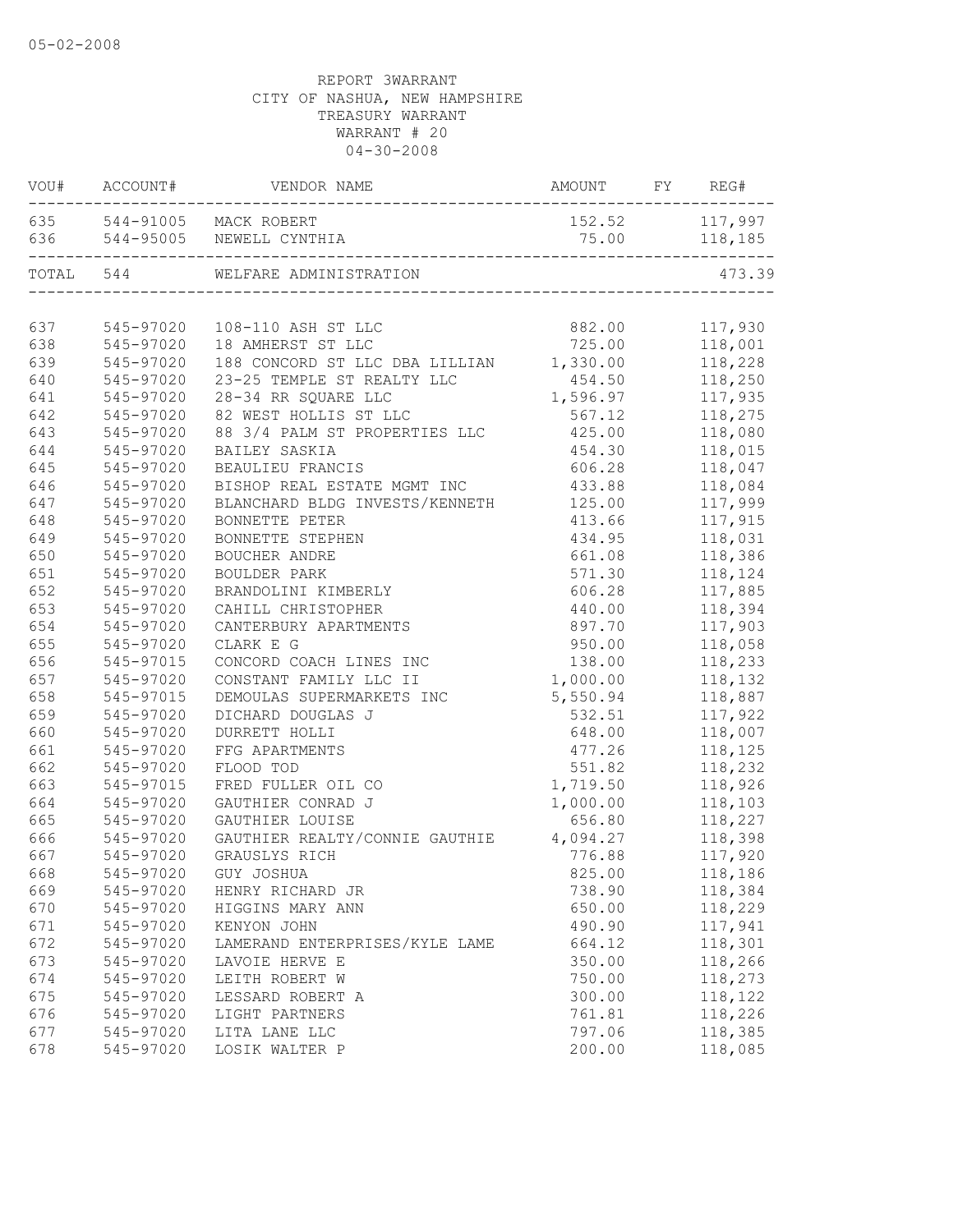| VOU# | ACCOUNT#      | VENDOR NAME                          | AMOUNT   | FY REG#   |
|------|---------------|--------------------------------------|----------|-----------|
|      | 679 545-97020 | LTA INVESTMENTS LLC                  | 260.00   | 118,188   |
| 680  | 545-97020     | MARTIN GEORGE                        | 1,438.90 | 117,926   |
| 681  | 545-97020     | MCCHANDLER LLC                       | 725.00   | 118,100   |
| 682  | 545-97020     | MCMANUS FRED                         | 284.92   | 118,390   |
| 683  | 545-97020     | MICHAUD CARL                         | 750.00   | 118,041   |
| 684  | 545-97020     | MOTEL 6                              | 379.92   | 118,308   |
| 685  | 545-97020     | NASHUA HOUSING AUTHORITY             | 539.50   | 118,324   |
| 686  | 545-97020     | NEW WORLD INVSTMNTS SVCS LLC/D       | 850.00   | 118,392   |
| 687  | 545-97020     | NEWMAN PATRICIA                      | 151.57   | 118,230   |
| 688  | 545-97020     | NEWMAN SANDRA                        | 1,200.00 | 118,866   |
| 689  | 545-97015     | PENNICHUCK WATER WORKS INC           | 74.15    | 118,916   |
| 690  | 545-97020     | PIKE LARRY                           | 300.00   | 118,393   |
| 691  | 545-97020     | POWLOWSKY BARBARA                    | 480.00   | 118,395   |
| 692  | 545-97015     | PUBLIC SERVICE CO OF NH              | 1,213.82 | 118,989   |
| 693  | 545-97020     | QUARATIELLO NICHOLAS                 | 380.21   | 117,871   |
| 694  | 545-97020     | ROGERS SCOTT                         | 236.75   | 118,399   |
| 695  | 545-97020     | SCHAEFER PROPERTIES                  | 950.00   | 117,900   |
| 696  | 545-97020     | SOUTHERN NH SERV MNGT CORP           | 50.00    | 118,094   |
| 697  | 545-97020     | SPIROU CHARLES                       | 725.00   | 117,852   |
| 698  | 545-97020     | STEVENS DANIEL G                     | 787.50   | 118,114   |
| 699  | 545-97020     | SYLVAIN THERESE B                    | 442.23   | 118,095   |
| 700  | 545-97020     | TOP LEVEL PROPERTY MGMNT LLC         | 227.94   | 118,183   |
| 701  | 545-97020     | WIELGOSZINSKI FRANCIS                | 503.24   | 118,106   |
| 702  | 545-97015     | WINGATE'S PHARMACY INC               | 7,605.88 | 118,888   |
|      | TOTAL 545     | WELFARE COSTS                        |          | 56,805.32 |
|      |               |                                      |          |           |
| 703  | 551-94005     | ACEC-NH                              | 65.00    | 118,922   |
| 704  | 551-49075     | ASAP FIRE & SAFETY CORPORATION 63.00 |          | 118,048   |
| 704  | 551-59100     | ASAP FIRE & SAFETY CORPORATION       | 370.00   | 118,048   |
| 705  | 551-95005     | ASCE                                 | 77.00    | 118,900   |
| 706  | 551-49075     | CITY OF NASHUA/PETTY CASH/SLIP       | 11.98    | 117,858   |
| 707  | 551-41015     | COMPUTER HUT OF N E INC              | 718.75   | 118,787   |
| 708  | 551-41015     | CONWAY OFFICE PRODUCTS LLC           | 225.10   | 118,061   |
| 708  | 551-72010     | CONWAY OFFICE PRODUCTS LLC           | 200.00   | 118,061   |
| 709  | 551-59100     | CORBETT CLEANING CO/STEPHEN CO       | 320.00   | 118,129   |
| 710  | 551-46045     | GRAINGER                             | 98.65    | 117,978   |
| 711  | 551-59100     | HARRY W WELLS & SON INC              | 144.00   | 118,520   |
| 712  | 551-59100     | J P PEST SERVICES                    | 115.41   | 118,168   |
| 713  | 551-34015     | KEYSPAN ENERGY DELIVERY              | 94.11    | 118,917   |
| 714  | $551 - 64300$ | MAINE TECHNICAL SOURCE INC           | 189.63   | 117,976   |
| 715  | 551-34015     | METROMEDIA ENERGY INC                | 323.71   | 118,956   |
| 716  | 551-41015     | NEW ENGLAND PAPER & SUPPLY           | 148.64   | 118,144   |
| 717  | 551-31040     | PAETEC COMMUNICATIONS INC            | 3.01     | 118,893   |
| 718  | 551-33005     | PENNICHUCK WATER                     | 104.06   | 118,919   |
| 719  |               |                                      | 887.46   |           |
|      | 551-32005     | PUBLIC SERVICE OF NH                 |          | 118,979   |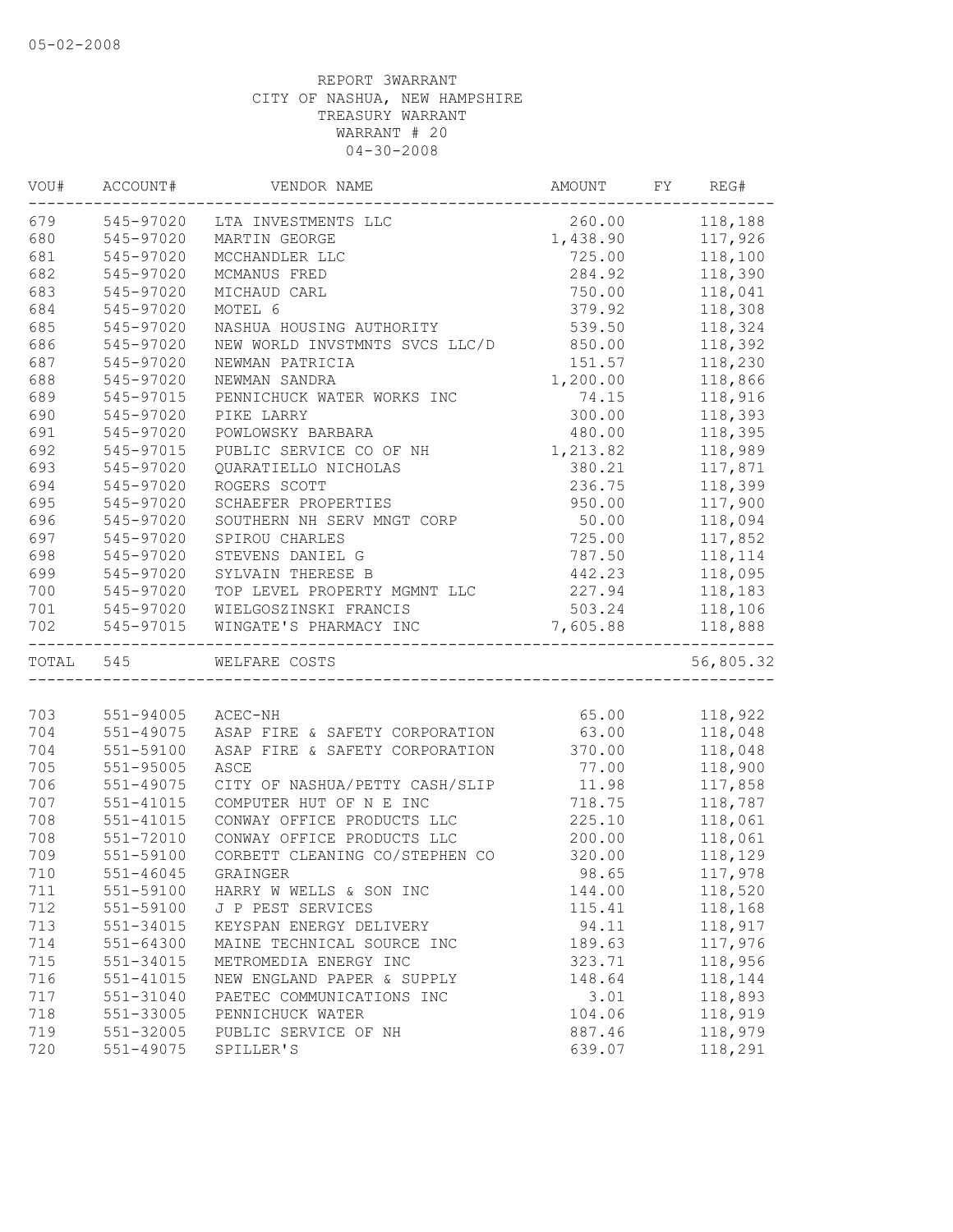| VOU#  | ACCOUNT#      | VENDOR NAME                                                       | AMOUNT         | FY REG#  |
|-------|---------------|-------------------------------------------------------------------|----------------|----------|
|       |               | 721 551-41015 STAPLES BUSINESS ADVANTAGE                          | 383.17 118,402 |          |
| 721   |               | 551-41015 STAPLES BUSINESS ADVANTAGE                              | 45.35          | 118,403  |
| 722   |               | 551-72010 XEROX CORPORATION<br>---------------------------------- | 525.00         | 118,120  |
| TOTAL | 551           | PUBLIC WORKS DIV & ENGINEERING                                    |                | 5,752.10 |
|       |               |                                                                   |                |          |
| 723   | 552-46005     | ADOLPH KIEFER AND ASSOCIATES                                      | 656.89         | 117,959  |
| 724   | 552-75135     | AFFILIATED HVAC SERVICES LLC                                      | 507.87         | 118,490  |
| 725   | 552-75021     | AMERICAN TANK MANAGEMENT INC                                      | 425.00         | 118,105  |
| 726   | 552-45290     | ANACONDA SPORTS INC                                               | 329.50         | 118,091  |
| 727   | 552-75135     | ASAP FIRE & SAFETY CORPORATION                                    | 99.00          | 118,048  |
| 728   | 552-75022     | B & S LOCKSMITH INC                                               | 104.14         | 118,180  |
| 728   | 552-75135     | B & S LOCKSMITH INC                                               | 87.20          | 118,180  |
| 729   | 552-59050     | BAKER CHRISTOPHER                                                 | 772.00         | 118,172  |
| 730   | 552-42010     | BANNER SYSTEMS OF MASSACHUSETT                                    | 424.57         | 118,762  |
| 731   | 552-78007     | BEST FORD/BEST CYCLE                                              | 220.66         | 117,907  |
| 732   | 552-75021     | BROX INDUSTRIES INC                                               | 450.54         | 117,952  |
| 733   | 552-75135     | CARPARTS OF NASHUA                                                | 8.74           | 117,906  |
| 733   | 552-78007     | CARPARTS OF NASHUA                                                | 353.67         | 117,906  |
| 734   | 552-62022     | COMPUTER HUT OF N E INC                                           | 718.75         | 118,787  |
| 735   | 552-72010     | CONWAY OFFICE PRODUCTS LLC                                        | 120.00         | 118,061  |
| 736   | 552-48015     | DENNIS K BURKE INC                                                | 1,746.54       | 119,008  |
| 737   | 552-75021     | EDWARD C WHITNEY & SON INC                                        | 675.00         | 118,405  |
| 738   | 552-75022     | ERICKSON CLEANING SERVICES LLC                                    | 100.00         | 118,068  |
| 739   | 552-75022     | F W WEBB COMPANY                                                  | 40.20          | 118,000  |
| 739   | 552-75175     | F W WEBB COMPANY                                                  | 80.40          | 118,000  |
| 740   | 552-31040     | FAIRPOINT COMMUNICATIONS INC                                      | 82.99          | 118,957  |
| 741   | $552 - 45110$ | FILLION ASSOCIATES INC                                            | 63.34          | 118,908  |
| 742   | 552-68045     | FREIGHTLINER OF NH INC                                            | 15,442.00      | 118,111  |
| 743   | 552-75021     | GATE CITY FENCE CO INC                                            | 2,055.00       | 118,067  |
| 744   | 552-59050     | GILLIS DEREK                                                      | 50.00          | 118,284  |
| 745   | 552-59050     | GILLIS MIKE                                                       | 70.00          | 118,656  |
| 746   | 552-75135     | GRANITE STATE PRESSURE WASHING                                    | 312.50         | 117,923  |
| 747   | 552-66000     | HANDY HOUSE INC                                                   | 588.00         | 118,939  |
| 748   | 552-69035     | HOME DEPOT CREDIT SERVICES                                        | 97.82          | 118,911  |
| 748   | 552-75021     | HOME DEPOT CREDIT SERVICES                                        | 752.14         | 118,911  |
| 748   | 552-75021     | HOME DEPOT CREDIT SERVICES                                        | 111.20         | 118,912  |
| 748   | 552-75022     | HOME DEPOT CREDIT SERVICES                                        | 119.30         | 118,911  |
| 748   | 552-75022     | HOME DEPOT CREDIT SERVICES                                        | 4.74           | 118,912  |
| 748   | 552-75040     | HOME DEPOT CREDIT SERVICES                                        | 138.35         | 118,911  |
| 748   | 552-75040     | HOME DEPOT CREDIT SERVICES                                        | 9.95           | 118,912  |
| 748   | 552-75135     | HOME DEPOT CREDIT SERVICES                                        | 451.27         | 118,911  |
| 748   | 552-75135     | HOME DEPOT CREDIT SERVICES                                        | 11.91          | 118,912  |
| 748   | 552-75165     | HOME DEPOT CREDIT SERVICES                                        | 205.65         | 118,911  |
| 748   | 552-75175     | HOME DEPOT CREDIT SERVICES                                        | 103.44         | 118,911  |
| 749   | 552-34015     | KEYSPAN ENERGY DELIVERY                                           | 374.14         | 118,917  |
| 749   | 552-34045     | KEYSPAN ENERGY DELIVERY                                           | 174.28         | 118,917  |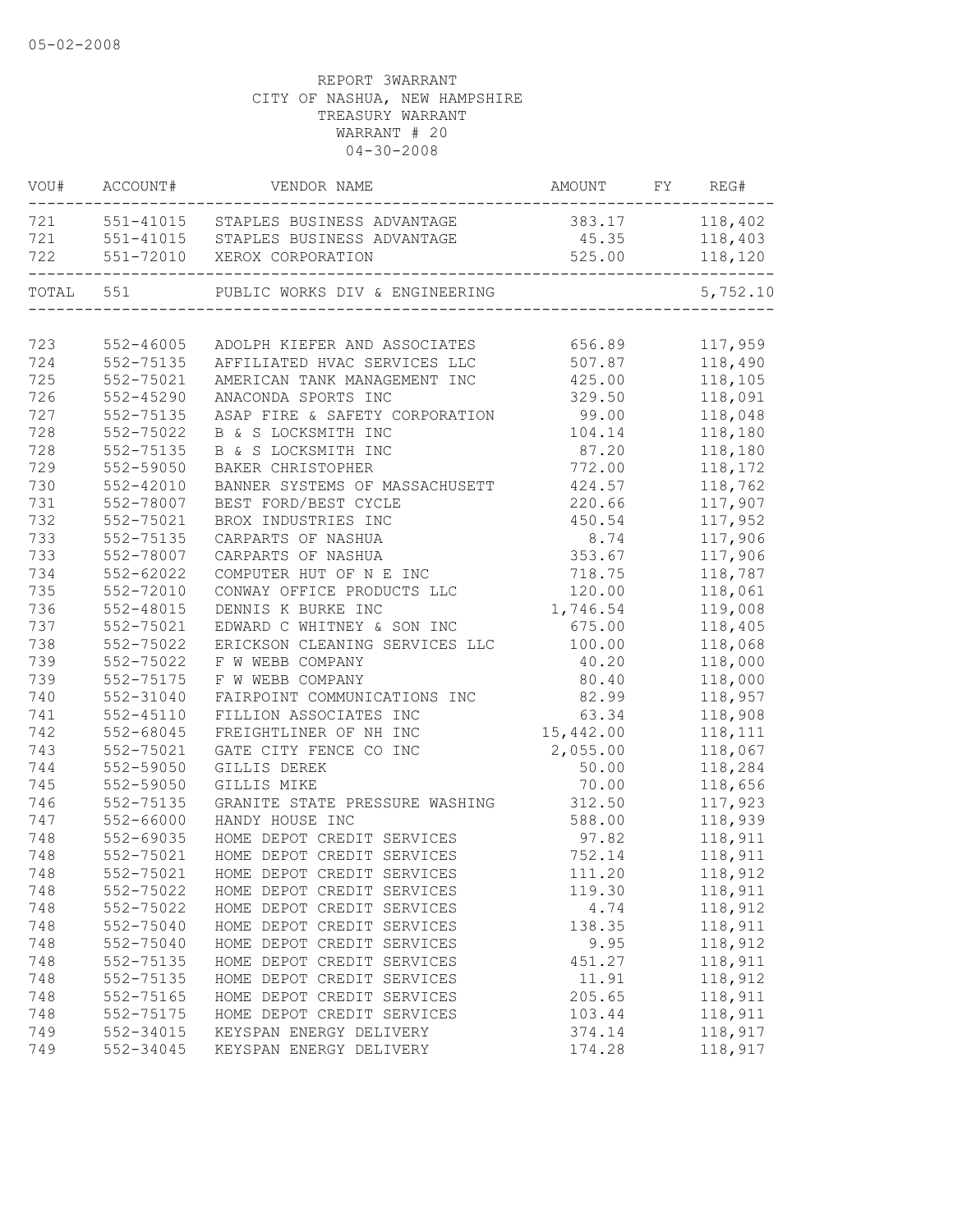| VOU#       | ACCOUNT#               | VENDOR NAME                      | AMOUNT           | FY | REG#      |
|------------|------------------------|----------------------------------|------------------|----|-----------|
| 750        |                        | 552-46045 LEHIGH SAFETY SHOE LLC | 82.00            |    | 118,076   |
| 751        | 552-75021              | LESCO-PROX                       | 779.38           |    | 118,063   |
| 752        | 552-78100              | LIBERTY INTN'L TRUCKS OF NH LL   | 252.89           |    | 118,772   |
| 753        | 552-75021              | LOWE'S                           | 54.80            |    | 118,946   |
| 753        | 552-75022              | LOWE'S                           | 152.88           |    | 118,946   |
| 754        | $552 - 46045$          | LYONS JOHN                       | 60.00            |    | 118,867   |
| 755        | 552-75040              | M & M ELECTRICAL SUPPLY CO INC   | 35.42            |    | 118,764   |
| 755        | 552-75135              | M & M ELECTRICAL SUPPLY CO INC   | 83.32            |    | 118,764   |
| 756        | 552-59050              | MANSOR DAVE                      | 460.00           |    | 118,512   |
| 757        | 552-45285              | MARSHALL SIGNS INC               | 114.00           |    | 118,525   |
| 758        | 552-78065              | MAYNARD & LESIEUR INCORPORATED   | 537.78           |    | 118,775   |
| 759        | $552 - 46045$          | MCCANN ARTHUR                    | 71.24            |    | 118,868   |
| 760        | 552-34015              | METROMEDIA ENERGY INC            | 1,217.52         |    | 118,956   |
| 760        | 552-34045              | METROMEDIA ENERGY INC            | 856.68           |    | 118,956   |
| 761        | 552-78007              | NAPA AUTO PARTS                  | 286.87           |    | 118,300   |
| 762        | 552-75021              | NARDONE SAND & GRAVEL CO INC     | 1, 414.72        |    | 118,088   |
| 763        | $552 - 45250$          | NEWTON DISTRIBUTING CO           | 850.00           |    | 118,366   |
| 764        | 552-95005              | NH SOUTHERN LEAGUE               | 105.00           |    | 118,933   |
| 765        | 552-75021              | OMEGA INDUSTRIAL SUPPLY INC      | 200.63           |    | 118,201   |
| 766        | 552-46005              | OPTIMUM SPORTSWEAR INC           | 6,630.90         |    | 118,298   |
| 767        | 552-31040              | PAETEC COMMUNICATIONS INC        | 20.78            |    | 118,893   |
| 768        | 552-33005              | PENNICHUCK WATER                 | 573.75           |    | 118,919   |
| 768        | 552-33040              | PENNICHUCK WATER                 | 185.60           |    | 118,919   |
| 769        | 552-78007              | PINE MOTOR PARTS                 | 543.65           |    | 118,776   |
| 770        | 552-32005              | PUBLIC SERVICE OF NH             | 3,596.73         |    | 118,979   |
| 770        | 552-32005              | PUBLIC SERVICE OF NH             | 508.42           |    | 118,980   |
| 770        | 552-32040              | PUBLIC SERVICE OF NH             | 5,506.79         |    | 118,980   |
| 771        | 552-78100              | RBG INC                          | 446.67           |    | 117,869   |
| 772        | 552-78007              | SANEL AUTO PARTS CO              | 326.48           |    | 118,112   |
| 773        | 552-59050              | SEVIGNY RONALD                   | 270.00           |    | 118,108   |
| 774        | $552 - 45290$          | SPORT SUPPLY GROUP INC           | 401.38           |    | 118,290   |
| 775        | 552-41015              | STAPLES BUSINESS ADVANTAGE       | 492.96           |    | 118,403   |
| 776        | 552-46030              | SUNBELT RENTALS                  | 142.56           |    | 118,156   |
| 777        | 552-75021              | TOM IRWIN INCORPORATED           | 1,912.11         |    | 118,791   |
| 778        | 552-59050              | TOROSIAN GEORGE                  | 88.00            |    | 118,143   |
| 779        | 552-75040              | TRUGREEN CHEMLAWN                | 220.00           |    | 118,360   |
| 780        | 552-75021              | TUCKAHOE TURF FARMS INC          | 36.00            |    | 117,925   |
| 781        | 552-78100              | TURF PRODUCTS CORP               | 1,962.68         |    | 118,406   |
| 782        | 552-95010              | UNH COOPERATIVE EXTENSION        | 24.00            |    | 119,009   |
| 783        | $552 - 46045$          | UNIFIRST CORPORATION             | 24.95            |    | 118,352   |
| 784        | 552-75022              | UNITED SUPPLY COMPANY INC        | 447.67           |    | 118,782   |
| 784        | 552-75175              | UNITED SUPPLY COMPANY INC        | 44.96            |    | 118,782   |
|            |                        | TOTAL 552 PARKS AND RECREATION   |                  |    | 61,160.86 |
|            |                        |                                  |                  |    |           |
| 785<br>786 | 553-59168<br>553-45175 | AMERISEAL<br>ARCSOURCE INC       | 275.00<br>208.08 |    | 118,869   |
|            |                        |                                  |                  |    | 118,116   |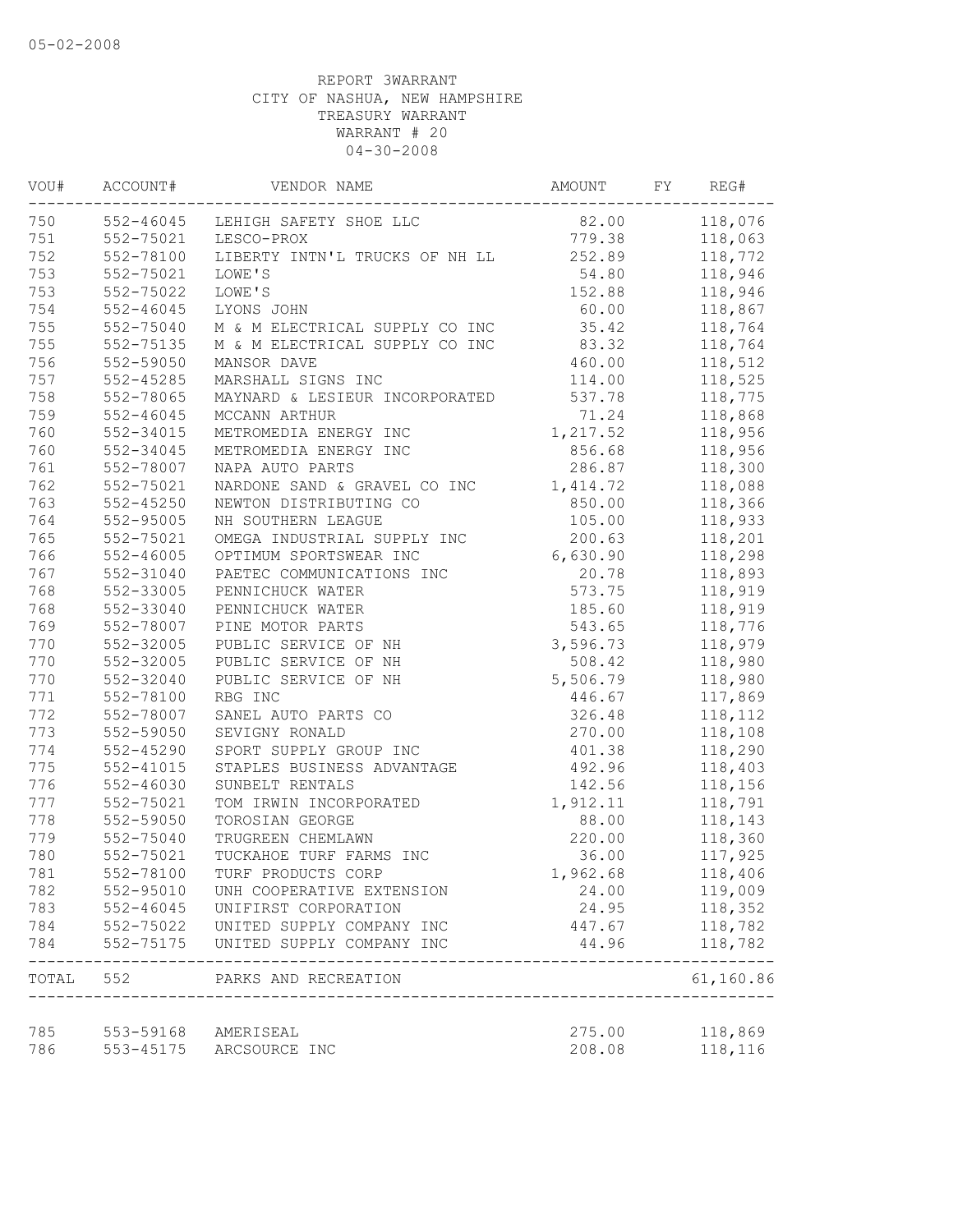| 553-69025<br>118,116<br>43.25<br>ARCSOURCE INC<br>553-59150<br>1,213.60<br>118,167<br>BCM CONTROLS CORPORATION<br>553-45060<br>BELLETETES INC<br>118,101<br>10.78<br>789<br>$553 - 45010$<br>1,507.05<br>117,952<br>BROX INDUSTRIES INC<br>553-45015<br>117,952<br>BROX INDUSTRIES INC<br>2,002.50<br>553-45025<br>BROX INDUSTRIES INC<br>546.00<br>117,952<br>758.14<br>553-45190<br>BROX INDUSTRIES INC<br>117,952<br>227.60<br>553-78100<br>118,326<br>CASEY EQUIPMENT & RENTAL CORP<br>791<br>398.90<br>118,053<br>553-49075<br>CHROMATE INDUSTRIAL CORP<br>792<br>553-31050<br>9.94<br>CITY OF NASHUA/PETTY CASH/SLIP<br>117,858<br>792<br>553-41015<br>CITY OF NASHUA/PETTY CASH/SLIP<br>17.98<br>117,858<br>792<br>553-49075<br>CITY OF NASHUA/PETTY CASH/SLIP<br>26.19<br>117,858<br>792<br>553-91005<br>CITY OF NASHUA/PETTY CASH/SLIP<br>26.36<br>117,858<br>793<br>553-49075<br>287.50<br>118,787<br>COMPUTER HUT OF N E INC<br>794<br>553-72035<br>CONWAY OFFICE PRODUCTS LLC<br>90.00<br>118,061<br>795<br>195.50<br>553-45060<br>CORRIVEAU ROUTHIER INC<br>118,765<br>796<br>553-48015<br>DENNIS K BURKE INC<br>25,930.47<br>119,008<br>797<br>293.29<br>117,950<br>553-78100<br>DONOVAN SPRING COMPANY INC<br>798<br>553-78100<br>E W SLEEPER CO<br>1,890.01<br>118,400<br>799<br>553-78100<br>F W WEBB COMPANY<br>118,000<br>4.50<br>800<br>553-78100<br>FREIGHTLINER OF NH INC<br>78.12<br>118,347<br>801<br>553-59100<br>289.10<br>GMS HYDRAULICS INC<br>118,792<br>801<br>553-78100<br>GMS HYDRAULICS INC<br>194.40<br>118,792<br>802<br>553-46045<br>52.56<br>117,978<br>GRAINGER<br>802<br>8.32<br>553-69025<br>117,978<br>GRAINGER<br>802<br>553-78100<br>14.21<br>117,978<br>GRAINGER<br>803<br>69.94<br>553-45060<br>HOME DEPOT CREDIT SERVICES<br>118,912<br>803<br>553-69025<br>63.89<br>HOME DEPOT CREDIT SERVICES<br>118,912<br>803<br>553-75023<br>HOME DEPOT CREDIT SERVICES<br>10.81<br>118,912<br>93,806.00<br>804<br>553-68055<br>118,625<br>HOWARD P FAIRFIELD INC<br>804<br>553-78100<br>2,032.42<br>HOWARD P FAIRFIELD INC<br>118,625<br>805<br>553-34015<br>1,572.07<br>KEYSPAN ENERGY DELIVERY<br>118,917<br>82.00<br>806<br>553-46045<br>LEHIGH SAFETY SHOE LLC<br>118,076<br>2,431.04<br>807<br>553-78100<br>LIBERTY INTN'L TRUCKS OF NH LL<br>118,772<br>808<br>553-78100<br>MAC MULKIN CHEVROLET INC<br>128.56<br>118,768<br>809<br>553-78065<br>MAYNARD & LESIEUR INCORPORATED<br>104.15<br>118,775<br>810<br>MCDEVITT TRUCKS INC<br>553-78100<br>1,386.47<br>118,382<br>811<br>553-34015<br>METROMEDIA ENERGY INC<br>7,417.34<br>118,956<br>553-45260<br>118,960<br>812<br>MORTON SALT<br>23,646.65<br>813<br>553-69025<br>79.90<br>118,300<br>NAPA AUTO PARTS<br>813<br>553-78100<br>299.33<br>118,300<br>NAPA AUTO PARTS<br>814<br>553-45060<br>185.00<br>118,784<br>NASHUA FARMERS EXCHANGE INC<br>815<br>326.94<br>118,130<br>553-46045<br>NEW ENGLAND EQUIPMENT RENTALS<br>118,130<br>815<br>553-49075<br>NEW ENGLAND EQUIPMENT RENTALS<br>2,550.00<br>815<br>553-69025<br>NEW ENGLAND EQUIPMENT RENTALS<br>184.00<br>118,130<br>816<br>553-94005<br>30.00<br>118,899<br>NHPWMAP<br>553-31040<br>18.05<br>118,893<br>PAETEC COMMUNICATIONS INC<br>818<br>553-33005<br>330.85<br>118,919<br>PENNICHUCK WATER | WOU# | ACCOUNT# | VENDOR NAME | AMOUNT | FY | REG# |
|--------------------------------------------------------------------------------------------------------------------------------------------------------------------------------------------------------------------------------------------------------------------------------------------------------------------------------------------------------------------------------------------------------------------------------------------------------------------------------------------------------------------------------------------------------------------------------------------------------------------------------------------------------------------------------------------------------------------------------------------------------------------------------------------------------------------------------------------------------------------------------------------------------------------------------------------------------------------------------------------------------------------------------------------------------------------------------------------------------------------------------------------------------------------------------------------------------------------------------------------------------------------------------------------------------------------------------------------------------------------------------------------------------------------------------------------------------------------------------------------------------------------------------------------------------------------------------------------------------------------------------------------------------------------------------------------------------------------------------------------------------------------------------------------------------------------------------------------------------------------------------------------------------------------------------------------------------------------------------------------------------------------------------------------------------------------------------------------------------------------------------------------------------------------------------------------------------------------------------------------------------------------------------------------------------------------------------------------------------------------------------------------------------------------------------------------------------------------------------------------------------------------------------------------------------------------------------------------------------------------------------------------------------------------------------------------------------------------------------------------------------------------------------------------------------------------------------------------------------------------------------------------------------------------------------------------------------------------------------------------------------------------------------------------------------------------------------------------------------------------------------------------------------------------------------------------------------------------------------------------------------------|------|----------|-------------|--------|----|------|
|                                                                                                                                                                                                                                                                                                                                                                                                                                                                                                                                                                                                                                                                                                                                                                                                                                                                                                                                                                                                                                                                                                                                                                                                                                                                                                                                                                                                                                                                                                                                                                                                                                                                                                                                                                                                                                                                                                                                                                                                                                                                                                                                                                                                                                                                                                                                                                                                                                                                                                                                                                                                                                                                                                                                                                                                                                                                                                                                                                                                                                                                                                                                                                                                                                                              | 786  |          |             |        |    |      |
|                                                                                                                                                                                                                                                                                                                                                                                                                                                                                                                                                                                                                                                                                                                                                                                                                                                                                                                                                                                                                                                                                                                                                                                                                                                                                                                                                                                                                                                                                                                                                                                                                                                                                                                                                                                                                                                                                                                                                                                                                                                                                                                                                                                                                                                                                                                                                                                                                                                                                                                                                                                                                                                                                                                                                                                                                                                                                                                                                                                                                                                                                                                                                                                                                                                              | 787  |          |             |        |    |      |
|                                                                                                                                                                                                                                                                                                                                                                                                                                                                                                                                                                                                                                                                                                                                                                                                                                                                                                                                                                                                                                                                                                                                                                                                                                                                                                                                                                                                                                                                                                                                                                                                                                                                                                                                                                                                                                                                                                                                                                                                                                                                                                                                                                                                                                                                                                                                                                                                                                                                                                                                                                                                                                                                                                                                                                                                                                                                                                                                                                                                                                                                                                                                                                                                                                                              | 788  |          |             |        |    |      |
|                                                                                                                                                                                                                                                                                                                                                                                                                                                                                                                                                                                                                                                                                                                                                                                                                                                                                                                                                                                                                                                                                                                                                                                                                                                                                                                                                                                                                                                                                                                                                                                                                                                                                                                                                                                                                                                                                                                                                                                                                                                                                                                                                                                                                                                                                                                                                                                                                                                                                                                                                                                                                                                                                                                                                                                                                                                                                                                                                                                                                                                                                                                                                                                                                                                              |      |          |             |        |    |      |
|                                                                                                                                                                                                                                                                                                                                                                                                                                                                                                                                                                                                                                                                                                                                                                                                                                                                                                                                                                                                                                                                                                                                                                                                                                                                                                                                                                                                                                                                                                                                                                                                                                                                                                                                                                                                                                                                                                                                                                                                                                                                                                                                                                                                                                                                                                                                                                                                                                                                                                                                                                                                                                                                                                                                                                                                                                                                                                                                                                                                                                                                                                                                                                                                                                                              | 789  |          |             |        |    |      |
|                                                                                                                                                                                                                                                                                                                                                                                                                                                                                                                                                                                                                                                                                                                                                                                                                                                                                                                                                                                                                                                                                                                                                                                                                                                                                                                                                                                                                                                                                                                                                                                                                                                                                                                                                                                                                                                                                                                                                                                                                                                                                                                                                                                                                                                                                                                                                                                                                                                                                                                                                                                                                                                                                                                                                                                                                                                                                                                                                                                                                                                                                                                                                                                                                                                              | 789  |          |             |        |    |      |
|                                                                                                                                                                                                                                                                                                                                                                                                                                                                                                                                                                                                                                                                                                                                                                                                                                                                                                                                                                                                                                                                                                                                                                                                                                                                                                                                                                                                                                                                                                                                                                                                                                                                                                                                                                                                                                                                                                                                                                                                                                                                                                                                                                                                                                                                                                                                                                                                                                                                                                                                                                                                                                                                                                                                                                                                                                                                                                                                                                                                                                                                                                                                                                                                                                                              | 789  |          |             |        |    |      |
|                                                                                                                                                                                                                                                                                                                                                                                                                                                                                                                                                                                                                                                                                                                                                                                                                                                                                                                                                                                                                                                                                                                                                                                                                                                                                                                                                                                                                                                                                                                                                                                                                                                                                                                                                                                                                                                                                                                                                                                                                                                                                                                                                                                                                                                                                                                                                                                                                                                                                                                                                                                                                                                                                                                                                                                                                                                                                                                                                                                                                                                                                                                                                                                                                                                              | 790  |          |             |        |    |      |
|                                                                                                                                                                                                                                                                                                                                                                                                                                                                                                                                                                                                                                                                                                                                                                                                                                                                                                                                                                                                                                                                                                                                                                                                                                                                                                                                                                                                                                                                                                                                                                                                                                                                                                                                                                                                                                                                                                                                                                                                                                                                                                                                                                                                                                                                                                                                                                                                                                                                                                                                                                                                                                                                                                                                                                                                                                                                                                                                                                                                                                                                                                                                                                                                                                                              |      |          |             |        |    |      |
|                                                                                                                                                                                                                                                                                                                                                                                                                                                                                                                                                                                                                                                                                                                                                                                                                                                                                                                                                                                                                                                                                                                                                                                                                                                                                                                                                                                                                                                                                                                                                                                                                                                                                                                                                                                                                                                                                                                                                                                                                                                                                                                                                                                                                                                                                                                                                                                                                                                                                                                                                                                                                                                                                                                                                                                                                                                                                                                                                                                                                                                                                                                                                                                                                                                              |      |          |             |        |    |      |
|                                                                                                                                                                                                                                                                                                                                                                                                                                                                                                                                                                                                                                                                                                                                                                                                                                                                                                                                                                                                                                                                                                                                                                                                                                                                                                                                                                                                                                                                                                                                                                                                                                                                                                                                                                                                                                                                                                                                                                                                                                                                                                                                                                                                                                                                                                                                                                                                                                                                                                                                                                                                                                                                                                                                                                                                                                                                                                                                                                                                                                                                                                                                                                                                                                                              |      |          |             |        |    |      |
|                                                                                                                                                                                                                                                                                                                                                                                                                                                                                                                                                                                                                                                                                                                                                                                                                                                                                                                                                                                                                                                                                                                                                                                                                                                                                                                                                                                                                                                                                                                                                                                                                                                                                                                                                                                                                                                                                                                                                                                                                                                                                                                                                                                                                                                                                                                                                                                                                                                                                                                                                                                                                                                                                                                                                                                                                                                                                                                                                                                                                                                                                                                                                                                                                                                              |      |          |             |        |    |      |
|                                                                                                                                                                                                                                                                                                                                                                                                                                                                                                                                                                                                                                                                                                                                                                                                                                                                                                                                                                                                                                                                                                                                                                                                                                                                                                                                                                                                                                                                                                                                                                                                                                                                                                                                                                                                                                                                                                                                                                                                                                                                                                                                                                                                                                                                                                                                                                                                                                                                                                                                                                                                                                                                                                                                                                                                                                                                                                                                                                                                                                                                                                                                                                                                                                                              |      |          |             |        |    |      |
|                                                                                                                                                                                                                                                                                                                                                                                                                                                                                                                                                                                                                                                                                                                                                                                                                                                                                                                                                                                                                                                                                                                                                                                                                                                                                                                                                                                                                                                                                                                                                                                                                                                                                                                                                                                                                                                                                                                                                                                                                                                                                                                                                                                                                                                                                                                                                                                                                                                                                                                                                                                                                                                                                                                                                                                                                                                                                                                                                                                                                                                                                                                                                                                                                                                              |      |          |             |        |    |      |
|                                                                                                                                                                                                                                                                                                                                                                                                                                                                                                                                                                                                                                                                                                                                                                                                                                                                                                                                                                                                                                                                                                                                                                                                                                                                                                                                                                                                                                                                                                                                                                                                                                                                                                                                                                                                                                                                                                                                                                                                                                                                                                                                                                                                                                                                                                                                                                                                                                                                                                                                                                                                                                                                                                                                                                                                                                                                                                                                                                                                                                                                                                                                                                                                                                                              |      |          |             |        |    |      |
|                                                                                                                                                                                                                                                                                                                                                                                                                                                                                                                                                                                                                                                                                                                                                                                                                                                                                                                                                                                                                                                                                                                                                                                                                                                                                                                                                                                                                                                                                                                                                                                                                                                                                                                                                                                                                                                                                                                                                                                                                                                                                                                                                                                                                                                                                                                                                                                                                                                                                                                                                                                                                                                                                                                                                                                                                                                                                                                                                                                                                                                                                                                                                                                                                                                              |      |          |             |        |    |      |
|                                                                                                                                                                                                                                                                                                                                                                                                                                                                                                                                                                                                                                                                                                                                                                                                                                                                                                                                                                                                                                                                                                                                                                                                                                                                                                                                                                                                                                                                                                                                                                                                                                                                                                                                                                                                                                                                                                                                                                                                                                                                                                                                                                                                                                                                                                                                                                                                                                                                                                                                                                                                                                                                                                                                                                                                                                                                                                                                                                                                                                                                                                                                                                                                                                                              |      |          |             |        |    |      |
|                                                                                                                                                                                                                                                                                                                                                                                                                                                                                                                                                                                                                                                                                                                                                                                                                                                                                                                                                                                                                                                                                                                                                                                                                                                                                                                                                                                                                                                                                                                                                                                                                                                                                                                                                                                                                                                                                                                                                                                                                                                                                                                                                                                                                                                                                                                                                                                                                                                                                                                                                                                                                                                                                                                                                                                                                                                                                                                                                                                                                                                                                                                                                                                                                                                              |      |          |             |        |    |      |
|                                                                                                                                                                                                                                                                                                                                                                                                                                                                                                                                                                                                                                                                                                                                                                                                                                                                                                                                                                                                                                                                                                                                                                                                                                                                                                                                                                                                                                                                                                                                                                                                                                                                                                                                                                                                                                                                                                                                                                                                                                                                                                                                                                                                                                                                                                                                                                                                                                                                                                                                                                                                                                                                                                                                                                                                                                                                                                                                                                                                                                                                                                                                                                                                                                                              |      |          |             |        |    |      |
|                                                                                                                                                                                                                                                                                                                                                                                                                                                                                                                                                                                                                                                                                                                                                                                                                                                                                                                                                                                                                                                                                                                                                                                                                                                                                                                                                                                                                                                                                                                                                                                                                                                                                                                                                                                                                                                                                                                                                                                                                                                                                                                                                                                                                                                                                                                                                                                                                                                                                                                                                                                                                                                                                                                                                                                                                                                                                                                                                                                                                                                                                                                                                                                                                                                              |      |          |             |        |    |      |
|                                                                                                                                                                                                                                                                                                                                                                                                                                                                                                                                                                                                                                                                                                                                                                                                                                                                                                                                                                                                                                                                                                                                                                                                                                                                                                                                                                                                                                                                                                                                                                                                                                                                                                                                                                                                                                                                                                                                                                                                                                                                                                                                                                                                                                                                                                                                                                                                                                                                                                                                                                                                                                                                                                                                                                                                                                                                                                                                                                                                                                                                                                                                                                                                                                                              |      |          |             |        |    |      |
|                                                                                                                                                                                                                                                                                                                                                                                                                                                                                                                                                                                                                                                                                                                                                                                                                                                                                                                                                                                                                                                                                                                                                                                                                                                                                                                                                                                                                                                                                                                                                                                                                                                                                                                                                                                                                                                                                                                                                                                                                                                                                                                                                                                                                                                                                                                                                                                                                                                                                                                                                                                                                                                                                                                                                                                                                                                                                                                                                                                                                                                                                                                                                                                                                                                              |      |          |             |        |    |      |
|                                                                                                                                                                                                                                                                                                                                                                                                                                                                                                                                                                                                                                                                                                                                                                                                                                                                                                                                                                                                                                                                                                                                                                                                                                                                                                                                                                                                                                                                                                                                                                                                                                                                                                                                                                                                                                                                                                                                                                                                                                                                                                                                                                                                                                                                                                                                                                                                                                                                                                                                                                                                                                                                                                                                                                                                                                                                                                                                                                                                                                                                                                                                                                                                                                                              |      |          |             |        |    |      |
|                                                                                                                                                                                                                                                                                                                                                                                                                                                                                                                                                                                                                                                                                                                                                                                                                                                                                                                                                                                                                                                                                                                                                                                                                                                                                                                                                                                                                                                                                                                                                                                                                                                                                                                                                                                                                                                                                                                                                                                                                                                                                                                                                                                                                                                                                                                                                                                                                                                                                                                                                                                                                                                                                                                                                                                                                                                                                                                                                                                                                                                                                                                                                                                                                                                              |      |          |             |        |    |      |
|                                                                                                                                                                                                                                                                                                                                                                                                                                                                                                                                                                                                                                                                                                                                                                                                                                                                                                                                                                                                                                                                                                                                                                                                                                                                                                                                                                                                                                                                                                                                                                                                                                                                                                                                                                                                                                                                                                                                                                                                                                                                                                                                                                                                                                                                                                                                                                                                                                                                                                                                                                                                                                                                                                                                                                                                                                                                                                                                                                                                                                                                                                                                                                                                                                                              |      |          |             |        |    |      |
|                                                                                                                                                                                                                                                                                                                                                                                                                                                                                                                                                                                                                                                                                                                                                                                                                                                                                                                                                                                                                                                                                                                                                                                                                                                                                                                                                                                                                                                                                                                                                                                                                                                                                                                                                                                                                                                                                                                                                                                                                                                                                                                                                                                                                                                                                                                                                                                                                                                                                                                                                                                                                                                                                                                                                                                                                                                                                                                                                                                                                                                                                                                                                                                                                                                              |      |          |             |        |    |      |
|                                                                                                                                                                                                                                                                                                                                                                                                                                                                                                                                                                                                                                                                                                                                                                                                                                                                                                                                                                                                                                                                                                                                                                                                                                                                                                                                                                                                                                                                                                                                                                                                                                                                                                                                                                                                                                                                                                                                                                                                                                                                                                                                                                                                                                                                                                                                                                                                                                                                                                                                                                                                                                                                                                                                                                                                                                                                                                                                                                                                                                                                                                                                                                                                                                                              |      |          |             |        |    |      |
|                                                                                                                                                                                                                                                                                                                                                                                                                                                                                                                                                                                                                                                                                                                                                                                                                                                                                                                                                                                                                                                                                                                                                                                                                                                                                                                                                                                                                                                                                                                                                                                                                                                                                                                                                                                                                                                                                                                                                                                                                                                                                                                                                                                                                                                                                                                                                                                                                                                                                                                                                                                                                                                                                                                                                                                                                                                                                                                                                                                                                                                                                                                                                                                                                                                              |      |          |             |        |    |      |
|                                                                                                                                                                                                                                                                                                                                                                                                                                                                                                                                                                                                                                                                                                                                                                                                                                                                                                                                                                                                                                                                                                                                                                                                                                                                                                                                                                                                                                                                                                                                                                                                                                                                                                                                                                                                                                                                                                                                                                                                                                                                                                                                                                                                                                                                                                                                                                                                                                                                                                                                                                                                                                                                                                                                                                                                                                                                                                                                                                                                                                                                                                                                                                                                                                                              |      |          |             |        |    |      |
|                                                                                                                                                                                                                                                                                                                                                                                                                                                                                                                                                                                                                                                                                                                                                                                                                                                                                                                                                                                                                                                                                                                                                                                                                                                                                                                                                                                                                                                                                                                                                                                                                                                                                                                                                                                                                                                                                                                                                                                                                                                                                                                                                                                                                                                                                                                                                                                                                                                                                                                                                                                                                                                                                                                                                                                                                                                                                                                                                                                                                                                                                                                                                                                                                                                              |      |          |             |        |    |      |
|                                                                                                                                                                                                                                                                                                                                                                                                                                                                                                                                                                                                                                                                                                                                                                                                                                                                                                                                                                                                                                                                                                                                                                                                                                                                                                                                                                                                                                                                                                                                                                                                                                                                                                                                                                                                                                                                                                                                                                                                                                                                                                                                                                                                                                                                                                                                                                                                                                                                                                                                                                                                                                                                                                                                                                                                                                                                                                                                                                                                                                                                                                                                                                                                                                                              |      |          |             |        |    |      |
|                                                                                                                                                                                                                                                                                                                                                                                                                                                                                                                                                                                                                                                                                                                                                                                                                                                                                                                                                                                                                                                                                                                                                                                                                                                                                                                                                                                                                                                                                                                                                                                                                                                                                                                                                                                                                                                                                                                                                                                                                                                                                                                                                                                                                                                                                                                                                                                                                                                                                                                                                                                                                                                                                                                                                                                                                                                                                                                                                                                                                                                                                                                                                                                                                                                              |      |          |             |        |    |      |
|                                                                                                                                                                                                                                                                                                                                                                                                                                                                                                                                                                                                                                                                                                                                                                                                                                                                                                                                                                                                                                                                                                                                                                                                                                                                                                                                                                                                                                                                                                                                                                                                                                                                                                                                                                                                                                                                                                                                                                                                                                                                                                                                                                                                                                                                                                                                                                                                                                                                                                                                                                                                                                                                                                                                                                                                                                                                                                                                                                                                                                                                                                                                                                                                                                                              |      |          |             |        |    |      |
|                                                                                                                                                                                                                                                                                                                                                                                                                                                                                                                                                                                                                                                                                                                                                                                                                                                                                                                                                                                                                                                                                                                                                                                                                                                                                                                                                                                                                                                                                                                                                                                                                                                                                                                                                                                                                                                                                                                                                                                                                                                                                                                                                                                                                                                                                                                                                                                                                                                                                                                                                                                                                                                                                                                                                                                                                                                                                                                                                                                                                                                                                                                                                                                                                                                              |      |          |             |        |    |      |
|                                                                                                                                                                                                                                                                                                                                                                                                                                                                                                                                                                                                                                                                                                                                                                                                                                                                                                                                                                                                                                                                                                                                                                                                                                                                                                                                                                                                                                                                                                                                                                                                                                                                                                                                                                                                                                                                                                                                                                                                                                                                                                                                                                                                                                                                                                                                                                                                                                                                                                                                                                                                                                                                                                                                                                                                                                                                                                                                                                                                                                                                                                                                                                                                                                                              |      |          |             |        |    |      |
|                                                                                                                                                                                                                                                                                                                                                                                                                                                                                                                                                                                                                                                                                                                                                                                                                                                                                                                                                                                                                                                                                                                                                                                                                                                                                                                                                                                                                                                                                                                                                                                                                                                                                                                                                                                                                                                                                                                                                                                                                                                                                                                                                                                                                                                                                                                                                                                                                                                                                                                                                                                                                                                                                                                                                                                                                                                                                                                                                                                                                                                                                                                                                                                                                                                              |      |          |             |        |    |      |
|                                                                                                                                                                                                                                                                                                                                                                                                                                                                                                                                                                                                                                                                                                                                                                                                                                                                                                                                                                                                                                                                                                                                                                                                                                                                                                                                                                                                                                                                                                                                                                                                                                                                                                                                                                                                                                                                                                                                                                                                                                                                                                                                                                                                                                                                                                                                                                                                                                                                                                                                                                                                                                                                                                                                                                                                                                                                                                                                                                                                                                                                                                                                                                                                                                                              |      |          |             |        |    |      |
|                                                                                                                                                                                                                                                                                                                                                                                                                                                                                                                                                                                                                                                                                                                                                                                                                                                                                                                                                                                                                                                                                                                                                                                                                                                                                                                                                                                                                                                                                                                                                                                                                                                                                                                                                                                                                                                                                                                                                                                                                                                                                                                                                                                                                                                                                                                                                                                                                                                                                                                                                                                                                                                                                                                                                                                                                                                                                                                                                                                                                                                                                                                                                                                                                                                              |      |          |             |        |    |      |
|                                                                                                                                                                                                                                                                                                                                                                                                                                                                                                                                                                                                                                                                                                                                                                                                                                                                                                                                                                                                                                                                                                                                                                                                                                                                                                                                                                                                                                                                                                                                                                                                                                                                                                                                                                                                                                                                                                                                                                                                                                                                                                                                                                                                                                                                                                                                                                                                                                                                                                                                                                                                                                                                                                                                                                                                                                                                                                                                                                                                                                                                                                                                                                                                                                                              |      |          |             |        |    |      |
|                                                                                                                                                                                                                                                                                                                                                                                                                                                                                                                                                                                                                                                                                                                                                                                                                                                                                                                                                                                                                                                                                                                                                                                                                                                                                                                                                                                                                                                                                                                                                                                                                                                                                                                                                                                                                                                                                                                                                                                                                                                                                                                                                                                                                                                                                                                                                                                                                                                                                                                                                                                                                                                                                                                                                                                                                                                                                                                                                                                                                                                                                                                                                                                                                                                              |      |          |             |        |    |      |
|                                                                                                                                                                                                                                                                                                                                                                                                                                                                                                                                                                                                                                                                                                                                                                                                                                                                                                                                                                                                                                                                                                                                                                                                                                                                                                                                                                                                                                                                                                                                                                                                                                                                                                                                                                                                                                                                                                                                                                                                                                                                                                                                                                                                                                                                                                                                                                                                                                                                                                                                                                                                                                                                                                                                                                                                                                                                                                                                                                                                                                                                                                                                                                                                                                                              |      |          |             |        |    |      |
|                                                                                                                                                                                                                                                                                                                                                                                                                                                                                                                                                                                                                                                                                                                                                                                                                                                                                                                                                                                                                                                                                                                                                                                                                                                                                                                                                                                                                                                                                                                                                                                                                                                                                                                                                                                                                                                                                                                                                                                                                                                                                                                                                                                                                                                                                                                                                                                                                                                                                                                                                                                                                                                                                                                                                                                                                                                                                                                                                                                                                                                                                                                                                                                                                                                              |      |          |             |        |    |      |
|                                                                                                                                                                                                                                                                                                                                                                                                                                                                                                                                                                                                                                                                                                                                                                                                                                                                                                                                                                                                                                                                                                                                                                                                                                                                                                                                                                                                                                                                                                                                                                                                                                                                                                                                                                                                                                                                                                                                                                                                                                                                                                                                                                                                                                                                                                                                                                                                                                                                                                                                                                                                                                                                                                                                                                                                                                                                                                                                                                                                                                                                                                                                                                                                                                                              |      |          |             |        |    |      |
|                                                                                                                                                                                                                                                                                                                                                                                                                                                                                                                                                                                                                                                                                                                                                                                                                                                                                                                                                                                                                                                                                                                                                                                                                                                                                                                                                                                                                                                                                                                                                                                                                                                                                                                                                                                                                                                                                                                                                                                                                                                                                                                                                                                                                                                                                                                                                                                                                                                                                                                                                                                                                                                                                                                                                                                                                                                                                                                                                                                                                                                                                                                                                                                                                                                              |      |          |             |        |    |      |
|                                                                                                                                                                                                                                                                                                                                                                                                                                                                                                                                                                                                                                                                                                                                                                                                                                                                                                                                                                                                                                                                                                                                                                                                                                                                                                                                                                                                                                                                                                                                                                                                                                                                                                                                                                                                                                                                                                                                                                                                                                                                                                                                                                                                                                                                                                                                                                                                                                                                                                                                                                                                                                                                                                                                                                                                                                                                                                                                                                                                                                                                                                                                                                                                                                                              |      |          |             |        |    |      |
|                                                                                                                                                                                                                                                                                                                                                                                                                                                                                                                                                                                                                                                                                                                                                                                                                                                                                                                                                                                                                                                                                                                                                                                                                                                                                                                                                                                                                                                                                                                                                                                                                                                                                                                                                                                                                                                                                                                                                                                                                                                                                                                                                                                                                                                                                                                                                                                                                                                                                                                                                                                                                                                                                                                                                                                                                                                                                                                                                                                                                                                                                                                                                                                                                                                              |      |          |             |        |    |      |
|                                                                                                                                                                                                                                                                                                                                                                                                                                                                                                                                                                                                                                                                                                                                                                                                                                                                                                                                                                                                                                                                                                                                                                                                                                                                                                                                                                                                                                                                                                                                                                                                                                                                                                                                                                                                                                                                                                                                                                                                                                                                                                                                                                                                                                                                                                                                                                                                                                                                                                                                                                                                                                                                                                                                                                                                                                                                                                                                                                                                                                                                                                                                                                                                                                                              | 817  |          |             |        |    |      |
|                                                                                                                                                                                                                                                                                                                                                                                                                                                                                                                                                                                                                                                                                                                                                                                                                                                                                                                                                                                                                                                                                                                                                                                                                                                                                                                                                                                                                                                                                                                                                                                                                                                                                                                                                                                                                                                                                                                                                                                                                                                                                                                                                                                                                                                                                                                                                                                                                                                                                                                                                                                                                                                                                                                                                                                                                                                                                                                                                                                                                                                                                                                                                                                                                                                              |      |          |             |        |    |      |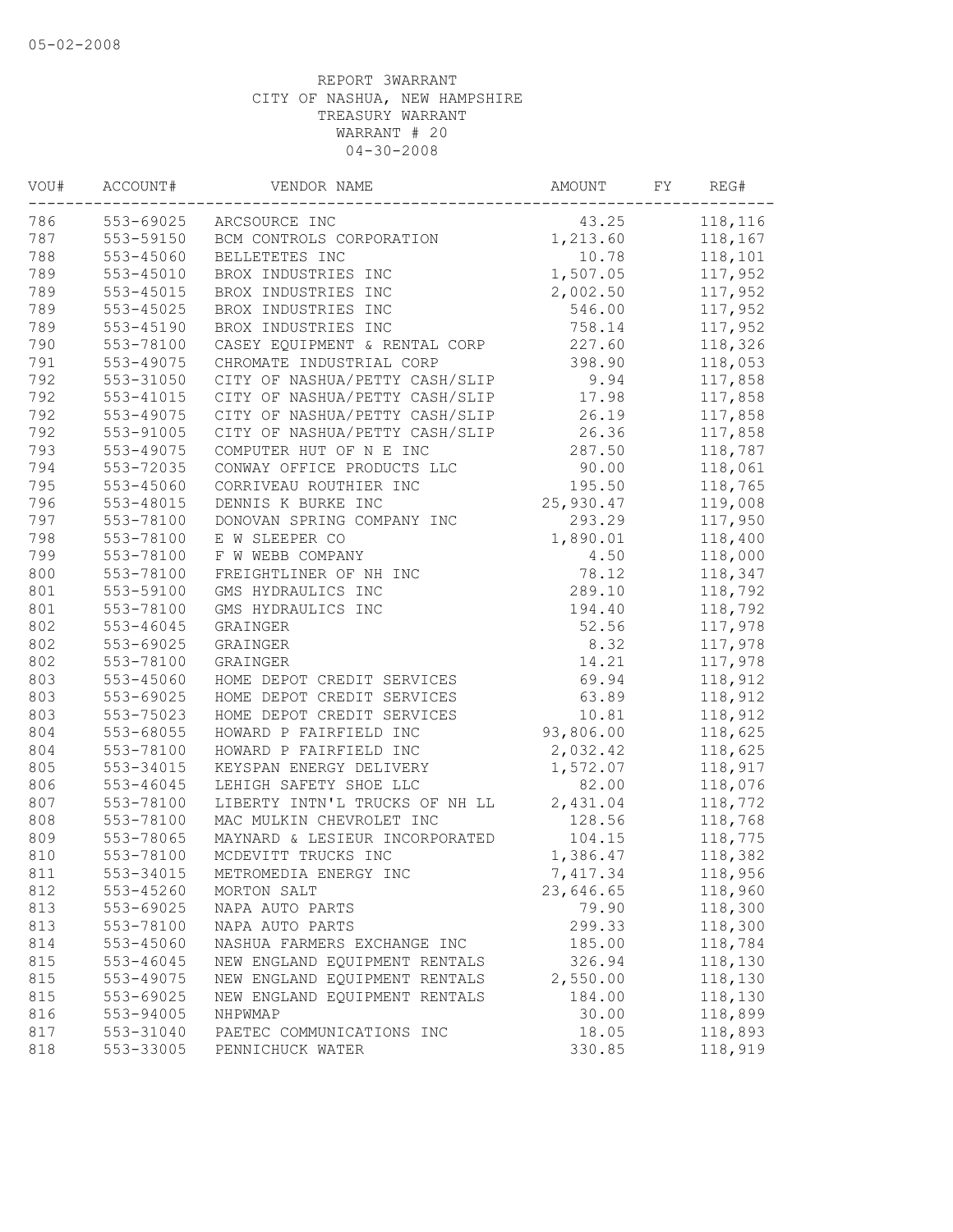| VOU#      | ACCOUNT#  | VENDOR NAME                    | AMOUNT    | FY<br>REG#  |
|-----------|-----------|--------------------------------|-----------|-------------|
| 819       | 553-49075 | PINE MOTOR PARTS               | 25.98     | 118,776     |
| 820       | 553-32005 | PUBLIC SERVICE OF NH           | 3, 117.81 | 118,980     |
| 821       | 553-59100 | SAFETY-KLEEN SYSTEMS INC       | 182.55    | 117,948     |
| 822       | 553-49075 | SANEL AUTO PARTS CO            | 11.98     | 118,112     |
| 822       | 553-69025 | SANEL AUTO PARTS CO            | 57.08     | 118,112     |
| 822       | 553-69025 | SANEL AUTO PARTS CO            | 12.00     | 118,113     |
| 822       | 553-78100 | SANEL AUTO PARTS CO            | 627.70    | 118,112     |
| 822       | 553-78100 | SANEL AUTO PARTS CO            | 186.02    | 118,113     |
| 823       | 553-48005 | SHATTUCK MALONE OIL CO         | 30,695.88 | 118,886     |
| 824       | 553-69025 | SNAP ON TOOLS                  | 7.90      | 117,951     |
| 825       | 553-78100 | SOUTHWORTH-MILTON INC          | 511.92    | 117,910     |
| 826       | 553-75130 | THE METRO GROUP INC            | 79.00     | 118,197     |
| 827       | 553-94005 | U MASS LOWELL                  | 120.00    | 118,929     |
| 828       | 553-46045 | UNIFIRST CORPORATION           | 1,044.27  | 118,352     |
| 829       | 553-77020 | VOLVO AB                       | 2, 116.45 | 118,272     |
| TOTAL 553 |           | STREET DEPARTMENT              |           | 212, 151.30 |
|           |           |                                |           |             |
| 830       | 555-62000 | COMPUTER HUT OF N E INC        | 143.75    | 118,787     |
| 831       | 555-72035 | CONWAY OFFICE PRODUCTS LLC     | 90.00     | 118,061     |
| 832       | 555-75023 | F W WEBB COMPANY               | 17.20     | 118,000     |
| 833       | 555-45285 | FASTENAL COMPANY               | 190.20    | 118,199     |
| 834       | 555-69025 | HOME DEPOT CREDIT SERVICES     | 36.96     | 118,912     |
| 834       | 555-69030 | HOME DEPOT CREDIT SERVICES     | 19.96     | 118,912     |
| 835       | 555-49075 | M & M ELECTRICAL SUPPLY CO INC | 9.30      | 118,764     |
| 836       | 555-45288 | OCEAN STATE SIGNAL CO          | 360.00    | 118,363     |
| 836       | 555-74170 | OCEAN STATE SIGNAL CO          | 180.00    | 118,363     |
| 837       | 555-31040 | PAETEC COMMUNICATIONS INC      | 18.05     | 118,893     |
| 838       | 555-45107 | PERMA-LINE CORP OF NEW ENGLAND | 2,096.40  | 117,927     |
| 838       | 555-45285 | PERMA-LINE CORP OF NEW ENGLAND | 259.15    | 117,927     |
| 838       | 555-49075 | PERMA-LINE CORP OF NEW ENGLAND | 461.25    | 117,927     |
| 839       | 555-32025 | PUBLIC SERVICE OF NH           | 1,152.74  | 118,980     |
| 839       | 555-32025 | PUBLIC SERVICE OF NH           | 1,590.28  | 118,981     |
| 840       | 555-41015 | STAPLES BUSINESS ADVANTAGE     | 90.37     | 118,403     |
| 841       | 555-75023 | UNIFIRST CORPORATION           | 22.70     | 118,352     |
| 842       | 555-49075 | W E AUBUCHON COMPANY INC       | 20.68     | 117,917     |
| TOTAL     | 555       | TRAFFIC DEPARTMENT             |           | 6,758.99    |
|           |           |                                |           |             |
| 843       | 557-59100 | CONWAY OFFICE PRODUCTS LLC     | 90.00     | 118,061     |
| 844       | 557-49075 | GRAINGER                       | 10.76     | 118,157     |
| 845       | 557-64035 | MUNICIPAL SUPPLY SALES CO      | 389.93    | 118,206     |
| 846       | 557-31040 | PAETEC COMMUNICATIONS INC      | 2.60      | 118,893     |
| 847       | 557-33005 | PENNICHUCK WATER               | 172.11    | 118,919     |
| 848       | 557-32005 | PUBLIC SERVICE OF NH           | 486.93    | 118,981     |
| 848       | 557-32005 | PUBLIC SERVICE OF NH           | 5,382.08  | 118,982     |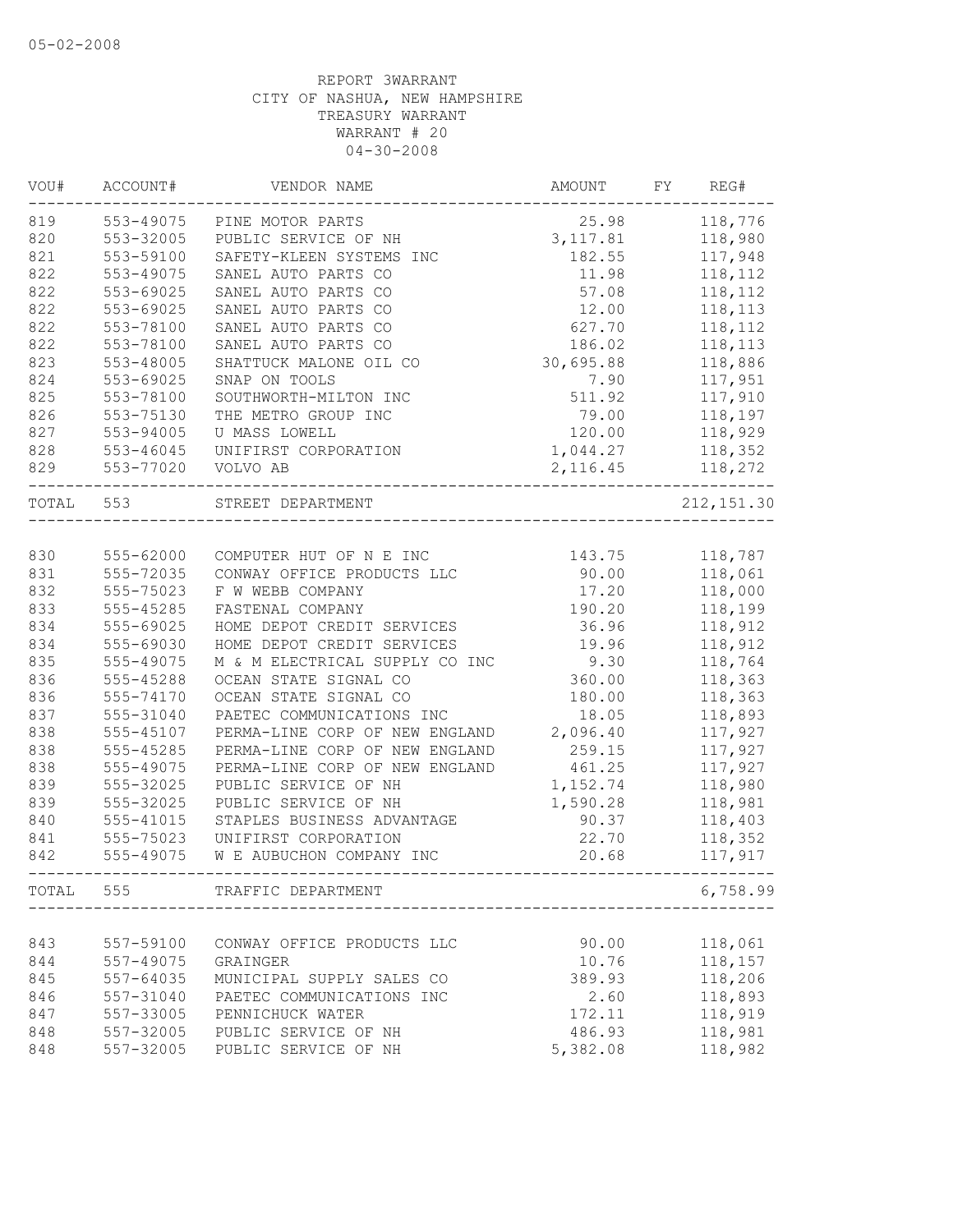| VOU#  | ACCOUNT#      | VENDOR NAME                              | AMOUNT | FY REG#   |
|-------|---------------|------------------------------------------|--------|-----------|
| 849   | 557-49075     | W E AUBUCHON COMPANY INC                 | 19.04  | 117,917   |
| TOTAL | 557           | PARKING LOTS                             |        | 6, 553.45 |
| 850   | 561-45195     | CITY OF NASHUA/PETTY CASH/SLIP           | 127.00 | 117,858   |
| 851   | $561 - 64165$ | HOME DEPOT CREDIT SERVICES               | 297.00 | 118,912   |
| 851   | 561-75023     | HOME DEPOT CREDIT SERVICES               | 107.42 | 118,912   |
| 852   | 561-78065     | MAYNARD & LESIEUR INCORPORATED           | 20.95  | 118,775   |
| 853   | 561-74085     | NASHUA OUTDOOR POWER EQUIP               | 11.95  | 118,123   |
| 854   | 561-78007     | ROBBINS AUTO PARTS INC                   | 37.74  | 118,148   |
| 855   | 561-59100     | SKILLINGS & SONS INC                     | 657.00 | 117,995   |
| TOTAL | 561           | EDGEWOOD CEMETERY                        |        | 1,259.06  |
| 856   | 563-34015     | KEYSPAN ENERGY DELIVERY                  | 221.42 | 118,917   |
| 857   | 563-74092     | MAYNARD & LESIEUR INCORPORATED           | 210.00 | 118,775   |
| 858   | 563-34005     | MCLAUGHLIN OIL COMPANY                   | 704.68 | 118,020   |
| 859   | 563-34015     | METROMEDIA ENERGY INC                    | 846.58 | 118,956   |
| 860   | 563-74085     | NASHUA OUTDOOR POWER EQUIP               | 33.47  | 118,123   |
| 861   | 563-31040     | PAETEC COMMUNICATIONS INC                | 12.26  | 118,893   |
| 862   | 563-32005     | PUBLIC SERVICE OF NH                     | 276.28 | 118,982   |
| 863   | 563-78007     | SANEL AUTO PARTS CO                      | 142.14 | 118,113   |
| TOTAL | 563           | WOODLAWN CEMETERY                        |        | 2,446.83  |
| 864   | 571-72010     | CONWAY OFFICE PRODUCTS LLC               | 630.00 | 118,061   |
| 865   | $571 - 41015$ | STAPLES BUSINESS ADVANTAGE               | 228.02 | 118,403   |
| TOTAL | 571           | COMMUNITY DEVELOPMENT                    |        | 858.02    |
|       |               |                                          |        |           |
| 866   | 572-91005     | CITY OF NASHUA/PETTY CASH/SLIP           | 45.96  | 117,858   |
| 866   | 572-98029     | CITY OF NASHUA/PETTY CASH/SLIP           | 20.00  | 117,858   |
| 867   | 572-51010     | HILLSBOROUGH COUNTY TREASURER            | 16.41  | 118,780   |
| 868   | 572-91005     | HOUSTON ROGER                            | 164.13 | 118,244   |
| 869   | 572-95005     | ICMA                                     | 418.00 | 118,976   |
| 870   |               | 572-49075 STAPLES BUSINESS ADVANTAGE     | 686.13 | 118,403   |
| TOTAL | 572           | PLANNING DEPARTMENT                      |        | 1,350.63  |
| 871   |               | 573-98029 CITY OF NASHUA/PETTY CASH/SLIP | 20.99  | 117,858   |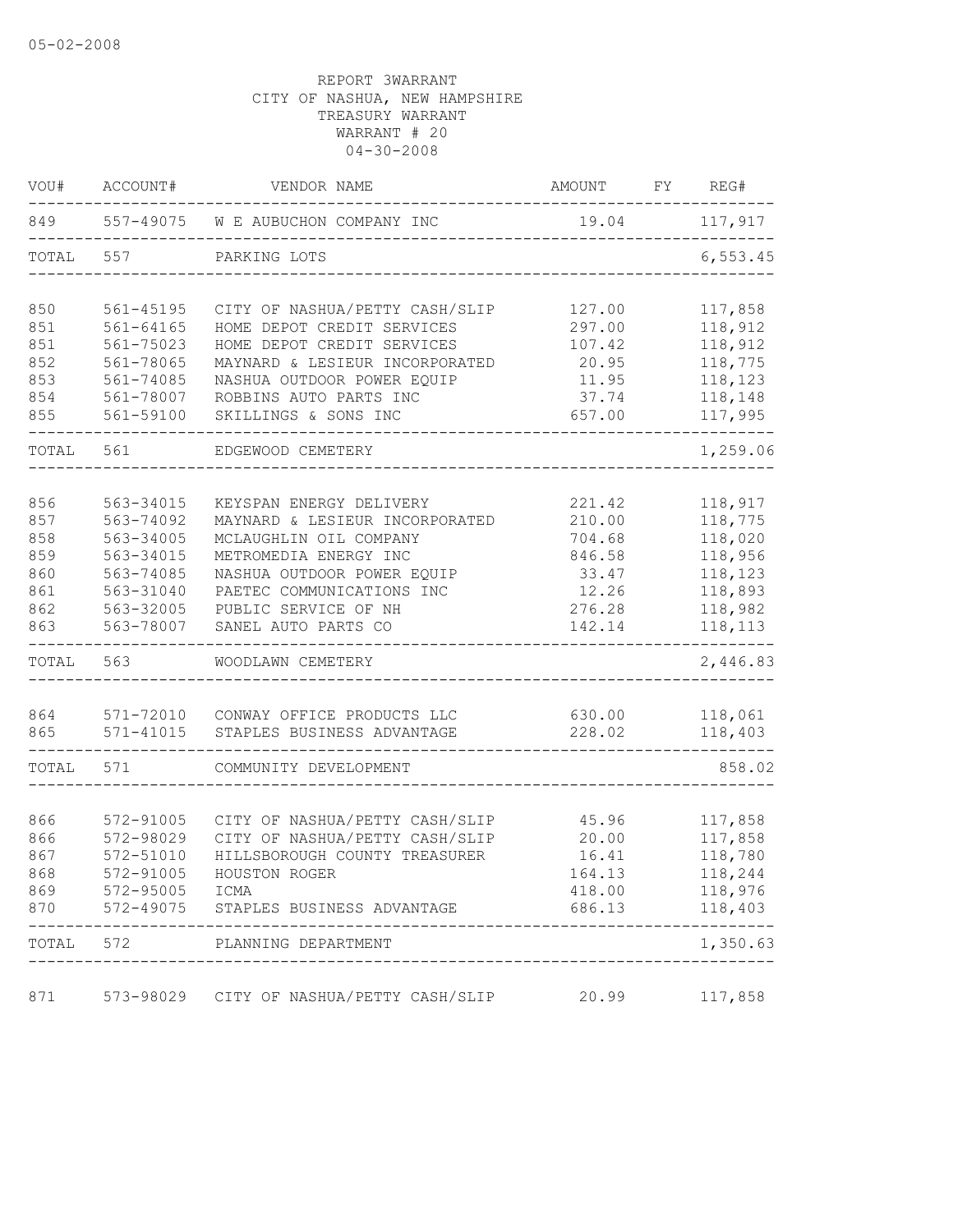|     | VOU# ACCOUNT# |                                                         |          | REG#    |
|-----|---------------|---------------------------------------------------------|----------|---------|
|     | TOTAL 573     | ECONOMIC DEVELOPMENT<br>------------------------------- |          | 20.99   |
| 872 | 575-41015     | ALPHAGRAPHICS                                           | 16.80    | 118,118 |
| 873 | 575-45050     | AMOSKEAG PRESS                                          | 67.00    | 119,001 |
| 874 | 575-41015     | ANCO SIGNS & STAMPS INC                                 | 77.15    | 118,265 |
| 875 | 575-59100     | APPALACHIAN TRAIL CONSERVANCY                           | 75.00    | 119,005 |
| 876 | 575-75023     | B & S LOCKSMITH INC                                     | 168.10   | 118,180 |
| 877 | 575-45050     | BAKER & TAYLOR                                          | 708.61   | 117,991 |
| 877 | 575-45050     | BAKER & TAYLOR                                          | 227.36   | 117,992 |
| 878 | 575-45085     | BAKER & TAYLOR ENTERTAINMENT                            | 12.57    | 117,979 |
| 878 | 575-45315     | BAKER & TAYLOR ENTERTAINMENT                            | 435.23   | 117,979 |
| 879 | 575-94005     | BOLTON KATHY                                            | 90.00    | 118,255 |
| 880 | 575-45050     | <b>BOWKER</b>                                           | 353.97   | 117,884 |
| 881 | 575-45220     | BRODART COMPANY                                         | 462.78   | 118,771 |
| 882 | 575-45904     | CABINET PRESS                                           | 36.00    | 118,997 |
| 883 | 575-64045     | CDW GOVERNMENT INC                                      | 169.80   | 118,443 |
| 884 | 575-31040     | CITIZENS BANK                                           | 142.80   | 560     |
| 885 | 575-72010     | CONWAY OFFICE PRODUCTS LLC                              | 281.74   | 118,061 |
| 886 | 575-45050     | COUNCIL OF STATE GOVERNMENTS                            | 58.50    | 118,977 |
| 887 | 575-91015     | DESCHENES SUSAN                                         | 84.84    | 118,387 |
| 888 | 575-94005     | DIONNE JOSEPH                                           | 90.00    | 117,943 |
| 889 | 575-45050     | FAIRPOINT COMMUNICATIONS INC                            | 63.00    | 118,970 |
| 890 | 575-45050     | GALE                                                    | 1,004.79 | 118,314 |
| 891 | 575-45220     | GENERAL BOOK COVERS                                     | 162.42   | 117,916 |
| 892 | 575-45050     | GRAND CANYON UNIVERSITY                                 | 10.00    | 119,000 |
| 893 | 575-45903     | GREENWOOD PUBLISHING GROUP                              | 765.00   | 118,497 |
| 894 | 575-42010     | HOME DEPOT CREDIT SERVICES                              | 122.50   | 118,912 |
| 895 | 575-74085     | HSM ELECTRONIC PROTECTION SERV                          | 306.60   | 118,998 |
| 896 | 575-45050     | IDEARC MEDIA CORP                                       | 62.10    | 118,996 |
| 897 | 575-95005     | IUGO YOUNG PROFESSIONALS NETWO                          | 65.00    | 119,002 |
| 898 | 575-45315     | MAIN DUNSTABLE VIDEO                                    | 87.74    | 118,999 |
| 899 | 575-45903     | MARCIVE INC                                             | 1,425.00 | 118,896 |
| 900 | 575-34015     | METROMEDIA ENERGY INC                                   | 2,461.63 | 118,956 |
| 901 | $575 - 45050$ | METROPOLITAN LIBRARY SYSTEM                             | 5.00     | 119,006 |
| 902 | 575-45050     | <b>NADASC</b>                                           | 190.00   | 118,975 |
| 903 |               | 575-45050 NASHUA HIGH SCHOOL NORTH                      | 75.00    | 118,921 |
| 904 | 575-45090     | NASHUA PUBLIC LIBRARY                                   | 43.49    | 118,870 |
| 904 | $575 - 45150$ | NASHUA PUBLIC LIBRARY                                   | 35.00    | 118,870 |
| 904 | 575-91005     | NASHUA PUBLIC LIBRARY                                   | 14.39    | 118,870 |
| 904 | 575-91015     | NASHUA PUBLIC LIBRARY                                   | 24.24    | 118,870 |
| 905 | 575-94005     | NEW ENGLAND LIBRARY ASSN                                | 500.00   | 118,988 |
| 906 | 575-42005     | NEW ENGLAND PAPER & SUPPLY                              | 125.98   | 118,144 |
| 906 | 575-42020     | NEW ENGLAND PAPER & SUPPLY                              | 253.64   | 118,144 |
| 907 | 575-31040     | PAETEC COMMUNICATIONS INC                               | 10.39    | 118,893 |
| 908 | 575-33005     | PENNICHUCK WATER                                        | 279.68   | 118,919 |
| 909 | $575 - 64015$ | PERFECTA CAMERA CORP                                    | 3,449.00 | 118,260 |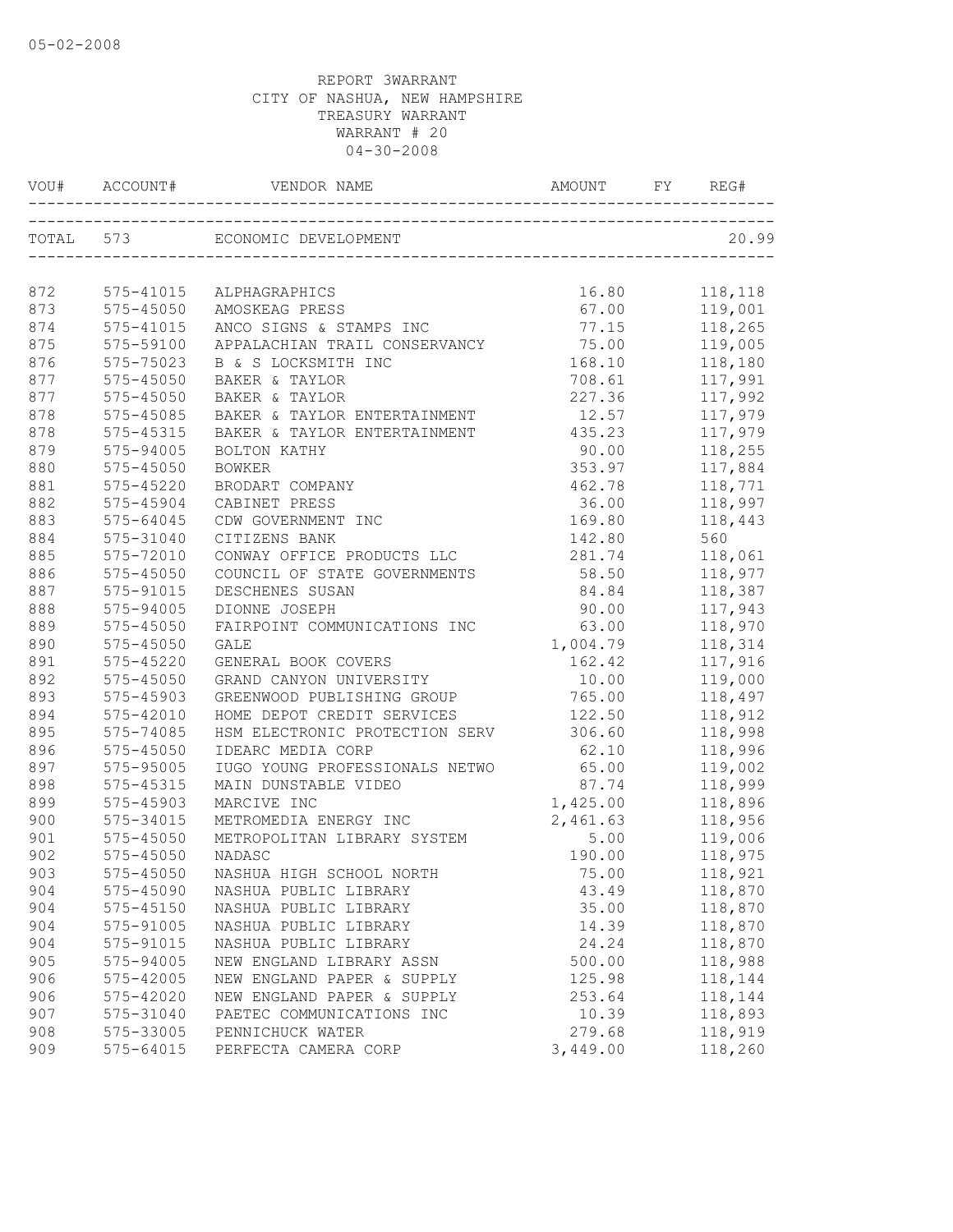| VOU#  | ACCOUNT#          | VENDOR NAME                    | AMOUNT    | FY | REG#      |
|-------|-------------------|--------------------------------|-----------|----|-----------|
| 910   | 575-32005         | PUBLIC SERVICE OF NH           | 6,189.90  |    | 118,982   |
| 911   | 575-45085         | RECORDED BOOKS LLC             | 128.40    |    | 118,357   |
| 912   | 575-45090         | SAM'S CLUB DIRECT              | 26.23     |    | 118,932   |
| 913   | $575 - 45050$     | SCHOLASTIC LIBRARY PUBLISHING  | 101.40    |    | 118,526   |
| 914   | 575-45050         | SIMON & SCHUSTER               | 30.14     |    | 117,980   |
| 915   | 575-41005         | STAPLES BUSINESS ADVANTAGE     | 778.50    |    | 118,403   |
| 915   | 575-41015         | STAPLES BUSINESS ADVANTAGE     | 284.93    |    | 118,403   |
| 916   | 575-45050         | THOMSON HEALTHCARE DMS INC     | 59.95     |    | 118,002   |
| 917   | 575-59100         | TIRABASSI MAREN                | 11.72     |    | 118,871   |
| 918   | 575-41005         | WB MASON COMPANY INC           | 375.32    |    | 117,944   |
| 919   | 575-45903         | WORLD BOOK INC                 | 995.00    |    | 119,004   |
| TOTAL | 575               | PUBLIC LIBRARIES               |           |    | 24,081.33 |
|       |                   |                                |           |    |           |
| 920   | 576-95005         | ASHRAE                         | 195.00    |    | 118,904   |
| 921   | 576-91005         | BUTTRICK BRUCE                 | 202.00    |    | 118,247   |
| 922   | 576-91005         | COLLINS MARK                   | 101.51    |    | 118,270   |
| 923   | 576-94005         | CONDRA WILLIAM                 | 360.00    |    | 118,258   |
| 924   | 576-91005         | DUPONT TIMOTHY                 | 117.17    |    | 118,013   |
| 925   | 576-94005         | <b>ICC</b>                     | 70.00     |    | 118,910   |
| 926   | 576-94005         | PEARSON VUE                    | 360.00    |    | 118,962   |
| 927   | 576-95005         | TREASURER STATE OF NH          | 150.00    |    | 118,986   |
| TOTAL | 576               | BUILDING DEPARTMENT            |           |    | 1,555.68  |
|       |                   |                                |           |    |           |
|       | 202,072 581-74092 | AB DICK PRODUCTS CO            | 799.00    |    | 118,375   |
|       | 202,073 581-49050 | ACCUCUT SYSTEMS                | 561.75    |    | 118,596   |
|       | 202,074 581-53103 | ACUCARE NURSING PROFESSIONALS  | 1,791.58  |    | 118,433   |
|       | 202,075 581-53101 | ADULT LEARNING CENTER          | 25,000.00 |    | 118,355   |
|       | 202,075 581-84030 | ADULT LEARNING CENTER          | 23,997.60 |    | 118,355   |
|       | 202,076 581-42110 | ALARMAX DISTRIBUTORS INC       | 1,439.98  |    | 118,419   |
|       | 202,077 581-91005 | ALMEIDA SARAH                  | 46.72     |    | 118,474   |
|       | 202,078 581-44005 | ALPHAGRAPHICS                  | 110.52    |    | 118,118   |
|       | 202,079 581-72065 | ALTERNATIVE COMMUNICATION SERV | 161.00    |    | 117,940   |
|       | 202,080 581-42110 | AMERICAN SECURITY & FIRE PROTE | 170.00    |    | 117,880   |
|       | 928 581-53100     | ANACOMP INC                    | 121.53    |    | 117,956   |
|       | 202,081 581-59130 | ANDERSON JAMES                 | 86.00     |    | 118,745   |
|       | 202,082 581-53100 | ANGEL EMILY                    | 45.25     |    | 118,575   |
|       | 202,083 581-49050 | APS LIGHTING-SOUND-A/V         | 3,878.94  |    | 118,677   |
|       | 202,084 581-42130 | ARCSOURCE INC                  | 55.80     |    | 118,116   |
|       | 202,085 581-31005 | AT&T                           | 31.09     |    | 119,017   |
|       | 202,086 581-49075 | B & S LOCKSMITHS INC           | 1,130.41  |    | 118,323   |
|       | 202,087 581-49050 | BACHELDER-GILES STACEY         | 39.99     |    | 118,519   |
|       | 202,088 581-74092 | BAILEY DAVID                   | 40.00     |    | 117,977   |
|       | 202,089 581-59130 | BALL WILLIAM                   | 132.00    |    | 117,994   |
|       | 202,090 581-59130 | BANNER THOMAS                  | 112.00    |    | 118,737   |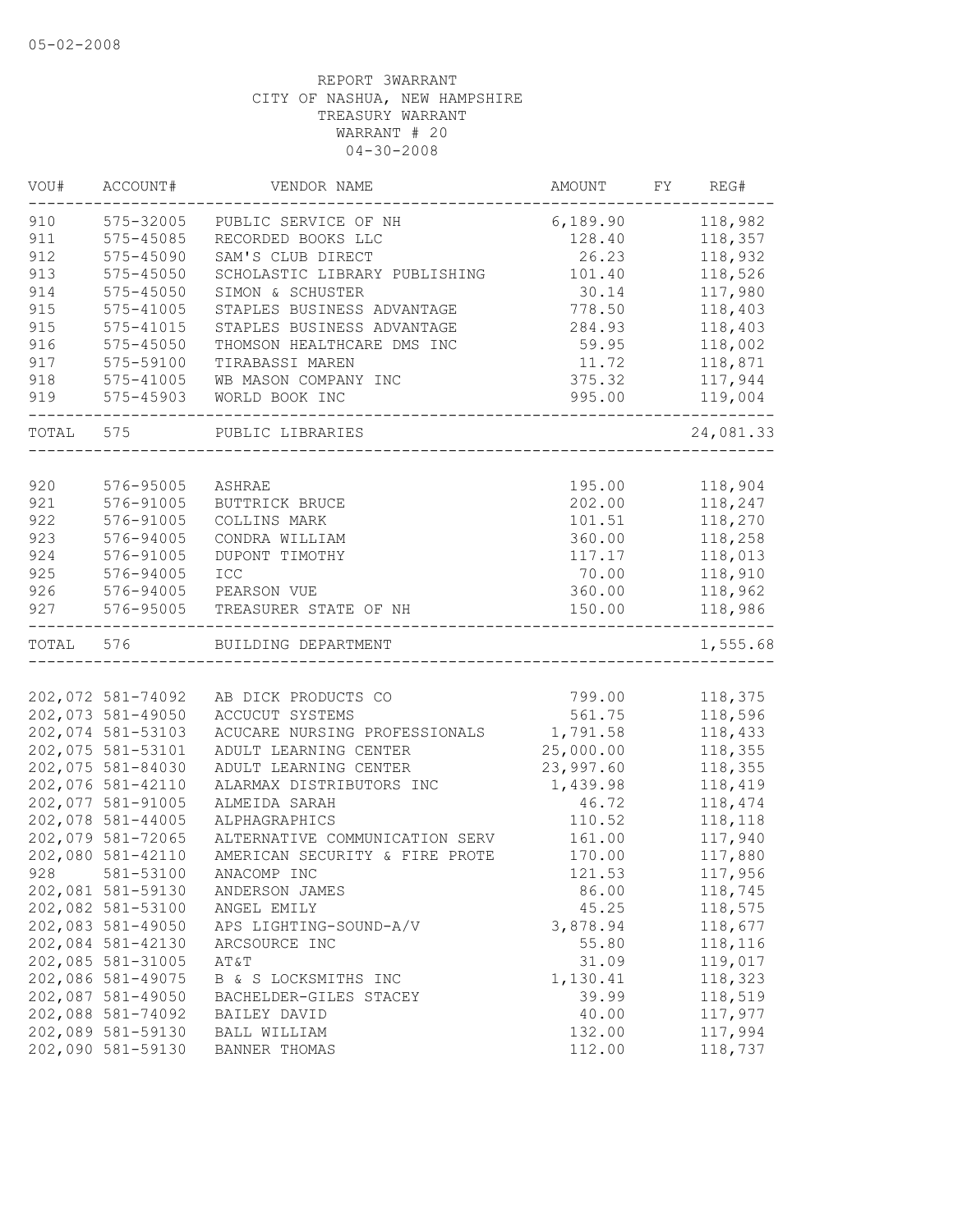| VOU# | ACCOUNT#           | VENDOR NAME                         | AMOUNT    | FY | REG#    |
|------|--------------------|-------------------------------------|-----------|----|---------|
|      |                    | 202,091 581-59130 BARBERIAN MICHAEL | 112.00    |    | 118,709 |
|      | 202,092 581-49030  | BARNES & NOBLE INC                  | 35.15     |    | 117,867 |
|      | 202,093 581-94030  | BAROWSKI MARIE                      | 189.00    |    | 118,522 |
|      | 202,094 581-91005  | BATES DIANE                         | 320.65    |    | 118,515 |
|      | 202,095 581-42110  | BATTERY SPECIALISTS OF NH LLC       | 557.59    |    | 118,711 |
|      | 202,096 581-49050  | BAUDVILLE INC                       | 45.89     |    | 118,510 |
|      | 202,097 581-31005  | BAYRING COMMUNICATIONS              | 218.83    |    | 119,025 |
|      | 202,098 581-42130  | BEARINGS SPECIALTY CO INC           | 557.97    |    | 118,361 |
|      | 202,099 581-49050  | BELLETETES INC                      | 166.69    |    | 118,101 |
|      | 202,099 581-49075  | BELLETETES INC                      | 471.53    |    | 118,101 |
|      | 202,100 581-94030  | BERGER, MELISSA                     | 184.00    |    | 118,539 |
|      | 202,101 581-49050  | BEYOND PLAY, LLC                    | 22.95     |    | 118,594 |
|      | 202,102 581-59130  | BLAZE MIKE                          | 56.00     |    | 117,934 |
|      | 202,103 581-91040  | BORROMEO SUZAN                      | 75.00     |    | 118,004 |
|      | 202,104 581-94010  | BOSCH TIM                           | 936.00    |    | 118,548 |
|      | 202,105 581-59130  | BOUCHARD WARREN                     | 76.00     |    | 118,604 |
|      | 202,106 581-59130  | BOURASSA DANA                       | 132.00    |    | 118,606 |
|      | 202,107 581-91040  | BRITENRIKER DEBORAH                 | 100.00    |    | 118,621 |
|      | 202,108 581-49050  | BRODART COMPANY                     | 76.14     |    | 118,771 |
|      | 202,109 581-49910  | BROX INDUSTRIES INC                 | 182.03    |    | 117,952 |
|      | 202,110 581-55010  | BUDGET CAR & TRUCK RENTAL           | 149.11    |    | 118,504 |
|      | 202, 111 581-91040 | BUREAU OF EDUCATION & RESEARCH      | 390.00    |    | 118,913 |
|      | 202, 112 581-49050 | BUSTEED MARIANNE                    | 600.00    |    | 118,586 |
|      | 202, 113 581-64192 | C & M DISTRIBUTING CO               | 1,174.85  |    | 118,509 |
|      | 202, 114 581-49050 | CARD TECH ID                        | 434.00    |    | 118,155 |
|      | 202, 115 581-49050 | CARD TECH INC                       | 373.50    |    | 118,195 |
|      | 202, 116 581-55015 | CARING HANDS TRANSPORTATION LL      | 12,955.00 |    | 118,660 |
|      | 202, 117 581-59130 | CARR THOMAS                         | 132.00    |    | 118,023 |
|      | 202, 118 581-55015 | CARSON KATHLEEN                     | 115.14    |    | 117,898 |
|      | 202, 119 581-49050 | CARSON-DELLOSA PUBLISHING CO I      | 252.37    |    | 118,045 |
|      | 202,120 581-41015  | CARTRIDGE WORLD                     | 399.97    |    | 118,611 |
|      | 202,120 581-49050  | CARTRIDGE WORLD                     | 830.00    |    | 118,611 |
|      | 202, 121 581-91040 | CARVILL TARA                        | 100.00    |    | 118,503 |
|      | 202, 122 581-59130 | CAVALLO STEVEN                      | 56.00     |    | 118,689 |
|      | 202, 123 581-42110 | CED                                 | 940.00    |    | 117,982 |
|      | 202,124 581-84030  | CEDARCREST INC                      | 2,278.02  |    | 117,894 |
|      | 202, 125 581-42010 | CENTRAL PAPER PRODUCTS CO           | 1,880.28  |    | 118,783 |
|      | 202, 125 581-49050 | CENTRAL PAPER PRODUCTS CO           | 146.76    |    | 118,783 |
|      | 202,126 581-94030  | CHAPUT GLENYS                       | 150.00    |    | 118,553 |
|      | 202,127 581-59130  | CHERBONNEAU MARK                    | 76.00     |    | 118,098 |
|      | 202,128 581-94030  | CHISHOLM DAWN                       | 100.00    |    | 118,005 |
|      | 202,129 581-91005  | CIELINS AMY                         | 12.63     |    | 118,760 |
|      | 202,130 581-53103  | CLARK ASSOCIATES/DEBBIE CLARK       | 26,536.50 |    | 117,964 |
|      | 202,131 581-94010  | CLARKE CYNTHIA                      | 1,104.00  |    | 118,674 |
|      | 202,132 581-59130  | CLINTON PHILIP                      | 56.00     |    | 118,597 |
|      | 202, 133 581-49075 | COCHRANE DONALD                     | 117.61    |    | 118,714 |
|      | 202,134 581-91040  | COLLINS EDUCATION ASSOCIATES L      | 700.00    |    | 118,550 |
|      | 202,135 581-31005  | COMCAST                             | 75.48     |    | 118,905 |
|      |                    |                                     |           |    |         |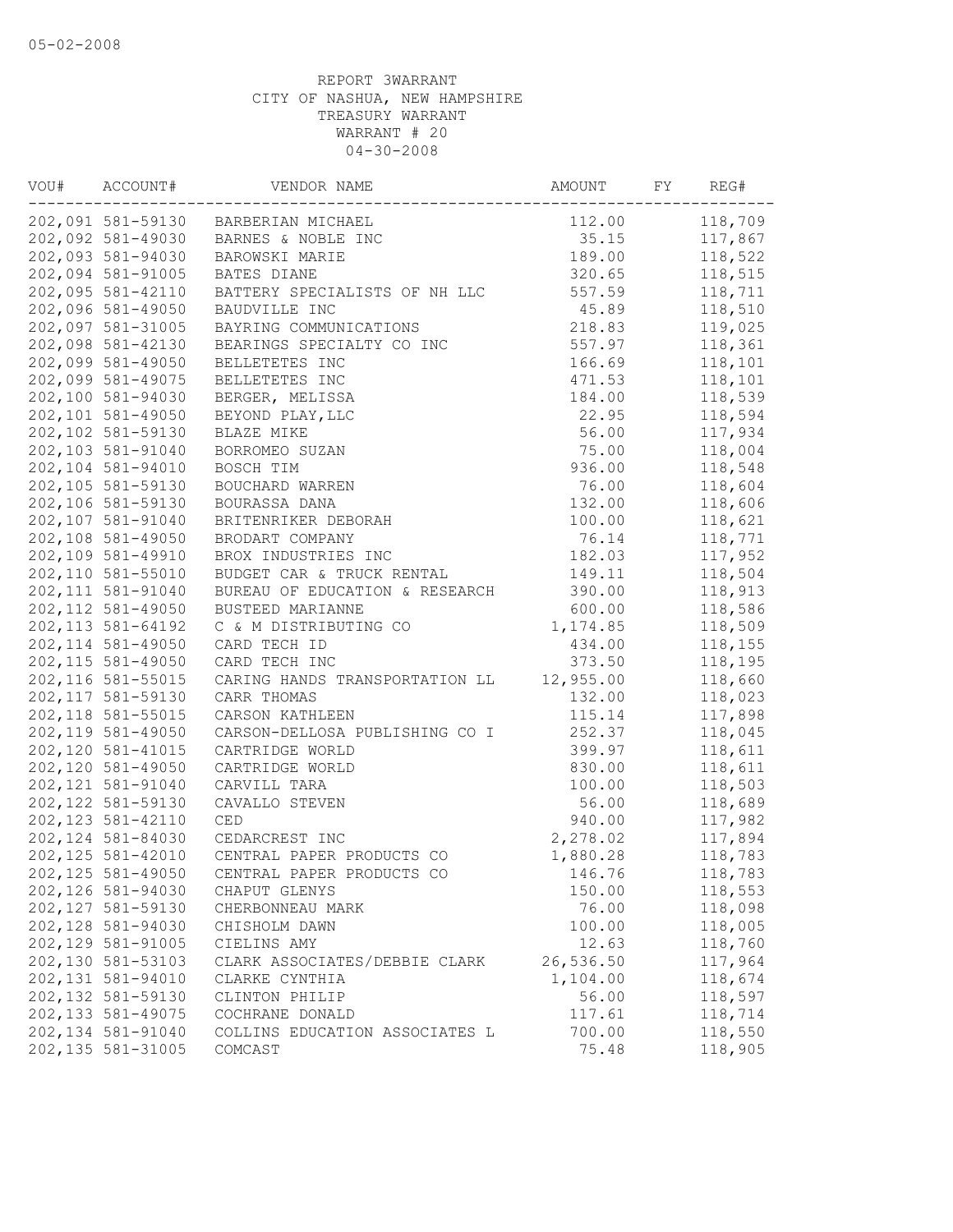| VOU# | ACCOUNT#           | VENDOR NAME                          | AMOUNT      | FY | REG#    |
|------|--------------------|--------------------------------------|-------------|----|---------|
|      | 202,136 581-53103  | COMPASSIONATE STAFFING LLC           | 821.25      |    | 118,137 |
|      | 202, 137 581-74092 | COMPUTER HUT OF N E INC              | 1,478.00    |    | 118,787 |
|      | 202,138 581-77005  | CONTROL TECHNOLOGIES INC             | 736.00      |    | 118,409 |
|      | 202,139 581-56030  | CONWAY ARENA                         | 33, 356.92  |    | 118,562 |
|      | 202,140 581-49910  | CORRIVEAU ROUTHIER INC               | 59.90       |    | 118,425 |
|      | 202,141 581-94030  | COSTANTINI SHELLEY                   | 100.00      |    | 118,468 |
|      | 202, 142 581-91005 | COUGHLIN JOHN                        | 13.89       |    | 118,467 |
|      | 202, 143 581-59130 | COYLE KEVIN                          | 56.00       |    | 117,962 |
|      | 202,144 581-49050  | CRIZMAC                              | 85.69       |    | 117,975 |
|      | 202,145 581-84030  | CROTCHED MOUNTAIN REHAB CTR          | 7,836.87    |    | 118,424 |
|      | 202,146 581-49050  | CRYSTAL ROCK BOTTLED WATER           | 133.84      |    | 118,667 |
|      | 202,147 581-49050  | CRYSTAL SPRINGS BOOKS                | 1,204.34    |    | 118,484 |
|      | 202,148 581-49050  | CURRICULUM ASSOCIATES, INC           | 665.29      |    | 118,462 |
|      | 202,149 581-53100  | D A BUCCI & SONS INC                 | 75.00       |    | 117,938 |
|      | 202,150 581-49050  | DARRELL'S MUSIC HALL                 | 64.95       |    | 117,901 |
|      | 202,151 581-49050  | DECKER INC                           | 199.35      |    | 118,738 |
|      | 202,152 581-75180  | DELTA ROOFING LLC                    | 1,805.00    |    | 118,447 |
|      | 202, 153 581-55015 | DERRY COOPERATIVE SCHOOL DISTR       | 2,304.00    |    | 118,661 |
|      | 202, 154 581-59130 | DICAMPO MARK C                       | 56.00       |    | 118,293 |
|      | 202, 155 581-59130 | DIONNE GERARD                        | 56.00       |    | 118,698 |
|      | 202, 156 581-49075 | DON JOHNSTON                         | 106.92      |    | 118,501 |
|      | 202,157 581-59130  | DOUCETTE KEN                         | 76.00       |    | 117,983 |
|      | 202, 158 581-49050 | DOWNES & READER HARDWOOD CO IN       | 832.00      |    | 117,942 |
|      | 202,159 581-59130  | DRISCOL CHARLES                      | 152.00      |    | 118,642 |
|      | 202,160 581-94030  | DUBOIS HEATHER                       | 195.00      |    | 118,523 |
|      | 202,161 581-47010  | <b>DWYER ARLENE</b>                  | 31.39       |    | 118,451 |
|      | 202,162 581-95010  | DWYER SARAH                          | 39.90       |    | 118,657 |
|      | 202,163 581-84055  |                                      |             |    |         |
|      |                    | EASTER SEALS NEW HAMPSHIRE           | 25, 193. 16 |    | 118,359 |
|      | 202,164 581-55015  | EASTER SEALS NH INC<br>EDUCATION INC | 1,945.00    |    | 117,939 |
|      | 202,165 581-84055  |                                      | 790.02      |    | 118,517 |
|      | 202,166 581-49050  | ELLISON EDUCATIONAL EQUIPMENT        | 34.00       |    | 118,439 |
|      | 202,167 581-59130  | EMOND EDWARD                         | 56.00       |    | 118,688 |
|      | 202,168 581-94030  | EXETER REGION COOPERATIVE (THE       | 45.00       |    | 118,595 |
|      | 202,169 581-42120  | F W WEBB COMPANY                     | 1,819.08    |    | 118,000 |
|      | 202,170 581-31005  | FAIR POINT COMMUNICATIONS INC        | 52.30       |    | 119,021 |
| 929  | 581-31005          | FAIRPOINT COMMUNICATIONS INC         | 4,365.03    |    | 118,970 |
|      | 202, 171 581-31005 | FAIRPOINT COMMUNICATIONS INC         | 39.62       |    | 119,019 |
|      | 202, 172 581-31005 | FAIRPOINT COMMUNICATIONS INC         | 116.16      |    | 119,020 |
|      | 202, 173 581-31005 | FAIRPOINT COMMUNICATIONS INC         | 49.43       |    | 119,023 |
|      | 202, 174 581-31005 | FAIRPOINT COMMUNICATIONS INC         | 29.01       |    | 119,026 |
|      | 202, 175 581-34015 | FAIRPOINT COMMUNICATIONS INC         | 31.42       |    | 119,028 |
|      | 202,176 581-34015  | FAIRPOINT COMMUNICATIONS INC         | 34.69       |    | 119,029 |
|      | 202, 177 581-34015 | FAIRPOINT COMMUNICATIONS INC         | 31.42       |    | 119,030 |
|      | 202, 178 581-31005 | FAIRPOINT COMMUNICATIONS INC         | 28.64       |    | 119,031 |
|      | 202, 179 581-31005 | FAIRPOINT COMUNICATIONS INC          | 83.04       |    | 119,022 |
|      | 202,180 581-49075  | FASTENAL CO                          | 47.15       |    | 117,933 |
|      | 202,181 581-91040  | FENLON MARK                          | 43.43       |    | 118,717 |
|      | 202,182 581-59130  | FINVER AVERY                         | 112.00      |    | 118,066 |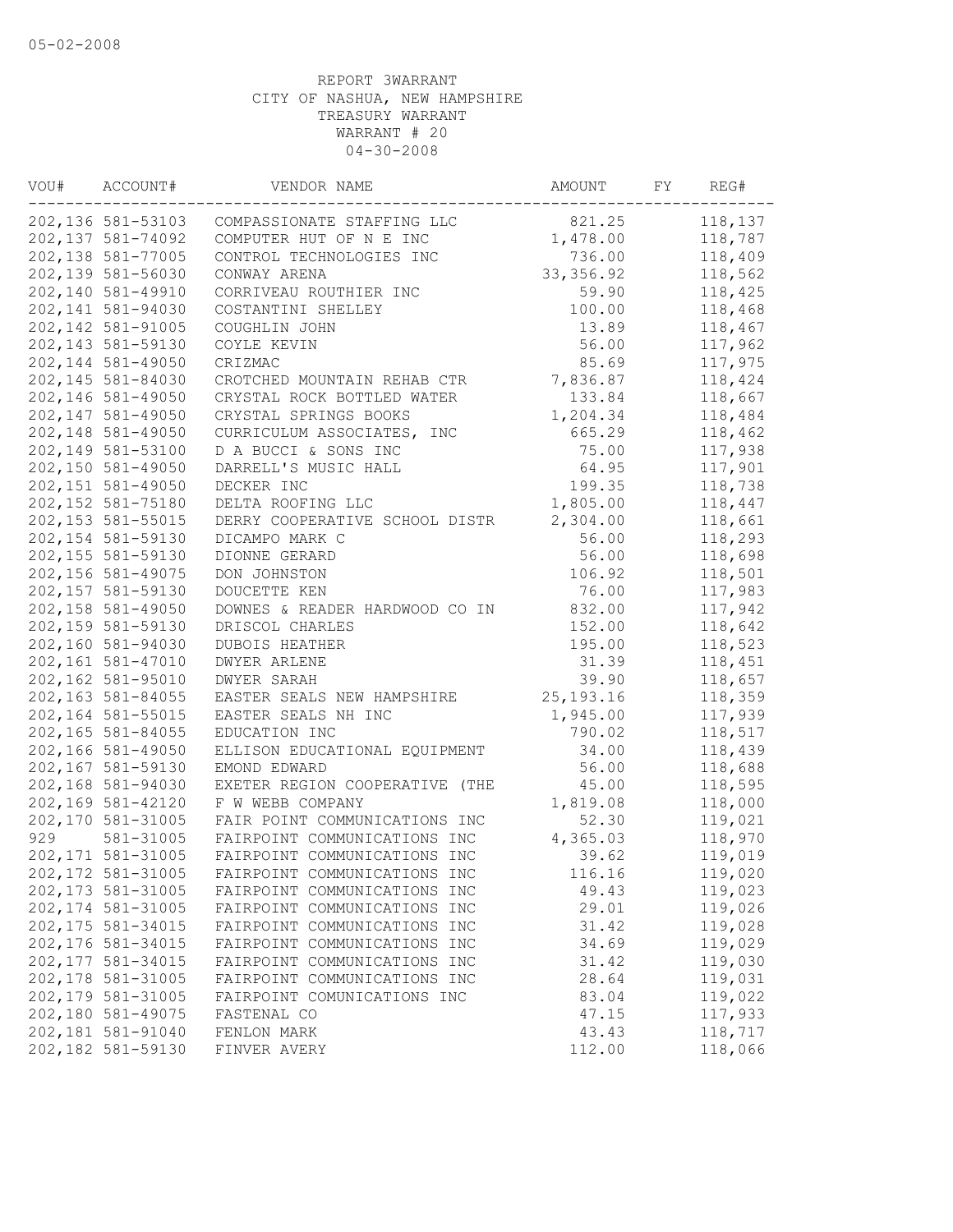| VOU# | ACCOUNT#           | VENDOR NAME                    | AMOUNT       | FY | REG#    |
|------|--------------------|--------------------------------|--------------|----|---------|
|      | 202,183 581-55010  | FIRST STUDENT INC              | 124.43       |    | 118,481 |
|      | 202,184 581-55005  | FIRST STUDENT INC              | 2,135.27     |    | 118,496 |
|      | 202,184 581-55010  | FIRST STUDENT INC              | 628.75       |    | 118,496 |
|      | 202, 184 581-55015 | FIRST STUDENT INC              | 148, 344. 12 |    | 118,496 |
|      | 202,184 581-55025  | FIRST STUDENT INC              | 211, 129.31  |    | 118,496 |
|      | 202,185 581-59130  | FISCHER THOMAS                 | 76.00        |    | 118,605 |
|      | 202,186 581-75023  | FOLEY BUHL ROBERTS & ASSOCS IN | 367.50       |    | 118,743 |
|      | 202,187 581-59130  | FOLEY RONALD                   | 132.00       |    | 118,732 |
|      | 202,188 581-49030  | FOLLETT LIBRARY RESOURCES      | 506.40       |    | 117,924 |
|      | 202,189 581-59130  | FOLTZ TERRY                    | 112.00       |    | 118,694 |
|      | 202,190 581-91005  | FORAN MARY C                   | 26.26        |    | 118,591 |
|      | 202,191 581-59130  | GADBOIS GERALD                 | 280.00       |    | 117,866 |
|      | 202,192 581-94010  | GADBOIS GERALD                 | 1,600.00     |    | 118,210 |
|      | 202,193 581-55015  | GAMACHE DELORIA                | 816.89       |    | 118,511 |
|      | 202,193 581-84030  | GAMACHE DELORIA                | 14,232.29    |    | 118,511 |
|      | 202,194 581-75023  | GATE CITY FENCE CO INC         | 2,625.00     |    | 118,067 |
|      | 202,195 581-59130  | GAY DEREK                      | 112.00       |    | 118,690 |
|      | 202,196 581-59130  | GIBSON SR THOMAS               | 56.00        |    | 118,707 |
|      | 202,197 581-59130  | GOODWIN SR JOHN                | 76.00        |    | 118,699 |
|      | 202,198 581-49050  | <b>GOPHER</b>                  | 263.35       |    | 118,421 |
|      | 202,199 581-53100  | GOULET JULIE                   | 2,070.00     |    | 118,723 |
|      | 202,200 581-49050  | GOVCONNECTION INC              | 637.24       |    | 117,886 |
|      | 202, 201 581-64192 | GOVCONNECTION INC              | 9.46         |    | 118,090 |
|      | 202, 202 581-42130 | GRAINGER                       | 2,238.26     |    | 118,025 |
|      | 202, 203 581-42130 | GRANITE GROUP (THE)            | 67.62        |    | 118,336 |
|      | 202,204 581-84030  | GRANITE STATE INDEPENDENT LIVI | 2,089.50     |    | 117,971 |
|      | 202, 205 581-49050 | HAAN CRAFTS CORP               | 555.75       |    | 118,529 |
|      | 202,206 581-49050  | HANDWRITING WITHOUT TEARS      | 132.71       |    | 118,569 |
|      | 202,207 581-78007  | HANSON'S AUTOMOTIVE SERVICE    | 1,240.50     |    | 118,587 |
|      | 202,208 581-49095  | HARCOURT ASSESSMENT, INC       | 685.72       |    | 118,567 |
|      | 202, 209 581-74092 | HARRIS EQUIPMENT REPAIR SERVIC | 775.56       |    | 118,774 |
|      | 202, 210 581-59130 | HARTERY ANDY                   | 56.00        |    | 118,073 |
|      | 202, 211 581-59130 | HAUSER WALTER                  | 56.00        |    | 118,686 |
|      | 202, 212 581-42130 | HEATING SPECIALTIES OF NH INC  | 34.45        |    | 118,767 |
|      | 202, 213 581-78007 | HEAVY DUTY TRUCK & DIESEL SERV | 240.00       |    | 118,769 |
|      | 202, 214 581-59130 | HEBERT RICHARD                 | 132.00       |    | 118,645 |
|      | 202, 215 581-64045 | HEWLETT PACKARD COMPANY        | 34,189.00    |    | 118,028 |
|      | 202, 216 581-53100 | HOLLAND JARED                  | 150.00       |    | 118,725 |
|      | 202, 217 581-49075 | HOME DEPOT CREDIT SERVICES     | 177.79       |    | 118,470 |
|      | 202, 218 581-49050 | HOME DEPOT CREDIT SERVICES     | 379.15       |    | 118,516 |
|      | 202, 219 581-53100 | HOME HEALTH & HOSPICE CARE     | 130.00       |    | 118,050 |
|      | 202, 220 581-59130 | HOUDE WILLIAM                  | 76.00        |    | 118,632 |
|      | 202, 221 581-49050 | HOUGHTON MIFFLIN CO            | 891.00       |    | 118,781 |
|      | 202, 221 581-49095 | HOUGHTON MIFFLIN CO            | 209.91       |    | 118,781 |
|      | 202, 222 581-78007 | HOWARD P FAIRFIELD INC         | 359.06       |    | 118,625 |
|      | 202, 223 581-84030 | HUEBNER MELINDA                | 236.25       |    | 118,705 |
|      | 202, 224 581-95005 | IAEI                           | 90.00        |    | 118,991 |
|      | 202, 225 581-49050 | INSIGHT PUBLIC SECTOR          | 382.57       |    | 117,968 |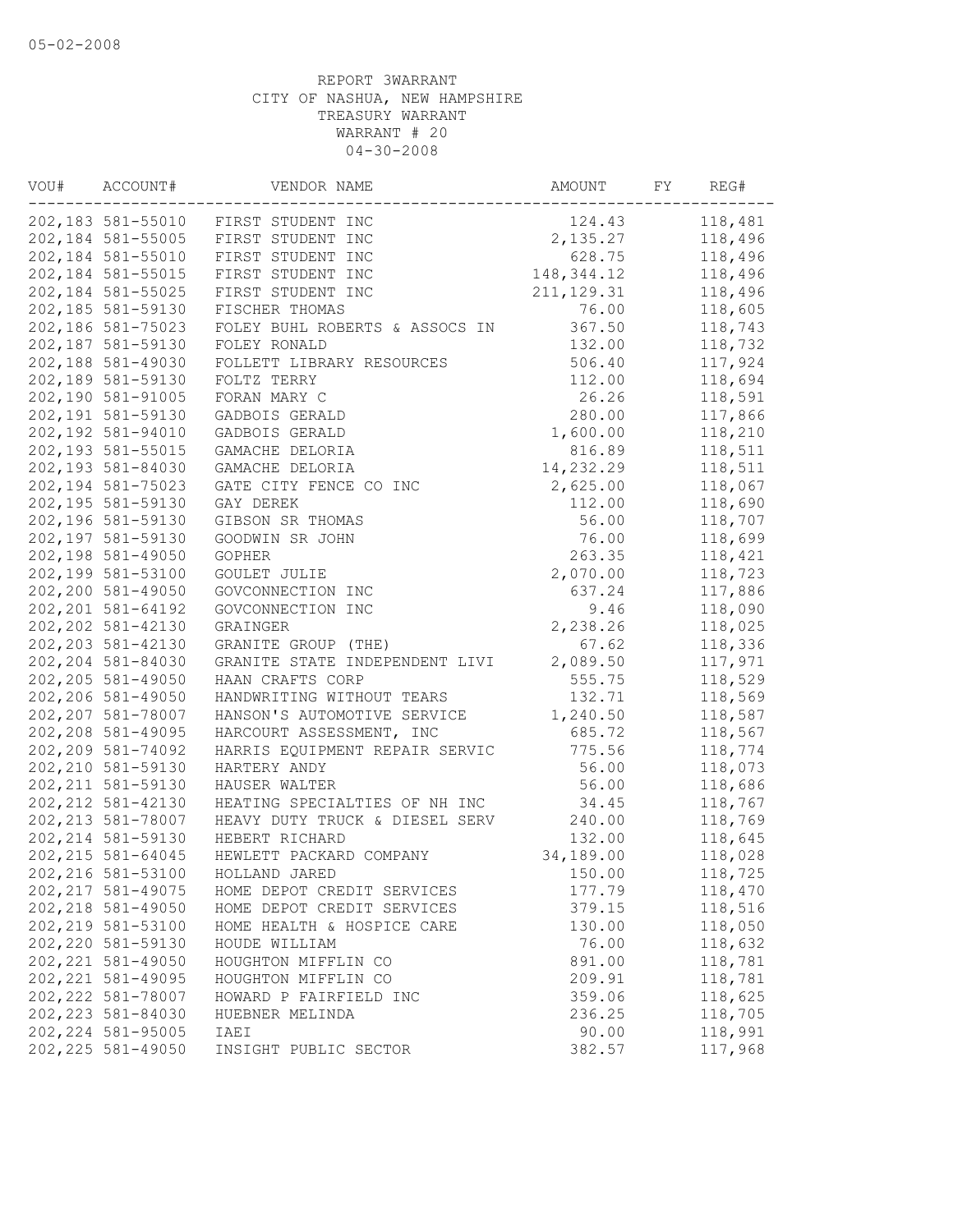| 202,226 581-84030 INSTITUTE OF PROFESSIONAL PRAC<br>1,453.37<br>202, 227 581-41040<br>INTEGRATED OFFICE SOLUTIONS<br>1,256.00<br>202, 228 581-91040<br>ISSERTELL KAREN L<br>90.00<br>202, 229 581-49050<br>578.49<br>J W PEPPER & SON INC<br>202,230 581-49050<br>JACK'S PIZZA<br>80.00<br>202, 231 581-59130<br>112.00<br>JACKSON BRIAN<br>202, 232 581-91005<br>126.97<br>JAQUITH SCOTT<br>202, 233 581-59130<br>76.00<br>JASKOLKA JOHN<br>202, 234 581-59130<br>76.00<br>JENNINGS WILLIAM JR | 118,622<br>118,703<br>118,431<br>118,034<br>118,335<br>118,011<br>118,761<br>118,310<br>118,635<br>118,753 |
|-------------------------------------------------------------------------------------------------------------------------------------------------------------------------------------------------------------------------------------------------------------------------------------------------------------------------------------------------------------------------------------------------------------------------------------------------------------------------------------------------|------------------------------------------------------------------------------------------------------------|
|                                                                                                                                                                                                                                                                                                                                                                                                                                                                                                 |                                                                                                            |
|                                                                                                                                                                                                                                                                                                                                                                                                                                                                                                 |                                                                                                            |
|                                                                                                                                                                                                                                                                                                                                                                                                                                                                                                 |                                                                                                            |
|                                                                                                                                                                                                                                                                                                                                                                                                                                                                                                 |                                                                                                            |
|                                                                                                                                                                                                                                                                                                                                                                                                                                                                                                 |                                                                                                            |
|                                                                                                                                                                                                                                                                                                                                                                                                                                                                                                 |                                                                                                            |
|                                                                                                                                                                                                                                                                                                                                                                                                                                                                                                 |                                                                                                            |
|                                                                                                                                                                                                                                                                                                                                                                                                                                                                                                 |                                                                                                            |
|                                                                                                                                                                                                                                                                                                                                                                                                                                                                                                 |                                                                                                            |
| 202, 235 581-59130<br>132.00<br>KAJEN CHARLES                                                                                                                                                                                                                                                                                                                                                                                                                                                   |                                                                                                            |
| 202, 236 581-59130<br>KARAM TIMOTHY<br>56.00                                                                                                                                                                                                                                                                                                                                                                                                                                                    | 118,658                                                                                                    |
| 202, 237 581-59130<br>KENISON LEON<br>76.00                                                                                                                                                                                                                                                                                                                                                                                                                                                     | 118,634                                                                                                    |
| 202, 238 581-34015<br>KEYSPAN ENERGY DELIVERY<br>24,455.17                                                                                                                                                                                                                                                                                                                                                                                                                                      | 118,485                                                                                                    |
| 56.00<br>202, 239 581-59130<br>KOHM JASON                                                                                                                                                                                                                                                                                                                                                                                                                                                       | 118,619                                                                                                    |
| 202, 240 581-49050<br>387.18<br>LAKES REGION LINEN INC                                                                                                                                                                                                                                                                                                                                                                                                                                          | 118,537                                                                                                    |
| 202, 241 581-49050<br>LAKESHORE LEARNING MATERIALS                                                                                                                                                                                                                                                                                                                                                                                                                                              | 118,046                                                                                                    |
| 202, 242 581-53100<br>LAMBROPOULOS KATHERINE<br>400.00                                                                                                                                                                                                                                                                                                                                                                                                                                          | 118,560                                                                                                    |
| 202, 243 581-59130<br>274.00<br>LANDRY PAUL                                                                                                                                                                                                                                                                                                                                                                                                                                                     | 118,033                                                                                                    |
| 202, 244 581-49050<br>LANGGLETH ADELE<br>69.99                                                                                                                                                                                                                                                                                                                                                                                                                                                  | 118,453                                                                                                    |
| 202, 245 581-59130<br>56.00<br>LANGGUTH AL                                                                                                                                                                                                                                                                                                                                                                                                                                                      | 118,633                                                                                                    |
| 202, 246 581-59130<br>LAPOINTE WILLIAM<br>76.00                                                                                                                                                                                                                                                                                                                                                                                                                                                 | 118,640                                                                                                    |
| 202, 247 581-49910<br>415.15<br>LARCHMONT IRRIGATION                                                                                                                                                                                                                                                                                                                                                                                                                                            | 118,069                                                                                                    |
| 202, 248 581-59130<br>76.00<br>LAVOIE DANA                                                                                                                                                                                                                                                                                                                                                                                                                                                      | 118,623                                                                                                    |
| 202, 249 581-59130<br>LEBEL ART<br>76.00                                                                                                                                                                                                                                                                                                                                                                                                                                                        | 118,614                                                                                                    |
| 930<br>298.65                                                                                                                                                                                                                                                                                                                                                                                                                                                                                   |                                                                                                            |
| 581-94030<br>LEMON BRENDA                                                                                                                                                                                                                                                                                                                                                                                                                                                                       | 118,872                                                                                                    |
| 202, 250 581-59130<br>LEPINE NORMAN<br>76.00                                                                                                                                                                                                                                                                                                                                                                                                                                                    | 118,630                                                                                                    |
| 202, 251 581-49910<br>LESCO<br>58.49                                                                                                                                                                                                                                                                                                                                                                                                                                                            | 118,476                                                                                                    |
| 202, 252 581-91005<br>LOFTUS JUDITH<br>57.95                                                                                                                                                                                                                                                                                                                                                                                                                                                    | 118,449                                                                                                    |
| 202, 253 581-49030<br>LOOKOUT BOOKS<br>482.68                                                                                                                                                                                                                                                                                                                                                                                                                                                   | 118,718                                                                                                    |
| 202, 254 581-53100<br>LUTHERAN COMMUNITY SERVICES OF<br>90.00                                                                                                                                                                                                                                                                                                                                                                                                                                   | 118,513                                                                                                    |
| 202, 254 581-84055<br>LUTHERAN COMMUNITY SERVICES OF<br>120.71                                                                                                                                                                                                                                                                                                                                                                                                                                  | 118,513                                                                                                    |
| 202, 255 581-42110<br>M & M ELECTRICAL SUPPLY CO INC<br>1,556.46                                                                                                                                                                                                                                                                                                                                                                                                                                | 118,764                                                                                                    |
| 202, 255 581-49050<br>M & M ELECTRICAL SUPPLY CO INC<br>1,157.80                                                                                                                                                                                                                                                                                                                                                                                                                                | 118,764                                                                                                    |
| 202,256 581-49910<br>555.95<br>M F ATHLETIC CO                                                                                                                                                                                                                                                                                                                                                                                                                                                  | 118,530                                                                                                    |
| 202, 257 581-59130<br>192.00<br>MAKARAWICZ WILLIAM                                                                                                                                                                                                                                                                                                                                                                                                                                              | 117,972                                                                                                    |
| 202, 258 581-94010<br>MARANDOS JUSTIN<br>710.40                                                                                                                                                                                                                                                                                                                                                                                                                                                 | 118,875                                                                                                    |
| 202,259 581-59130<br>MARCOUX ADAM<br>56.00                                                                                                                                                                                                                                                                                                                                                                                                                                                      | 118,641                                                                                                    |
| 202,260 581-49050<br>MARKET BASKET<br>729.40                                                                                                                                                                                                                                                                                                                                                                                                                                                    | 118,128                                                                                                    |
| 202, 261 581-49050<br>50.57<br>MARSZEWSKI MARGARET                                                                                                                                                                                                                                                                                                                                                                                                                                              | 118,533                                                                                                    |
| 202, 262 581-59130<br>76.00<br>MARTEL CHESTER                                                                                                                                                                                                                                                                                                                                                                                                                                                   | 118,607                                                                                                    |
| 202, 263 581-59130<br>56.00<br>MARTEL DON                                                                                                                                                                                                                                                                                                                                                                                                                                                       | 118,612                                                                                                    |
| 202, 264 581-49050<br>127.85<br>MARTEL JENNIFER                                                                                                                                                                                                                                                                                                                                                                                                                                                 | 118,482                                                                                                    |
| 202, 265 581-75090<br>MARVELL PLATE GLASS INC<br>435.00                                                                                                                                                                                                                                                                                                                                                                                                                                         | 117,912                                                                                                    |
| 202,266 581-59130<br>76.00<br>MCCARTHY PHIL                                                                                                                                                                                                                                                                                                                                                                                                                                                     | 118,309                                                                                                    |
| 202, 267 581-53103<br>10,362.50<br>MCCARTNEY AMY                                                                                                                                                                                                                                                                                                                                                                                                                                                | 118,670                                                                                                    |
| 202,268 581-49050<br>1,159.92<br>MCGRAW HILL COMPANIES                                                                                                                                                                                                                                                                                                                                                                                                                                          | 118,072                                                                                                    |
| 202,269 581-59130<br>132.00<br>MCGUIGAN DONALD                                                                                                                                                                                                                                                                                                                                                                                                                                                  | 118,610                                                                                                    |
| 202, 270 581-59130<br>132.00<br>MCLAUGHLIN MATTHEW                                                                                                                                                                                                                                                                                                                                                                                                                                              | 118,736                                                                                                    |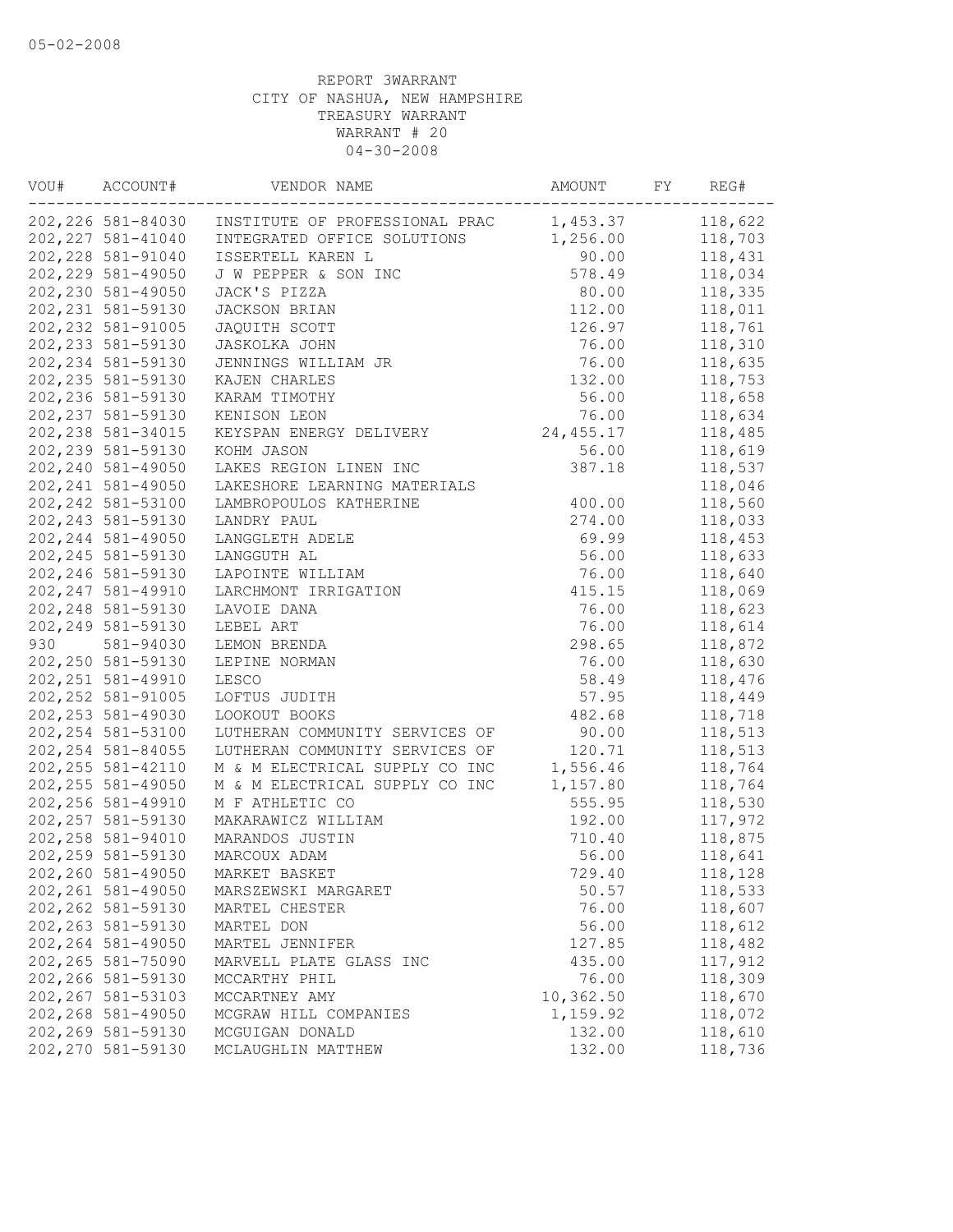| VOU# | ACCOUNT#           | VENDOR NAME                    | AMOUNT      | FY | REG#    |
|------|--------------------|--------------------------------|-------------|----|---------|
|      | 202, 271 581-75023 | MCMASTER-CARR SUPPLY CO        | 29.73       |    | 118,089 |
|      | 202, 272 581-34015 | METROMEDIA ENERGY INC          | 71,769.20   |    | 119,018 |
|      | 202, 273 581-59130 | MICHAEL BARBARA                | 264.00      |    | 118,603 |
|      | 202, 274 581-84055 | MILFORD SCHOOL DISTRICT        | 4,963.64    |    | 118,442 |
|      | 202, 275 581-59130 | MILLER ALBERT                  | 140.00      |    | 118,631 |
|      | 202, 276 581-59130 | MILLER BRUCE                   | 56.00       |    | 118,441 |
|      | 202, 277 581-49075 | MILLER JOE                     | 63.33       |    | 118,672 |
|      | 202, 278 581-49050 | MODERN SCHOOL SUPPLIES INC     | 452.16      |    | 118,099 |
|      | 202, 279 581-47010 | MOORE MEDICAL LLC              | 190.98      |    | 118,152 |
|      | 202,280 581-59130  | MORGAN MICHAEL                 | 56.00       |    | 117,908 |
|      | 202, 281 581-59130 | MORISSETTE DAVE                | 132.00      |    | 118,639 |
|      | 202, 282 581-84055 | MOUNT PROSPECT ACADEMY INC     | 31,658.64   |    | 118,546 |
|      | 202, 283 581-94010 | MOYLAN GERALD                  | 1,765.44    |    | 118,559 |
|      | 202, 284 581-53100 | MULTI-STATE BILLING SERVICES L | 895.18      |    | 118,676 |
|      | 202, 285 581-49030 | MUSIC IN MOTION                | 18.95       |    | 118,446 |
|      | 202,286 581-49910  | NARDONE SAND & GRAVEL CO INC   | 710.43      |    | 118,088 |
|      | 202, 287 581-84030 | NASHUA CHILDREN'S HOME         | 5, 374.28   |    | 118,464 |
|      | 202, 288 581-49050 | NASHUA OUTDOOR POWER EQUIP     | 13.32       |    | 118,123 |
|      | 202,288 581-49910  | NASHUA OUTDOOR POWER EQUIP     | 234.06      |    | 118,123 |
|      | 202, 289 581-51015 | NASHUA TEACHER'S UNION         | 989.25      |    | 117,897 |
|      | 202,290 581-75023  | NASHUA WALLPAPER & PAINT CO    | 279.72      |    | 118,127 |
|      | 202, 291 581-49050 | NATIONAL SCHOOL PRODUCTS       | 49.92       |    | 117,863 |
|      | 202, 292 581-49035 | NELSON JOHN                    | 132.80      |    | 118,489 |
|      | 202,293 581-59080  | NELSON PIANO SERVICE/FRANK J N | 240.00      |    | 118,077 |
|      | 202, 293 581-63085 | NELSON PIANO SERVICE/FRANK J N | 80.00       |    | 118,077 |
|      | 202, 293 581-74092 | NELSON PIANO SERVICE/FRANK J N | 80.00       |    | 118,077 |
|      | 202, 294 581-53100 | NESDEC                         | 3,290.00    |    | 118,412 |
|      | 202, 295 581-49050 | NETSHOPS INC                   | 939.92      |    | 118,734 |
|      | 202,296 581-91040  | NEW ENGLAND LEAGUE OF MIDDLE S | 1,461.00    |    | 117,878 |
|      | 202, 297 581-84055 | NEW HAMPSHIRE HOSPITAL         | 9,804.00    |    | 118,570 |
|      | 202, 298 581-31005 | NEXTEL COMMUNICATIONS          | $-1,308.73$ |    | 118,892 |
|      | 202, 299 581-45410 | NHLOA                          | 240.00      |    | 118,417 |
|      | 202,300 581-53100  | NHSBA                          | 3,750.00    |    | 118,565 |
|      | 202,301 581-59130  | NICHOLSON MORRIS               | 132.00      |    | 118,029 |
|      | 202,302 581-83009  | NORTHEAST DELTA DENTAL         | 5, 122.95   |    | 119,010 |
|      | 202,303 581-91040  | NORTHWEST EVALUATION ASSOC.    | 350.00      |    | 118,545 |
|      | 202,304 581-59130  | O'CONNELL ROBERT               | 264.00      |    | 118,026 |
|      | 202,305 581-59130  | O'MALLEY MATTHEW               | 76.00       |    | 118,683 |
|      | 202,306 581-59130  | ODIERNA ROBERT                 | 152.00      |    | 118,602 |
|      | 202,307 581-84055  | ODYSSEY HOUSE INC              | 6,775.92    |    | 117,864 |
|      | 202,308 581-91040  | OLESAK BARBARA                 | 25.00       |    | 118,436 |
|      | 202,309 581-31005  | ONE COMMUNICATIONS             | 5,688.45    |    | 118,985 |
|      | 202,309 581-31040  | ONE COMMUNICATIONS             | 817.86      |    | 118,985 |
|      | 202,310 581-49050  | ORIENTAL TRADING CO INC        | 189.01      |    | 118,459 |
|      | 202, 311 581-59130 | OSBORNE LINDA                  | 76.00       |    | 118,684 |
|      | 202, 312 581-31005 | PAETEC COMMUNICATIONS INC      | 495.60      |    | 118,544 |
|      | 202, 312 581-31040 | PAETEC COMMUNICATIONS INC      | 752.86      |    | 118,544 |
|      | 202, 313 581-49050 | PAETZOLD KATHY                 | 257.69      |    | 118,697 |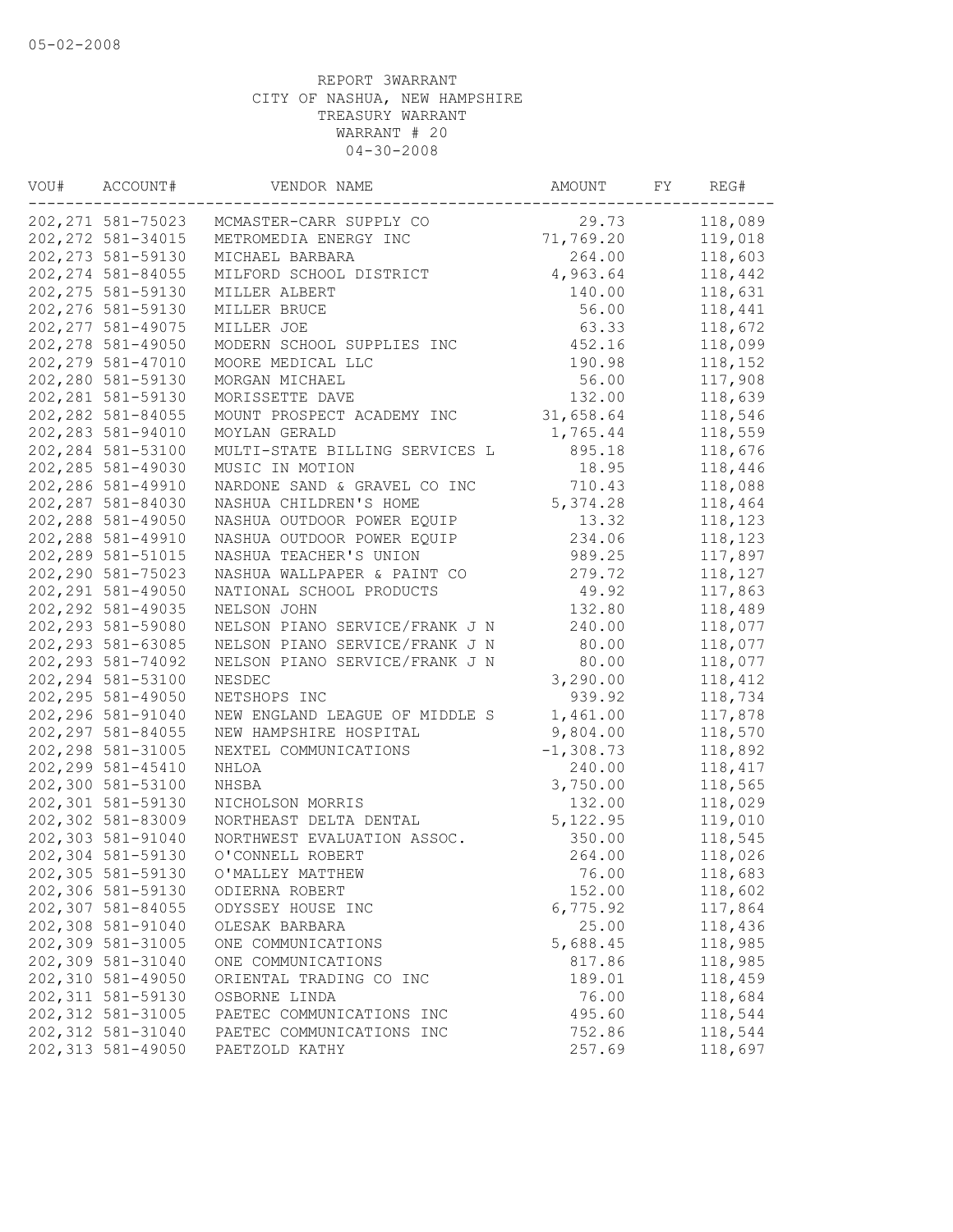| VOU# | ACCOUNT#           | VENDOR NAME                    | AMOUNT     | FY | REG#    |
|------|--------------------|--------------------------------|------------|----|---------|
|      | 202,314 581-59130  | PAQUIN RAY                     | 56.00      |    | 118,746 |
|      | 202,315 581-59130  | PARADY-GUAY VICTORIA           | 56.00      |    | 118,126 |
|      | 202,316 581-75023  | PARTS & PIECES UNLIMITED       | 262.00     |    | 118,141 |
|      | 202,317 581-94030  | PARZIALE TESSA D               | 75.00      |    | 118,608 |
|      | 202,318 581-94030  | PAULIK CHRISTINE               | 50.00      |    | 118,420 |
|      | 202,319 581-49050  | PC MALL GOV INC                | 153.40     |    | 118,469 |
|      | 202,319 581-64040  | PC MALL GOV INC                |            |    | 118,469 |
|      | 202,320 581-49035  | PCI EDUCATIONAL PUBLISHING     | 318.95     |    | 118,416 |
|      | 202, 321 581-91005 | PELOVITZ LISA                  | 133.32     |    | 118,726 |
|      | 202,322 581-33005  | PENNICHUCK WATER WORKS INC     | 6,451.26   |    | 118,897 |
|      | 202,323 581-84030  | PERKINS SCHOOL FOR THE BLIND   | 24,648.75  |    | 117,919 |
|      | 202,324 581-59130  | PERRONI VINCENT                | 132.00     |    | 117,921 |
|      | 202,325 581-43005  | PETERS PATRICIA                | 27.07      |    | 118,428 |
|      | 202,326 581-49050  | PETTY CASH                     | 192.17     |    | 118,876 |
|      | 202,327 581-43005  | PETTY CASH                     | 15.60      |    | 118,877 |
|      | 202,327 581-49050  | PETTY CASH                     | 127.87     |    | 118,877 |
|      | 202,327 581-49110  | PETTY CASH                     | 41.99      |    | 118,877 |
|      | 202,328 581-41015  | PETTY CASH                     | 289.93     |    | 118,878 |
|      | 202,329 581-49050  | PETTY CASH                     | 28.76      |    | 118,879 |
|      | 202,330 581-59130  | PHILIBOTTE DAVID               | 56.00      |    | 118,747 |
|      | 202,331 581-84055  | PHOENIX HOUSE OF NEW ENGLAND   | 3,285.00   |    | 118,722 |
|      | 202,332 581-74092  | PHONAK, INC                    | 2,203.67   |    | 118,554 |
|      | 202,333 581-84055  | PINE HAVEN BOYS CENTER         | 9,223.20   |    | 118,415 |
|      | 202,334 581-43005  | PITNEY BOWES INCORPORATED      | 138.05     |    | 118,786 |
|      | 202,335 581-49050  |                                | 506.52     |    | 117,877 |
|      |                    | PITSCO INC                     |            |    |         |
|      | 202,336 581-94010  | PITSILLIDES IRENE              | 708.00     |    | 118,483 |
|      | 202,337 581-49050  | PLASTIC SUPPLY INC             | 185.50     |    | 118,505 |
|      | 202,338 581-49050  | PRO-ED                         | 57.20      |    | 118,027 |
|      | 202,338 581-49095  | PRO-ED                         | 411.40     |    | 118,027 |
|      | 202,339 581-55015  | PROVIDER ENTERPRISES INC (THE) | 19,338.25  |    | 118,471 |
|      | 202,340 581-94010  | PROVOST HOLLY A                | 940.80     |    | 118,246 |
|      | 202,341 581-32005  | PUBLIC SERVICE OF NH           | 140,887.55 |    | 118,982 |
|      | 202,342 581-94010  | PURBA ALIAN                    | 1,300.00   |    | 118,702 |
|      | 202,343 581-78007  | R WHITE EQUIPMENT CENTER INC   | 66.80      |    | 118,777 |
|      | 202,344 581-42110  | RALPH PILL ELECTRIC SUPPLY COM | 176.98     |    | 118,770 |
|      | 202,345 581-49050  | REALLY GOOD STUFF INC          | 82.50      |    | 118,432 |
|      | 202,346 581-59130  | REDDICK BARRY                  | 56.00      |    | 118,752 |
|      | 202,347 581-84030  | REGIONAL SERVICES & EDUCATION  | 914.80     |    | 117,899 |
|      | 202,348 581-59130  | REILLY JAMES                   | 142.00     |    | 118,037 |
|      | 202,349 581-43005  | RESERVE ACCOUNT                | 2,000.00   |    | 119,016 |
|      | 202,350 581-42110  | REXEL CLS                      | 127.57     |    | 118,651 |
|      | 202,351 581-66005  | RICOH AMERICAS CORP            | 1,029.49   |    | 118,555 |
|      | 202,352 581-94030  | RIVARD JOANNE                  | 100.00     |    | 117,985 |
|      | 202,353 581-59130  | ROBICHAUD GERARD               | 168.00     |    | 118,601 |
|      | 202,354 581-59130  | ROBICHAUD ROGER                | 132.00     |    | 118,315 |
|      | 202,355 581-91005  | RONDEAU MARICIA B              | 4.55       |    | 118,627 |
|      | 202,356 581-59130  | ROZUMEK ADAM                   | 56.00      |    | 118,692 |
|      | 202,357 581-91005  | RYAN DAVID                     | 227.15     |    | 118,655 |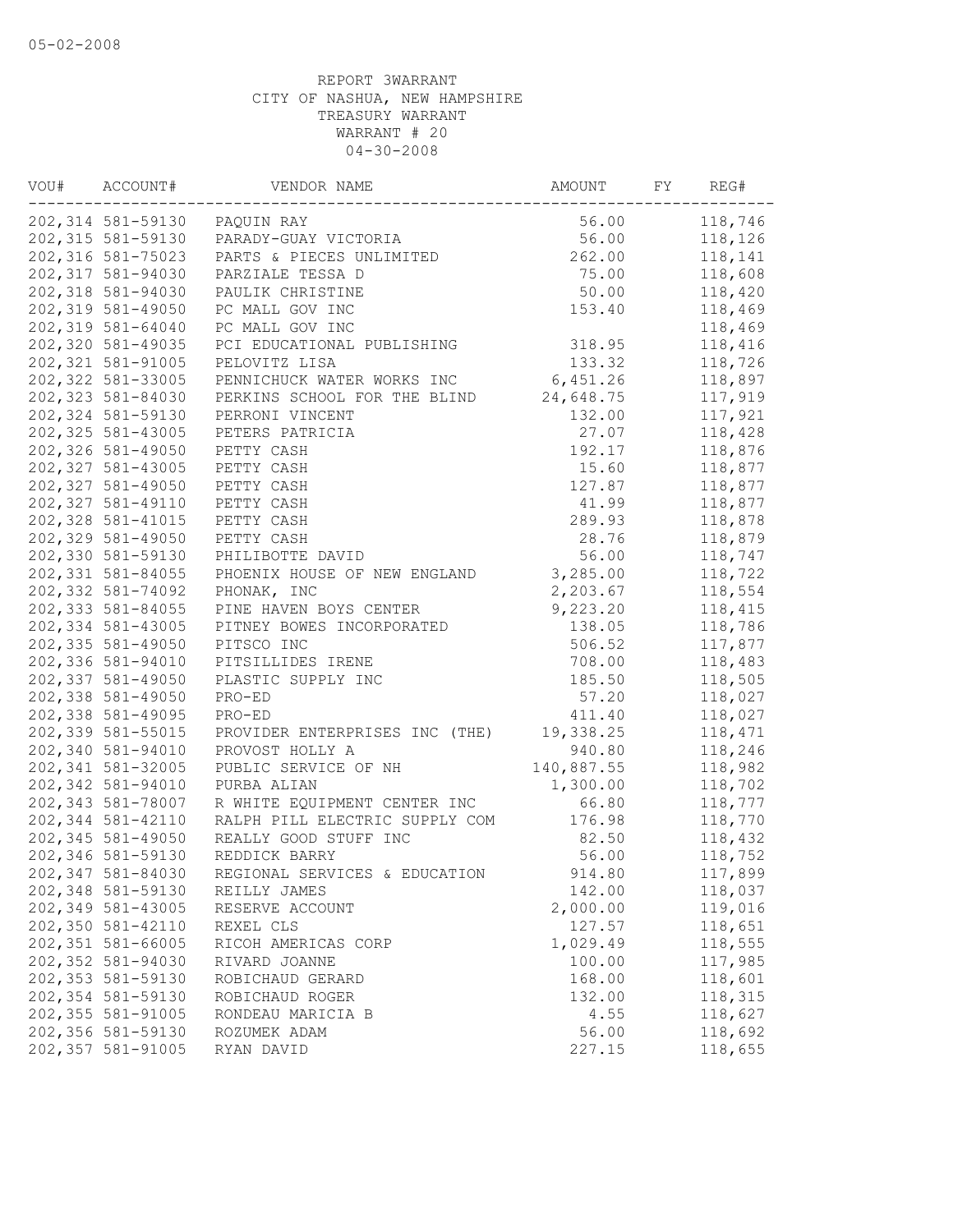| VOU# | ACCOUNT#           | VENDOR NAME                                     | AMOUNT   | FY | REG#    |
|------|--------------------|-------------------------------------------------|----------|----|---------|
|      |                    | 202,358 581-55015 SAFEWAY TRAINING & TRANS SERV | 2,754.00 |    | 118,506 |
|      | 202,359 581-49050  | SAGE PUBLICATIONS                               | 246.20   |    | 118,659 |
|      | 202,360 581-59130  | SALVACION D DAVID                               | 76.00    |    | 118,637 |
|      | 202,361 581-78007  | SANEL AUTO PARTS CO                             | 106.43   |    | 118,113 |
|      | 202,362 581-59130  | SANVILLE DENNIS                                 | 56.00    |    | 118,644 |
|      | 202,363 581-94030  | SAUNDERS LISA A                                 | 60.00    |    | 118,728 |
|      | 202,364 581-53100  | SCANLAN JENNIFER                                | 45.25    |    | 118,759 |
|      | 202,365 581-47010  | SCHOOL HEALTH CORP                              | 578.61   |    | 117,918 |
|      | 202,366 581-41015  | SCHOOL SPECIALTY                                | 242.27   |    | 118,454 |
|      | 202,366 581-49050  | SCHOOL SPECIALTY                                | 3,612.67 |    | 118,454 |
|      | 202,366 581-49050  | SCHOOL SPECIALTY                                | 5,928.57 |    | 118,455 |
|      | 202,366 581-49075  | SCHOOL SPECIALTY                                | 50.85    |    | 118,455 |
|      | 202,367 581-49050  | SEARS COMMERCIAL ONE                            | 177.29   |    | 118,924 |
|      | 202,368 581-59130  | SHEA MARK                                       | 76.00    |    | 118,646 |
|      | 202,369 581-75023  | SHIFFLER EQUIPMENT SALES INC                    | 209.69   |    | 118,414 |
|      | 202,370 581-91005  | SICILIA KATHRYN                                 | 140.02   |    | 118,666 |
|      | 202,371 581-53100  | SIMPLEXGRINNELL                                 | 2,699.00 |    | 117,891 |
|      | 202,372 581-94030  | SLATTERY JULIE                                  | 150.00   |    | 118,668 |
|      | 202,373 581-59130  | SMITH WALTER                                    | 56.00    |    | 118,685 |
|      | 202,374 581-53100  | SOUTHERN NH MEDICAL CENTER                      | 30.00    |    | 118,343 |
|      | 202,375 581-53100  | SOUTHERN NH SPEECH-LANGUAGE                     | 480.00   |    | 118,712 |
|      | 202,376 581-49050  | SPORTIME                                        | 26.36    |    | 118,460 |
|      | 202, 377 581-31005 | SPRINT                                          | 12.17    |    | 119,027 |
|      | 202,378 581-44005  | STAMP FULFILLMENT SERVICES                      | 2,127.60 |    | 119,011 |
|      | 202,379 581-53100  | STANLEY ELEVATOR COMPANY INC                    | 424.00   |    | 118,788 |
|      | 202,380 581-41015  | STAPLES BUSINESS ADVANTAGE                      | 1,825.75 |    | 118,268 |
|      | 202,380 581-41015  | STAPLES BUSINESS ADVANTAGE                      | 45.39    |    | 118,269 |
|      | 202,380 581-41045  | STAPLES BUSINESS ADVANTAGE                      | 4,769.07 |    | 118,268 |
|      | 202,380 581-49050  | STAPLES BUSINESS ADVANTAGE                      | 2,929.60 |    | 118,268 |
|      | 202,380 581-49050  | STAPLES BUSINESS ADVANTAGE                      | 794.44   |    | 118,269 |
|      | 202,380 581-49110  | STAPLES BUSINESS ADVANTAGE                      | 316.34   |    | 118,268 |
|      | 202,381 581-53100  | STATE OF NH CRIMINAL RECORDS                    | 453.25   |    | 118,881 |
|      | 202,382 581-59130  | STEARNS DALE                                    | 84.00    |    | 118,613 |
|      | 202,383 581-49050  | STELLOS ELECTRIC SUPPLY INC                     | 755.00   |    | 118,173 |
|      | 202,384 581-49050  | STENHOUSE PUBLISHERS                            | 1,089.94 |    | 118,408 |
|      | 202,385 581-95005  | STMA HEADQUARTERS                               | 110.00   |    | 118,994 |
|      | 202,386 581-59130  | SUCHOCKI EDWARD JR                              | 56.00    |    | 118,636 |
|      | 202,387 581-49050  | SUPER DUPER PUBLICATIONS                        | 219.00   |    | 117,932 |
|      | 202,388 581-49050  | SUPER DUPER PUBLICATIONS                        | 15.95    |    | 118,532 |
|      | 202,389 581-91005  | SWINDELL LORNE                                  | 251.44   |    | 118,486 |
|      | 202,390 581-49050  | TALBOTT HELAYNE                                 | 61.75    |    | 118,571 |
|      | 202,391 581-49050  | TEACHER CREATED MATERIALS INC                   | 2,452.97 |    | 117,890 |
|      | 202,392 581-49050  | TEACHER DIRECT                                  | 93.28    |    | 118,647 |
|      | 202,393 581-49050  | TECHNICAL EDUCATION SOLUTIONS                   | 130.00   |    | 118,049 |
|      | 202,394 581-44005  | TELEGRAPH PUBLISHING CO (THE)                   | 1,620.69 |    | 118,472 |
|      | 202,395 581-53100  | TERMINIX                                        | 502.00   |    | 118,581 |
|      | 202,396 581-94030  | TERRELL PAMELA                                  | 100.00   |    | 118,558 |
|      | 202,397 581-49030  | TOADSTOOL BOOKSHOP                              | 67.63    |    | 118,055 |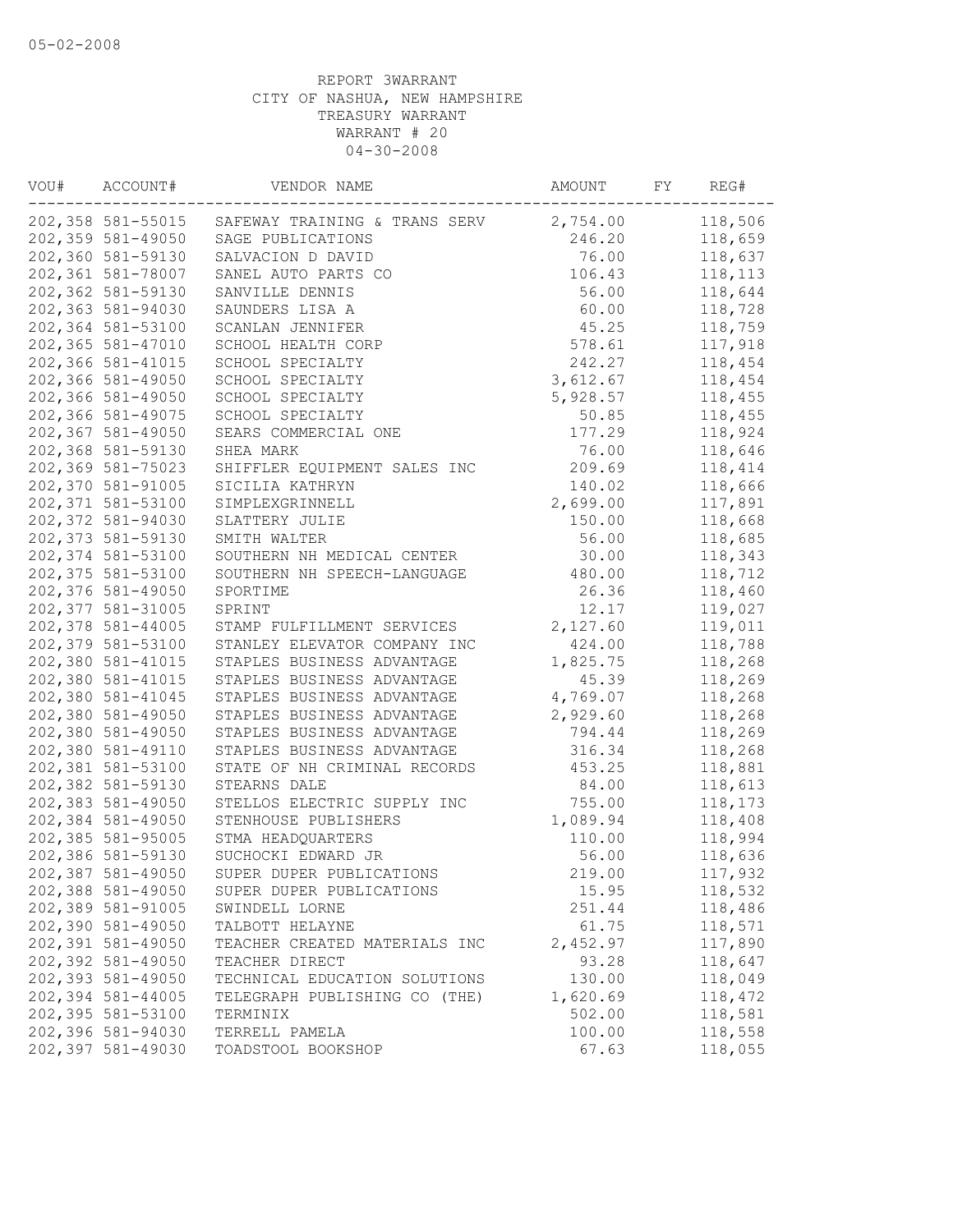| VOU#      | ACCOUNT#           | VENDOR NAME                    | AMOUNT    | FY | REG#                              |
|-----------|--------------------|--------------------------------|-----------|----|-----------------------------------|
|           | 202,398 581-49050  | TOM HENRY'S                    | 103.00    |    | 118,665                           |
|           | 202,399 581-42130  | TOTAL AIR SUPPLY INC           | 971.20    |    | 118,264                           |
|           | 202,400 581-49050  | TOWERS MOTOR PARTS CORP        | 72.02     |    | 118,313                           |
|           | 202,400 581-78007  | TOWERS MOTOR PARTS CORP        | 74.45     |    | 118,313                           |
|           | 202,401 581-84055  | TREASURER STATE OF NH          | 16,925.64 |    | 118,444                           |
|           | 202,402 581-59130  | TRUDEL ART                     | 56.00     |    | 118,696                           |
|           | 202,403 581-53100  | TWIN STATE//VOICE.DATA.VIDEO.I | 60.00     |    | 118,518                           |
|           | 202,404 581-43005  | U S POSTAL SERVICES            | 250.00    |    | 118,880                           |
|           | 202,405 581-43005  | U S POSTAL SERVICES            | 191.60    |    | 118,882                           |
|           | 202,406 581-43005  | UNITED PARCEL SERVICE          | 12.01     |    | 118,413                           |
|           | 202,407 581-64192  | UNIVERSITY MUSIC               | 67.37     |    | 118,758                           |
|           | 202,408 581-83102  | UNUM LIFE INSURANCE            | 3,739.56  |    | 118,873                           |
|           | 202,409 581-91040  | VALUK JANET                    | 125.00    |    | 118,588                           |
|           | 202,410 581-59130  | VEILLEUX GERALD                | 188.00    |    | 118,102                           |
|           | 202, 411 581-59130 | VELINO JAMES L                 | 152.00    |    | 118,295                           |
|           | 202, 412 581-31005 | VERIZON BUSINESS               | 4,405.19  |    | 117,865                           |
|           | 202, 413 581-84030 | VERMONT CTR FOR THE DEAF &     | 770.20    |    | 118,708                           |
|           | 202, 414 581-94030 | VERMONT SCHOOLHOUSE SEMINARS   | 169.00    |    | 118,731                           |
|           | 202, 415 581-83004 | VISION SERVICE PLAN - NH       | 1,858.31  |    | 118,874                           |
|           | 202, 416 581-78007 | W D MATTHEWS MACHINERY CO      | 615.00    |    | 118,540                           |
|           | 202, 417 581-49075 | W E AUBUCHON CO INC            | 67.17     |    | 119,012                           |
|           | 202, 418 581-59130 | WALLACE RICHARD                | 188.00    |    | 118,638                           |
|           | 202, 419 581-49050 | WALMART COMMUNITY              | 59.52     |    | 118,407                           |
|           | 202,420 581-84030  | WALSH SILVIA                   | 840.00    |    | 118,706                           |
|           | 202, 421 581-53100 | WATER CHEMICALS INC            | 1,050.00  |    | 118,145                           |
|           | 202,422 581-84030  | WATERS MARCIA                  | 280.02    |    | 118,664                           |
|           | 202, 423 581-91005 | WEHR ELIZABETH                 | 72.59     |    | 118,710                           |
|           | 202, 424 581-59130 | WELLIVER RON                   | 56.00     |    | 118,052                           |
|           | 202, 425 581-91040 | WELLMAN ANN MARIE              | 50.00     |    | 118,629                           |
|           | 202,426 581-53109  | WETA                           | 314.75    |    | 118,616                           |
|           | 202, 427 581-49050 | WHITE BOARDS AND MORE          | 114.24    |    | 118,662                           |
|           | 202,428 581-47010  | WILLIAM V. MACGILL & COMPANY   | 165.11    |    | 118,059                           |
|           | 202,428 581-49050  | WILLIAM V. MACGILL & COMPANY   | 192.62    |    | 118,059                           |
|           | 202,429 581-59130  | WILLIAMS BRIAN                 | 132.00    |    | 118,609                           |
|           | 202,430 581-42110  | WILLIAMS COMMUNICATIONS SERVIC | 1,017.75  |    | 118,528                           |
|           | 202, 431 581-49050 | WOODWIND & BRASSWIND           | 33.97     |    | 118,458                           |
|           | 202, 432 581-94010 | WURST REBECCA                  | 2,240.00  |    | 118,754                           |
|           | 202, 433 581-53102 | YARDLEY SUSAN L PhD L.L.C.     | 180.00    |    | 118,648                           |
|           | 202,434 581-53100  | YORK PATRICIA                  | 1,487.50  |    | 118,727                           |
|           | 202, 435 581-75023 | ZAX SIGNAGE                    | 96.60     |    | 118,039                           |
|           | 202,436 581-59130  | ZWICKER DAVE                   | 56.00     |    | 118,620                           |
| TOTAL 581 |                    | SCHOOL DEPARTMENT              |           |    | $- - - - - - -$<br>1, 141, 212.09 |
|           |                    | -------------------------      |           |    |                                   |
| 931       | 590-24576          | SPRINT                         | 454.48    |    | 118,906                           |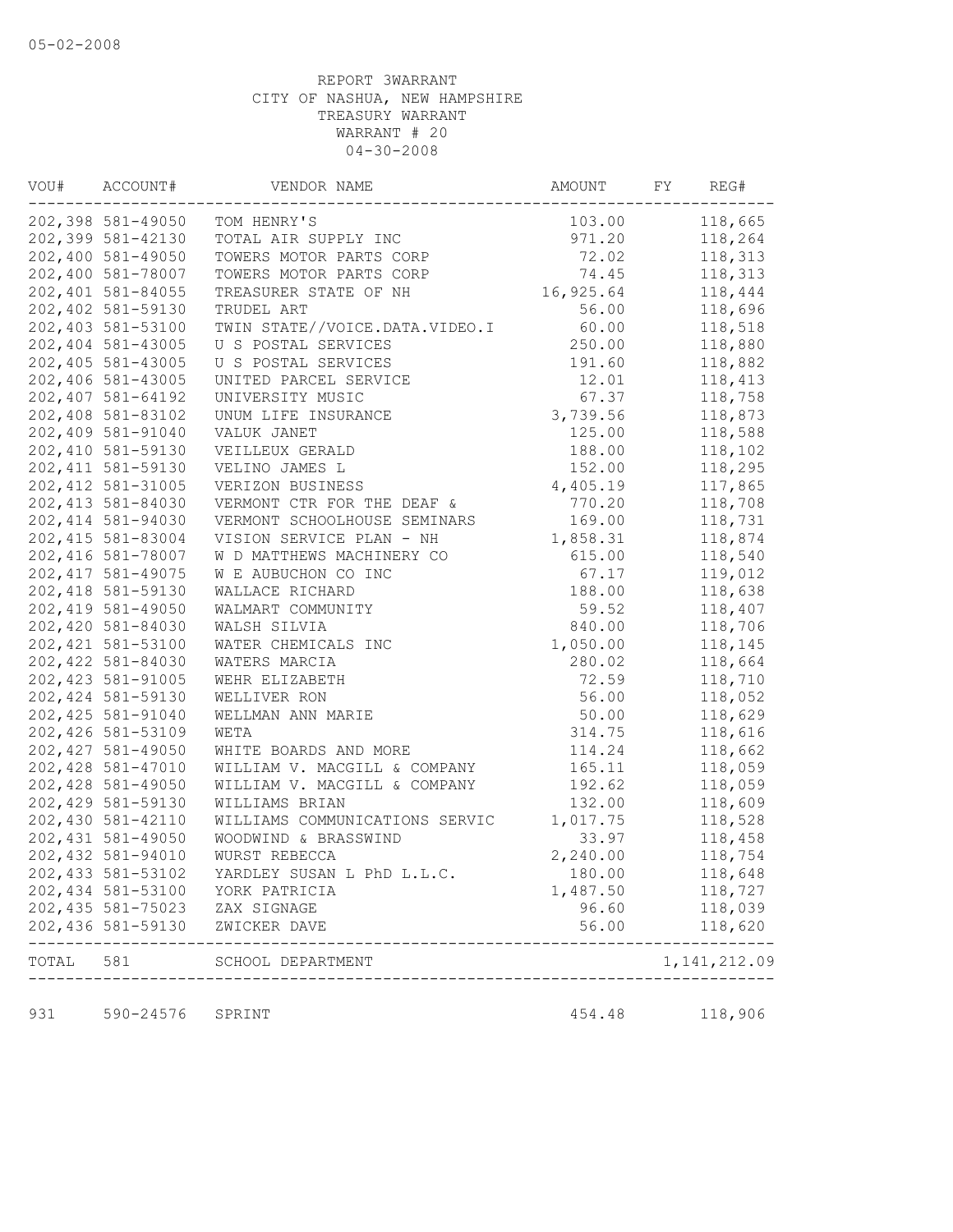| VOU#       | ACCOUNT#               | VENDOR NAME                                        | AMOUNT FY               | REG#               |
|------------|------------------------|----------------------------------------------------|-------------------------|--------------------|
| TOTAL      | 590                    | P/Y OBLIGATIONS                                    |                         | 454.48             |
| 932<br>933 | 592-85005              | FEDEX<br>592-85005 FIRST SOUTHWEST COMPANY         | 74.55<br>1,000.00       | 118,895<br>118,907 |
|            |                        | TOTAL 592 BONDED DEBT SERVICE                      |                         | 1,074.55           |
| 934<br>935 | 595-22020              | 595-22015 H J STABILE & SON INC<br>BURKE RICHARD H | 16.96<br>422.69         | 118,396<br>118,883 |
| TOTAL      | 595                    | <b>OVERLAY</b>                                     |                         | 439.65             |
| 936<br>937 | 599-68045<br>599-68055 | FREIGHTLINER OF NH INC<br>HOWARD P FAIRFIELD INC   | 49,000.00<br>196,230.00 | 118,111<br>118,625 |
| TOTAL      | 599                    | CERF EXPENDITURES                                  |                         | 245,230.00         |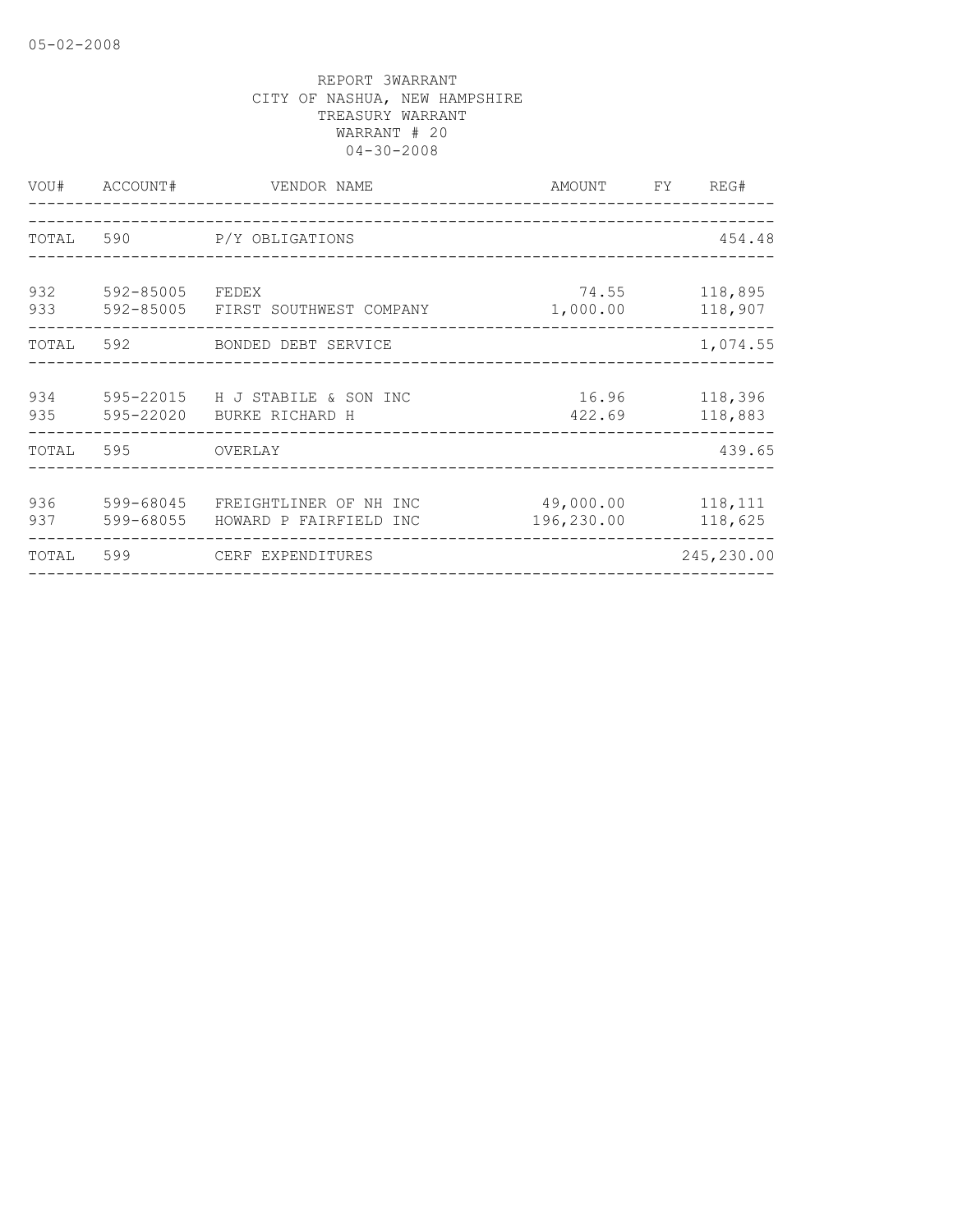|            | VOU# ACCOUNT# VENDOR NAME                                                                            | AMOUNT FY REG#                          |                |
|------------|------------------------------------------------------------------------------------------------------|-----------------------------------------|----------------|
|            | 938 653-08 IMTEK REPROGRAPHICS INC                                                                   | 426.10 118,479                          |                |
|            | TOTAL 653-08 CAP IMP - STREET DEPT<br>STREET PAVING PROGRAM                                          |                                         | 426.10         |
| 939<br>940 | 653-09 BROX INDUSTRIES INC<br>653-09 CORRIVEAU ROUTHIER INC<br>941 653-09 HOME DEPOT CREDIT SERVICES | 47.47 117,952<br>43.85 118,765<br>19.88 | 118,912        |
|            | TOTAL 653-09 CAP IMP - STREET DEPT<br>SIDEWALK CONSTR & REPLACEMENT                                  |                                         | 111.20         |
|            | 202,437 681-11 NASHUA REDIMIX CONCRETE INC 992.00 118,062                                            |                                         |                |
|            | TOTAL 681-11 CAP IMP - SCHOOL<br>DEFERRED NAINTENANCE/MAJOR                                          |                                         | 992.00         |
|            | 202,438 681-34 SCHIAVI LEASING CORP                                                                  |                                         | 900.00 118,473 |
|            | TOTAL 681-34 CAP IMP - SCHOOL<br>PORTABLE CLASSROOMS                                                 |                                         | 900.00         |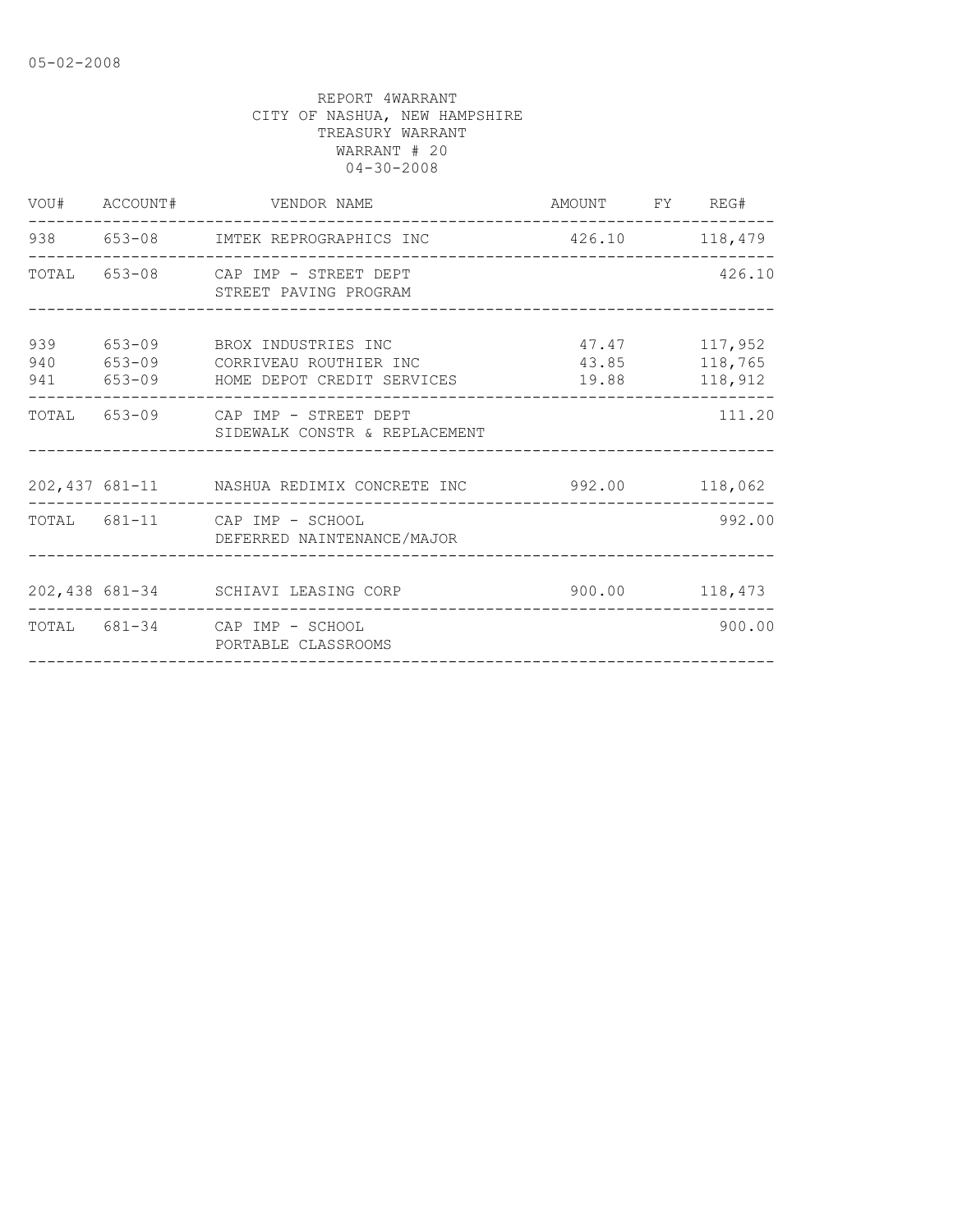|                   | VOU# ACCOUNT# PROGRAM VENDOR NAME                                   |                                                                  | AMOUNT FY REG#          |                               |
|-------------------|---------------------------------------------------------------------|------------------------------------------------------------------|-------------------------|-------------------------------|
|                   |                                                                     | 942 732-01310 3714 HARVEY CONSTRUCTION CO                        | 88, 236. 16 117, 872    |                               |
|                   | TOTAL 732 CPF-FIRE DEPARTMENT                                       |                                                                  | 88,236.16               |                               |
|                   |                                                                     | 943 751-53075 3731 NASHUA REGIONAL PLANNING COMMI 857.05 118,790 |                         |                               |
|                   | TOTAL 751 CPF-PWD & ENGINEERING                                     |                                                                  | 857.05                  |                               |
|                   | 944 774-59100 3718 ROTO-ROOTER                                      |                                                                  | 881.80 118,370          |                               |
|                   | TOTAL 774 CPF-URBAN PROGRAMS                                        |                                                                  | 881.80                  |                               |
| 945<br>946<br>947 | 792-53030 3793 HAZEN AND SAWYER PC<br>792-53030 3799 METCALF & EDDY | 792-53030 3792 FAY SPOFFORD & THORNDIKE LLC 1,429.10             | 32,298.16<br>121,755.29 | 117,929<br>118,205<br>118,071 |
| TOTAL             | 792 CPF-WASTEWATER USER FUND                                        |                                                                  | 155,482.55              | -------------                 |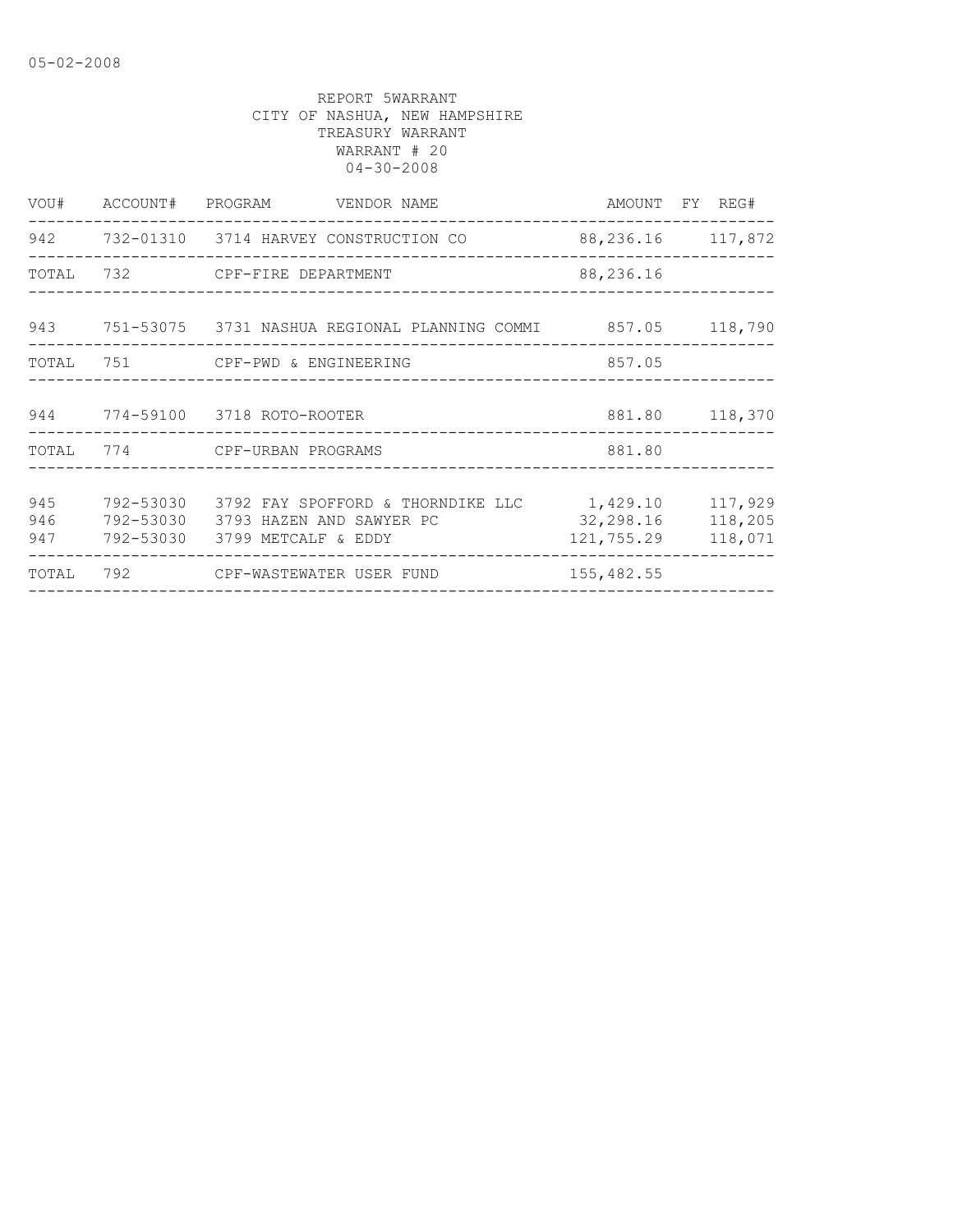| VOU# | ACCOUNT#  | VENDOR NAME                    | AMOUNT   | FY | REG#    |
|------|-----------|--------------------------------|----------|----|---------|
| 948  | 801-31005 | FAIRPOINT COMMUNICATIONS INC   | 109.08   |    | 118,970 |
| 949  | 801-31040 | PAETEC COMMUNICATIONS INC      | 8.95     |    | 118,893 |
| 950  | 801-32005 | PUBLIC SERVICE OF NH           | 996.71   |    | 118,982 |
| 951  | 801-33005 | PENNICHUCK WATER               | 137.88   |    | 118,920 |
| 952  | 801-41015 | STAPLES BUSINESS ADVANTAGE     | 222.98   |    | 118,403 |
| 953  | 801-45285 | STAY SAFE TRAFFIC PRODUCTS INC | 385.86   |    | 117,954 |
| 954  | 801-48005 | SHATTUCK MALONE OIL CO         | 100.82   |    | 118,886 |
| 954  | 801-48005 | SHATTUCK MALONE OIL CO         | 453.67   |    | 118,886 |
| 954  | 801-48005 | SHATTUCK MALONE OIL CO         | 75.61    |    | 118,886 |
| 955  | 801-49040 | BCM CONTROLS CORPORATION       | 2,370.00 |    | 118,167 |
| 956  | 801-49040 | LAB SAFETY SUPPLY INC          | 53.31    |    | 118,146 |
| 956  | 801-49040 | LAB SAFETY SUPPLY INC          | 115.12   |    | 118,146 |
| 956  | 801-49040 | LAB SAFETY SUPPLY INC          | 44.78    |    | 118,146 |
| 957  | 801-49040 | TEXAS AMERICA SAFETY COMPANY   | 180.12   |    | 117,990 |
| 957  | 801-49040 | TEXAS AMERICA SAFETY COMPANY   | 382.77   |    | 117,990 |
| 957  | 801-49040 | TEXAS AMERICA SAFETY COMPANY   | 149.64   |    | 117,990 |
| 958  | 801-53030 | CMA ENGINEERS INC              | 575.00   |    | 118,139 |
| 959  | 801-53030 | GZA GEOENVIRONMENTAL INC       | 1,407.19 |    | 118,475 |
| 960  | 801-53075 | USDA APHIS                     | 5,066.67 |    | 118,923 |
| 961  | 801-53082 | ACTION KING SERVICES           | 150.00   |    | 118,035 |
| 961  | 801-53088 | ACTION KING SERVICES           | 137.50   |    | 118,035 |
| 962  | 801-59100 | AMHERST APPLIANCE REPAIR/STEVE | 315.00   |    | 118,160 |
| 963  | 801-59100 | CHRISTIAN PARTY RENTAL INC     | 392.00   |    | 118,418 |
| 964  | 801-59238 | ANACOMP INC                    | 17.22    |    | 117,956 |
| 965  | 801-59245 | D & R TOWING INC               | 300.00   |    | 118,766 |
| 966  | 801-64045 | COMPUTER HUT OF N E INC        | 287.50   |    | 118,787 |
| 967  | 801-72010 | CONWAY OFFICE PRODUCTS LLC     | 90.00    |    | 118,061 |
| 968  | 801-75023 | HOME DEPOT CREDIT SERVICES     | 426.55   |    | 118,912 |
| 969  | 801-77020 | BEST FORD/BEST CYCLE           | 27.38    |    | 117,907 |
| 970  | 801-77020 | CN WOOD CO INC                 | 524.92   |    | 118,376 |
| 970  | 801-77020 | CN WOOD CO INC                 | 720.89   |    | 118,376 |
| 971  | 801-77020 | GILBERT DRIVELINE              | 299.25   |    | 118,329 |
| 972  | 801-77020 | LIBERTY INTN'L TRUCKS OF NH LL | 704.68   |    | 118,772 |
| 973  | 801-77020 | MCDEVITT TRUCKS INC            | 10.32    |    | 118,382 |
| 974  | 801-78065 | MAYNARD & LESIEUR INCORPORATED | 68.00    |    | 118,775 |
| 975  | 801-78100 | BAYNE MACHINE WORKS            | 323.45   |    | 118,086 |
| 976  | 801-78100 | CHADWICK-BAROSS INC            | 25.32    |    | 117,953 |
| 977  | 801-78100 | CN WOOD CO INC                 | 8,530.00 |    | 118,376 |
| 978  | 801-78100 | CREATIVE SIGNS LLC             | 85.00    |    | 118,263 |
| 979  | 801-78100 | FREIGHTLINER OF NH INC         | 41.75    |    | 118,347 |
| 980  | 801-78100 | MCDEVITT TRUCKS INC            | 162.89   |    | 118,382 |
| 981  | 801-78100 | NAPA AUTO PARTS                | 16.61    |    | 118,300 |
| 982  | 801-78100 | NORTH AMERICAN EQUIPMENT UPFIT | 1,759.15 |    | 118,239 |
| 983  | 801-78100 | SANEL AUTO PARTS CO            | 297.90   |    | 118,113 |
| 984  | 801-78100 | WINDWARD PETROLEUM             | 678.04   |    | 117,987 |
| 984  | 801-78100 | WINDWARD PETROLEUM             | 711.10   |    | 117,987 |
| 984  | 801-78100 | WINDWARD PETROLEUM             | 264.60   |    | 117,987 |
| 985  | 801-82025 | NH RETIREMENT SYSTEM           | 426.50   |    | 520     |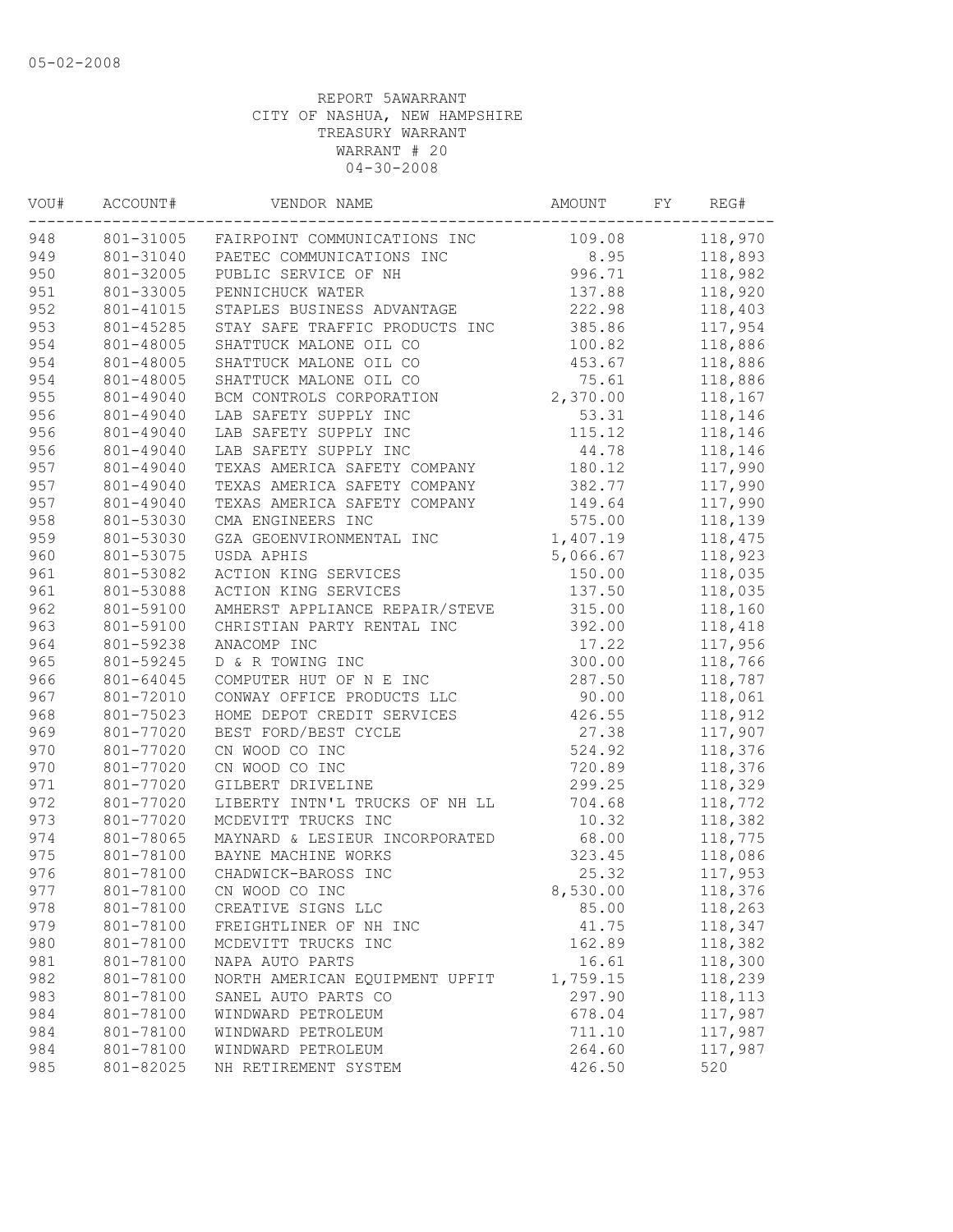|       |                      | VOU# ACCOUNT# VENDOR NAME                                                                                                                    |                                |                                                                                                               |
|-------|----------------------|----------------------------------------------------------------------------------------------------------------------------------------------|--------------------------------|---------------------------------------------------------------------------------------------------------------|
|       |                      | 986 801-83106 ANTHEM BLUE CROSS BLUE SHIELD 8,183.31 530                                                                                     |                                |                                                                                                               |
| 987   |                      | 801-83106 HARVARD PILGRIM HEALTH CARE                                                                                                        | 204.47 521                     |                                                                                                               |
| 988   | 801-83106            | NORTHEAST DELTA                                                                                                                              | 510.45 522                     |                                                                                                               |
| 989   | 801-83130            | ITT HARTFORD                                                                                                                                 | 89.60 524                      |                                                                                                               |
| 990   | 801-83206            | ANTHEM BLUE CROSS BLUE SHIELD 18,521.46 530                                                                                                  |                                |                                                                                                               |
| 991   | 801-83206            | NORTHEAST DELTA                                                                                                                              | 1,094.22 522                   |                                                                                                               |
| 992   | 801-83230            | ITT HARTFORD                                                                                                                                 | 99.96 524                      |                                                                                                               |
| 993   | 801-83306            | 99.96 524<br>ANTHEM BLUE CROSS BLUE SHIELD 71.22 523<br>ANTHEM BLUE CROSS BLUE SHIELD 3,270.10 530<br>HARVARD PILGRIM HEALTH CARE 100.97 521 |                                |                                                                                                               |
| 994   | 801-83306            |                                                                                                                                              |                                |                                                                                                               |
| 995   | $801 - 83306$        |                                                                                                                                              |                                |                                                                                                               |
| 996   | 801-83306            | NORTHEAST DELTA                                                                                                                              | 326.17 522                     |                                                                                                               |
| 997   | 801-83330            | ITT HARTFORD                                                                                                                                 | 97.92 524                      |                                                                                                               |
| 998   | 801-83406            | 524 52.92<br>ANTHEM BLUE CROSS BLUE SHIELD 2,098.47                                                                                          |                                |                                                                                                               |
| 999   | 801-83406            | ANTHEM BLUE CROSS BLUE SHIELD 2,894.10 530                                                                                                   |                                |                                                                                                               |
| 1,000 | 801-83406            | NORTHEAST DELTA                                                                                                                              |                                |                                                                                                               |
| 1,001 | 801-83430            | ITT HARTFORD                                                                                                                                 |                                |                                                                                                               |
| 1,002 | 801-91005            | CONVERSE KERRY                                                                                                                               |                                |                                                                                                               |
| 1,003 | 801-91005            | LAFLEUR JEFF                                                                                                                                 |                                |                                                                                                               |
| 1,004 | 801-91005            | $279.97$<br>$37.10$<br>$113.78$<br>$92.41$<br>$118,051$<br>$30.30$<br>$119.23$<br>$119.23$<br>$119.23$<br>$119.23$<br>PATRICIAN ANDREW       |                                | 118,051<br>118,331<br>118,940                                                                                 |
| 1,005 | 801-94005            | TREASURER STATE OF N H                                                                                                                       | 50.00                          |                                                                                                               |
| 1,005 | 801-94005            | TREASURER STATE OF N H 100.00 118,940                                                                                                        |                                |                                                                                                               |
| 1,005 | 801-94005            | TREASURER STATE OF N H                                                                                                                       | 100.00 118,940                 |                                                                                                               |
|       | 1,006 801-95005 ASCE |                                                                                                                                              | 11.00 118,900                  |                                                                                                               |
|       |                      | 1,007 801-96125 CMA ENGINEERS INC                                                                                                            | 6,742.06 118,139               |                                                                                                               |
|       | TOTAL 801            | ---------------------------------<br>SOLID WASTE DISPOSAL                                                                                    |                                | ---------<br>75,748.72                                                                                        |
|       |                      |                                                                                                                                              |                                |                                                                                                               |
|       |                      | 1,008 802-215-00 BAKER BRUCE                                                                                                                 | 71.02 118,320<br>21.88 118,307 |                                                                                                               |
| 1,009 |                      | 002-215-00 DANER BRUCE<br>802-215-00 BRM REAL ESTATE LLC                                                                                     |                                |                                                                                                               |
| 1,010 | 802-215-00           | BUCHANAN MAYNARD & PARODI PLLC 84.72 118,325                                                                                                 |                                |                                                                                                               |
| 1,011 | 802-215-00           | CARDIN JEANNINE                                                                                                                              | 31.98 118,354                  |                                                                                                               |
| 1,012 | 802-215-00           | CARDIN JEANNINE<br>CHIUMIENTO CHRISTOPHER (197.27 118,372                                                                                    |                                |                                                                                                               |
| 1,013 | 802-215-00           | HEIKILA STEVE                                                                                                                                | 42.96 118,322                  |                                                                                                               |
| 1,014 | $802 - 215 - 00$     | LAVOIE REALTY INC                                                                                                                            |                                | $\begin{array}{ccc} 9.78 & \quad & 118,311 \\ 27.10 & \quad & 118,299 \\ 28.06 & \quad & 118,321 \end{array}$ |
| 1,015 | 802-215-00           | MELENDY STEPHEN                                                                                                                              |                                |                                                                                                               |
| 1,016 | $802 - 215 - 00$     | MONBLEAU THOMAS                                                                                                                              | 28.06                          |                                                                                                               |
| 1,017 |                      | 802-215-00 PHENIX TITLE SERVICES                                                                                                             | 39.30                          | 118,158                                                                                                       |
| 1,018 | $802 - 215 - 00$     | PINETTE ARMANDE                                                                                                                              | 39.30                          | 118,317                                                                                                       |
| 1,019 | 802-215-00           | POULIN MICHAEL                                                                                                                               | 50.28                          | 118,302                                                                                                       |
| 1,020 | $802 - 215 - 00$     | RESIDENTIAL TITLE SERVICES                                                                                                                   | 32.22                          | 118,312                                                                                                       |
| 1,021 | $802 - 215 - 00$     | SAFFRON SARAH                                                                                                                                | 17.82                          | 118,306                                                                                                       |
| 1,022 | $802 - 215 - 00$     | SWEENEY CLOSING                                                                                                                              | 21.14                          | 118,115                                                                                                       |
| 1,023 | $802 - 215 - 00$     | VIGEANT LEONARD A                                                                                                                            | 34.98                          | 118,238                                                                                                       |
| 1,024 | $802 - 215 - 00$     | WEINSTEIN DONALD                                                                                                                             | 11.46                          | 118,303                                                                                                       |
| 1,025 | $802 - 215 - 00$     | WELLS FARGO BANK                                                                                                                             | 36.24                          | 118,318                                                                                                       |
| 1,026 | 802-215-00           | WROBLESKI WALTER MD                                                                                                                          | 35.64                          | 118,316                                                                                                       |
| 1,027 | 802-31005            | FAIRPOINT COMMUNICATIONS INC                                                                                                                 | 57.04                          | 118,957                                                                                                       |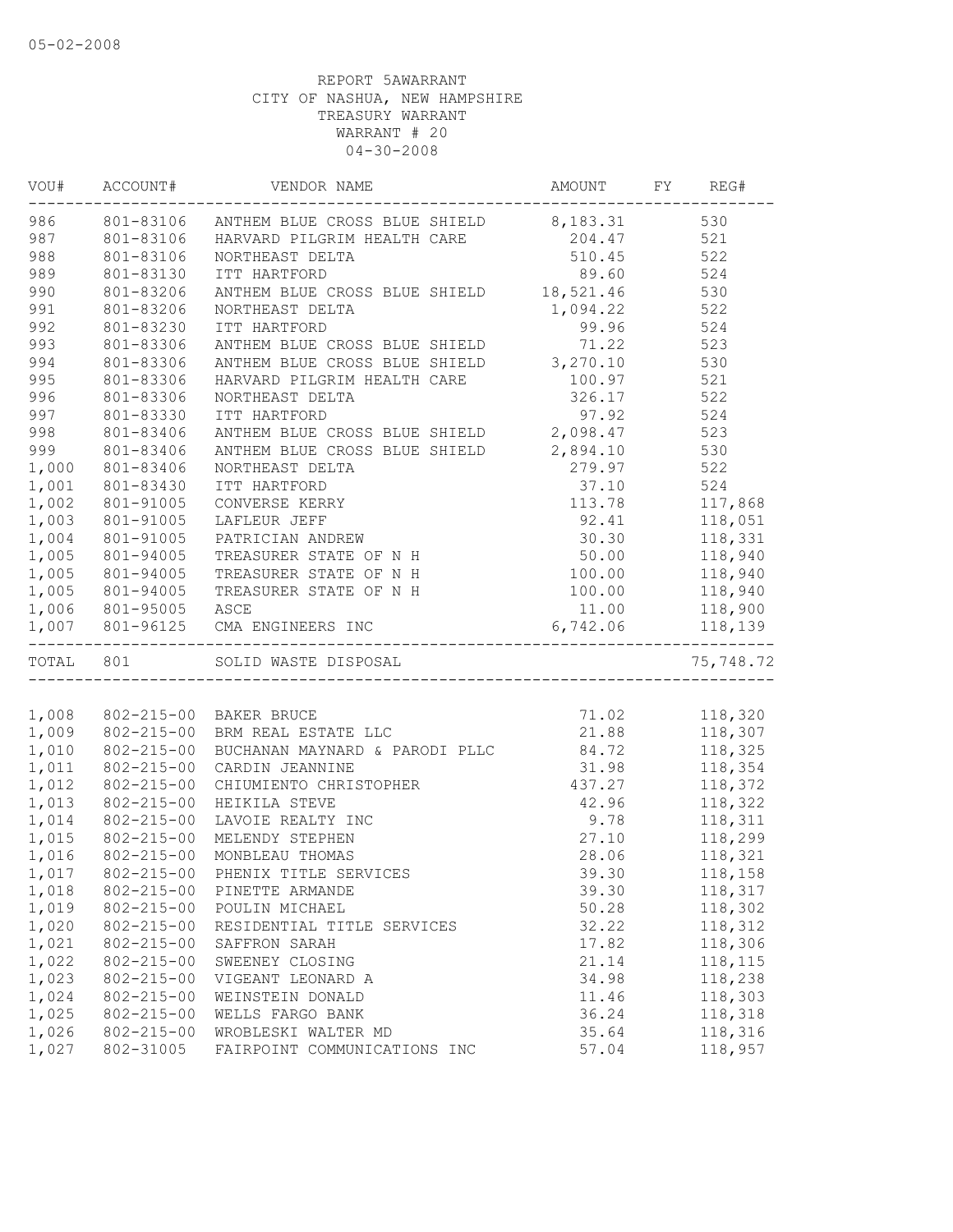| VOU#  | ACCOUNT#  | VENDOR NAME                    | AMOUNT          | FY | REG#    |
|-------|-----------|--------------------------------|-----------------|----|---------|
| 1,028 | 802-31005 | FAIRPOINT COMMUNICATIONS INC   | 467.42          |    | 118,970 |
| 1,029 | 802-31040 | PAETEC COMMUNICATIONS INC      | 7.57            |    | 118,893 |
| 1,030 | 802-32005 | PUBLIC SERVICE OF NH           | 1,414.92        |    | 118,982 |
| 1,030 | 802-32005 | PUBLIC SERVICE OF NH           | 18.99           |    | 118,983 |
| 1,030 | 802-32005 | PUBLIC SERVICE OF NH           | 62,007.11       |    | 118,983 |
| 1,031 | 802-33005 | PENNICHUCK WATER               | 840.43          |    | 118,920 |
| 1,032 | 802-34015 | KEYSPAN ENERGY DELIVERY        | 2,700.82        |    | 118,917 |
| 1,033 | 802-34015 | METROMEDIA ENERGY INC          | 12,516.72       |    | 118,956 |
| 1,034 | 802-41015 | CONWAY OFFICE PRODUCTS LLC     | 59.00           |    | 118,061 |
| 1,035 | 802-41015 | MOORE MEDICAL LLC              | 126.96          |    | 118,327 |
| 1,036 | 802-41015 | STAPLES BUSINESS ADVANTAGE     | 148.05          |    | 118,403 |
| 1,037 | 802-45103 | JCI JONES CHEMICALS INC        | 2, 241.25       |    | 118,147 |
| 1,038 | 802-45105 | HOLLAND COMPANY INC            | 2,768.30        |    | 118,036 |
| 1,039 | 802-45106 | KEMIRA WATER SOLUTIONS INC     | 5,138.76        |    | 118,151 |
| 1,040 | 802-45110 | HACH COMPANY                   | 419.05          |    | 118,319 |
| 1,041 | 802-45175 | ARCSOURCE INC                  | 30.72           |    | 118,116 |
| 1,042 | 802-46045 | UNIFIRST CORPORATION           | 65.78           |    | 118,352 |
| 1,042 | 802-46045 | UNIFIRST CORPORATION           | 519.84          |    | 118,352 |
| 1,043 | 802-48015 | DENNIS K BURKE INC             | 541.77          |    | 119,008 |
| 1,043 | 802-48015 | DENNIS K BURKE INC             | 541.77          |    | 119,008 |
| 1,044 | 802-49070 | HACH COMPANY                   | 218.94          |    | 118,319 |
| 1,045 | 802-49070 | NORTH CENTRAL LABORATORIES     | 135.30          |    | 117,981 |
| 1,046 | 802-49075 | CUES                           | 852.75          |    | 118,065 |
| 1,047 | 802-49075 | CUES INC                       | 30.82           |    | 118,288 |
| 1,048 | 802-49075 | DYNAMIC CABLE REPAIRS          | 810.00          |    | 118,381 |
| 1,049 | 802-49075 | RADIO SHACK                    | 39.99           |    | 118,894 |
| 1,050 | 802-53030 | EASTERN ANALYTICAL INC         | 293.00          |    | 118,104 |
| 1,051 | 802-53030 | ENVIROSYSTEMS INC              | 1,025.00        |    | 118,008 |
| 1,052 | 802-53030 | UNDERWOOD ENGINEERS INC        | 3,737.25        |    | 117,902 |
| 1,053 | 802-59100 | ANSWERING SERVICES OF NH LLC   | 77.00           |    | 118,175 |
| 1,054 | 802-59100 | BAU HOPKINS                    | 1,847.59        |    | 117,963 |
| 1,055 | 802-59105 | GREENLEAF WILLIAM              | 510.00          |    | 118,198 |
| 1,056 | 802-59220 | PRINTGRAPHICS OF MAINE         | 5,615.00        |    | 546     |
| 1,057 | 802-59230 | BROX INDUSTRIES INC            | 455.00          |    | 117,952 |
| 1,058 | 802-59230 | CORRIVEAU ROUTHIER INC         | 51.00           |    | 118,765 |
| 1,059 | 802-59230 | DUKE'S ROOT CONTROL INC        | 6, 153.00       |    | 118,096 |
| 1,060 | 802-59238 | ANACOMP INC                    | 40.07           |    | 117,956 |
| 1,061 | 802-59239 | STAPLES BUSINESS ADVANTAGE     | 58.12           |    | 118,403 |
| 1,062 | 802-59320 | CN WOOD CO INC                 | 6,676.60        |    | 118,376 |
| 1,063 | 802-59320 | HOWARD P FAIRFIELD INC         | 1,690.97        |    | 118,625 |
| 1,064 | 802-59320 | MILL SUPPLY INC                | 175.47          |    | 118,374 |
| 1,065 | 802-59320 | SANEL AUTO PARTS CO            | 39.97           |    | 118,113 |
| 1,066 | 802-64040 | CDW GOVERNMENT INC             | 664.99          |    | 118,443 |
| 1,067 | 802-64045 | COMPUTER HUT OF N E INC        | 359.38          |    | 118,787 |
| 1,067 | 802-64045 | COMPUTER HUT OF N E INC        |                 |    | 118,787 |
| 1,068 | 802-64192 | APPLIED INDUSTRIAL TECHNOLOGIE | 359.37<br>91.48 |    | 117,993 |
| 1,069 | 802-64192 | FASTENAL COMPANY               | 897.41          |    | 118,199 |
|       |           |                                |                 |    |         |
| 1,070 | 802-64192 | FEDEX                          | 348.54          |    | 118,895 |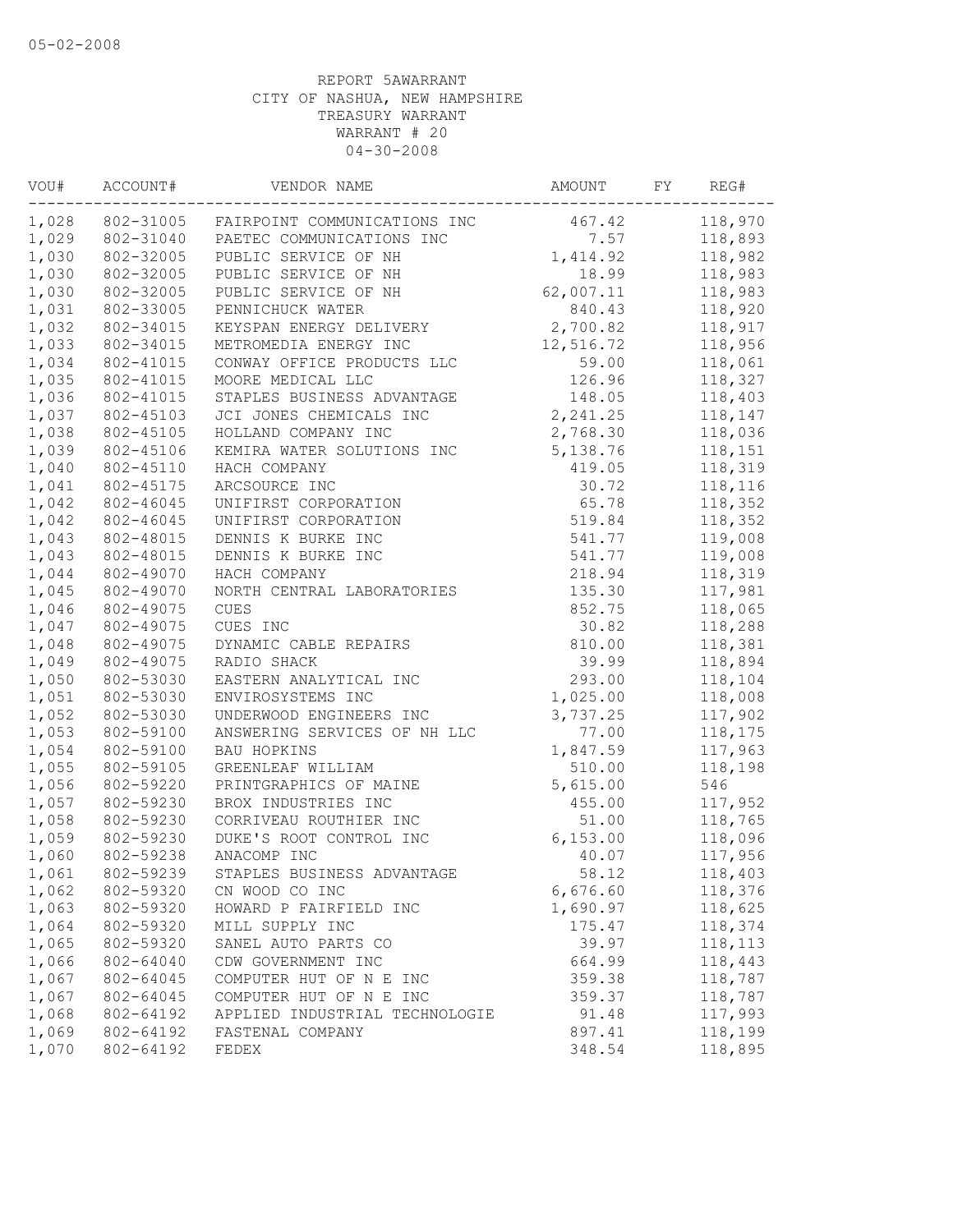| VOU#  | ACCOUNT#  | VENDOR NAME                      | AMOUNT    | FY | REG#       |
|-------|-----------|----------------------------------|-----------|----|------------|
| 1,071 | 802-64192 | GRAINGER                         | 880.42    |    | 117,978    |
| 1,072 | 802-64192 | HOME DEPOT CREDIT SERVICES       | 52.88     |    | 118,912    |
| 1,072 | 802-64192 | HOME DEPOT CREDIT SERVICES       | 594.71    |    | 118,912    |
| 1,073 | 802-64192 | M & M ELECTRICAL SUPPLY CO INC   | 215.65    |    | 118,764    |
| 1,074 | 802-64192 | PINE MOTOR PARTS                 | 189.58    |    | 118,776    |
| 1,075 | 802-64192 | UNITED SUPPLY COMPANY INC        | 32.39     |    | 118,782    |
| 1,076 | 802-72010 | CONWAY OFFICE PRODUCTS LLC       | 90.00     |    | 118,061    |
| 1,077 | 802-77045 | MOTION INDUSTRIES INC            | 2,144.96  |    | 118,075    |
| 1,078 | 802-77050 | MCMASTER-CARR SUPPLY CO          | 254.89    |    | 118,089    |
| 1,079 | 802-77050 | PINE MOTOR PARTS                 | 7.50      |    | 118,776    |
| 1,080 | 802-77065 | APPLIED INDUSTRIAL TECHNOLOGIE   | 216.64    |    | 117,993    |
| 1,081 | 802-77065 | INNOVATIVE MACHINE INC           | 770.00    |    | 117,914    |
| 1,082 | 802-77067 | BEARINGS SPECIALTY CO INC        | 15.70     |    | 118,361    |
| 1,083 | 802-77069 | GRAINGER                         | 1,390.50  |    | 117,978    |
| 1,084 | 802-77069 | M & B MACHINING AND WELDING      | 2,768.00  |    | 118,773    |
| 1,085 | 802-77069 | M & M ELECTRICAL SUPPLY CO INC   | 87.00     |    | 118,764    |
| 1,086 | 802-77069 | MCMASTER-CARR SUPPLY CO          | 646.94    |    | 118,089    |
| 1,087 | 802-77071 | NH BRAGG & SONS INC              | 634.71    |    | 117,895    |
| 1,088 | 802-82025 | NH RETIREMENT SYSTEM             | 712.14    |    | 520        |
| 1,089 | 802-83006 | ANTHEM BLUE CROSS BLUE SHIELD    | 81.40     |    | 523        |
| 1,090 | 802-83006 | ANTHEM BLUE CROSS BLUE SHIELD    | 26,782.46 |    | 530        |
| 1,091 | 802-83006 | HARVARD PILGRIM HEALTH CARE      | 14,758.74 |    | 521        |
| 1,092 | 802-83006 | NORTHEAST DELTA                  | 2,610.63  |    | 522        |
| 1,093 | 802-83030 | ITT HARTFORD                     | 409.02    |    | 524        |
| 1,094 | 802-94005 | NEIWPCC                          | 160.00    |    | 118,901    |
| 1,095 | 802-94005 | NEWEA                            | 300.00    |    | 118,890    |
| 1,096 | 802-94005 | NEWEA                            | 340.00    |    | 118,987    |
| 1,096 | 802-94005 | NEWEA                            | 1,090.00  |    | 118,987    |
| 1,097 | 802-94005 | SHEEHAN PATRICK                  | 434.66    |    | 118,378    |
| 1,098 | 802-95005 | ASCE                             | 66.00     |    | 118,900    |
| 1,098 | 802-95005 | ASCE                             | 66.00     |    | 118,900    |
| 1,099 |           | 802-96004 HORIZON SOLUTIONS CORP | 3,500.00  |    | 117,883    |
| TOTAL | 802       | SEWERAGE DISPOSAL SYSTEM         |           |    | 189,262.95 |
|       |           |                                  |           |    |            |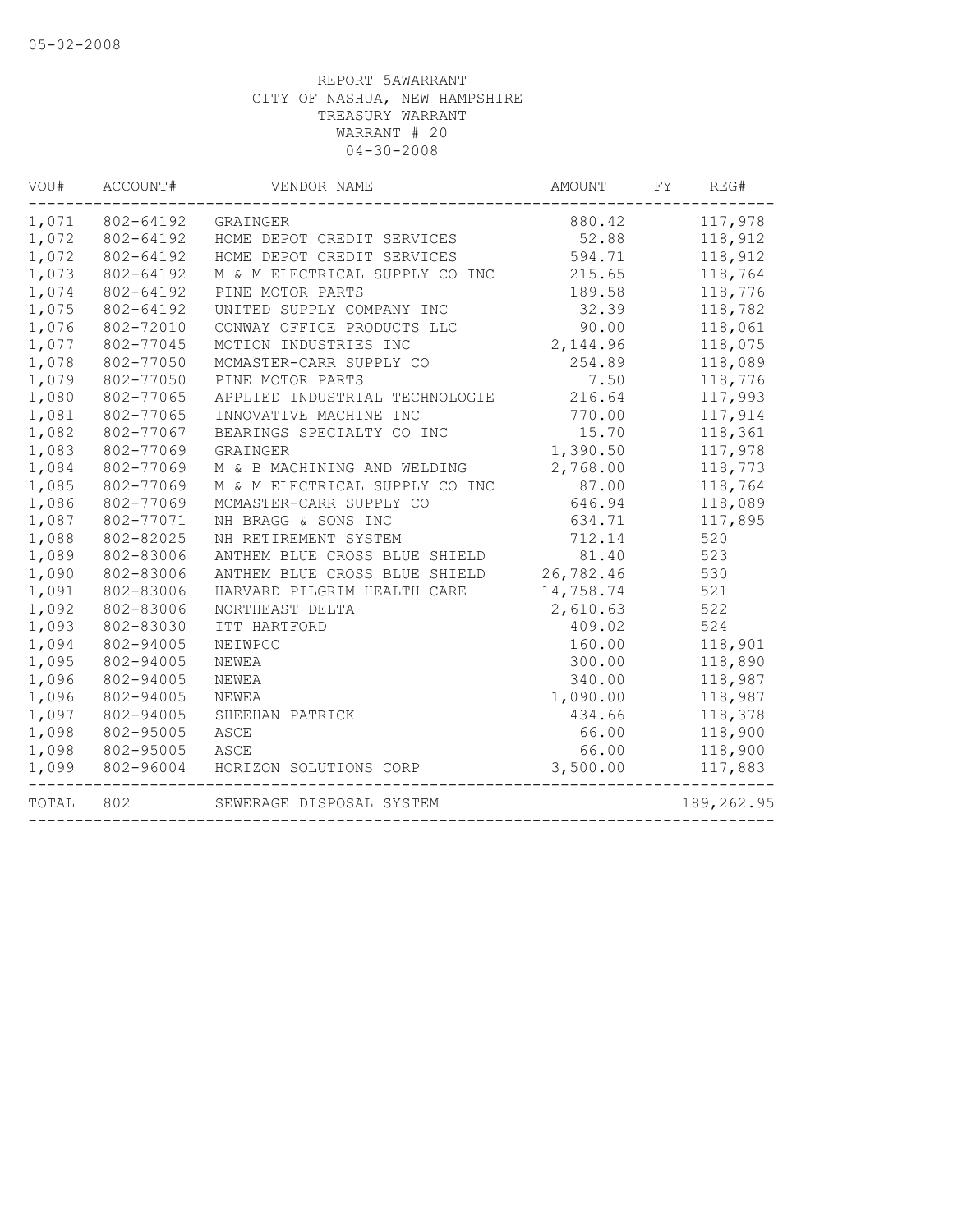| VOU#   | ACCOUNT#         | VENDOR NAME                             | AMOUNT     | FY | REG#       |
|--------|------------------|-----------------------------------------|------------|----|------------|
| 1,100  | 901-59100        | NORTRAX                                 | 54, 595.00 |    | 118,221    |
| 1,100  | 901-68080        | NORTRAX                                 | 177,705.00 |    | 118,221    |
| 1,101  | $901 - 705$      | KING RYAN                               | 3.00       |    | 117,853    |
| TOTAL  | 901              | SOLID WASTE TRUST FUND                  |            |    | 232,303.00 |
| 1,102  |                  | 905-59100 ANDRES INSTITUTE OF ART/      | 1,149.06   |    | 117,862    |
| TOTAL  | 905              | CIVIC & COMMUNITY TRUST FUND            |            |    | 1,149.06   |
|        |                  |                                         |            |    |            |
| 1,103  | 952-05054        | HOME DEPOT CREDIT SERVICES              | 128.65     |    | 118,912    |
| 1,104  | $952 - 05058$    | HANDY HOUSE INC                         | 59.00      |    | 118,939    |
| 1,105  | $952 - 05058$    | NEWTON DISTRIBUTING CO                  | 850.00     |    | 118,366    |
| 1,106  | $952 - 05058$    | STAPLES BUSINESS ADVANTAGE              | 20.26      |    | 118,403    |
| 1,107  | 952-53075        | LOUIS BERGER & ASSOCIATES INC           | 4,377.49   |    | 118,274    |
| 1,108  | 952-59020        | JEANNOTTE'S MARKET                      | 143.00     |    | 118,019    |
| 1,109  | 952-75021        | ANTONIO MARINARO CONSTRUCTION           | 400.00     |    | 117,974    |
| 1,110  | 952-75021        | LARCHMONT ENGINEERING & IRRIGA          | 293.42     |    | 117,892    |
| 1,111  | 952-75021        | M & B MACHINING AND WELDING             | 388.00     |    | 118,773    |
| 1,112  | 952-75021        | ULINE                                   | 276.26     |    | 118,256    |
| 1,113  | 952-75022        | SIMPLEXGRINNELL                         | 456.00     |    | 117,891    |
| TOTAL  | 952              | PARK & RECREATION TRUST FUND            |            |    | 7,392.08   |
| 1,114  | 953-45260        | MORTON SALT                             | 25,456.44  |    | 118,960    |
| TOTAL  | 953              | STREET TRUST FUND                       |            |    | 25, 456.44 |
|        |                  |                                         |            |    |            |
| 1,115  | $974 - 20$       | NEIGHBORHOOD HOUSING SERVICES           | 15,000.00  |    | 118,150    |
| TOTAL  | 974              | URBAN PROGRAM TRUST FUND                |            |    | 15,000.00  |
|        |                  |                                         |            |    |            |
| 1,116  | 975-53160        | TENNANT/WALLACE ARCHITECTS AIA 1,775.75 |            |    | 118,884    |
|        |                  | 1,117 975-91015 DESCHENES SUSAN         | 531.13     |    | 118,387    |
|        |                  | TOTAL 975 LIBRARY TRUST FUND            |            |    | 2,306.88   |
|        |                  |                                         |            |    |            |
|        | 202,43 981-49030 | MUSICIAN'S FRIEND                       | 254.99     |    | 118,568    |
|        | 202,44 981-49030 | WENGER CORP                             | 615.00     |    | 117,928    |
| 202,44 | 981-49030        | WOODWIND & BRASSWIND                    | 91.63      |    | 118,458    |
|        | 202,44 981-49050 | HCTA                                    | 875.00     |    | 118,885    |
|        | 202,44 981-49075 | INCANDESCENT STUDIOS                    | 445.00     |    | 118,628    |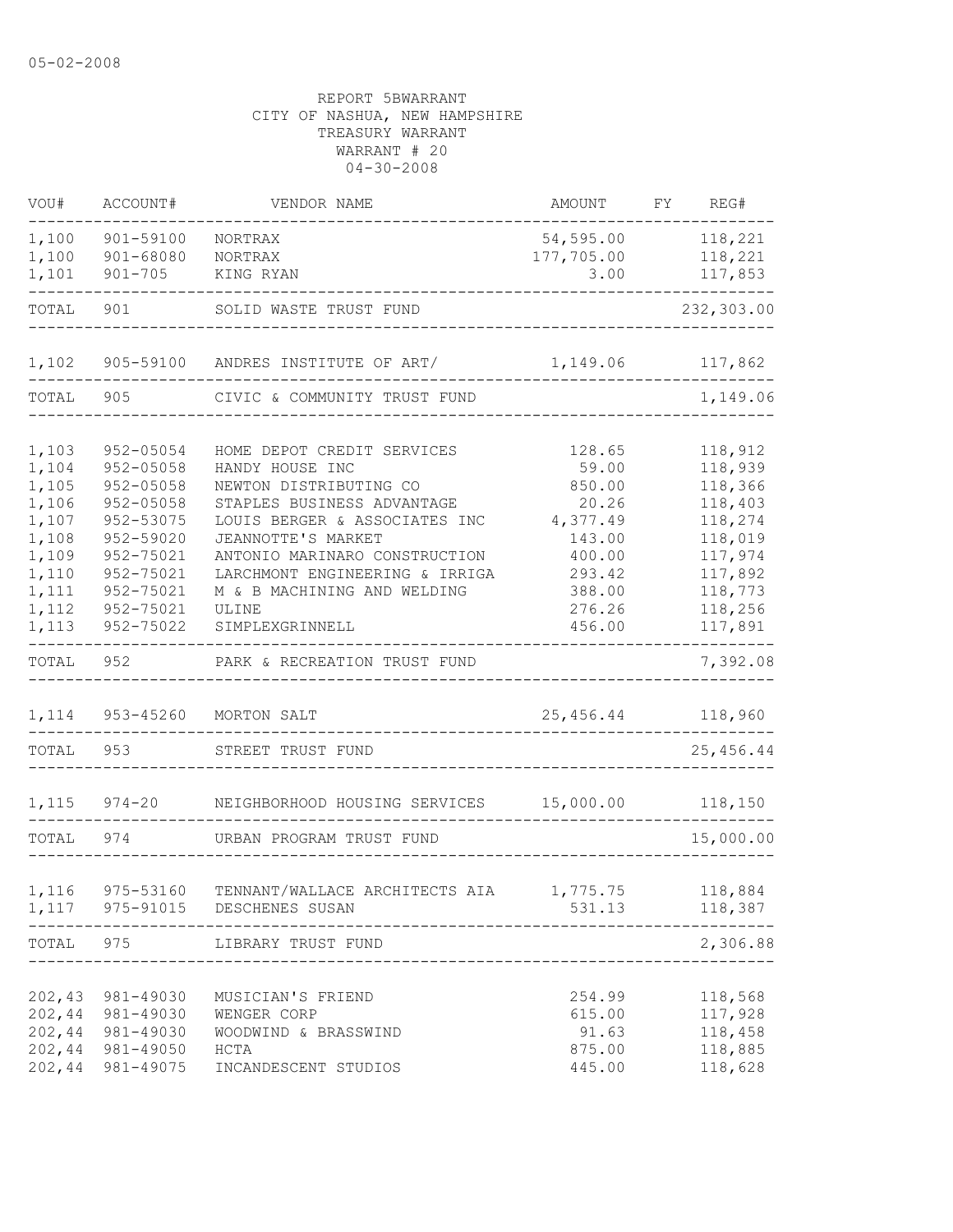| VOU#      | ACCOUNT# |                   | VENDOR NAME | AMOUNT | <b>FY</b> | REG#     |
|-----------|----------|-------------------|-------------|--------|-----------|----------|
|           |          |                   |             |        |           |          |
| TOTAL 981 |          | SCHOOL TRUST FUND |             |        |           | 2,281.62 |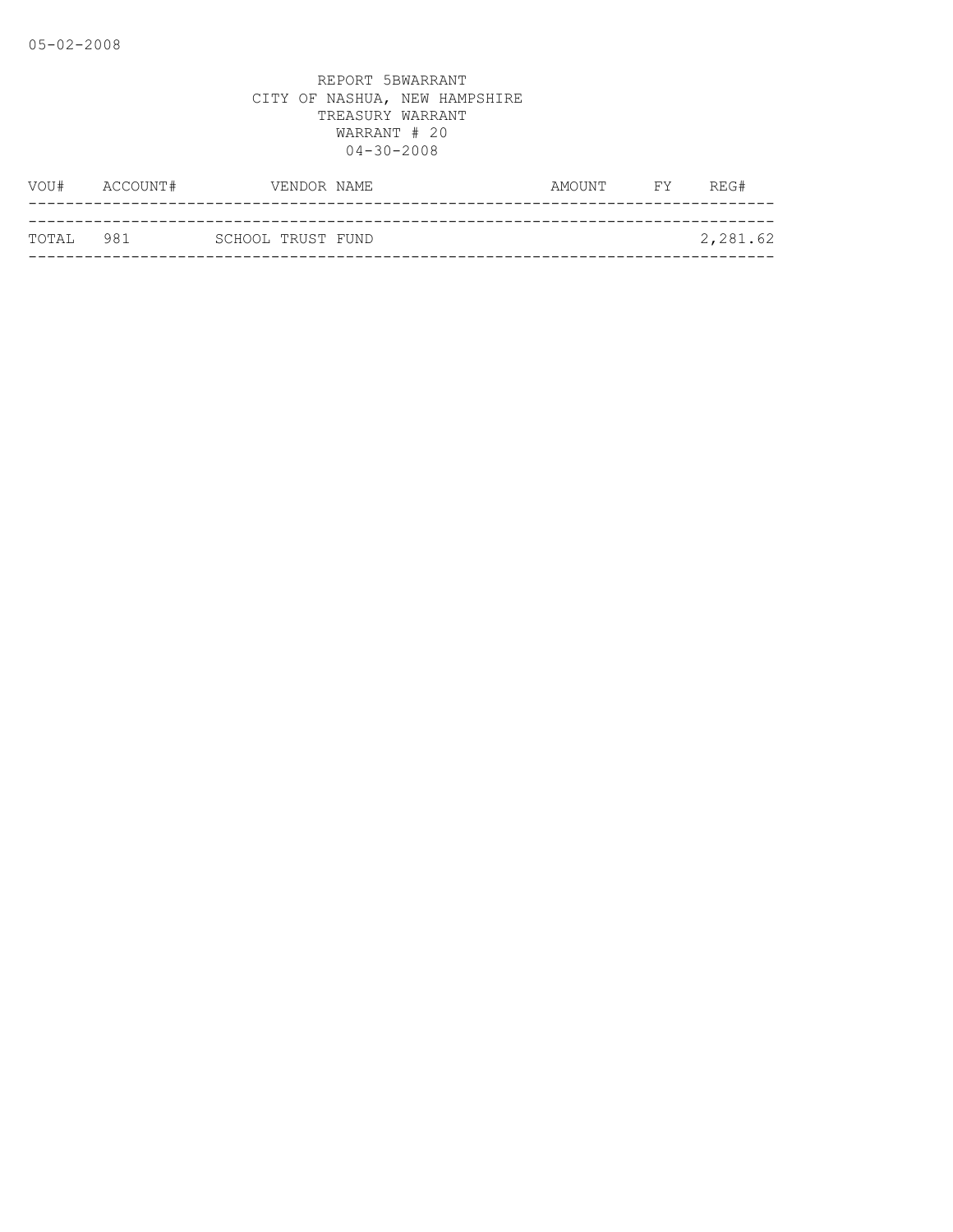|       |                          | ACCOUNT# PAYROLL WEEK ENDING | AMOUNT |
|-------|--------------------------|------------------------------|--------|
|       | $\overline{\phantom{0}}$ | $12 - APR - 2008$            | 540.42 |
| TOTAL |                          |                              | 540.42 |
|       |                          |                              |        |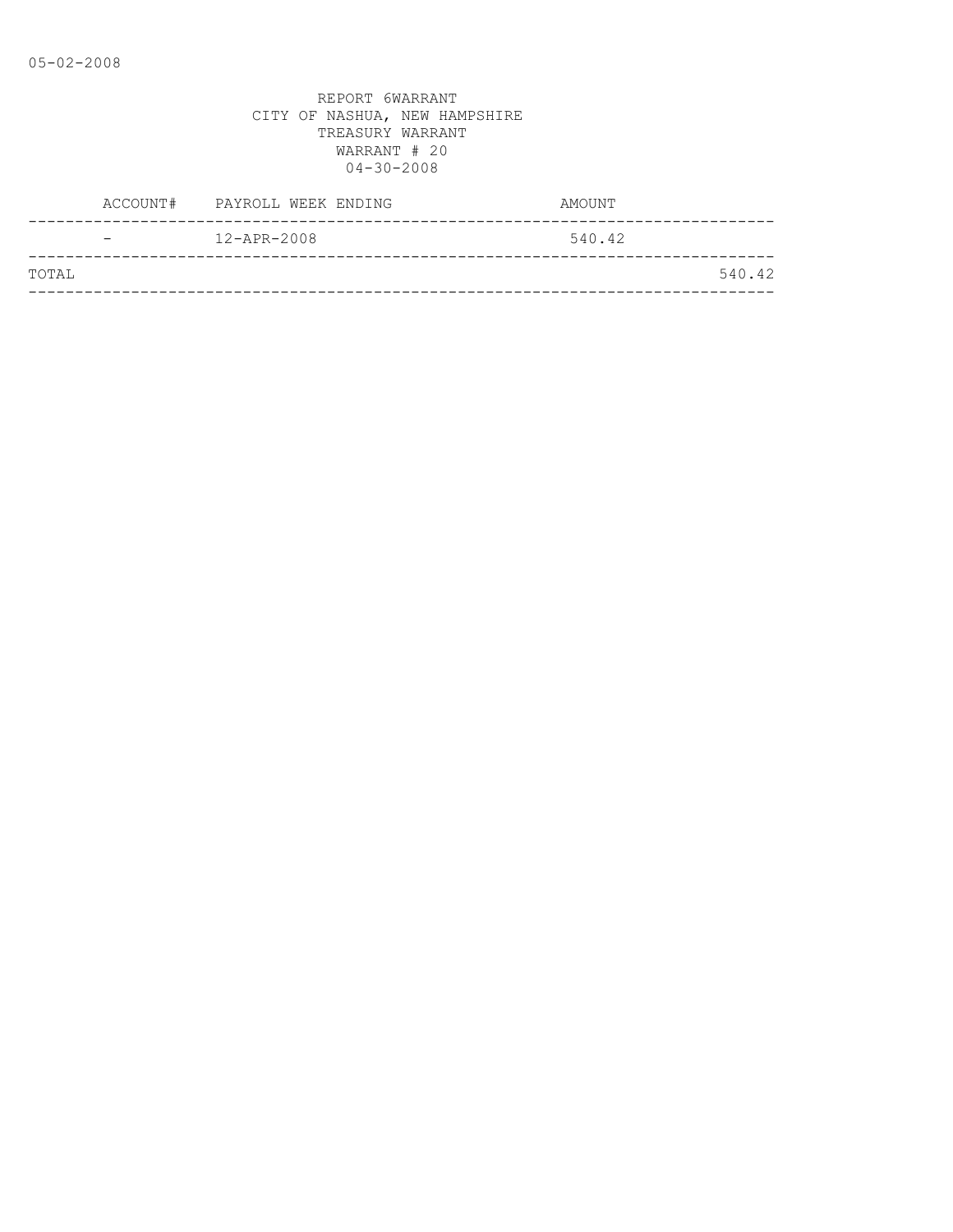| 305-11239<br>12-APR-2008<br>1,862.41<br>305-11239  19-APR-2008<br>1,862.41<br>305-11239 26-APR-2008<br>1,862.40 |           |
|-----------------------------------------------------------------------------------------------------------------|-----------|
|                                                                                                                 |           |
|                                                                                                                 |           |
|                                                                                                                 |           |
| 305-59100 26-APR-2008<br>172.50<br>---------------------                                                        |           |
| TOTAL 305 SRF - CIVIC & COMM ACTIVITIES<br>-------------------------------------                                | 5,759.72  |
|                                                                                                                 |           |
| 308-83051  12-APR-2008<br>589.01                                                                                |           |
| 727.25<br>308-83051  19-APR-2008                                                                                |           |
| 308-83051 26-APR-2008<br>880.73                                                                                 |           |
| 2,889.59<br>308-83052<br>12-APR-2008                                                                            |           |
| 19-APR-2008<br>308-83052<br>4,675.44                                                                            |           |
| 308-83052 26-APR-2008<br>3,120.29                                                                               |           |
| 308-83102  12-APR-2008<br>1,761.12                                                                              |           |
| 308-83102  19-APR-2008<br>1,761.12                                                                              |           |
| 308-83102 26-APR-2008<br>1,761.12                                                                               |           |
| TOTAL 308<br>SRF - INSURANCE                                                                                    | 18,165.67 |
|                                                                                                                 |           |
| 2,497.20<br>3086-11870 19-APR-2008                                                                              |           |
| 3086-12006 19-APR-2008<br>1,901.54                                                                              |           |
| 3086-13032 12-APR-2008<br>248.55                                                                                |           |
| 3086-13032 19-APR-2008<br>248.55                                                                                |           |
| 3086-13032 26-APR-2008<br>248.55                                                                                |           |
| TOTAL 308 JAVITS GRANT PROGRAM                                                                                  | 5, 144.39 |
|                                                                                                                 |           |
| 592.50<br>3097-11162  12-APR-2008                                                                               |           |
| 3097-11162 19-APR-2008<br>592.50                                                                                |           |
| 3097-11162 26-APR-2008<br>592.50                                                                                |           |
| 3097-11408 12-APR-2008<br>721.60                                                                                |           |
| 721.60<br>3097-11408 19-APR-2008                                                                                |           |
| 3097-11408 26-APR-2008<br>721.60                                                                                |           |
| 2,522.53<br>3097-12112 12-APR-2008                                                                              |           |
| 3097-12112 19-APR-2008<br>2,461.70                                                                              |           |
| 3097-12112<br>26-APR-2008<br>2,250.02<br>12-APR-2008<br>52.26                                                   |           |
| 3097-12830<br>3097-12830<br>19-APR-2008<br>315.42                                                               |           |
| 3097-12830<br>26-APR-2008<br>28.51                                                                              |           |
| 19-APR-2008<br>2,838.17<br>3097-19138                                                                           |           |
| 19-APR-2008<br>8,599.18<br>3097-19139                                                                           |           |
| 3097-19140<br>12-APR-2008<br>8,923.37                                                                           |           |
| 8,931.65<br>3097-19140<br>19-APR-2008                                                                           |           |
| 8,687.32<br>3097-19140<br>26-APR-2008                                                                           |           |
| 19,765.54<br>3097-19540<br>12-APR-2008                                                                          |           |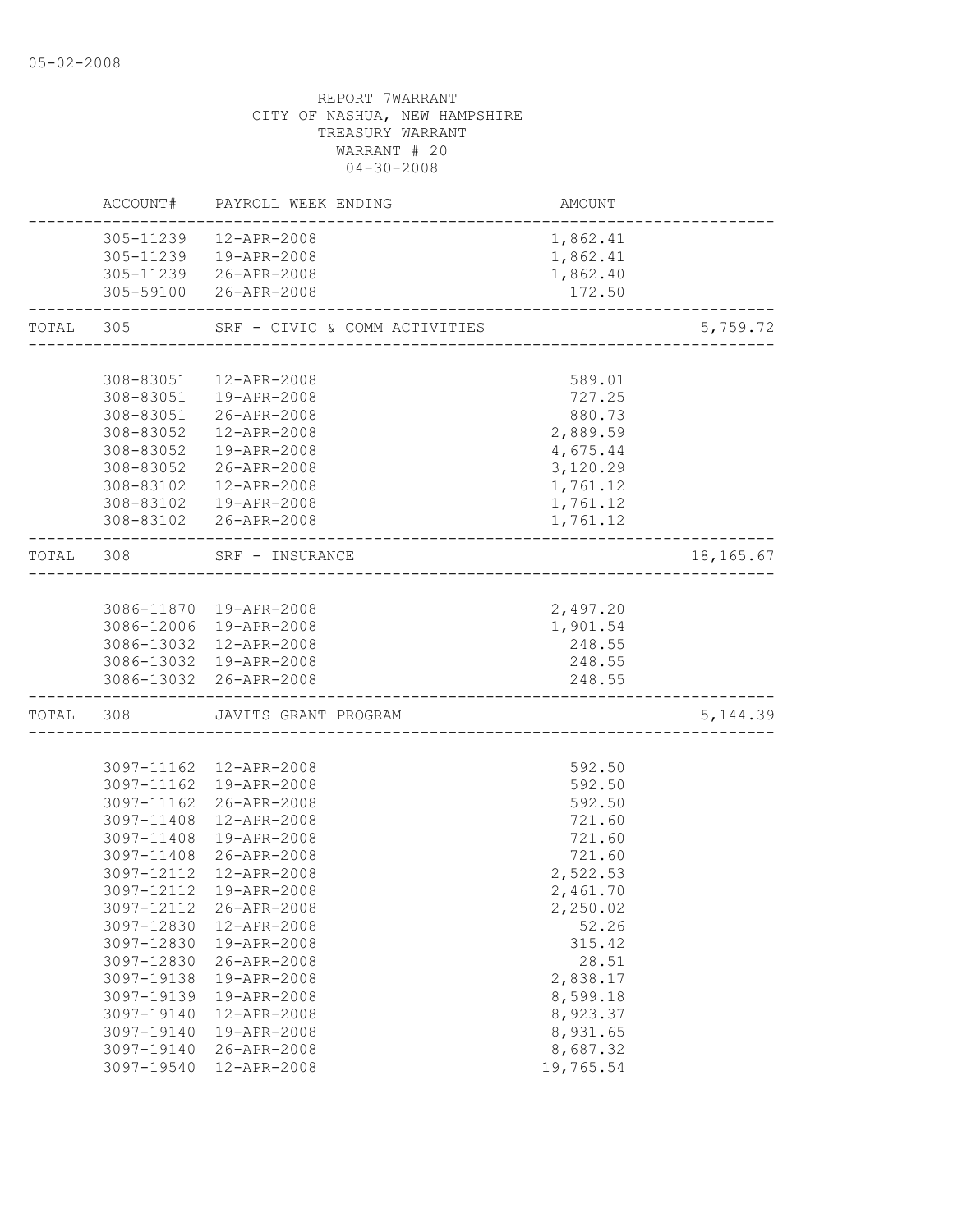| TOTAL     | 312                    | SRF - FINANCIAL SERVICES                          |                        | 15,267.47  |
|-----------|------------------------|---------------------------------------------------|------------------------|------------|
|           | 312-13004              | 26-APR-2008                                       | 560.40                 |            |
|           | 312-13004              | 19-APR-2008                                       | 544.28                 |            |
|           | 312-13004              | 12-APR-2008                                       | 675.86                 |            |
|           | 312-12116              | 26-APR-2008                                       | 579.58                 |            |
|           | 312-12116              | 19-APR-2008                                       | 579.58                 |            |
|           | 312-12116              | 12-APR-2008                                       | 579.58                 |            |
|           | 312-12010              | 26-APR-2008                                       | 93.07                  |            |
|           | 312-12010              | 19-APR-2008                                       | 93.07                  |            |
|           | 312-11547<br>312-12010 | 12-APR-2008                                       | 2,045.58<br>93.07      |            |
|           | 312-11547              | 19-APR-2008<br>26-APR-2008                        | 2,045.58               |            |
|           | 312-11547              | 12-APR-2008                                       | 2,045.58               |            |
|           | 312-11191              | 26-APR-2008                                       | 761.94                 |            |
|           |                        | 312-11191  19-APR-2008                            | 761.95                 |            |
|           |                        | 312-11191  12-APR-2008                            | 761.95                 |            |
|           |                        | 312-11165 26-APR-2008                             | 1,015.47               |            |
|           |                        | 312-11165  19-APR-2008                            | 1,015.46               |            |
|           |                        | 312-11165  12-APR-2008                            | 1,015.47               |            |
| TOTAL 311 |                        | SUMMER SCHOOL                                     |                        | 487.03     |
|           |                        | 3118-13133 19-APR-2008<br>3118-13133 26-APR-2008  | 161.00<br>326.03       |            |
|           |                        | TOTAL 311 DRIVER'S EDUCATION                      | ---------------------- | 2,909.40   |
|           |                        |                                                   |                        |            |
|           |                        | 3117-12006 19-APR-2008<br>3117-12006 26-APR-2008  | 1,775.00<br>884.40     |            |
|           |                        | 3117-12006 12-APR-2008                            | 250.00                 |            |
|           |                        | TOTAL 309 SRF - FOOD SERVICES                     | ____________________   | 118,358.01 |
|           |                        | 3097-19545  19-APR-2008<br>3097-19545 26-APR-2008 | 2,386.67<br>2,481.39   |            |
|           |                        | 3097-19545 12-APR-2008                            | 2,227.55               |            |
|           |                        | 3097-19544 26-APR-2008                            | 725.35                 |            |
|           |                        | 3097-19544 19-APR-2008                            | 717.73                 |            |
|           |                        | 3097-19544  12-APR-2008                           | 728.81                 |            |
|           |                        | 3097-19540 26-APR-2008                            | 20,095.94              |            |
|           |                        | 3097-19540  19-APR-2008                           | 19,676.60              |            |
|           |                        | ACCOUNT# PAYROLL WEEK ENDING                      | AMOUNT                 |            |

3122-12006 12-APR-2008 325.20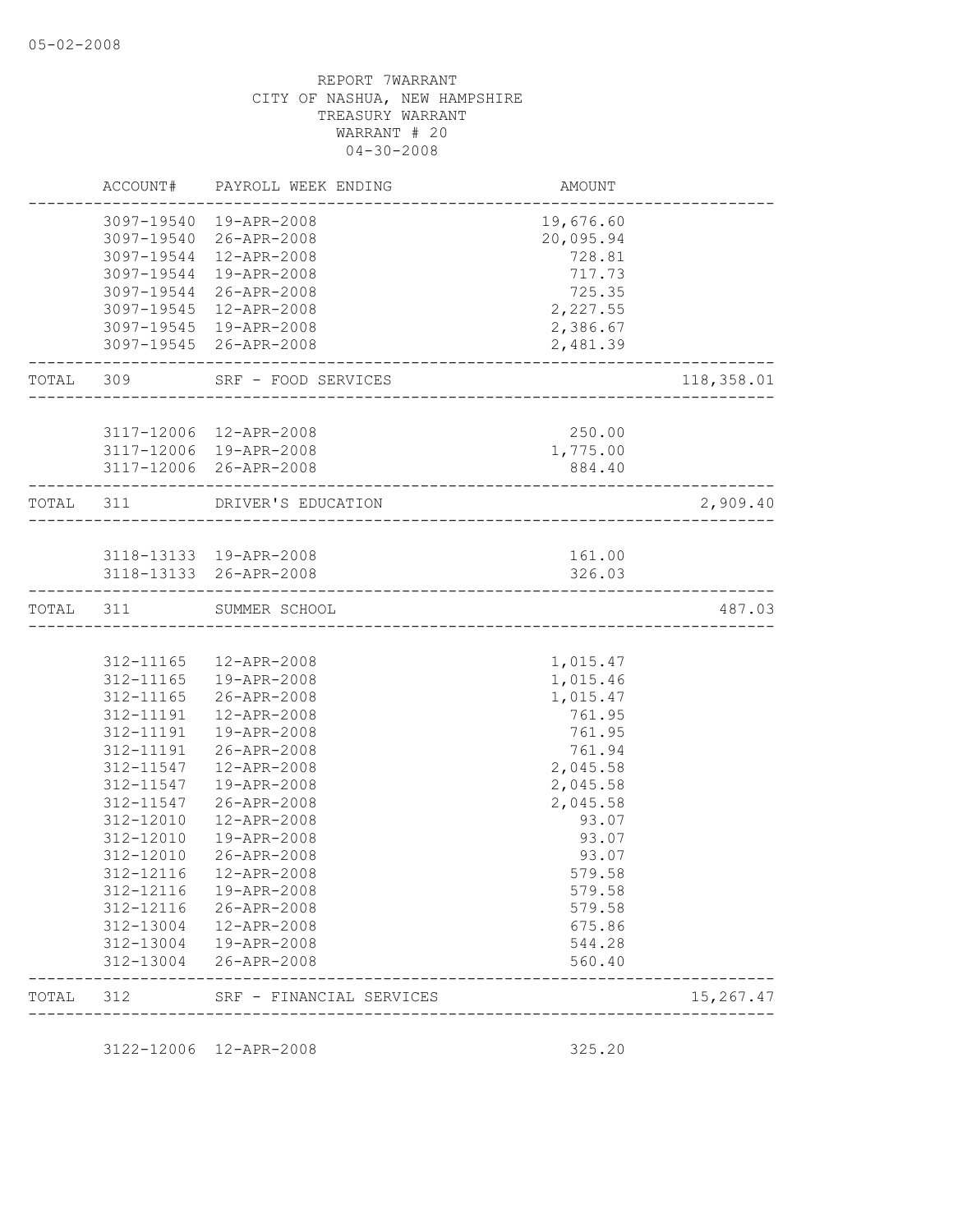|                                                                                                                                                          | ACCOUNT# PAYROLL WEEK ENDING                                                                                                                                                                               | AMOUNT                                                                                                                       |                                           |
|----------------------------------------------------------------------------------------------------------------------------------------------------------|------------------------------------------------------------------------------------------------------------------------------------------------------------------------------------------------------------|------------------------------------------------------------------------------------------------------------------------------|-------------------------------------------|
|                                                                                                                                                          | 3122-12006 19-APR-2008<br>3122-12006 26-APR-2008                                                                                                                                                           | 812.50<br>175.00                                                                                                             |                                           |
|                                                                                                                                                          | TOTAL 312 ADULT ED/CONTINUING ED                                                                                                                                                                           |                                                                                                                              | 1,312.70                                  |
|                                                                                                                                                          | 3138-13133 19-APR-2008<br>-----------------------------                                                                                                                                                    | 1,000.00                                                                                                                     |                                           |
|                                                                                                                                                          | TOTAL 313 FIFTH BLOCK INITIATIVE                                                                                                                                                                           |                                                                                                                              | 1,000.00                                  |
|                                                                                                                                                          | 3148-11870  19-APR-2008                                                                                                                                                                                    | 300.00                                                                                                                       |                                           |
|                                                                                                                                                          | TOTAL 314 LEARN AND SERVE AMERICA-REACH                                                                                                                                                                    |                                                                                                                              | 300.00                                    |
|                                                                                                                                                          | 3238-12006 12-APR-2008<br>3238-12006 19-APR-2008<br>3238-12006 26-APR-2008                                                                                                                                 | 575.00<br>3,237.50<br>1,475.00                                                                                               |                                           |
|                                                                                                                                                          | TOTAL 323 ADULT H.S.ALTERNATIVE ED                                                                                                                                                                         |                                                                                                                              | 5,287.50                                  |
|                                                                                                                                                          | 3245-11860 19-APR-2008                                                                                                                                                                                     | 1,301.28                                                                                                                     |                                           |
|                                                                                                                                                          | TOTAL 324 YOUTH SAFE HAVEN-PAL                                                                                                                                                                             |                                                                                                                              | . _ _ _ _ _ _ _ _ _ _ _ _ _ _<br>1,301.28 |
|                                                                                                                                                          | 3278-12006 12-APR-2008<br>3278-12006 19-APR-2008<br>3278-12006 26-APR-2008                                                                                                                                 | 75.00<br>525.00<br>75.00                                                                                                     |                                           |
|                                                                                                                                                          | TOTAL 327 ADULT H.S.SPECIAL NEEDS GRANT                                                                                                                                                                    |                                                                                                                              | 675.00                                    |
| 331-11245<br>331-11245<br>331-11250<br>331-11250<br>331-11250<br>331-11552<br>331-11552<br>331-11552<br>331-11561<br>331-11561<br>331-11561<br>331-11567 | 331-11245  12-APR-2008<br>19-APR-2008<br>26-APR-2008<br>12-APR-2008<br>19-APR-2008<br>26-APR-2008<br>12-APR-2008<br>19-APR-2008<br>26-APR-2008<br>12-APR-2008<br>19-APR-2008<br>26-APR-2008<br>12-APR-2008 | 574.38<br>574.38<br>336.86<br>654.88<br>654.88<br>654.89<br>952.92<br>407.22<br>1,079.54<br>1,079.54<br>1,079.54<br>1,366.91 |                                           |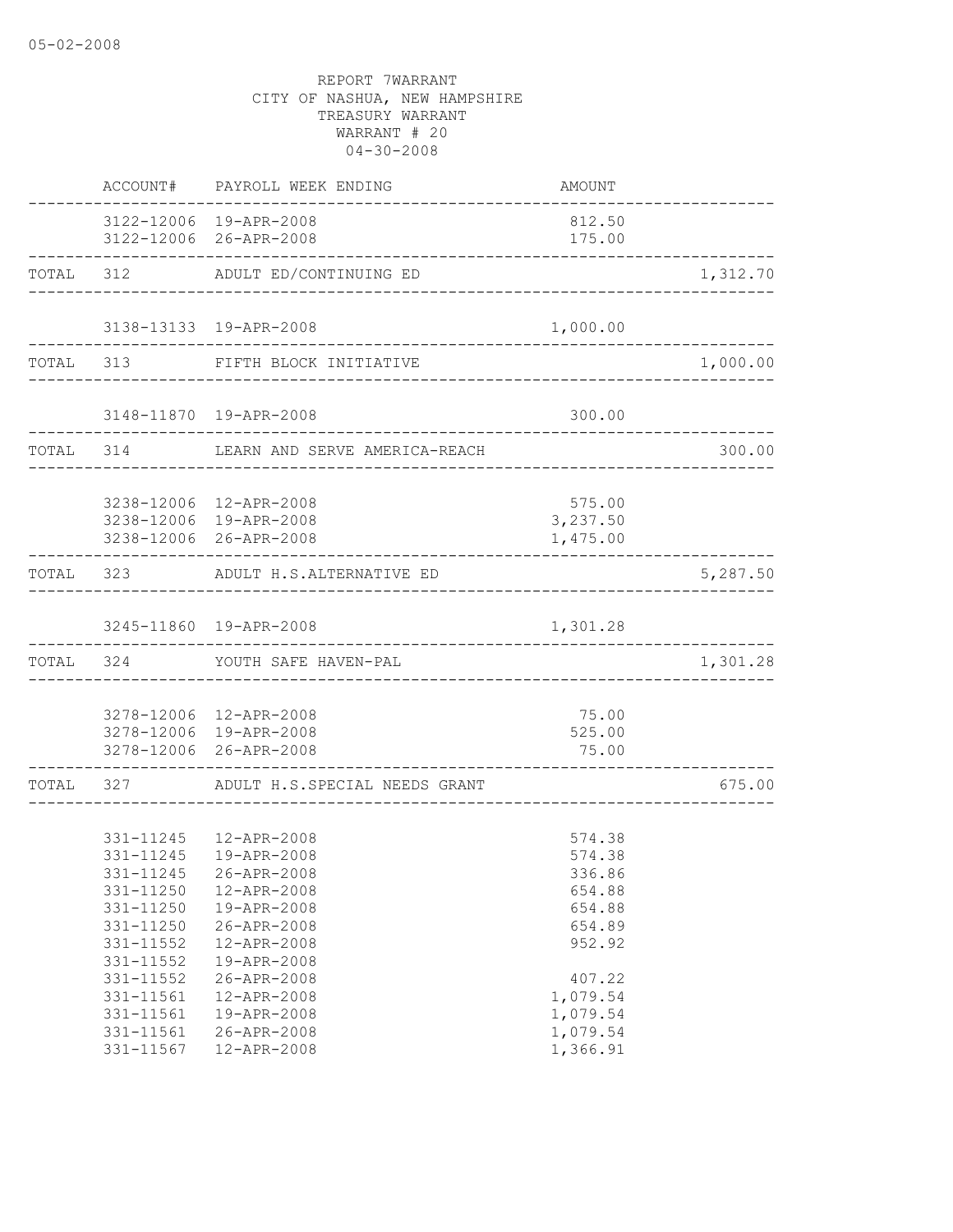|           | ACCOUNT#   | PAYROLL WEEK ENDING                              | AMOUNT           |            |
|-----------|------------|--------------------------------------------------|------------------|------------|
|           | 331-11567  | 19-APR-2008                                      | 1,366.91         |            |
|           | 331-11567  | 26-APR-2008                                      | 1,366.91         |            |
|           | 331-12115  | 12-APR-2008                                      | 527.23           |            |
|           | 331-12115  | 19-APR-2008                                      | 527.23           |            |
|           | 331-12115  | 26-APR-2008                                      | 527.23           |            |
|           | 331-13038  | 12-APR-2008                                      | 130.32           |            |
|           | 331-13038  | 19-APR-2008                                      | 260.64           |            |
|           | 331-13044  | 12-APR-2008                                      | 725.01           |            |
|           | 331-13044  | 19-APR-2008                                      | 414.90           |            |
|           | 331-13044  | 26-APR-2008                                      | 1,460.29         |            |
|           | 331-13048  | 26-APR-2008                                      | 1,802.73         |            |
|           | 331-15002  | 26-APR-2008                                      | $-23.28$         |            |
|           | 331-18036  | 12-APR-2008                                      | 4,182.73         |            |
|           | 331-18036  | 19-APR-2008                                      | 6,404.93         |            |
|           |            | 331-18036 26-APR-2008                            | 8,205.45         |            |
| TOTAL 331 |            | SRF - POLICE DEPARTMENT<br>.                     |                  | 37, 295.17 |
|           |            |                                                  |                  |            |
|           |            | 332-13004  19-APR-2008                           | 298.19           |            |
|           |            | 332-13004 26-APR-2008                            | 191.62           |            |
|           |            | 332-18084  12-APR-2008                           | 213.14           |            |
|           |            | 332-18084  19-APR-2008                           | 501.92           |            |
| TOTAL 332 |            | SRF - FIRE DEPARTMENT                            |                  | 1,204.87   |
|           |            | 3328-19230 26-APR-2008                           | 248.00           |            |
|           |            |                                                  |                  |            |
| TOTAL     | 332        | TITLE I SCHL IMPRV LEDGE ST                      |                  | 248.00     |
|           |            |                                                  |                  |            |
|           | 3338-12201 | 12-APR-2008                                      | 31.00            |            |
|           | 3338-12201 | 19-APR-2008                                      | 62.00            |            |
|           | 3338-19230 | 12-APR-2008                                      | 200.00           |            |
|           | 3338-19230 | 19-APR-2008<br>3338-19230 26-APR-2008            | 412.50<br>25.00  |            |
|           |            |                                                  |                  |            |
| TOTAL     | 333        | TITLE I SCHL IMPRV MT PLEASANT                   |                  | 730.50     |
|           |            |                                                  |                  |            |
|           |            | 3348-13133 12-APR-2008<br>3348-13133 19-APR-2008 | 215.98<br>590.98 |            |
|           | 3348-13133 | 26-APR-2008                                      | 48.30            |            |
| TOTAL     |            |                                                  |                  | 855.26     |
|           | 334        | TITLE I SCHL IMPRV AMHERST ST                    |                  |            |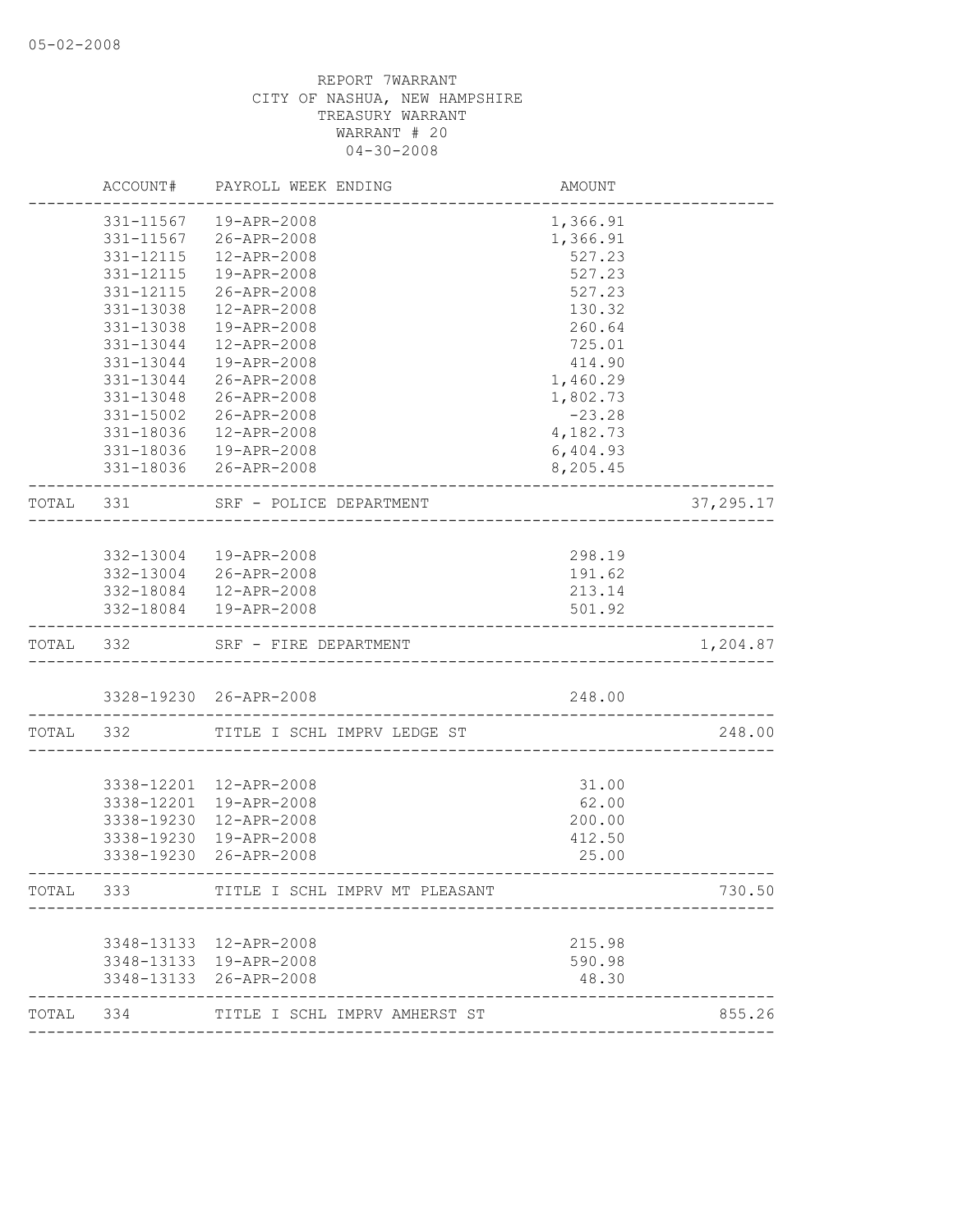|       | ACCOUNT#  | PAYROLL WEEK ENDING                     | AMOUNT   |           |
|-------|-----------|-----------------------------------------|----------|-----------|
|       |           | 3358-11870  19-APR-2008                 | 1,351.97 |           |
|       |           | 3358-12006 19-APR-2008                  | 248.50   |           |
|       |           | 3358-12078 12-APR-2008                  | 1,325.00 |           |
|       |           | 3358-12078 19-APR-2008                  | 2,606.25 |           |
|       |           | 3358-12078 26-APR-2008                  | 1,922.50 |           |
|       |           | 3358-19230 12-APR-2008                  | 564.84   |           |
|       |           | 3358-19230 19-APR-2008                  | 1,777.75 |           |
|       |           | 3358-19230 26-APR-2008                  | 200.00   |           |
|       |           | TOTAL 335 TITLE IB READ 1ST MT PLEASANT |          | 9,996.81  |
|       |           |                                         |          |           |
|       |           | 341-11107  12-APR-2008                  | 702.26   |           |
|       | 341-11107 | 19-APR-2008                             | 702.26   |           |
|       | 341-11107 | 26-APR-2008                             | 702.26   |           |
|       | 341-11235 | 12-APR-2008                             | 1,941.86 |           |
|       | 341-11235 | 19-APR-2008                             | 1,941.85 |           |
|       | 341-11235 | 26-APR-2008                             | 1,941.86 |           |
|       | 341-11346 | 12-APR-2008                             | 217.70   |           |
|       | 341-11346 | 19-APR-2008                             | 217.70   |           |
|       | 341-11346 | 26-APR-2008                             | 217.70   |           |
|       | 341-12037 | 12-APR-2008                             | 104.90   |           |
|       | 341-12037 | 19-APR-2008                             | 104.90   |           |
|       | 341-12037 | 26-APR-2008                             | 104.90   |           |
|       | 341-12101 | 12-APR-2008                             | 389.60   |           |
|       |           | 341-12101  19-APR-2008                  | 389.60   |           |
|       |           | 341-12101 26-APR-2008                   | 389.60   |           |
| TOTAL | 341       | SRF - COMMUNITY SERVICES                |          | 10,068.95 |
|       |           |                                         |          |           |
|       | 342-11584 | 12-APR-2008                             | 1,810.58 |           |
|       | 342-11584 | 19-APR-2008                             | 1,810.58 |           |
|       | 342-11584 | 26-APR-2008                             | 1,810.58 |           |
|       | 342-12000 | 12-APR-2008                             | 630.62   |           |
|       | 342-12000 | 19-APR-2008                             | 630.62   |           |
|       | 342-12000 | 26-APR-2008                             | 584.27   |           |
|       | 342-12040 | 12-APR-2008                             | 927.98   |           |
|       | 342-12040 | 19-APR-2008                             | 927.98   |           |
|       | 342-12040 | 26-APR-2008                             | 927.98   |           |
|       | 342-12081 | 12-APR-2008                             | 94.76    |           |
|       | 342-12081 | 19-APR-2008                             | 82.92    |           |
|       | 342-12081 | 26-APR-2008                             | 59.23    |           |
|       | 342-12113 | 12-APR-2008                             | 194.67   |           |
|       | 342-12113 | 19-APR-2008                             | 194.67   |           |
|       | 342-12113 | 26-APR-2008                             | 194.67   |           |
|       | 342-12582 | 12-APR-2008                             | 370.58   |           |
|       | 342-12582 | 19-APR-2008                             | 370.58   |           |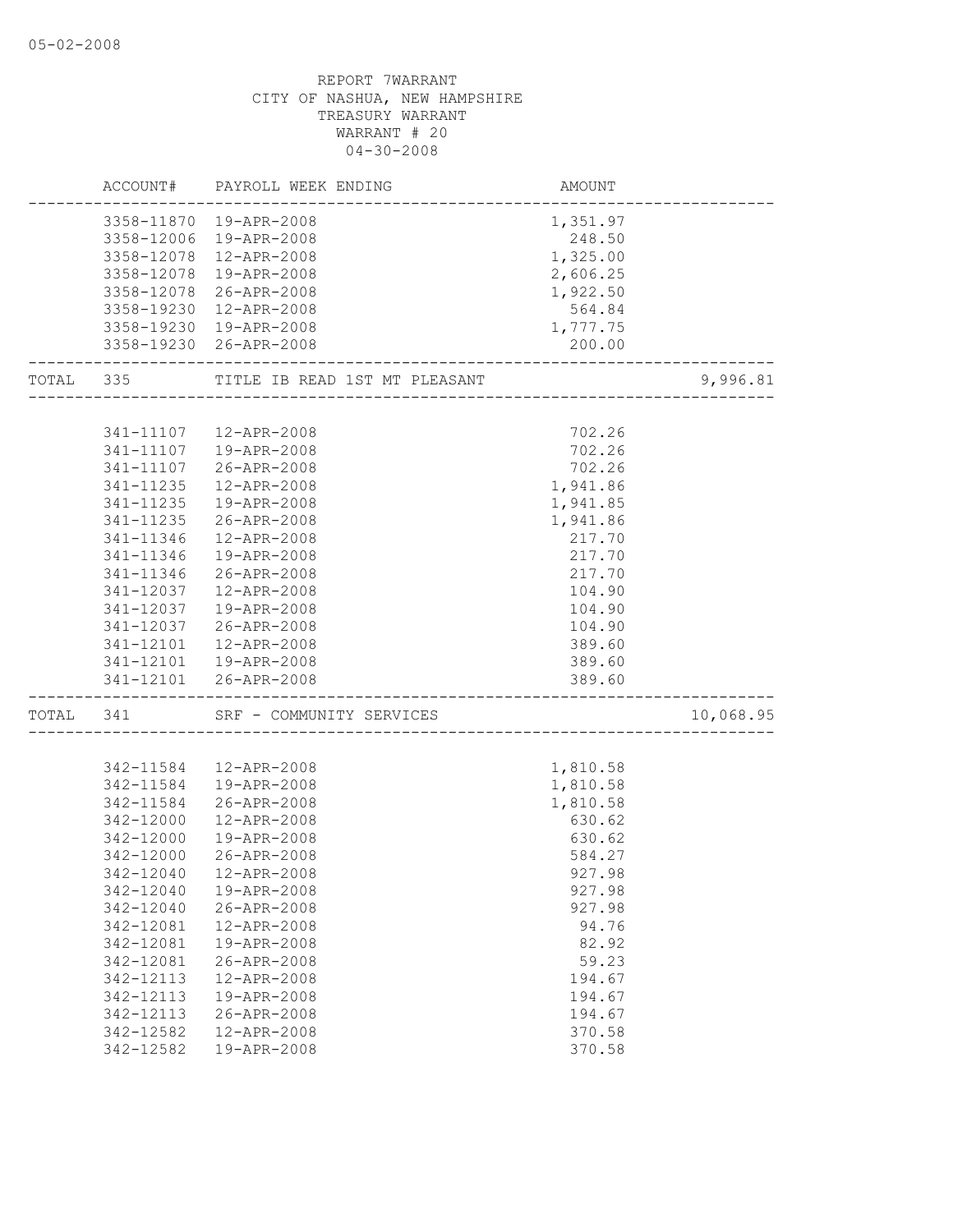|           |             | ACCOUNT# PAYROLL WEEK ENDING                             | AMOUNT                               |           |
|-----------|-------------|----------------------------------------------------------|--------------------------------------|-----------|
|           |             | 342-12582 26-APR-2008<br>------------------------------- | 370.58                               |           |
| TOTAL 342 |             | SRF - COMMUNITY HEALTH                                   | ____________________________________ | 11,993.85 |
|           |             | 3440-12078 12-APR-2008                                   | 1,200.00                             |           |
|           |             | 3440-12078 19-APR-2008                                   | 9,487.50                             |           |
|           |             | 3440-12078 26-APR-2008                                   | 900.00                               |           |
|           |             | TOTAL 344 AFTER SCHOOL PROGRAM                           | _____________________________        | 11,587.50 |
|           |             |                                                          |                                      |           |
|           |             | 3448-11162  12-APR-2008                                  | 621.38                               |           |
|           |             | 3448-11162  19-APR-2008<br>3448-11162 26-APR-2008        | 621.38<br>621.38                     |           |
|           |             | 3448-11860 19-APR-2008                                   | 5,740.29                             |           |
|           |             | 3448-12006 12-APR-2008                                   | 6,949.06                             |           |
|           |             | 3448-12006 19-APR-2008                                   | 8,944.47                             |           |
|           |             | 3448-12006 26-APR-2008                                   | 6,934.84                             |           |
| TOTAL 344 |             | TITLE IV SDF 21ST CENTURY                                | ___________________________________  | 30,432.80 |
|           |             |                                                          |                                      |           |
|           |             | 3508-11726 19-APR-2008                                   | 23,480.46                            |           |
|           |             | 3508-12201 12-APR-2008                                   | 372.00                               |           |
|           |             | 3508-12201 19-APR-2008                                   | 465.00                               |           |
|           | ___________ | 3508-12201 26-APR-2008                                   | 558.00                               |           |
|           |             | TOTAL 350 TITLE 11A TEACHER QUALITY                      |                                      | 24,875.46 |
|           |             | 352-59055  12-APR-2008                                   | 772.32                               |           |
|           |             | 352-59055   19-APR-2008                                  | 772.33                               |           |
|           |             | 352-59055 26-APR-2008                                    | 772.33                               |           |
| TOTAL 352 |             | SRF - PARKS AND RECREATION                               | _____________________________        | 2,316.98  |
|           |             | 3538-12006 26-APR-2008                                   | $-900.00$                            |           |
|           |             |                                                          |                                      |           |
| TOTAL     | 353         | ADULT BASIC EDUCATION                                    |                                      | $-900.00$ |
|           |             | 3558-11870  19-APR-2008                                  | 2,671.69                             |           |
|           | 3558-12006  | 12-APR-2008                                              | 323.08                               |           |
|           | 3558-12006  | 19-APR-2008                                              | 646.04                               |           |
|           |             | 3558-12006 26-APR-2008                                   | 646.16                               |           |
|           | 3558-12078  | 12-APR-2008                                              | 887.50                               |           |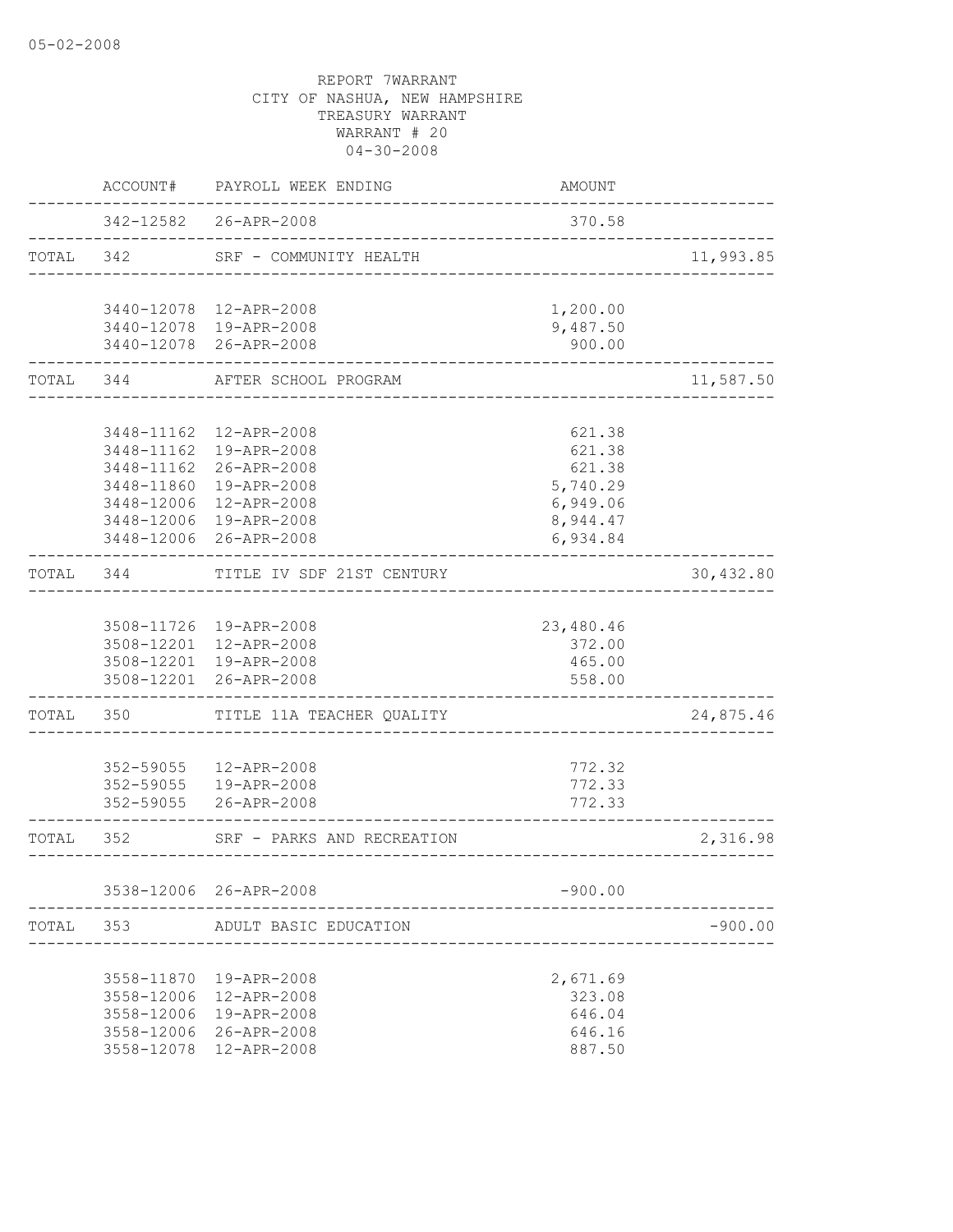|                        | ACCOUNT# PAYROLL WEEK ENDING       | AMOUNT<br>----------------------         |          |
|------------------------|------------------------------------|------------------------------------------|----------|
|                        | 3558-12078 26-APR-2008             | 2,050.00                                 |          |
|                        | 3558-13004 26-APR-2008             | 305.59                                   |          |
|                        | 3558-19230 19-APR-2008             | 116.69                                   |          |
|                        | 3558-19230 26-APR-2008             | 91.67<br>------------------------------  |          |
|                        | TOTAL 355 TITLE IB READING 1ST FES | 'ES<br>.-------------------------------- | 7,738.42 |
|                        |                                    |                                          |          |
|                        | 3608-11515  19-APR-2008            | 2,362.81                                 |          |
|                        | 3608-11870 19-APR-2008             | 500.00                                   |          |
|                        | 3608-13133 19-APR-2008             | 5,150.00<br>------------------           |          |
|                        |                                    |                                          | 8,012.81 |
|                        |                                    |                                          |          |
|                        | 374-01127  12-APR-2008             | 193.01                                   |          |
|                        | 374-01127  19-APR-2008             | 241.26                                   |          |
| 374-01127              | 26-APR-2008                        | 257.34                                   |          |
| 374-01210              | 12-APR-2008                        | 1,726.11                                 |          |
| 374-01210              | 19-APR-2008                        | 1,726.11                                 |          |
|                        | 374-01210 26-APR-2008              | 1,726.11                                 |          |
| 374-0703P              | 12-APR-2008                        | 206.61                                   |          |
| 374-0703P              | 19-APR-2008                        | 129.14                                   |          |
| 374-0703P              | 26-APR-2008                        | 206.61                                   |          |
| 374-0704P              | 12-APR-2008                        | 311.98                                   |          |
| 374-0704P              | 19-APR-2008                        | 324.12                                   |          |
| 374-0704P              | 26-APR-2008                        | 272.47                                   |          |
| 374-0705M              | 19-APR-2008                        | 260.00                                   |          |
| 374-0705P              | 12-APR-2008                        | 1,960.16                                 |          |
| 374-0705P              | 19-APR-2008                        | 1,964.12                                 |          |
| 374-0705P              | 26-APR-2008                        | 1,999.70                                 |          |
| 374-07235              | 12-APR-2008                        | 506.08                                   |          |
| 374-07235              | 19-APR-2008                        | 405.90                                   |          |
| 374-07235              | 26-APR-2008                        | 421.98                                   |          |
| 374-0734P              | 12-APR-2008                        | 1,427.71                                 |          |
| 374-0734P              | 19-APR-2008                        | 1,541.04                                 |          |
| 374-0734P              | 26-APR-2008                        | 1,447.47                                 |          |
| 374-09003              | 12-APR-2008                        | 506.41                                   |          |
| 374-09003<br>374-09003 | 19-APR-2008                        | 506.41                                   |          |
| 374-11131              | 26-APR-2008                        | 506.41<br>1,219.71                       |          |
| 374-11131              | 12-APR-2008<br>19-APR-2008         |                                          |          |
|                        | 26-APR-2008                        | 1,219.71<br>1,219.71                     |          |
| 374-11131<br>374-11149 | 12-APR-2008                        | 1,813.72                                 |          |
| 374-11149              | 19-APR-2008                        | 1,813.72                                 |          |
| 374-11149              | 26-APR-2008                        | 1,813.72                                 |          |
| 374-11168              | 12-APR-2008                        | 914.90                                   |          |
| 374-11168              | 19-APR-2008                        | 914.90                                   |          |
|                        |                                    |                                          |          |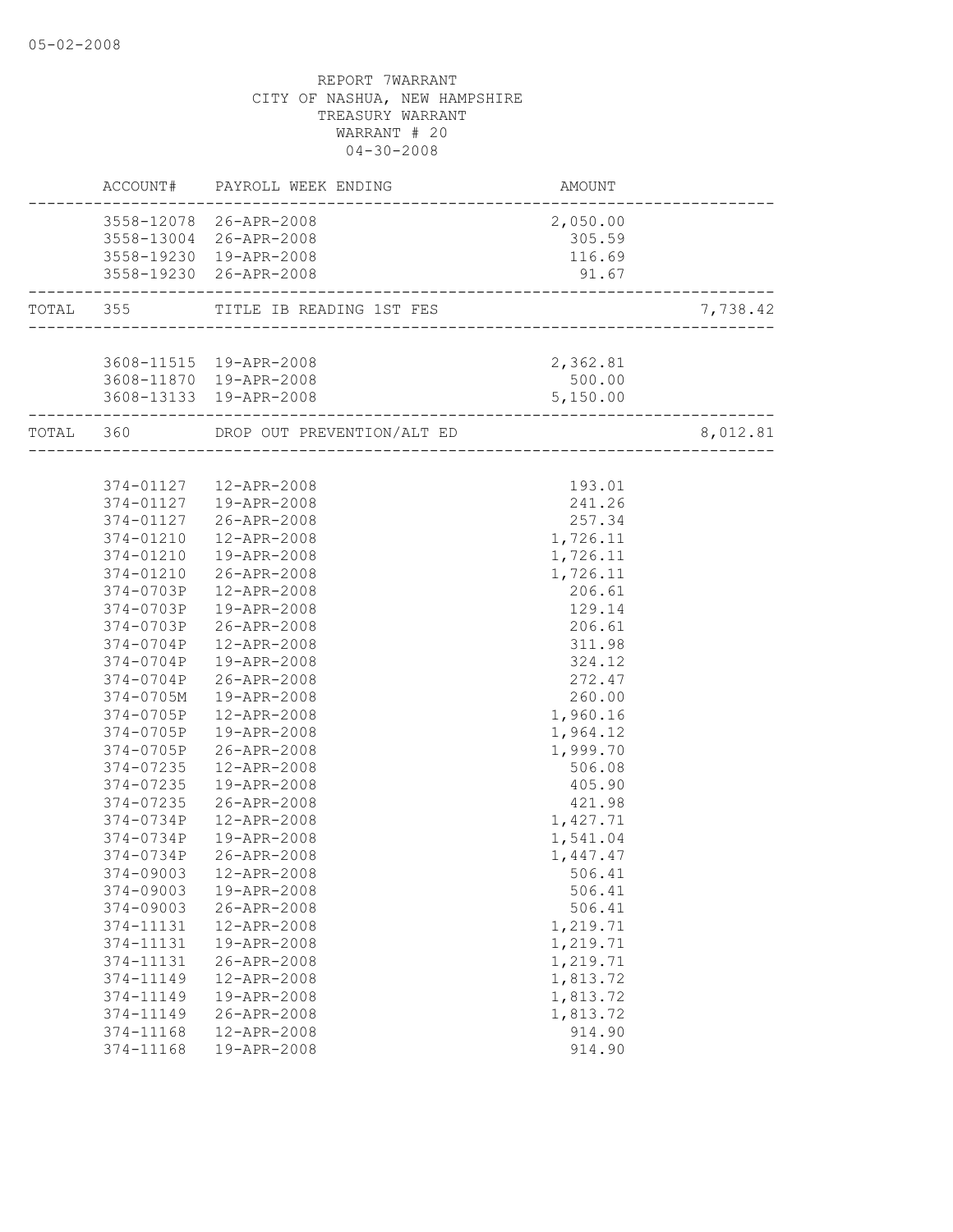|           | ACCOUNT#   | PAYROLL WEEK ENDING                      | AMOUNT                   |            |
|-----------|------------|------------------------------------------|--------------------------|------------|
|           | 374-11168  | 26-APR-2008                              | 914.90                   |            |
|           | 374-11653  | 12-APR-2008                              | 453.43                   |            |
|           |            | 374-11653  19-APR-2008                   | 453.43                   |            |
|           |            | 374-11653 26-APR-2008                    | 453.44                   |            |
| TOTAL 374 |            | SRF - URBAN PROGRAMS                     | ------------------------ | 33,979.55  |
|           |            |                                          |                          |            |
|           |            | 3768-11726 19-APR-2008                   | 7,285.80                 |            |
|           |            | 3768-11802 19-APR-2008                   | 1,886.64                 |            |
|           |            | 3768-11870  19-APR-2008                  | 3,183.64                 |            |
|           | 3768-12111 | 12-APR-2008                              | 3,910.18                 |            |
|           | 3768-12111 | 19-APR-2008                              | 4,354.92                 |            |
|           | 3768-12111 | 26-APR-2008                              | 4,175.42                 |            |
|           | 3768-12126 | 12-APR-2008                              | 522.00                   |            |
|           | 3768-12126 | 19-APR-2008                              | 522.00                   |            |
|           | 3768-12126 | 26-APR-2008                              | 522.00                   |            |
|           | 3768-12135 | 12-APR-2008                              | 37.12                    |            |
|           | 3768-12198 | 19-APR-2008                              | 39,234.93                |            |
|           | 3768-12201 | 12-APR-2008                              | 173.60                   |            |
|           | 3768-13133 | 19-APR-2008                              | 1,900.00                 |            |
|           |            | 3768-19000 12-APR-2008                   | 1,759.29                 |            |
|           |            | 3768-19000 19-APR-2008                   | 4,176.71                 |            |
|           |            | 3768-19000 26-APR-2008                   | 1,675.45                 |            |
| TOTAL 376 |            | TITLE I ESEA                             |                          | 75, 319.70 |
|           |            |                                          |                          |            |
|           |            | 3778-13133 12-APR-2008                   | 1,996.25                 |            |
|           |            | 3778-13133 19-APR-2008                   | 5,065.00                 |            |
|           |            | 3778-13133 26-APR-2008                   | 2,549.00                 |            |
|           |            | TOTAL 377 TITLE III ENHANCE ENG LANGUAGE |                          | 9,610.25   |
|           |            |                                          |                          |            |
|           |            | 3799-13137 12-APR-2008                   | 46.60                    |            |
|           |            | 3799-13137 19-APR-2008                   | $-46.60$                 |            |
| TOTAL     | 379        |                                          |                          |            |
|           |            |                                          |                          |            |
|           |            | 3888-12126 12-APR-2008                   | 225.45                   |            |
|           |            | 3888-12126 19-APR-2008                   | 225.45                   |            |
|           |            | 3888-12126 26-APR-2008                   | 225.45                   |            |
| TOTAL 388 |            | TITLE V INNOVATIVE PROGRAMS              |                          | 676.35     |
|           |            |                                          |                          |            |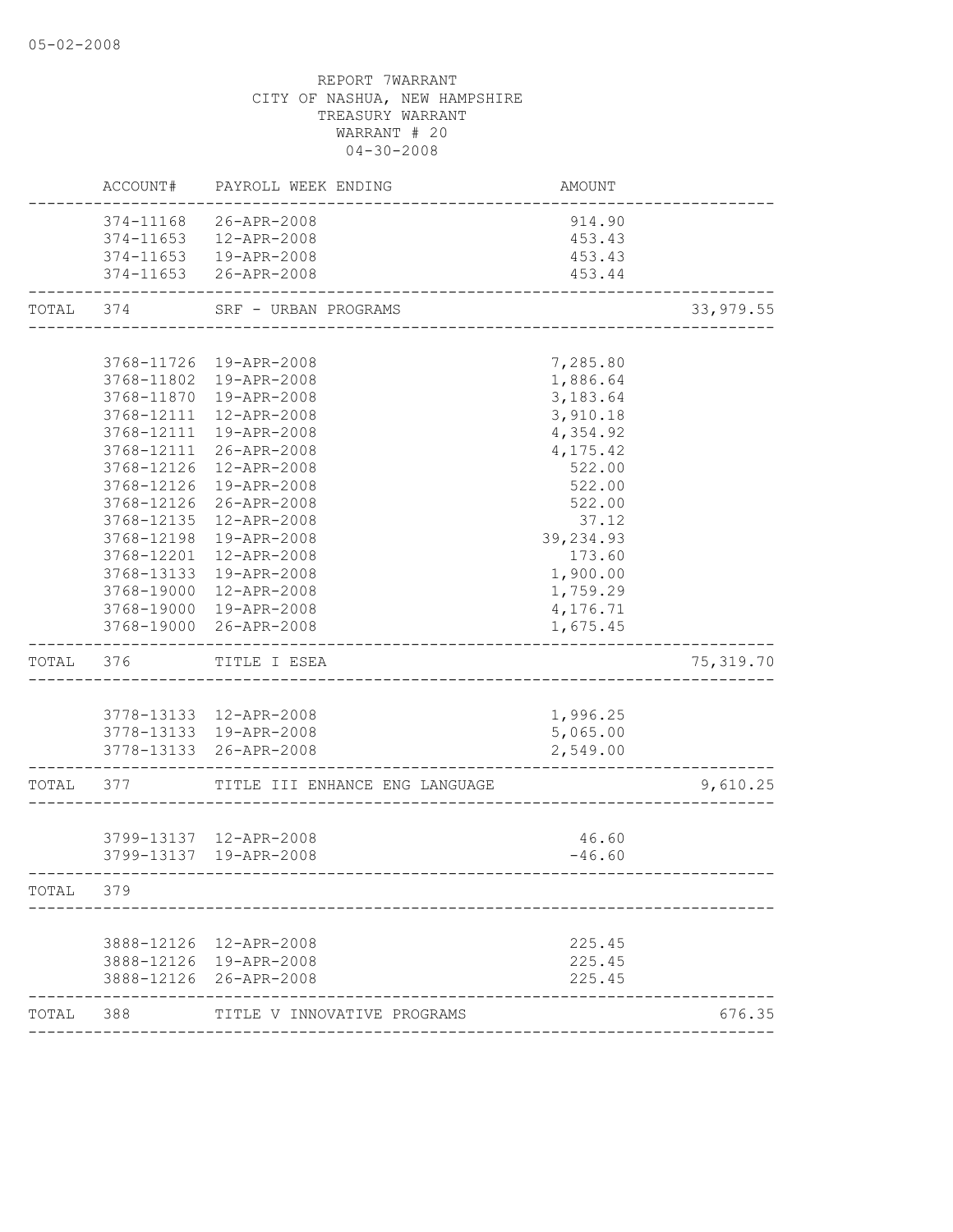| TOTAL | 397                                    | SPECIAL ED LOCAL                          |                          | 38,858.19  |
|-------|----------------------------------------|-------------------------------------------|--------------------------|------------|
|       | 3977-13137                             | 19-APR-2008                               | 46.60                    |            |
|       | 3977-12111<br>3977-13137               | 26-APR-2008<br>12-APR-2008                | 13,406.25<br>592.59      |            |
|       | 3977-12111                             | 19-APR-2008                               | 15,035.35                |            |
|       | 3977-12111                             | 12-APR-2008                               | 9,777.40                 |            |
| TOTAL | 396                                    | IDEA PRESCHOOL SPEC ED                    |                          | 2,434.42   |
|       |                                        |                                           |                          |            |
|       | 3968-12201                             | 3968-11726 19-APR-2008<br>12-APR-2008     | 2,372.42<br>62.00        |            |
| TOTAL | 395                                    | IDEA BASIC SPEC ED                        |                          | 61, 222.23 |
|       | 3958-12201                             | 26-APR-2008                               | 496.00                   |            |
|       | 3958-12201<br>3958-12201               | 12-APR-2008<br>19-APR-2008                | 229.40<br>372.00         |            |
|       | 3958-11726<br>3958-11860               | 19-APR-2008<br>19-APR-2008                | 58, 342.14<br>1,782.69   |            |
| TOTAL | 395                                    | IDEA BASIC SPEC ED                        |                          |            |
|       |                                        |                                           |                          |            |
|       | 3957-12201                             | 19-APR-2008                               |                          |            |
| TOTAL | 393                                    | DAY CARE                                  |                          | 924.83     |
|       | 3937-19000                             | 3937-12201 12-APR-2008<br>19-APR-2008     | 167.40<br>757.43         |            |
| TOTAL | 390                                    | VOC ED SECONDARY PERKINS                  |                          | 2,439.78   |
|       | 3908-12201<br>3908-13133               | 26-APR-2008<br>19-APR-2008                | 31.00<br>250.00          |            |
|       | 3908-12198<br>3908-12201<br>3908-12201 | 19-APR-2008<br>12-APR-2008<br>19-APR-2008 | 637.01<br>62.00<br>31.00 |            |
|       | 3908-11726                             | 19-APR-2008                               | 1,428.77                 |            |
|       | ACCOUNT#                               | PAYROLL WEEK ENDING                       | AMOUNT                   |            |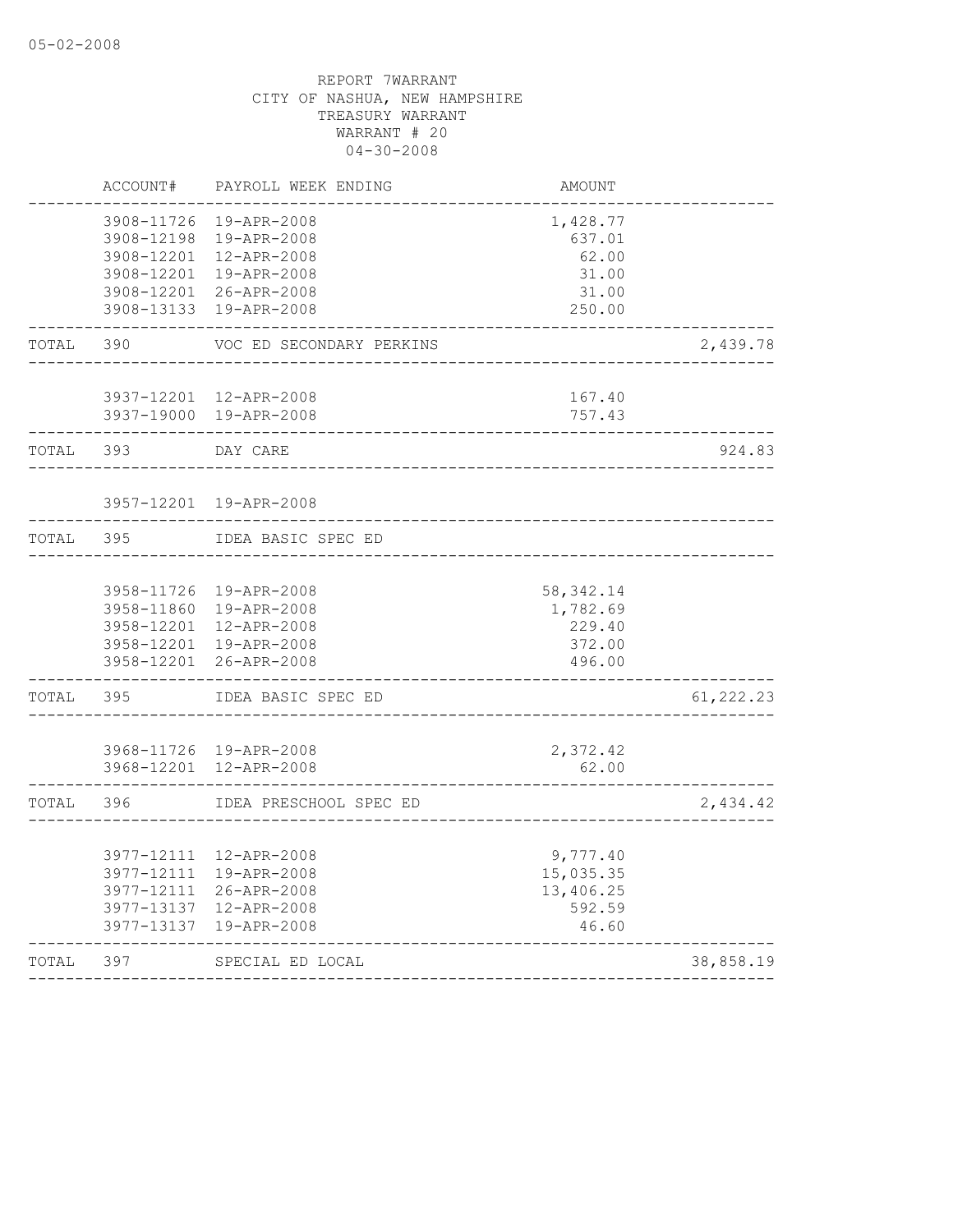|       | ACCOUNT#      | PAYROLL WEEK ENDING    | <b>AMOUNT</b>               |           |
|-------|---------------|------------------------|-----------------------------|-----------|
|       | 501-11033     | 12-APR-2008            | 769.94                      |           |
|       | 501-11033     | 19-APR-2008            | 769.94                      |           |
|       | 501-11033     | 26-APR-2008            | 769.94                      |           |
|       | 501-11470     | 12-APR-2008            | 798.30                      |           |
|       | 501-11470     | 19-APR-2008            | 798.30                      |           |
|       | 501-11470     | 26-APR-2008            | 798.30                      |           |
|       | 501-11471     | 12-APR-2008            | 1,864.88                    |           |
|       | 501-11471     | 19-APR-2008            | 1,864.88                    |           |
|       |               | 501-11471 26-APR-2008  | 1,864.88                    |           |
| TOTAL | 501           | MAYOR'S OFFICE         |                             | 10,299.36 |
|       |               |                        |                             |           |
|       | 502-11113     | 12-APR-2008            | 1,471.30                    |           |
|       | 502-11113     | 19-APR-2008            | 1,471.30                    |           |
|       | 502-11113     | 26-APR-2008            | 1,471.31                    |           |
|       | $502 - 11195$ | 12-APR-2008            | 1,941.86                    |           |
|       | 502-11195     | 19-APR-2008            | 1,941.86                    |           |
|       | 502-11195     | 26-APR-2008            | 1,941.86                    |           |
|       | 502-11219     | 12-APR-2008            | 1,715.72                    |           |
|       | 502-11219     | 19-APR-2008            | 1,715.72                    |           |
|       | 502-11219     | 26-APR-2008            | 1,715.72                    |           |
|       | 502-11518     | 12-APR-2008            | 1,569.35                    |           |
|       | 502-11518     | 19-APR-2008            | 1,569.35                    |           |
|       | 502-11518     | 26-APR-2008            | 1,569.35                    |           |
| TOTAL | 502           | LEGAL DEPARTMENT       |                             | 20,094.70 |
|       |               |                        |                             |           |
|       | 503-11071     | 12-APR-2008            | 1,153.51                    |           |
|       | 503-11071     | 19-APR-2008            | 2,307.04                    |           |
|       | 503-11071     | 26-APR-2008            | 1,153.52                    |           |
|       | 503-12092     | 12-APR-2008            | 476.66                      |           |
|       | 503-12092     | 19-APR-2008            | 476.66                      |           |
|       | 503-12092     | 26-APR-2008            | 476.66                      |           |
| TOTAL | 503           | BOARD OF ALDERMEN      | --------------------------- | 6,044.05  |
|       |               | 507-82010  19-APR-2008 | 546.13                      |           |
|       |               |                        |                             |           |
| TOTAL | 507           | PENSIONS               |                             | 546.13    |
|       | 511-11103     | 12-APR-2008            | 685.82                      |           |
|       | 511-11103     | 19-APR-2008            | 685.82                      |           |
|       | 511-11103     | 26-APR-2008            | 685.82                      |           |
|       | 511-11248     | 19-APR-2008            | 1,351.04                    |           |
|       |               |                        |                             |           |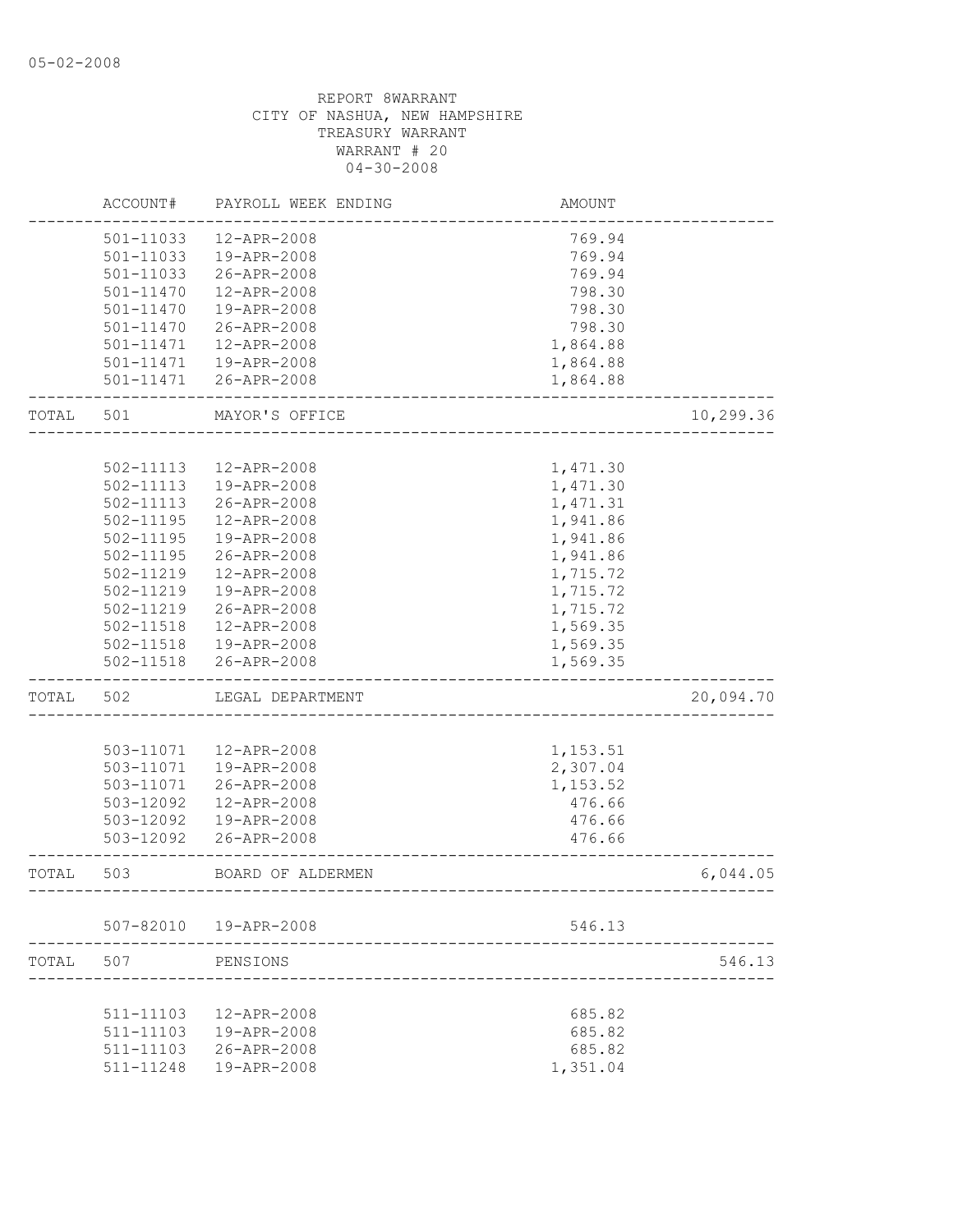|               | TOTAL 511 CITI-STAT (FORMERLY ADMIN SVS) 4,759.54 |                                                        |  |
|---------------|---------------------------------------------------|--------------------------------------------------------|--|
|               |                                                   |                                                        |  |
|               | 512-11005 12-APR-2008                             | 843.19                                                 |  |
|               |                                                   | 843.20                                                 |  |
|               | 512-11005  19-APR-2008<br>512-11005  26-APR-2008  | 843.19                                                 |  |
| 512-11050     | 12-APR-2008                                       | 690.29                                                 |  |
|               | 512-11050 26-APR-2008                             | 690.29                                                 |  |
|               | 512-11064  12-APR-2008                            |                                                        |  |
| 512-11064     | 19-APR-2008                                       | 927.4<br>927.4<br>927.41<br>2,196.71<br>2,196.71<br>15 |  |
| 512-11064     | 26-APR-2008                                       |                                                        |  |
| 512-11073     | 12-APR-2008                                       |                                                        |  |
| 512-11073     | 19-APR-2008                                       |                                                        |  |
| 512-11073     | 26-APR-2008                                       |                                                        |  |
| $512 - 11165$ | 12-APR-2008                                       | 1,886.33                                               |  |
| 512-11165     | 19-APR-2008                                       | 2,101.48                                               |  |
| 512-11165     | 26-APR-2008                                       | 2,101.49                                               |  |
| 512-11173     | 12-APR-2008                                       | 1,324.88                                               |  |
| 512-11173     | 19-APR-2008                                       | 1,324.88                                               |  |
| 512-11173     | 26-APR-2008                                       | 1,324.89                                               |  |
|               | 512-11177  12-APR-2008                            | 1,885.72                                               |  |
|               | 512-11177   19-APR-2008                           | 1,885.71                                               |  |
|               |                                                   | 1,885.72                                               |  |
|               | 512-11177 26-APR-2008<br>512-11222 12-APR-2008    | 929.72                                                 |  |
| 512-11222     | 19-APR-2008                                       | 929.71                                                 |  |
| 512-11222     | 26-APR-2008                                       | 929.72                                                 |  |
|               | 512-11224  12-APR-2008                            | 924.98                                                 |  |
| 512-11224     | 19-APR-2008                                       | 924.98                                                 |  |
| 512-11224     | 26-APR-2008                                       | 924.98                                                 |  |
| 512-11232     | 12-APR-2008                                       | 975.39                                                 |  |
| 512-11232     | 19-APR-2008                                       | 975.38                                                 |  |
| 512-11232     | 26-APR-2008                                       | 975.39                                                 |  |
| 512-11265     | 12-APR-2008                                       | 809.99                                                 |  |
| 512-11265     | 19-APR-2008                                       | 809.99                                                 |  |
| 512-11265     | 26-APR-2008                                       | 809.99                                                 |  |
|               | 512-11531    12-APR-2008                          | 1,546.58                                               |  |
| 512-11531     | 19-APR-2008                                       | 1,546.58                                               |  |
| 512-11531     | 26-APR-2008                                       | 1,546.58                                               |  |
| 512-11581     | 12-APR-2008                                       | 707.56                                                 |  |
| 512-11581     | 19-APR-2008                                       | 707.56                                                 |  |
| 512-11581     | 26-APR-2008                                       | 707.56                                                 |  |
| 512-11714     | 12-APR-2008                                       | 877.27                                                 |  |
| 512-11714     | 19-APR-2008                                       | 877.27                                                 |  |
| 512-11714     | 26-APR-2008                                       | 877.26                                                 |  |
| 512-11740     | 12-APR-2008                                       | 1,529.82                                               |  |
| 512-11740     | 19-APR-2008                                       | 1,529.82                                               |  |
|               |                                                   |                                                        |  |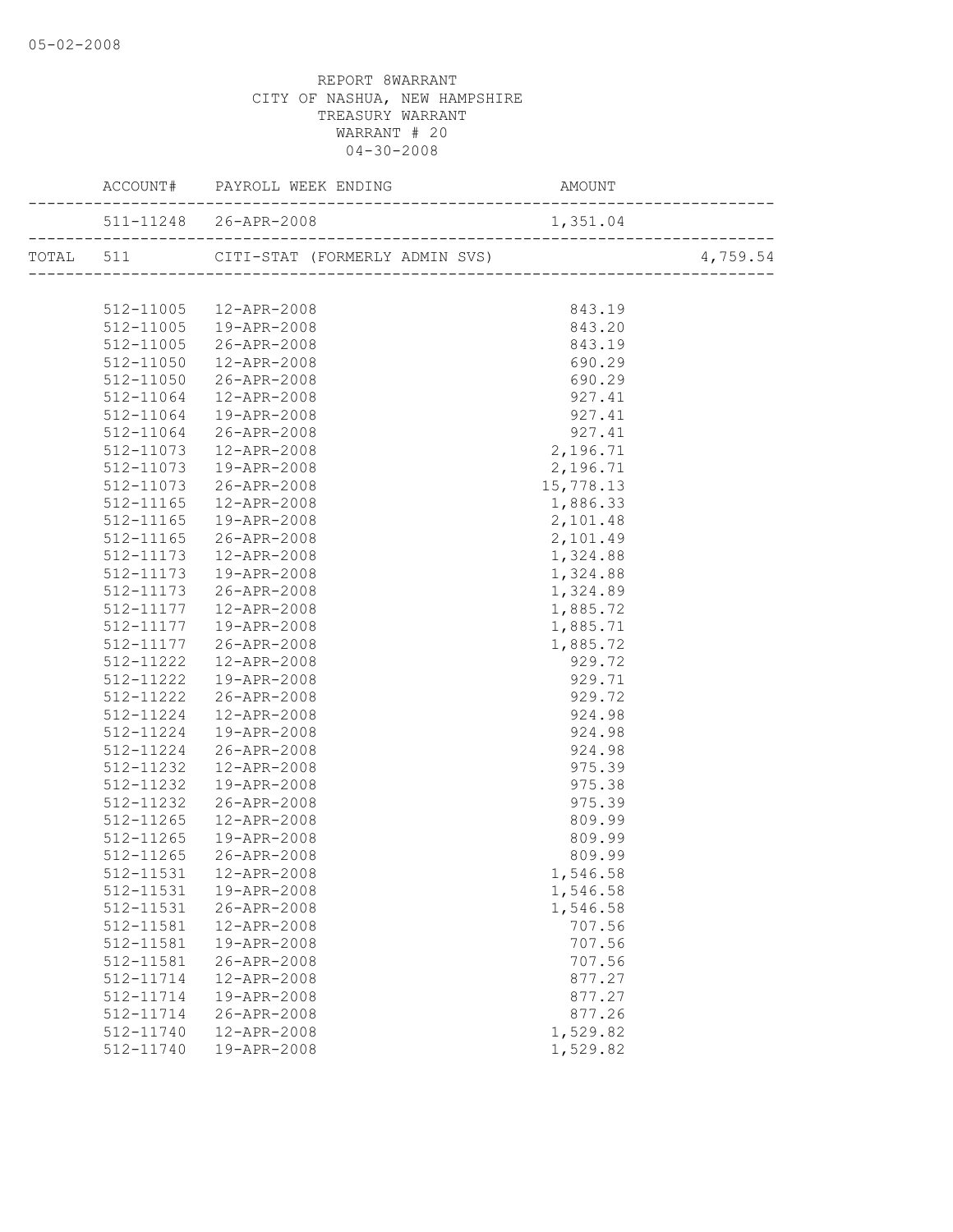|       | ACCOUNT#  | PAYROLL WEEK ENDING     | AMOUNT   |           |
|-------|-----------|-------------------------|----------|-----------|
|       | 512-11740 | 26-APR-2008             | 1,529.82 |           |
|       | 512-12010 | 12-APR-2008             | 279.21   |           |
|       | 512-12010 | 19-APR-2008             | 279.21   |           |
|       | 512-12010 | 26-APR-2008             | 279.21   |           |
|       | 512-12033 | 12-APR-2008             | 564.47   |           |
|       | 512-12033 | 19-APR-2008             | 564.47   |           |
|       | 512-12033 | 26-APR-2008             | 564.47   |           |
|       | 512-12052 | 12-APR-2008             | 763.63   |           |
|       | 512-12052 | 19-APR-2008             | 533.78   |           |
|       | 512-12052 | 26-APR-2008             | 538.99   |           |
|       | 512-12056 | 12-APR-2008             | 331.07   |           |
|       | 512-12056 | 19-APR-2008             | 331.07   |           |
|       | 512-12056 | 26-APR-2008             | 331.07   |           |
|       | 512-12749 | 12-APR-2008             | 571.82   |           |
|       | 512-12749 | 19-APR-2008             | 571.81   |           |
|       | 512-12749 | 26-APR-2008             | 571.82   |           |
|       | 512-13004 | 12-APR-2008             | 32.82    |           |
|       | 512-13004 | 19-APR-2008             | 8.67     |           |
|       | 512-13004 | 26-APR-2008             | 29.26    |           |
| TOTAL | 512       | FINANCIAL SERVICES      |          | 74,635.79 |
|       |           |                         |          |           |
|       |           | 513-11117  12-APR-2008  | 1,489.36 |           |
|       | 513-11117 | 19-APR-2008             | 1,489.36 |           |
|       | 513-11117 | 26-APR-2008             | 1,489.36 |           |
|       | 513-11171 | 12-APR-2008             | 2,506.97 |           |
|       | 513-11171 | 19-APR-2008             | 2,506.97 |           |
|       | 513-11171 | 26-APR-2008             | 2,506.97 |           |
|       | 513-11213 | 12-APR-2008             | 1,219.71 |           |
|       | 513-11213 | 19-APR-2008             | 1,219.71 |           |
|       | 513-11213 | 26-APR-2008             | 1,219.71 |           |
|       | 513-11223 | 12-APR-2008             | 722.31   |           |
|       | 513-11223 | 19-APR-2008             | 722.31   |           |
|       | 513-11223 | 26-APR-2008             | 722.31   |           |
| TOTAL | 513       | CITY CLERK'S OFFICE     |          | 17,815.05 |
|       | --------- | ----------------------- |          |           |
|       | 515-11031 | 12-APR-2008             | 1,014.26 |           |
|       | 515-11031 | 19-APR-2008             | 1,014.26 |           |
|       | 515-11031 | 26-APR-2008             | 1,014.26 |           |
|       | 515-11350 | 12-APR-2008             | 877.27   |           |
|       | 515-11350 | 19-APR-2008             | 877.27   |           |
|       | 515-11350 | 26-APR-2008             | 877.27   |           |
|       | 515-11447 | 12-APR-2008             | 1,575.29 |           |
|       | 515-11447 | 19-APR-2008             | 1,575.29 |           |
|       | 515-11447 | 26-APR-2008             | 1,575.29 |           |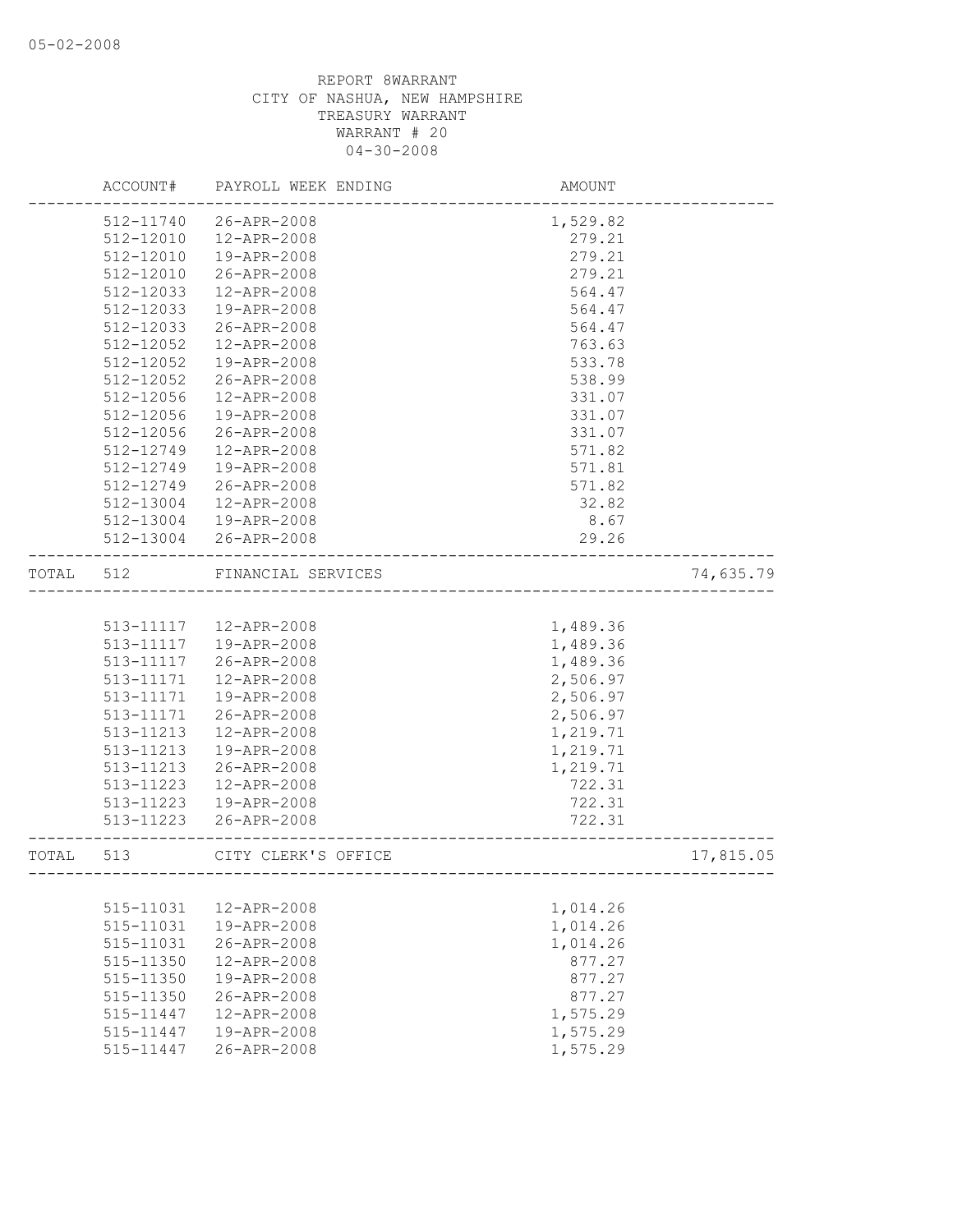|       |           | AMOUNT<br>--------------------------<br>ACCOUNT# PAYROLL WEEK ENDING |          |           |
|-------|-----------|----------------------------------------------------------------------|----------|-----------|
|       |           | 515-12001  12-APR-2008                                               | 646.03   |           |
|       |           | 515-12001  19-APR-2008                                               | 646.03   |           |
|       |           | 515-12001 26-APR-2008                                                | 646.03   |           |
|       |           | TOTAL 515 HUMAN RESOURCES                                            |          | 12,338.55 |
|       |           |                                                                      |          |           |
|       |           | 516-11147  12-APR-2008                                               | 667.54   |           |
|       |           | 516-11147  19-APR-2008                                               | 667.54   |           |
|       |           | 516-11147 26-APR-2008                                                | 667.54   |           |
|       |           | 516-11148  12-APR-2008                                               | 872.06   |           |
|       |           | 516-11148  19-APR-2008                                               | 872.06   |           |
|       |           | 516-11148 26-APR-2008                                                | 872.06   |           |
|       | 516-11459 | 12-APR-2008                                                          | 162.21   |           |
|       | 516-11459 | 19-APR-2008                                                          | 162.21   |           |
|       | 516-11459 | 26-APR-2008                                                          | 162.21   |           |
|       | 516-11573 | 12-APR-2008                                                          | 864.92   |           |
|       |           | 516-11573  19-APR-2008                                               | 864.92   |           |
|       |           | 516-11573 26-APR-2008                                                | 864.92   |           |
|       |           | TOTAL 516 PURCHASING DEPARTMENT                                      |          | 7,700.19  |
|       |           |                                                                      |          |           |
|       |           | 517-11198  12-APR-2008                                               | 601.38   |           |
|       |           | 517-11198  19-APR-2008                                               | 601.38   |           |
|       | 517-11198 | 26-APR-2008                                                          | 601.38   |           |
|       | 517-11201 | 12-APR-2008                                                          | 615.29   |           |
|       | 517-11201 | 19-APR-2008                                                          | 615.29   |           |
|       |           | 517-11201 26-APR-2008                                                | 615.29   |           |
|       | 517-11203 | 12-APR-2008                                                          | 463.30   |           |
|       | 517-11203 | 19-APR-2008                                                          | 557.35   |           |
|       | 517-11203 | 26-APR-2008                                                          | 557.35   |           |
|       | 517-11420 | 12-APR-2008                                                          | 811.82   |           |
|       | 517-11420 | 19-APR-2008                                                          | 811.82   |           |
|       | 517-11420 | 26-APR-2008                                                          | 811.82   |           |
|       | 517-12063 | 12-APR-2008                                                          | 275.09   |           |
|       | 517-12063 | 19-APR-2008                                                          | 275.10   |           |
|       |           | 517-12063 26-APR-2008                                                | 275.10   |           |
| TOTAL | 517       | BUILDING MAINT - CITY ADMIN<br>--------------------------            |          | 8,488.76  |
|       |           |                                                                      |          |           |
|       | 518-11130 | 12-APR-2008                                                          | 786.82   |           |
|       | 518-11130 | 19-APR-2008                                                          | 786.82   |           |
|       | 518-11130 | 26-APR-2008                                                          | 786.81   |           |
|       | 518-11441 | 12-APR-2008                                                          | 1,324.88 |           |
|       | 518-11441 | 19-APR-2008                                                          | 1,324.88 |           |
|       | 518-11441 | 26-APR-2008                                                          | 1,324.88 |           |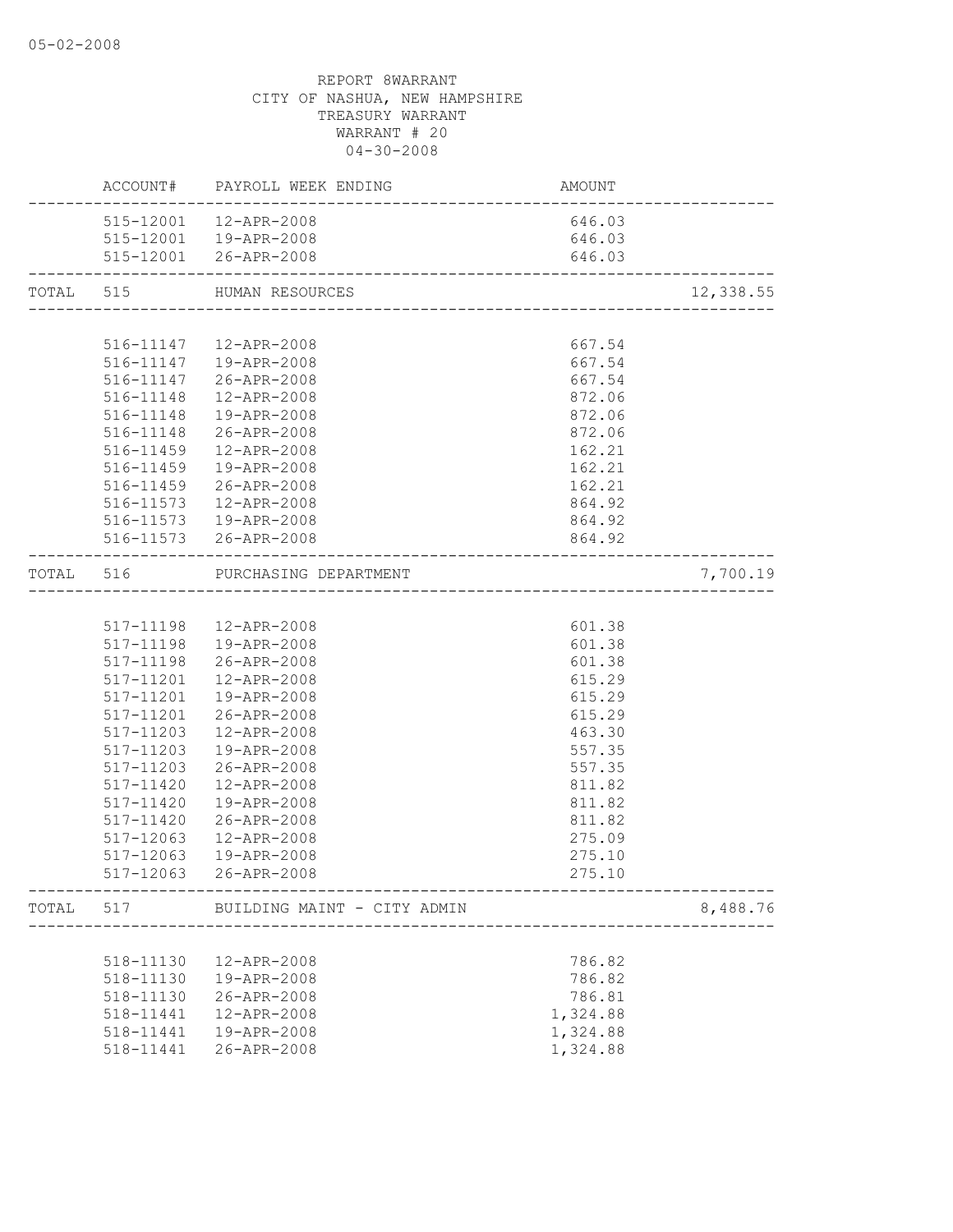|           |           | ACCOUNT# PAYROLL WEEK ENDING                                     | AMOUNT   |           |
|-----------|-----------|------------------------------------------------------------------|----------|-----------|
|           |           | 518-11540  12-APR-2008                                           | 988.21   |           |
|           |           | 518-11540  19-APR-2008                                           | 988.21   |           |
|           | 518-11540 | 26-APR-2008                                                      | 988.21   |           |
|           | 518-11578 | 12-APR-2008                                                      | 909.84   |           |
|           | 518-11578 | 19-APR-2008                                                      | 909.84   |           |
|           | 518-11578 | 26-APR-2008                                                      | 909.84   |           |
|           | 518-11589 | 12-APR-2008                                                      | 837.37   |           |
|           |           | 518-11589  19-APR-2008                                           | 985.14   |           |
|           |           | 518-11589 26-APR-2008                                            | 985.14   |           |
| TOTAL 518 |           | INSURANCE - ADMINISTRATION<br>---------------------------------- |          | 14,836.89 |
|           |           |                                                                  |          |           |
|           |           | 519-11014  12-APR-2008                                           | 1,033.06 |           |
|           | 519-11014 | 19-APR-2008                                                      | 1,033.06 |           |
|           | 519-11014 | 26-APR-2008                                                      | 1,033.06 |           |
|           | 519-11016 | 12-APR-2008                                                      | 906.86   |           |
|           | 519-11016 | 19-APR-2008                                                      | 906.86   |           |
|           | 519-11016 | 26-APR-2008                                                      | 906.86   |           |
|           |           | 519-11017  12-APR-2008                                           | 756.67   |           |
|           | 519-11017 | 19-APR-2008                                                      | 756.67   |           |
|           | 519-11017 | 26-APR-2008                                                      | 756.67   |           |
|           | 519-11115 | 12-APR-2008                                                      | 1,819.34 |           |
|           | 519-11115 | 19-APR-2008                                                      | 1,819.33 |           |
|           | 519-11115 | 26-APR-2008                                                      | 1,819.34 |           |
|           | 519-11146 | 12-APR-2008                                                      | 788.29   |           |
|           | 519-11146 | 19-APR-2008                                                      | 788.29   |           |
|           | 519-11146 | 26-APR-2008                                                      | 788.29   |           |
|           | 519-11153 | 12-APR-2008                                                      | 568.62   |           |
|           | 519-11153 | 19-APR-2008                                                      | 568.62   |           |
|           | 519-11153 | 26-APR-2008                                                      | 568.62   |           |
|           | 519-11154 | 12-APR-2008                                                      | 594.65   |           |
|           | 519-11154 | 19-APR-2008                                                      | 594.65   |           |
|           | 519-11154 | 26-APR-2008                                                      | 594.65   |           |
|           | 519-11205 | 12-APR-2008                                                      | 743.44   |           |
|           | 519-11205 | 19-APR-2008                                                      | 743.44   |           |
|           | 519-11205 | 26-APR-2008                                                      | 743.45   |           |
|           | 519-11241 | 12-APR-2008                                                      | 1,328.18 |           |
|           | 519-11241 | 19-APR-2008                                                      | 1,328.18 |           |
|           | 519-11241 | 26-APR-2008                                                      | 1,328.18 |           |
|           | 519-18006 | 19-APR-2008                                                      | 375.00   |           |
| TOTAL     | 519       | ASSESSORS                                                        |          | 25,992.33 |
|           |           |                                                                  |          |           |
|           | 522-11429 | 12-APR-2008                                                      | 1,715.72 |           |
|           |           | 522-11429  19-APR-2008                                           | 1,715.72 |           |
|           | 522-11429 | 26-APR-2008                                                      | 1,715.72 |           |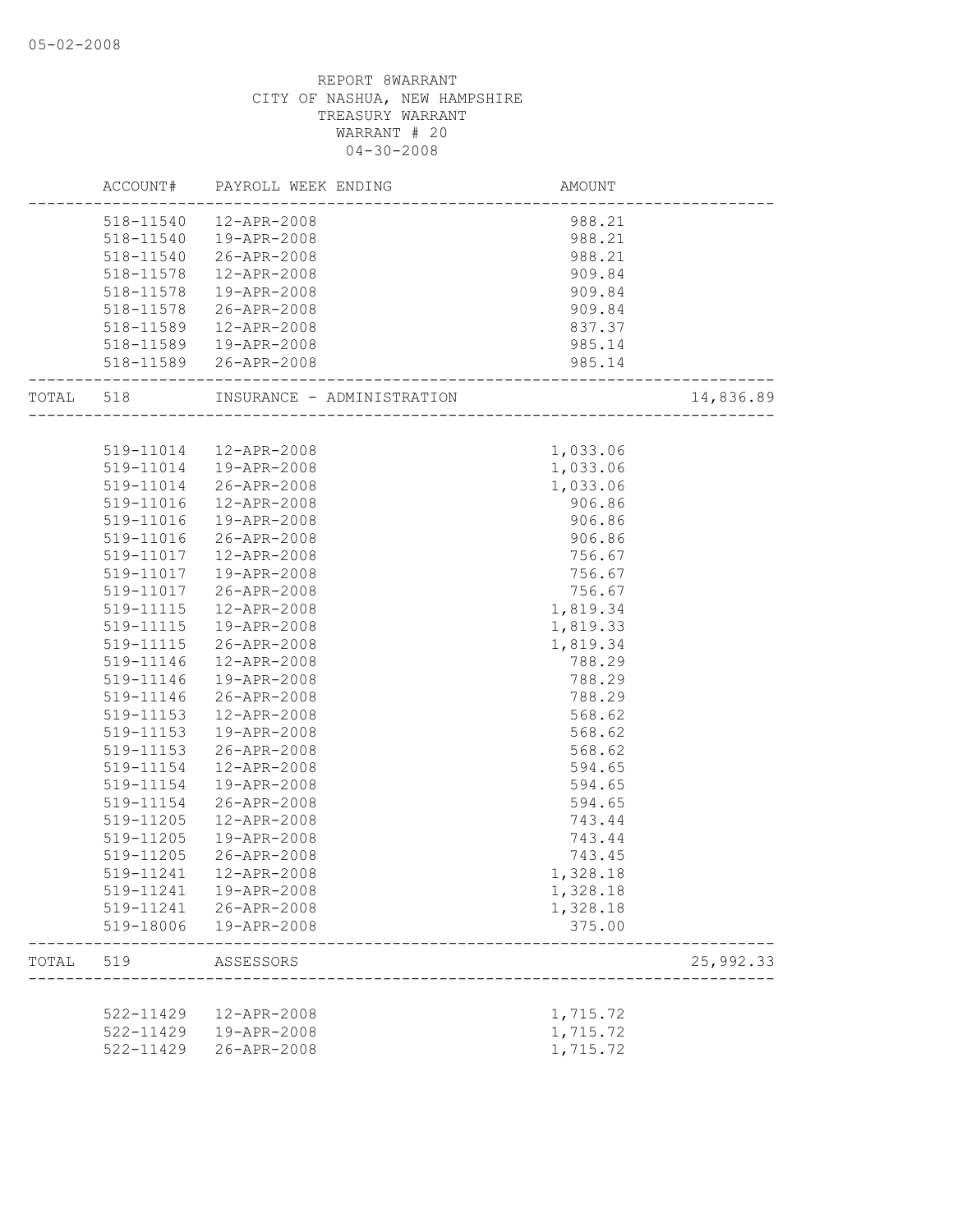|       | ACCOUNT#      | PAYROLL WEEK ENDING    | AMOUNT   |            |
|-------|---------------|------------------------|----------|------------|
|       | 522-11488     | 12-APR-2008            | 1,557.27 |            |
|       | 522-11488     | 19-APR-2008            | 1,557.27 |            |
|       | 522-11488     | 26-APR-2008            | 1,557.27 |            |
|       | 522-11641     | 12-APR-2008            | 1,295.88 |            |
|       | 522-11641     | 19-APR-2008            | 1,295.88 |            |
|       | 522-11641     | 26-APR-2008            | 1,295.88 |            |
|       | 522-11652     | 12-APR-2008            | 1,364.20 |            |
|       | 522-11652     | 19-APR-2008            | 1,364.21 |            |
|       | 522-11652     | 26-APR-2008            | 1,364.20 |            |
|       | 522-11721     | 12-APR-2008            | 1,431.77 |            |
|       | 522-11721     | 19-APR-2008            | 1,431.77 |            |
|       | 522-11721     | 26-APR-2008            | 1,431.77 |            |
|       | 522-11724     | 12-APR-2008            | 1,255.87 |            |
|       | 522-11724     | 19-APR-2008            | 1,255.87 |            |
|       | 522-11724     | 26-APR-2008            | 1,255.87 |            |
|       | 522-11725     | 12-APR-2008            | 919.27   |            |
|       | $522 - 11725$ | 19-APR-2008            | 919.27   |            |
|       | $522 - 11725$ | 26-APR-2008            | 919.27   |            |
|       | 522-11729     | 12-APR-2008            | 3,074.75 |            |
|       | 522-11729     | 19-APR-2008            | 3,074.75 |            |
|       |               | 522-11729 26-APR-2008  | 3,074.76 |            |
|       | 522-13004     | 26-APR-2008            | 275.78   |            |
| TOTAL | 522           | INFORMATION TECHNOLOGY |          | 38, 119.99 |
|       |               |                        |          |            |
|       |               | 523-11332  12-APR-2008 | 924.10   |            |
|       |               | 523-11332  19-APR-2008 | 924.10   |            |
|       |               | 523-11332 26-APR-2008  | 924.10   |            |
| TOTAL | 523           | GIS                    |          | 2,772.30   |
|       |               |                        |          |            |
|       | 531-11065     | 12-APR-2008            | 1,047.51 |            |
|       | 531-11065     | 19-APR-2008            | 1,047.51 |            |
|       | 531-11065     | 26-APR-2008            | 1,047.51 |            |
|       | 531-11085     | 12-APR-2008            | 847.79   |            |
|       | 531-11085     | 19-APR-2008            | 847.79   |            |
|       | 531-11085     | 26-APR-2008            | 847.79   |            |
|       | 531-11114     | 12-APR-2008            | 2,145.15 |            |
|       | 531-11114     | 19-APR-2008            | 2,145.15 |            |
|       | 531-11114     | 26-APR-2008            | 2,145.15 |            |
|       | 531-11129     | 12-APR-2008            | 1,835.71 |            |
|       | 531-11129     | 19-APR-2008            | 1,835.70 |            |
|       | 531-11129     | 26-APR-2008            | 1,835.71 |            |
|       | 531-11164     | 12-APR-2008            | 1,083.77 |            |
|       | 531-11164     | 19-APR-2008            | 1,083.76 |            |
|       | 531-11164     | 26-APR-2008            | 1,083.77 |            |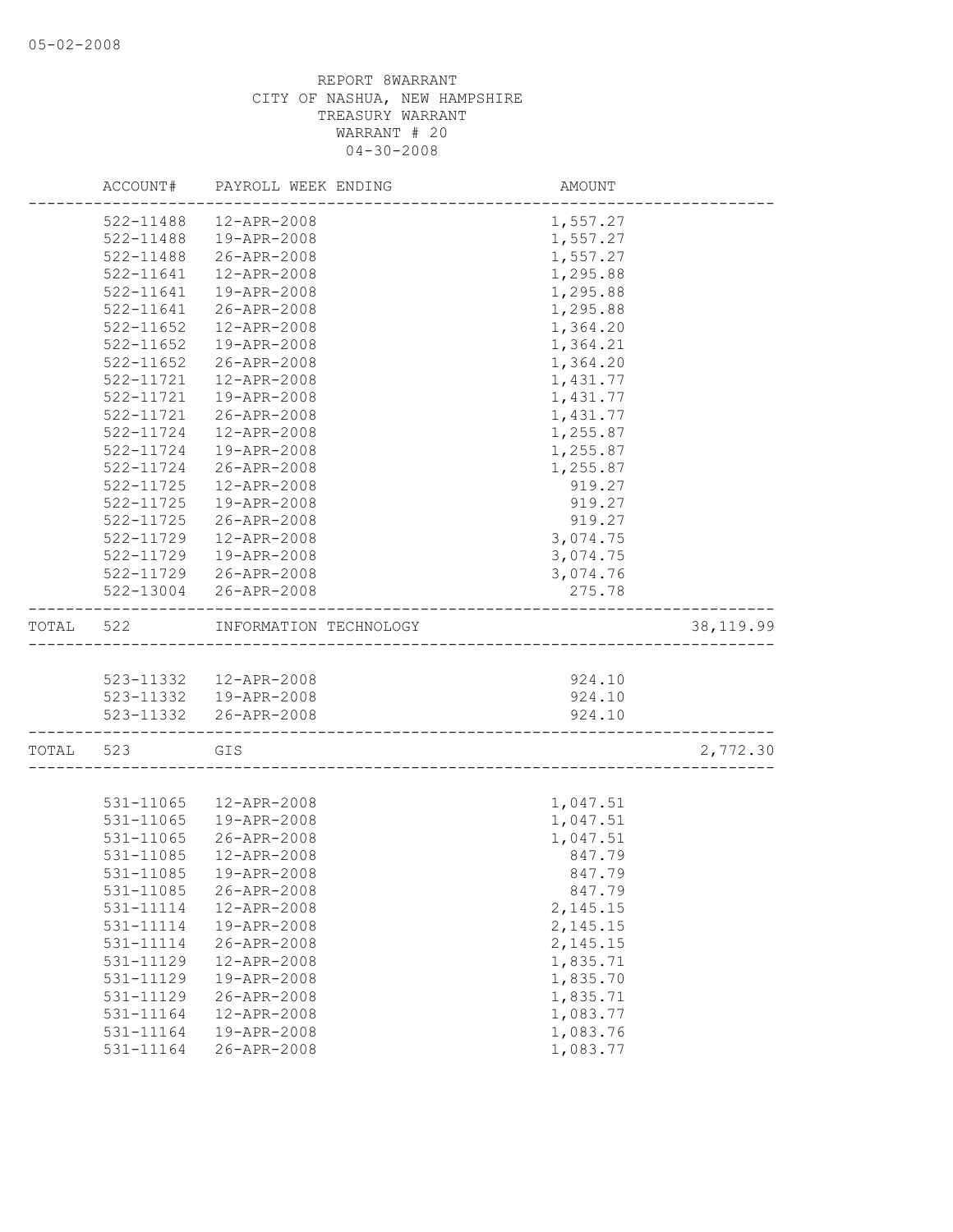| ACCOUNT#      | PAYROLL WEEK ENDING | AMOUNT    |
|---------------|---------------------|-----------|
| 531-11166     | 12-APR-2008         | 1,794.20  |
| 531-11166     | 19-APR-2008         | 1,794.20  |
| 531-11166     | 26-APR-2008         | 2,325.68  |
| 531-11170     | 12-APR-2008         | 1,363.20  |
| 531-11170     | 19-APR-2008         | 1,363.20  |
| 531-11170     | 26-APR-2008         | 1,363.20  |
| 531-11201     | 12-APR-2008         | 1,237.90  |
| 531-11201     | 19-APR-2008         | 1,237.90  |
| 531-11201     | 26-APR-2008         | 1,237.90  |
| 531-11203     | 12-APR-2008         | 554.46    |
| 531-11203     | 19-APR-2008         | 554.46    |
| 531-11203     | 26-APR-2008         | 554.45    |
| 531-11226     | 12-APR-2008         | 744.22    |
| 531-11226     | 19-APR-2008         | 744.21    |
| 531-11226     | 26-APR-2008         | 744.21    |
| 531-11242     | 12-APR-2008         | 1,035.14  |
| 531-11242     | 19-APR-2008         | 1,035.14  |
| 531-11242     | 26-APR-2008         | 1,035.14  |
| 531-11398     | 12-APR-2008         | 577.30    |
| 531-11398     | 19-APR-2008         | 577.30    |
| 531-11398     | 26-APR-2008         | 577.30    |
| 531-11477     | 12-APR-2008         | 1,236.79  |
| 531-11477     | 19-APR-2008         | 1,236.79  |
| 531-11477     | 26-APR-2008         | 1,236.80  |
| 531-11487     | 12-APR-2008         | 1,287.60  |
| 531-11487     | 19-APR-2008         | 1,287.60  |
| 531-11487     | 26-APR-2008         | 1,287.60  |
| 531-11498     | 12-APR-2008         | 807.60    |
| 531-11498     | 19-APR-2008         | 807.60    |
| 531-11498     | 26-APR-2008         | 807.60    |
| 531-11516     | 12-APR-2008         | 790.18    |
| 531-11516     | 19-APR-2008         | 790.18    |
| 531-11516     | 26-APR-2008         | 790.18    |
| $531 - 11535$ | 12-APR-2008         | 12,187.14 |
| 531-11535     | 19-APR-2008         | 12,187.13 |
| 531-11535     | 26-APR-2008         | 12,187.13 |
| 531-11537     | 12-APR-2008         | 13,320.98 |
| 531-11537     | 19-APR-2008         | 13,320.98 |
| 531-11537     | 26-APR-2008         | 13,320.98 |
| 531-11538     | 12-APR-2008         | 847.79    |
| 531-11538     | 19-APR-2008         | 847.79    |
| 531-11538     | 26-APR-2008         | 847.79    |
| 531-11539     | 12-APR-2008         | 1,446.40  |
| 531-11539     | 19-APR-2008         | 1,446.40  |
| 531-11539     | 26-APR-2008         | 1,446.40  |
| 531-11544     | 12-APR-2008         | 3,887.74  |
| 531-11544     | 19-APR-2008         | 3,887.74  |
| 531-11544     | 26-APR-2008         | 3,887.73  |
|               |                     |           |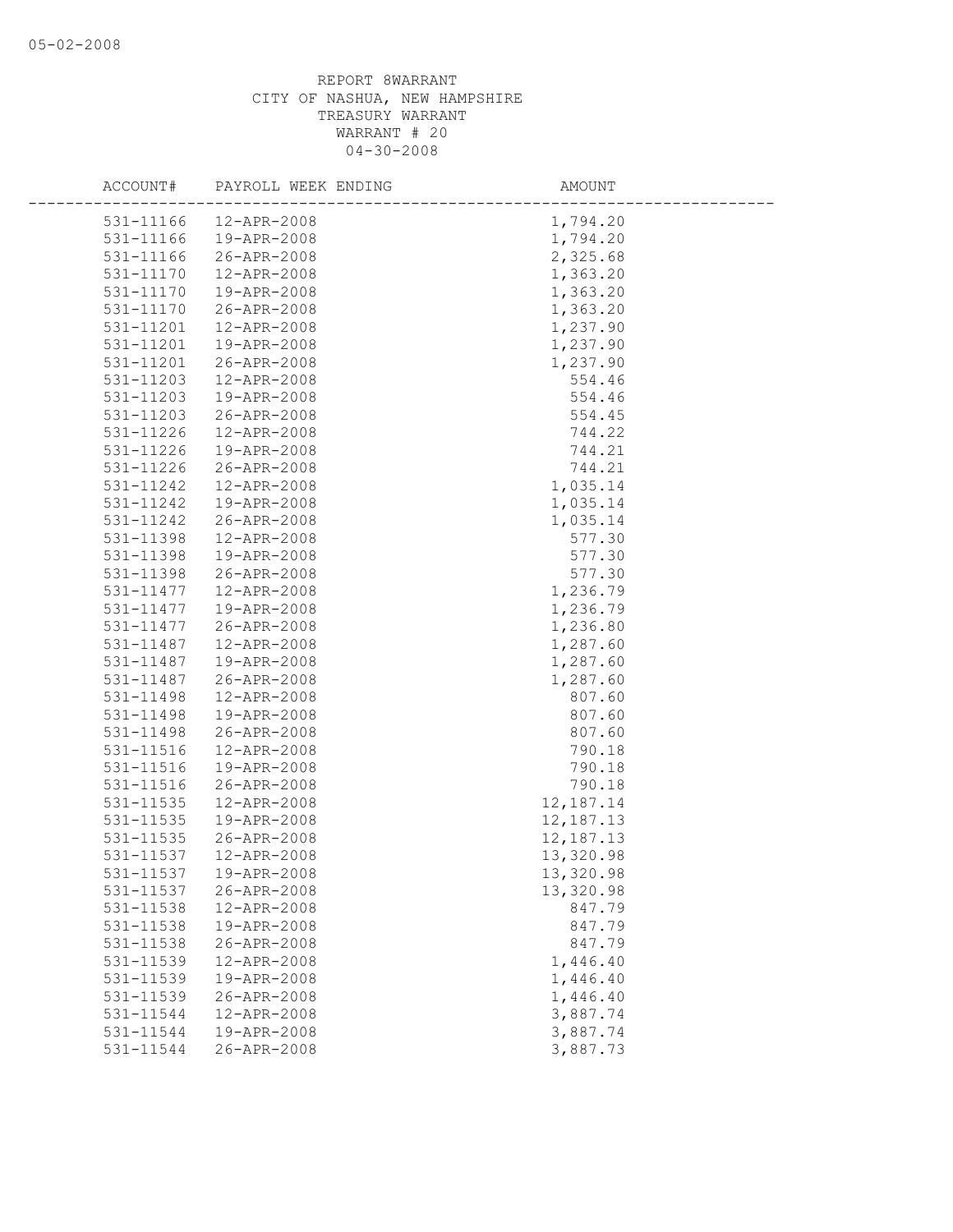| ACCOUNT#  | PAYROLL WEEK ENDING | AMOUNT     |
|-----------|---------------------|------------|
| 531-11549 | 12-APR-2008         | 11,533.72  |
| 531-11549 | 19-APR-2008         | 11,793.60  |
| 531-11549 | 26-APR-2008         | 11,793.60  |
| 531-11552 | 12-APR-2008         | 7,623.20   |
| 531-11552 | 19-APR-2008         | 7,623.20   |
| 531-11552 | 26-APR-2008         | 7,623.20   |
| 531-11555 | 12-APR-2008         | 22, 233.58 |
| 531-11555 | 19-APR-2008         | 21,830.29  |
| 531-11555 | 26-APR-2008         | 21,260.93  |
| 531-11558 | 12-APR-2008         | 64, 919.53 |
| 531-11558 | 19-APR-2008         | 62,395.14  |
| 531-11558 | 26-APR-2008         | 61,987.89  |
| 531-11561 | 12-APR-2008         | 23,896.55  |
| 531-11561 | 19-APR-2008         | 23,896.57  |
| 531-11561 | 26-APR-2008         | 23,896.57  |
| 531-11567 | 12-APR-2008         | 30,071.86  |
| 531-11567 | 19-APR-2008         | 30,071.86  |
| 531-11567 | 26-APR-2008         | 30,071.86  |
| 531-11569 | 12-APR-2008         | 1,116.28   |
| 531-11569 | 19-APR-2008         | 1,116.28   |
| 531-11569 | 26-APR-2008         | 1,116.29   |
| 531-11618 | 12-APR-2008         | 2,616.25   |
| 531-11618 | 19-APR-2008         | 2,616.25   |
| 531-11618 | 26-APR-2008         | 2,853.77   |
| 531-11622 | 12-APR-2008         | 2,752.37   |
| 531-11622 | 19-APR-2008         | 2,752.40   |
| 531-11622 | 26-APR-2008         | 2,752.39   |
| 531-11632 | 12-APR-2008         | 610.55     |
| 531-11632 | 19-APR-2008         | 610.55     |
| 531-11632 | 26-APR-2008         | 610.55     |
| 531-11633 | 12-APR-2008         | 1,363.50   |
| 531-11633 | 19-APR-2008         | 1,363.50   |
| 531-11633 | 26-APR-2008         | 1,363.50   |
| 531-11635 | 12-APR-2008         | 803.90     |
| 531-11635 | 19-APR-2008         | 803.90     |
| 531-11635 | 26-APR-2008         | 803.90     |
| 531-11636 | 12-APR-2008         | 844.70     |
| 531-11636 | 19-APR-2008         | 844.70     |
| 531-11636 | 26-APR-2008         | 844.70     |
| 531-11664 | 12-APR-2008         | 1,076.89   |
| 531-11664 | 19-APR-2008         | 1,076.88   |
| 531-11664 | 26-APR-2008         | 1,076.89   |
| 531-11665 | 12-APR-2008         | 723.03     |
| 531-11665 | 19-APR-2008         | 723.03     |
| 531-11665 | 26-APR-2008         | 723.03     |
| 531-11719 | 12-APR-2008         | 866.50     |
| 531-11719 | 19-APR-2008         | 828.59     |
| 531-11722 | 12-APR-2008         | 2,185.40   |
|           |                     |            |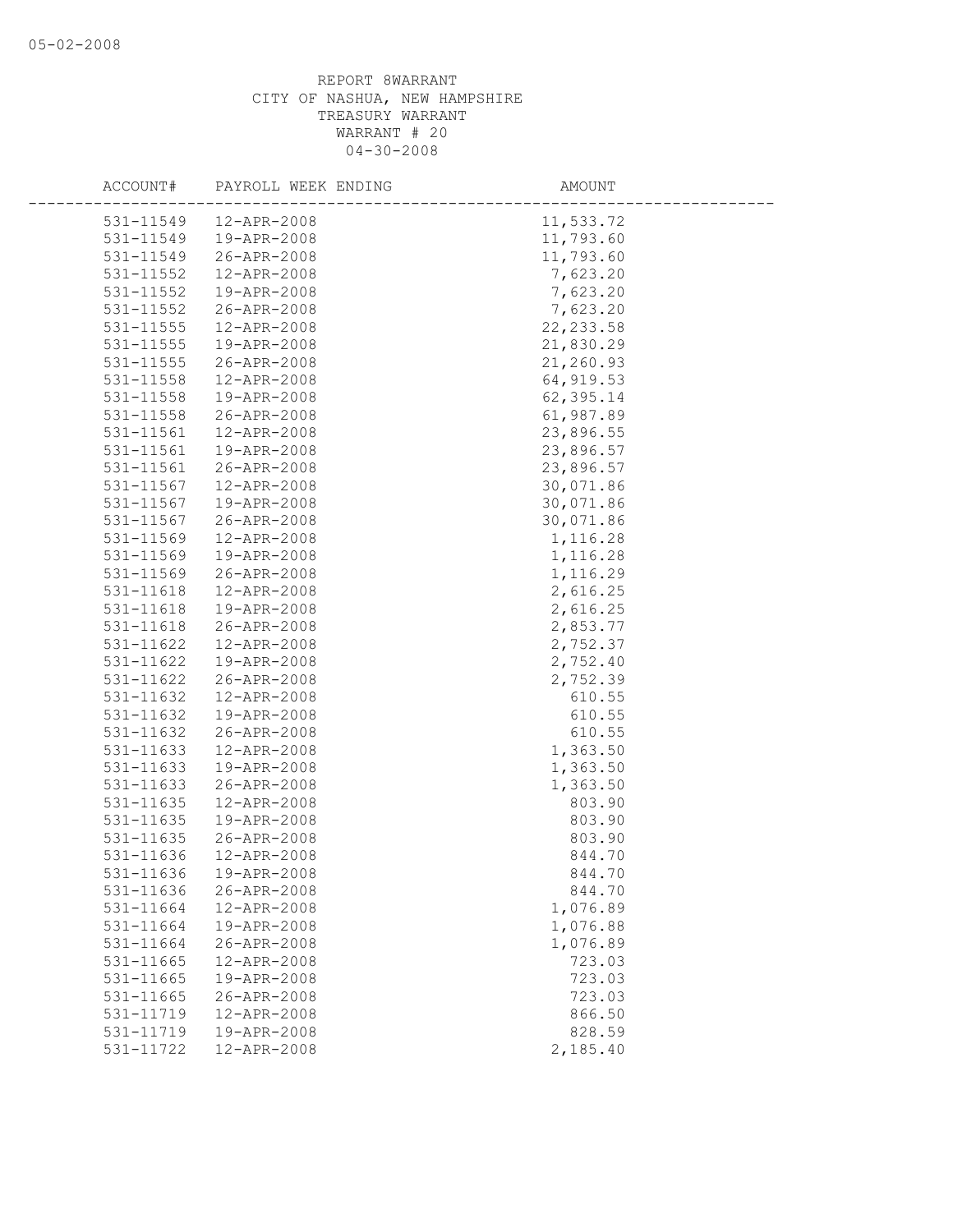| ACCOUNT#      | PAYROLL WEEK ENDING | AMOUNT    |
|---------------|---------------------|-----------|
| 531-11722     | 19-APR-2008         | 2,185.40  |
| 531-11722     | 26-APR-2008         | 2,185.40  |
| 531-11732     | 12-APR-2008         | 1,131.25  |
| 531-11732     | 19-APR-2008         | 1,131.25  |
| 531-11732     | 26-APR-2008         | 1,131.25  |
| 531-11733     | 12-APR-2008         | 1,683.70  |
| 531-11733     | 19-APR-2008         | 2,088.55  |
| 531-11733     | 26-APR-2008         | 2,088.55  |
| 531-12020     | 12-APR-2008         | 879.88    |
| 531-12020     | 19-APR-2008         | 879.88    |
| 531-12020     | 26-APR-2008         | 879.88    |
| 531-12042     | 12-APR-2008         | 1,640.67  |
| 531-12042     | 19-APR-2008         | 1,834.37  |
| 531-12042     | 26-APR-2008         | 1,391.22  |
| 531-12066     | 12-APR-2008         | 632.50    |
| 531-12066     | 19-APR-2008         | 632.50    |
| 531-12066     | 26-APR-2008         | 632.50    |
| 531-12068     | 12-APR-2008         | 1,418.78  |
| 531-12068     | 19-APR-2008         | 1,418.78  |
| 531-12068     | 26-APR-2008         | 1,418.78  |
| 531-12071     | 12-APR-2008         | 243.90    |
| 531-12071     | 19-APR-2008         | 243.91    |
| 531-12071     | 26-APR-2008         | 243.90    |
| 531-12119     | 12-APR-2008         | 1,065.25  |
| 531-12119     | 19-APR-2008         | 1,065.25  |
| 531-12119     | 26-APR-2008         | 1,065.25  |
| 531-13004     | 12-APR-2008         | 4,199.70  |
| 531-13004     | 19-APR-2008         | 4,071.84  |
| 531-13004     | 26-APR-2008         | 3, 163.57 |
| 531-13038     | 12-APR-2008         | 833.94    |
| 531-13038     | 19-APR-2008         | 650.60    |
| 531-13038     | 26-APR-2008         | 5,817.24  |
| 531-13040     | 12-APR-2008         | 3,035.72  |
| $531 - 13040$ | 19-APR-2008         | 4, 113.91 |
| 531-13040     | 26-APR-2008         | 1,934.01  |
| 531-13044     | 12-APR-2008         | 5,693.19  |
| 531-13044     | 19-APR-2008         | 2,921.80  |
| 531-13044     | 26-APR-2008         | 1,953.54  |
| 531-13047     | 12-APR-2008         | 24,040.62 |
| 531-13047     | 19-APR-2008         | 20,657.38 |
| 531-13047     | 26-APR-2008         | 24,430.01 |
| 531-13048     | 12-APR-2008         | 5,716.43  |
| 531-13048     | 19-APR-2008         | 4,071.70  |
| 531-13048     | 26-APR-2008         | 2,579.35  |
| 531-15002     | 26-APR-2008         | 23.28     |
| 531-17001     | 12-APR-2008         | 100.00    |
| 531-17003     | 19-APR-2008         | 3,800.00  |
| 531-17003     | 26-APR-2008         | 2,800.00  |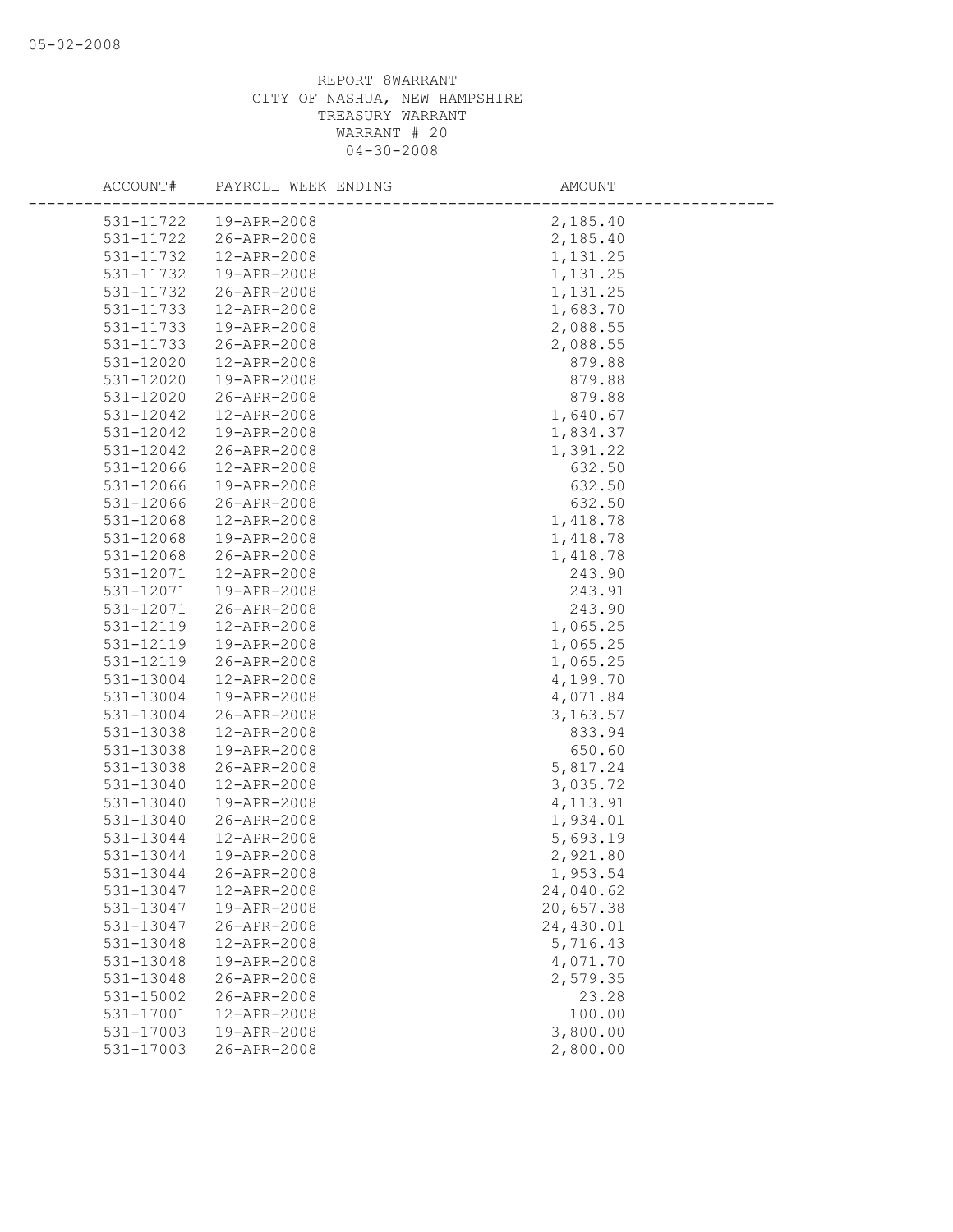|           | TOTAL 531 POLICE DEPARTMENT                      |            | 825, 401.12 |
|-----------|--------------------------------------------------|------------|-------------|
|           |                                                  |            |             |
|           |                                                  | 1,821.58   |             |
|           | 532-11024  12-APR-2008<br>532-11024  19-APR-2008 | 1,250.86   |             |
|           | 532-11024 26-APR-2008                            | 1,250.86   |             |
| 532-11036 | 12-APR-2008                                      | 1,766.76   |             |
| 532-11036 | 19-APR-2008                                      | 1,766.76   |             |
|           | 532-11036 26-APR-2008                            | 1,766.76   |             |
| 532-11063 | 12-APR-2008                                      | 1,242.12   |             |
| 532-11063 | 19-APR-2008                                      | 1,242.12   |             |
| 532-11063 | $26 - APR - 2008$                                | 1,242.12   |             |
| 532-11066 | 12-APR-2008                                      | 1,205.58   |             |
| 532-11066 | 19-APR-2008                                      | 1,205.58   |             |
| 532-11066 | 26-APR-2008                                      | 1,205.58   |             |
| 532-11069 | 12-APR-2008                                      | 2,435.39   |             |
| 532-11069 | 19-APR-2008                                      | 2,435.39   |             |
|           | 532-11069 26-APR-2008                            | 2,435.39   |             |
| 532-11111 | 12-APR-2008                                      | 2,059.24   |             |
| 532-11111 | 19-APR-2008                                      | 2,059.24   |             |
|           | 532-11111 26-APR-2008                            | 2,059.24   |             |
|           | 532-11207  12-APR-2008                           | 6, 271.16  |             |
| 532-11207 | -<br>19-APR-2008                                 | 5,368.77   |             |
| 532-11207 | $26 - APR - 2008$                                | 5,895.16   |             |
| 532-11281 | 12-APR-2008                                      | 925.45     |             |
| 532-11281 | 19-APR-2008                                      | 925.44     |             |
| 532-11281 | 26-APR-2008                                      | 925.45     |             |
| 532-11285 | 12-APR-2008                                      | 7,391.28   |             |
| 532-11285 | 19-APR-2008                                      | 7,391.28   |             |
| 532-11285 | 26-APR-2008                                      | 7,391.28   |             |
| 532-11291 | 12-APR-2008                                      | 6,397.08   |             |
| 532-11291 | 19-APR-2008                                      | 6,283.29   |             |
| 532-11291 | 26-APR-2008                                      | 6,136.93   |             |
| 532-11298 | 12-APR-2008                                      | 882.67     |             |
| 532-11298 | 19-APR-2008                                      | 986.51     |             |
|           | 532-11298 26-APR-2008                            | 1,246.12   |             |
| 532-11300 | 12-APR-2008                                      | 33,040.97  |             |
| 532-11300 | 19-APR-2008                                      | 32,856.82  |             |
| 532-11300 | 26-APR-2008                                      | 33,056.62  |             |
| 532-11303 | 12-APR-2008                                      | 1,090.35   |             |
| 532-11303 | 19-APR-2008                                      | 1,090.35   |             |
| 532-11303 | 26-APR-2008                                      | 1,090.35   |             |
| 532-11305 | 12-APR-2008                                      | 4,457.96   |             |
| 532-11305 | 19-APR-2008                                      | 4,339.79   |             |
| 532-11305 | 26-APR-2008                                      | 4,339.79   |             |
| 532-11309 | 12-APR-2008                                      | 88, 535.75 |             |
|           |                                                  |            |             |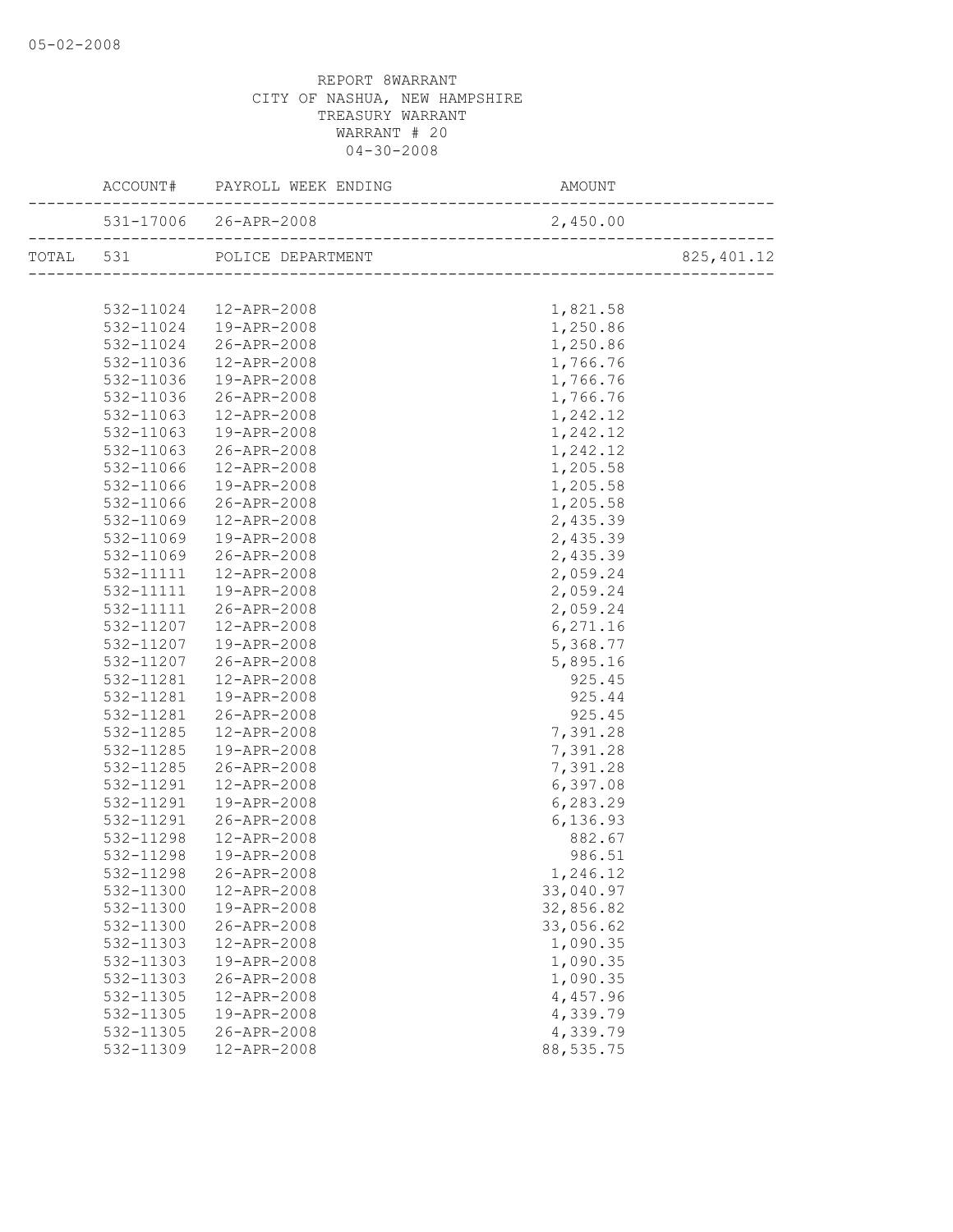| ACCOUNT#               | PAYROLL WEEK ENDING        | AMOUNT               |
|------------------------|----------------------------|----------------------|
| 532-11309              | 19-APR-2008                | 87,624.71            |
| 532-11309              | 26-APR-2008                | 87,624.71            |
| 532-11660              | 12-APR-2008                | 1,385.40             |
| 532-11660              | 19-APR-2008                | 1,385.40             |
| 532-11660              | 26-APR-2008                | 1,385.40             |
| 532-11663              | 12-APR-2008                | 1,344.65             |
| 532-11663              | 19-APR-2008                | 1,344.64             |
| 532-11663              | 26-APR-2008                | 1,344.65             |
| 532-11666              | 12-APR-2008                | 1,344.65             |
| 532-11666              | 19-APR-2008                | 1,344.65             |
| 532-11666              | 26-APR-2008                | 1,344.65             |
| 532-11669              | 12-APR-2008                | 1,358.10             |
| 532-11669              | 19-APR-2008                | 1,358.10             |
| 532-11669              | 26-APR-2008                | 1,358.09             |
| 532-12070              | 12-APR-2008                | 23,369.72            |
| 532-12070              | 19-APR-2008                | 29,766.74            |
| 532-12070              | 26-APR-2008                | 31,051.72            |
| 532-13003              | 12-APR-2008                | 159.86               |
| 532-13003              | 19-APR-2008                | 902.39               |
| 532-13003              | 26-APR-2008                | 589.14               |
| 532-13004              | 12-APR-2008                | 375.54               |
| 532-13004              | 19-APR-2008                | 269.99               |
| 532-13004              | 26-APR-2008                | 438.14               |
| 532-13018              | 12-APR-2008                | 914.07               |
| 532-13018              | 19-APR-2008                | 542.41               |
| 532-13018              | 26-APR-2008                | 3,389.31             |
| 532-13024              | 12-APR-2008                | 443.20               |
| 532-13024              | 26-APR-2008                | 430.58               |
| 532-13050              | 12-APR-2008                | 10,511.74            |
| 532-13050              | 19-APR-2008                | 10,419.45            |
| 532-13050              | 26-APR-2008                | 10,632.15            |
| 532-18030              | 12-APR-2008                | 100.00               |
| 532-18039              | 12-APR-2008                | 1,500.00             |
| 532-18039<br>532-19231 | 26-APR-2008                | 375.00               |
|                        | 12-APR-2008                | 1,007.44<br>1,003.92 |
| 532-19231<br>532-19231 | 19-APR-2008<br>26-APR-2008 | 1,003.92             |
| 532-19232              | 12-APR-2008                | 1,488.34             |
| 532-19232              | 19-APR-2008                |                      |
| 532-19232              | 26-APR-2008                | 1,480.45<br>1,480.45 |
| 532-19233              | 12-APR-2008                | 2,389.83             |
| 532-19233              | 19-APR-2008                | 2,375.58             |
| 532-19233              | 26-APR-2008                | 2,375.58             |
| 532-19234              | 12-APR-2008                | 1,670.58             |
| 532-19234              | 19-APR-2008                | 1,586.17             |
| 532-19234              | 26-APR-2008                | 1,586.17             |
|                        |                            |                      |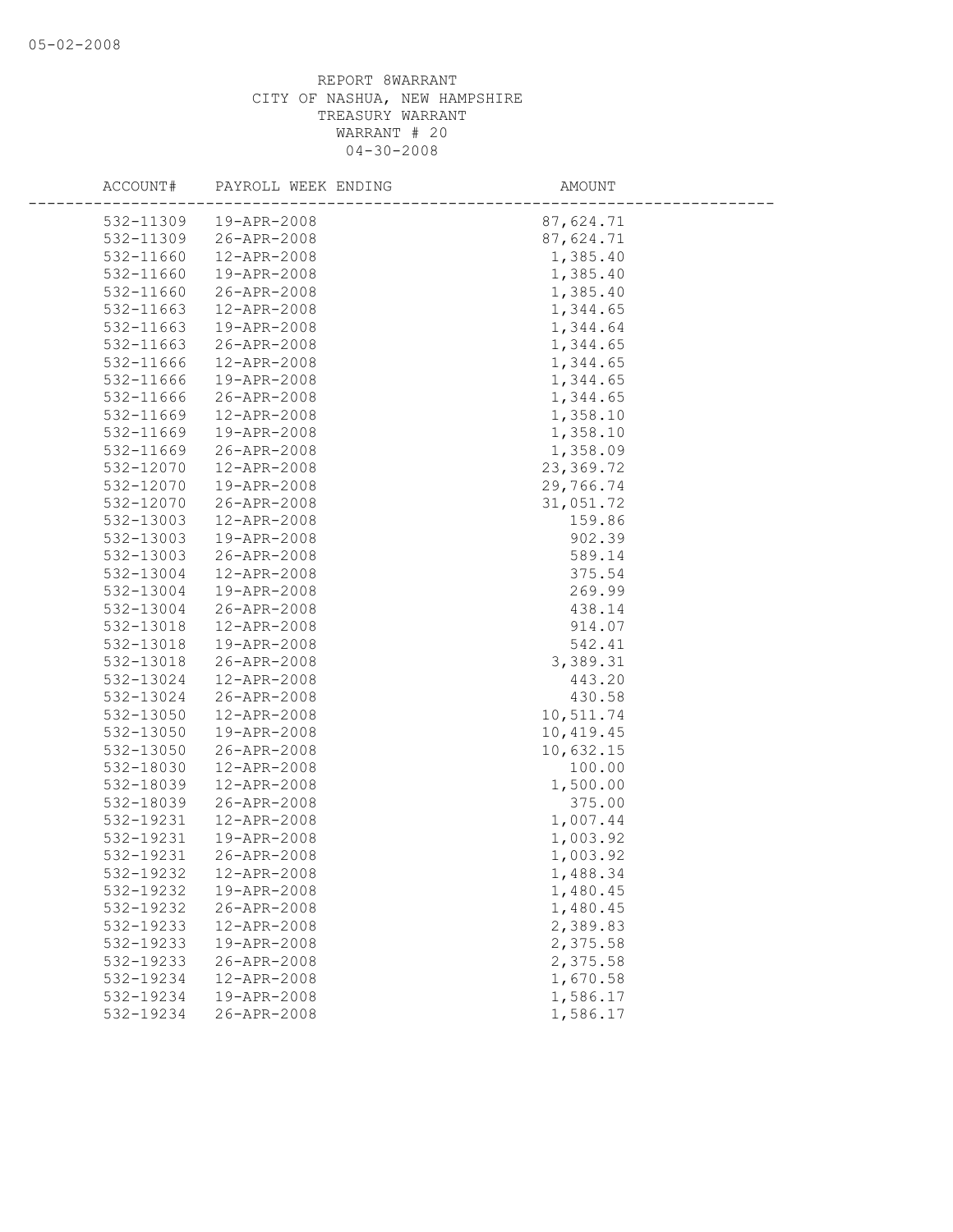|           | ACCOUNT#      | PAYROLL WEEK ENDING                             | AMOUNT           |            |
|-----------|---------------|-------------------------------------------------|------------------|------------|
| TOTAL 532 |               | FIRE DEPARTMENT                                 |                  | 635,944.57 |
|           |               | __________________________                      |                  |            |
|           |               | 535-81023  12-APR-2008                          | 192.30           |            |
|           |               | 535-81023  19-APR-2008                          | 192.30           |            |
|           |               | 535-81023 26-APR-2008                           | 192.30           |            |
| TOTAL     | 535           | EMERGENCY MANAGEMENT                            |                  | 576.90     |
|           |               |                                                 |                  |            |
|           |               | 536-11200  12-APR-2008                          | 1,324.88         |            |
|           |               | 536-11200  19-APR-2008                          | 1,324.88         |            |
|           |               | 536-11200 26-APR-2008                           | 1,324.88         |            |
|           |               | 536-13004 12-APR-2008                           | 451.24           |            |
|           |               | 536-13004  19-APR-2008<br>536-13004 26-APR-2008 | 846.08<br>253.82 |            |
| TOTAL 536 |               | CITYWIDE COMMUNICATIONS                         |                  | 5,525.78   |
|           |               |                                                 |                  |            |
|           |               | 541-11048  12-APR-2008                          | 902.76           |            |
|           |               | 541-11048  19-APR-2008                          | 902.76           |            |
|           | 541-11048     | 26-APR-2008                                     | 902.76           |            |
|           | 541-11104     | 12-APR-2008                                     | 956.86           |            |
|           | 541-11104     | 19-APR-2008                                     | 956.86           |            |
|           | 541-11104     | 26-APR-2008                                     | 956.86           |            |
|           | 541-11346     | 12-APR-2008                                     | 435.26           |            |
|           |               | 541-11346  19-APR-2008                          | 435.26           |            |
|           |               | 541-11346 26-APR-2008                           | 435.26           |            |
| TOTAL     | 541           | COMMUNITY SERVICES DIVISION                     |                  | 6,884.64   |
|           |               |                                                 |                  |            |
|           |               | 542-11426  12-APR-2008                          | 1,286.72         |            |
|           | 542-11426     | 19-APR-2008                                     | 1,286.72         |            |
|           | $542 - 11426$ | 26-APR-2008                                     | 1,286.72         |            |
|           |               | 542-11584  12-APR-2008                          | 3,212.95         |            |
|           | 542-11584     | 19-APR-2008                                     | 3,212.95         |            |
|           | 542-11584     | 26-APR-2008                                     | 3,212.95         |            |
|           | 542-12109     | 12-APR-2008                                     | 144.00           |            |
|           | 542-12109     | 19-APR-2008                                     | 108.00           |            |
|           | 542-12109     | 26-APR-2008                                     | 108.00           |            |
|           | 542-12582     | 12-APR-2008                                     | 818.70           |            |
|           | 542-12582     | 19-APR-2008                                     | 818.70           |            |
|           | 542-12582     | 26-APR-2008                                     | 818.70           |            |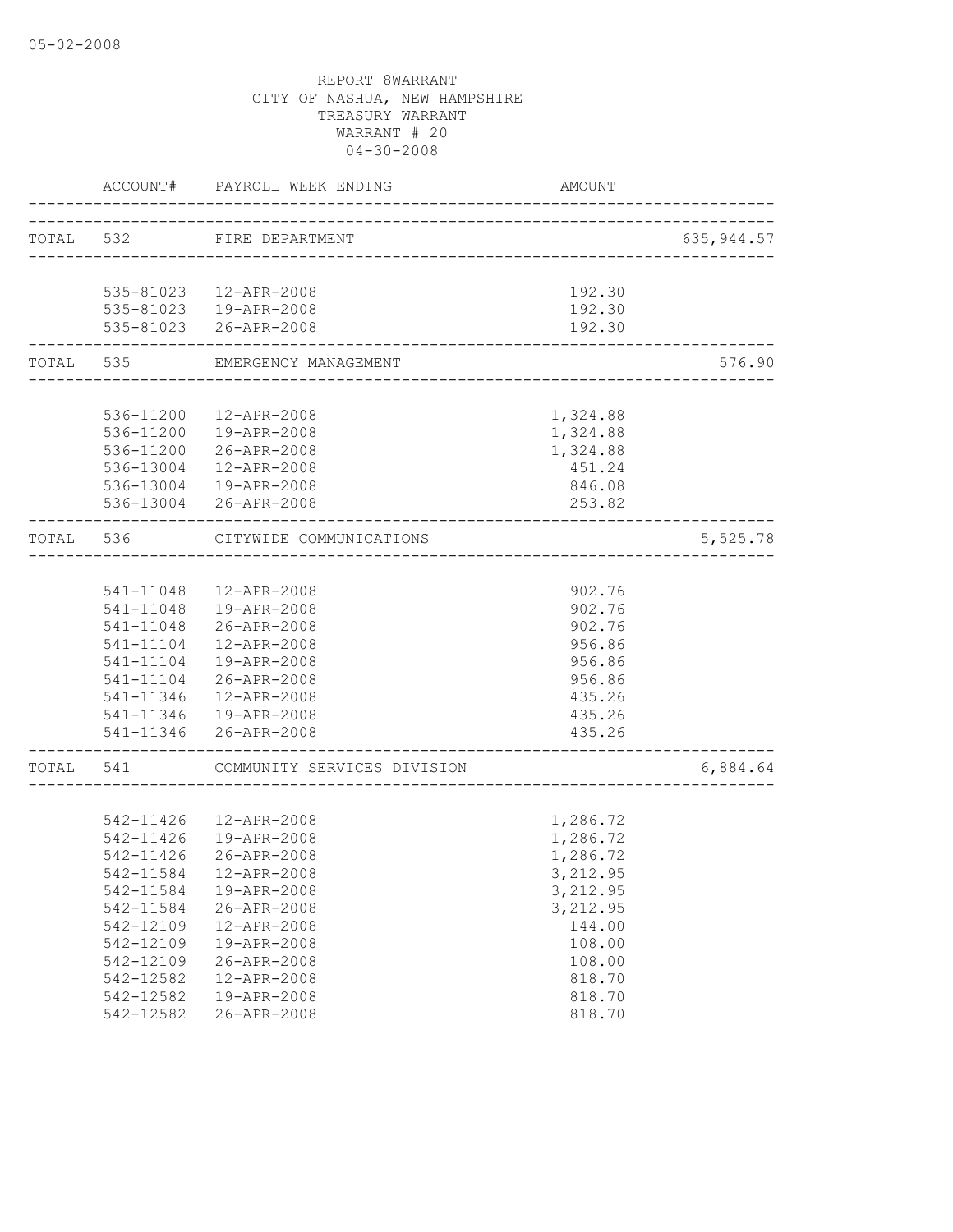|           |           | TOTAL 542 COMMUNITY HEALTH |          | 16, 315. 11 |
|-----------|-----------|----------------------------|----------|-------------|
|           |           |                            |          |             |
|           |           | 543-11380  12-APR-2008     | 886.27   |             |
|           | 543-11380 | 19-APR-2008                | 886.27   |             |
|           | 543-11380 | 26-APR-2008                | 886.27   |             |
|           | 543-11438 | 12-APR-2008                | 1,446.40 |             |
|           | 543-11438 | 19-APR-2008                | 1,446.40 |             |
|           | 543-11438 | 26-APR-2008                | 1,446.40 |             |
|           | 543-11601 | 12-APR-2008                | 1,184.60 |             |
|           | 543-11601 | 19-APR-2008                | 1,184.61 |             |
|           | 543-11601 | 26-APR-2008                | 1,184.61 |             |
|           | 543-11602 | 12-APR-2008                | 833.86   |             |
|           | 543-11602 | 19-APR-2008                | 833.86   |             |
|           | 543-11602 | 26-APR-2008                | 833.86   |             |
|           | 543-11604 | 12-APR-2008                | 1,422.06 |             |
|           | 543-11604 | 19-APR-2008                | 1,422.05 |             |
|           | 543-11604 | 26-APR-2008                | 1,422.06 |             |
|           | 543-11605 | 12-APR-2008                | 902.76   |             |
|           | 543-11605 | 19-APR-2008                | 902.76   |             |
|           |           | 543-11605 26-APR-2008      | 902.76   |             |
| TOTAL 543 |           | ENVIRONMENTAL HEALTH DEPT. |          | 20,027.86   |
|           |           |                            |          |             |
|           |           | 544-11008  12-APR-2008     | 702.64   |             |
|           | 544-11008 | 19-APR-2008                | 702.64   |             |
|           | 544-11008 | 26-APR-2008                | 702.65   |             |
|           | 544-11099 | 12-APR-2008                | 2,034.96 |             |
|           | 544-11099 | 19-APR-2008                | 2,034.94 |             |
|           | 544-11099 | 26-APR-2008                | 2,034.95 |             |
|           | 544-11112 | 12-APR-2008                | 798.30   |             |
|           | 544-11112 | 19-APR-2008                | 798.30   |             |
|           | 544-11112 | 26-APR-2008                | 798.30   |             |
|           | 544-11367 | 12-APR-2008                | 786.81   |             |
|           | 544-11367 | 19-APR-2008                | 786.82   |             |
|           | 544-11367 | 26-APR-2008                | 786.81   |             |
|           | 544-11777 | 12-APR-2008                | 1,216.69 |             |
|           |           | 544-11777  19-APR-2008     | 1,216.69 |             |
|           |           | 544-11777 26-APR-2008      | 1,216.69 |             |
|           | 544-12101 | 12-APR-2008                | 254.75   |             |
|           | 544-12101 | 19-APR-2008                | 254.75   |             |
|           | 544-12101 | 26-APR-2008                | 254.75   |             |
|           |           |                            |          |             |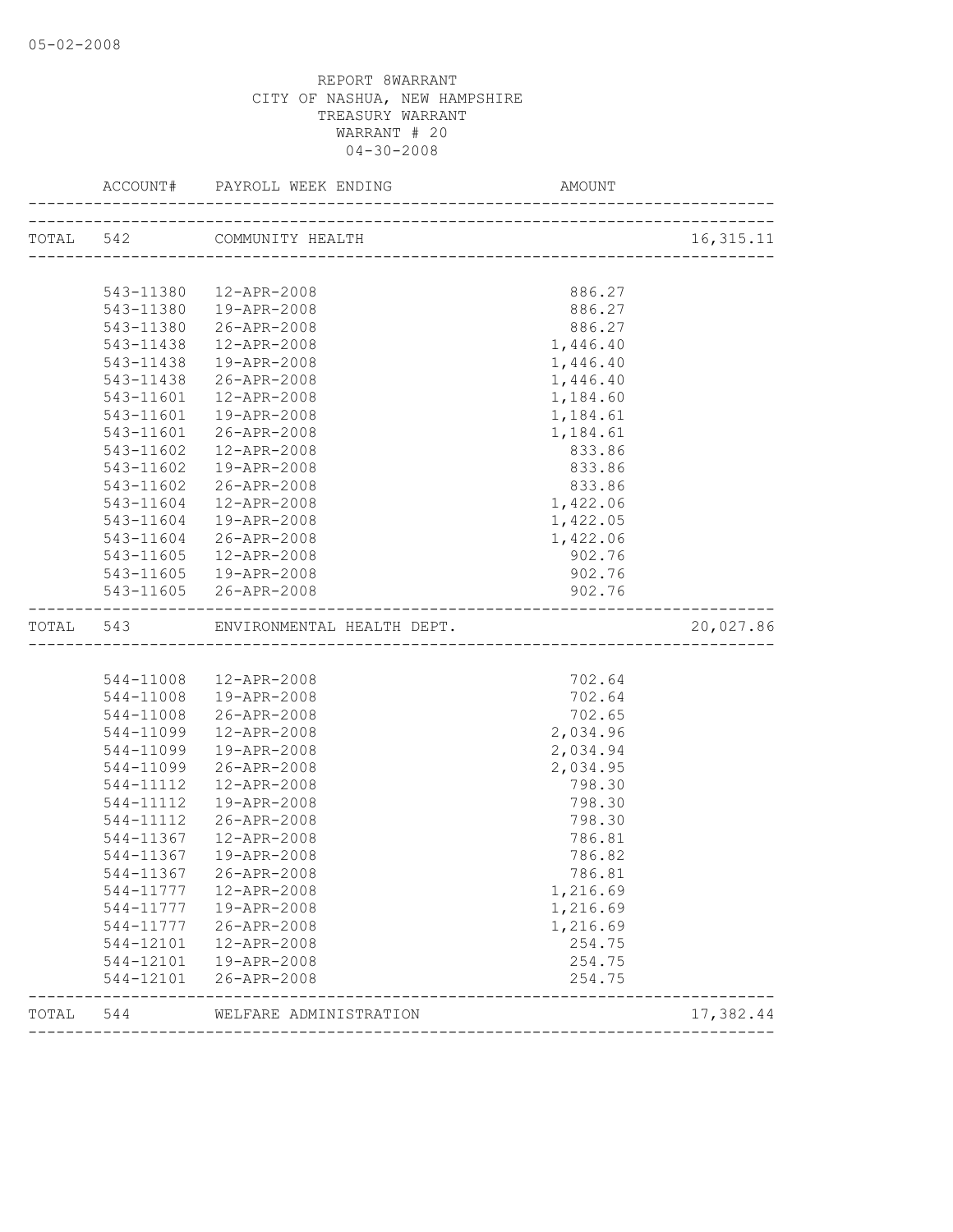|       | ACCOUNT#               | PAYROLL WEEK ENDING            | AMOUNT   |           |
|-------|------------------------|--------------------------------|----------|-----------|
|       | 551-11008              | 12-APR-2008                    | 667.54   |           |
|       | 551-11008              | 19-APR-2008                    | 667.54   |           |
|       | 551-11008              | 26-APR-2008                    | 667.54   |           |
|       | 551-11028              | 12-APR-2008                    | 570.28   |           |
|       | 551-11028              | 19-APR-2008                    | 570.28   |           |
|       | 551-11028              | 26-APR-2008                    | 570.27   |           |
|       | 551-11057              | 12-APR-2008                    | 847.96   |           |
|       | 551-11057              | 19-APR-2008                    | 847.96   |           |
|       | 551-11057              | 26-APR-2008                    | 847.96   |           |
|       | 551-11094              | 12-APR-2008                    | 288.71   |           |
|       | 551-11094              | 19-APR-2008                    | 288.71   |           |
|       | 551-11094              | 26-APR-2008                    | 288.71   |           |
|       | 551-11097              | 12-APR-2008                    | 1,014.95 |           |
|       | 551-11097              | 19-APR-2008                    | 1,014.95 |           |
|       | 551-11097              | 26-APR-2008                    | 1,014.94 |           |
|       | 551-11208              | 12-APR-2008                    | 762.45   |           |
|       | 551-11208              | 19-APR-2008                    | 762.44   |           |
|       | 551-11208              | 26-APR-2008                    | 762.45   |           |
|       | 551-11211              | 12-APR-2008                    | 450.34   |           |
|       | 551-11211              | 19-APR-2008                    | 450.34   |           |
|       | 551-11211              | 26-APR-2008                    | 450.35   |           |
|       | 551-11212              | 12-APR-2008                    | 1,367.59 |           |
|       | 551-11212              | 19-APR-2008                    | 1,367.59 |           |
|       | 551-11212              | 26-APR-2008                    | 1,367.59 |           |
|       | 551-11249              | 12-APR-2008                    | 1,602.86 |           |
|       | 551-11249              | 19-APR-2008                    | 1,602.85 |           |
|       | 551-11249              | 26-APR-2008                    | 1,602.85 |           |
|       | 551-11273              | 12-APR-2008                    | 1,577.44 |           |
|       | 551-11273              | 19-APR-2008                    | 1,577.44 |           |
|       | 551-11273              | 26-APR-2008                    | 1,577.44 |           |
|       | 551-11435              | 12-APR-2008                    | 857.86   |           |
|       | 551-11435              | 19-APR-2008                    | 857.86   |           |
|       | $551 - 11435$          | 26-APR-2008                    | 857.86   |           |
|       | $551 - 11462$          | 12-APR-2008                    | 975.54   |           |
|       | 551-11462              | 19-APR-2008                    | 975.54   |           |
|       | 551-11462              | 26-APR-2008                    | 975.54   |           |
|       | 551-11638              | 12-APR-2008                    | 1,110.43 |           |
|       | 551-11638              | 19-APR-2008                    | 1,110.43 |           |
|       |                        | 26-APR-2008                    |          |           |
|       | 551-11638<br>551-13004 | 19-APR-2008                    | 1,110.43 |           |
|       |                        |                                | 47.70    |           |
|       | 551-91010              | 19-APR-2008                    | 1,390.00 |           |
| TOTAL | 551                    | PUBLIC WORKS DIV & ENGINEERING |          | 37,719.51 |
|       |                        |                                |          |           |
|       | 552-11077              | 12-APR-2008                    | 1,219.71 |           |
|       | 552-11077              | 19-APR-2008                    | 1,219.71 |           |
|       | 552-11077              | 26-APR-2008                    | 1,219.71 |           |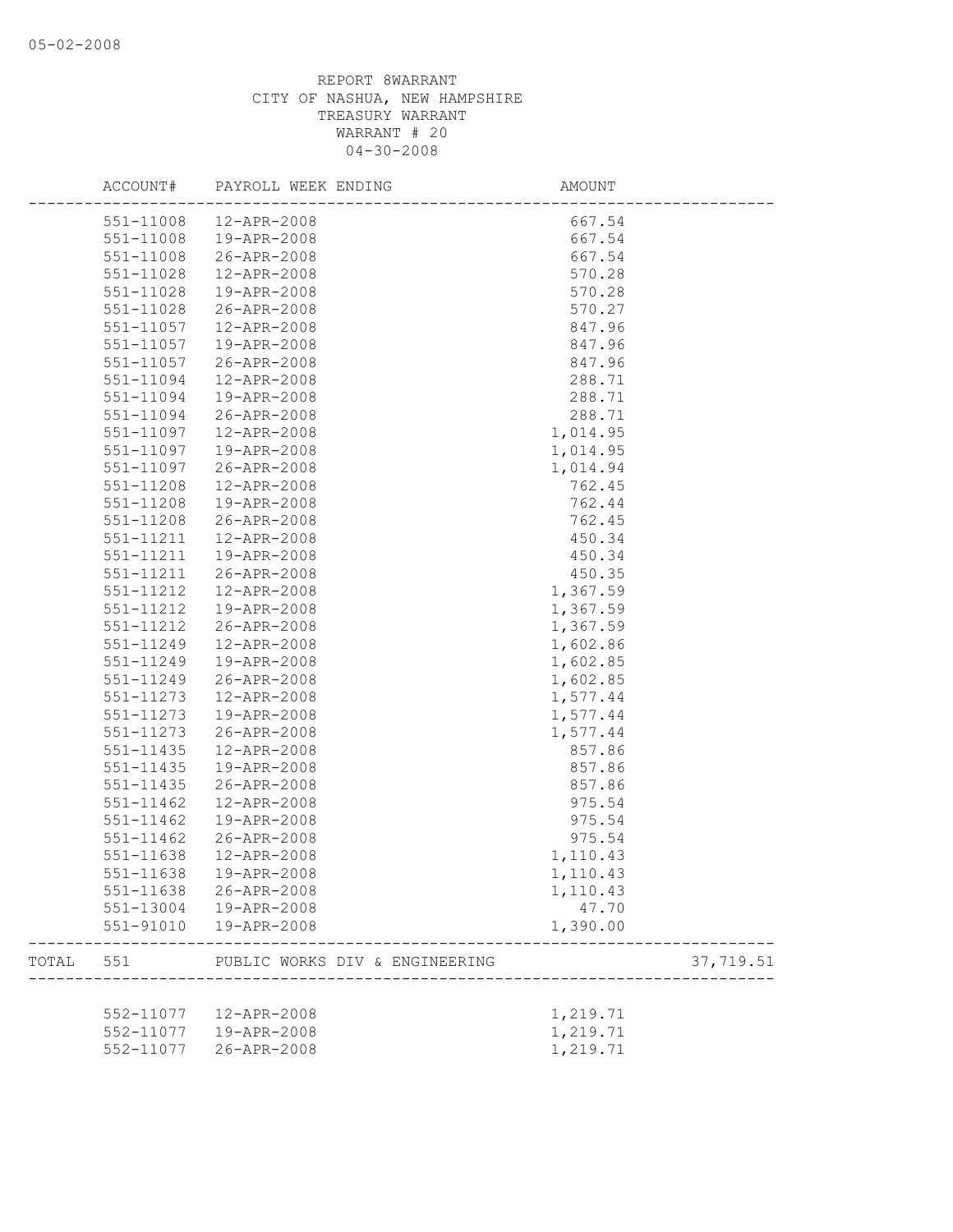| ACCOUNT#               | PAYROLL WEEK ENDING        | AMOUNT             |
|------------------------|----------------------------|--------------------|
| 552-11087              | 12-APR-2008                | 746.80             |
| 552-11087              | 19-APR-2008                | 754.24             |
| 552-11087              | 26-APR-2008                | 781.12             |
| 552-11143              | 12-APR-2008                | 784.00             |
| 552-11143              | 19-APR-2008                | 784.00             |
| 552-11143              | 26-APR-2008                | 784.00             |
| 552-11324              | 12-APR-2008                | 2,926.62           |
| 552-11324              | 19-APR-2008                | 2,926.62           |
| 552-11324              | 26-APR-2008                | 2,926.62           |
| 552-11339              | 12-APR-2008                | 2,044.32           |
| 552-11339              | 19-APR-2008                | 2,026.24           |
| 552-11339              | 26-APR-2008                | 2,198.04           |
| 552-11342              | 12-APR-2008                | 706.00             |
| 552-11342              | 19-APR-2008                | 706.00             |
| 552-11342              | 26-APR-2008                | 706.00             |
| 552-11343              | 12-APR-2008                | 2,364.00           |
| 552-11343              | 19-APR-2008                | 2,352.00           |
| 552-11343              | 26-APR-2008                | 2,358.00           |
| 552-11407              | 12-APR-2008                | 4,897.20           |
| 552-11407              | 19-APR-2008                | 4,884.01           |
| 552-11407              | 26-APR-2008                | 4,884.01           |
| 552-11492              | 12-APR-2008                | 746.80             |
| 552-11492              | 19-APR-2008                | 746.80             |
| 552-11492              | 26-APR-2008                | 746.80             |
| 552-11548              | 12-APR-2008                | 992.97             |
| 552-11548              | 19-APR-2008                | 992.97             |
| 552-11548              | 26-APR-2008                | 992.96             |
| 552-11580              | 12-APR-2008                | 929.81             |
| 552-11580              | 19-APR-2008                | 929.81             |
| 552-11580              | 26-APR-2008                | 929.81             |
| 552-11618              | 12-APR-2008                | 615.90             |
| 552-11618              | 19-APR-2008                | 615.90             |
| 552-11618              | 26-APR-2008                | 615.90             |
| 552-11672              | 12-APR-2008                | 1,364.20           |
| 552-11672              | 19-APR-2008                | 1,364.20           |
| 552-11672              | 26-APR-2008                | 1,364.20           |
| 552-11750              | 12-APR-2008                | 717.60             |
| 552-11750              | 19-APR-2008                | 722.48             |
| 552-11750              | 26-APR-2008                | 722.48             |
| 552-12156<br>552-12156 | 12-APR-2008<br>19-APR-2008 | 875.00<br>1,817.50 |
| 552-12156              | 26-APR-2008                | 1,520.00           |
| 552-13004              | 12-APR-2008                | 983.15             |
| 552-13004              | 19-APR-2008                | 2,861.35           |
| 552-13004              | 26-APR-2008                |                    |
|                        |                            | 3, 153.55          |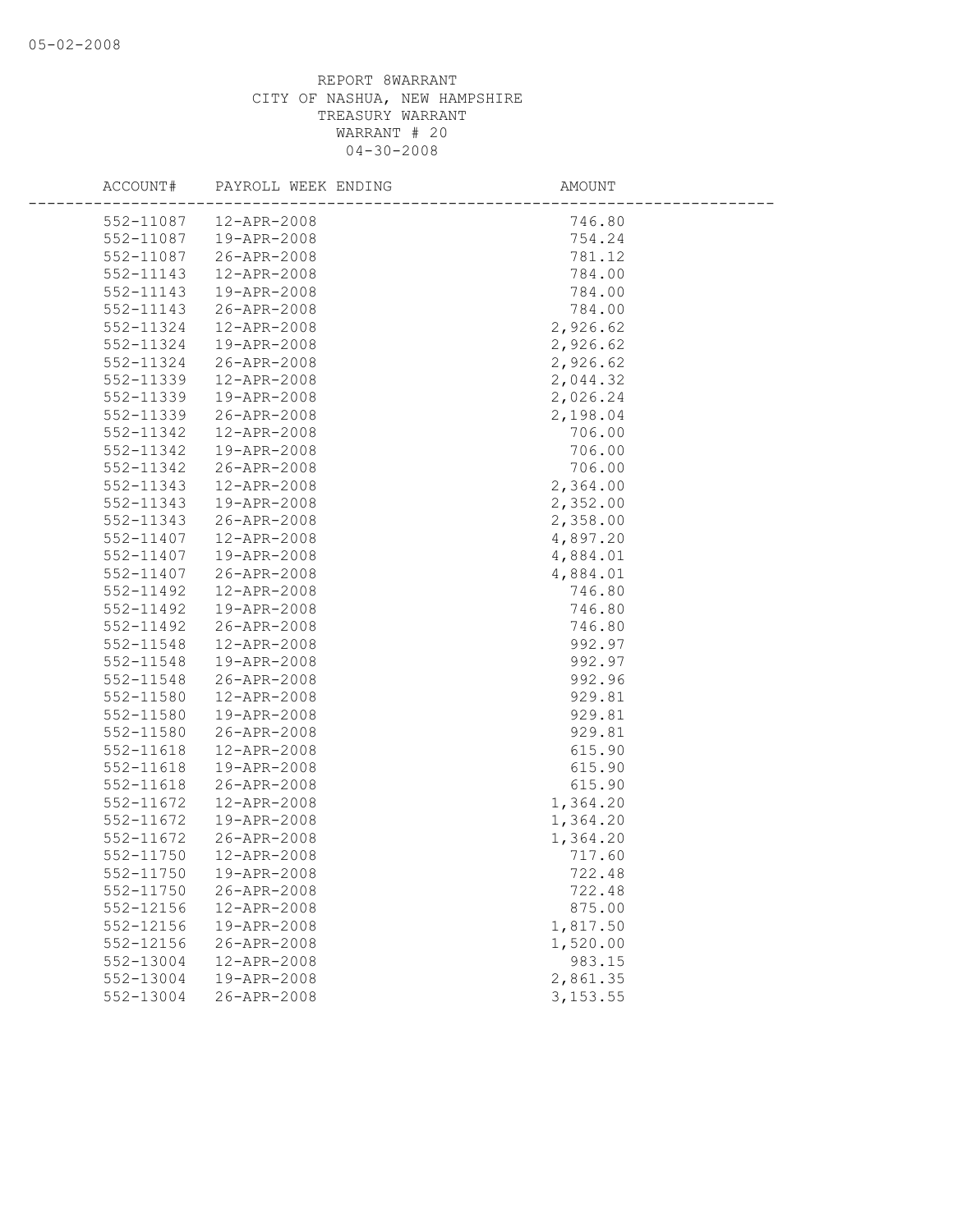| TOTAL 552 PARKS AND RECREATION        |           |
|---------------------------------------|-----------|
|                                       | 74,521.11 |
|                                       |           |
| 981.62<br>553-11041  12-APR-2008      |           |
| 553-11041 19-APR-2008<br>981.61       |           |
| 26-APR-2008<br>981.62<br>553-11041    |           |
| 12-APR-2008<br>1,328.18<br>553-11078  |           |
| 19-APR-2008<br>1,328.18<br>553-11078  |           |
| 26-APR-2008<br>1,328.18<br>553-11078  |           |
| 553-11098 26-APR-2008<br>1,035.25     |           |
| 12-APR-2008<br>899.88<br>553-11192    |           |
| 899.90<br>553-11192<br>19-APR-2008    |           |
| 553-11192<br>26-APR-2008<br>899.89    |           |
| 5,365.50<br>553-11279<br>12-APR-2008  |           |
| 5,508.10<br>553-11279<br>19-APR-2008  |           |
| 5,507.80<br>553-11279<br>26-APR-2008  |           |
| 3,927.29<br>553-11327<br>12-APR-2008  |           |
| 4,902.84<br>553-11327<br>19-APR-2008  |           |
| 553-11327<br>26-APR-2008<br>2,926.64  |           |
| 12-APR-2008<br>2,017.20<br>553-11375  |           |
| 2,017.20<br>553-11375<br>19-APR-2008  |           |
| 2,017.20<br>553-11375<br>26-APR-2008  |           |
| 2,987.20<br>553-11465<br>12-APR-2008  |           |
| 3,734.00<br>553-11465<br>19-APR-2008  |           |
| 2,987.20<br>26-APR-2008<br>553-11465  |           |
| 4,233.00<br>553-11474<br>12-APR-2008  |           |
| 19-APR-2008<br>3,534.72<br>553-11474  |           |
| 553-11474<br>26-APR-2008<br>4,232.70  |           |
| 553-11475<br>12-APR-2008<br>1,702.40  |           |
| 1,700.00<br>553-11475<br>19-APR-2008  |           |
| 1,892.81<br>553-11475<br>26-APR-2008  |           |
| 1,435.20<br>553-11630<br>12-APR-2008  |           |
| 1,781.61<br>553-11630<br>19-APR-2008  |           |
| 1,435.20<br>553-11630<br>26-APR-2008  |           |
| 727.20<br>553-11631<br>12-APR-2008    |           |
| 729.15<br>553-11631<br>19-APR-2008    |           |
| 553-11631 26-APR-2008<br>729.60       |           |
| 553-11648<br>12-APR-2008<br>792.60    |           |
| 19-APR-2008<br>792.60<br>553-11648    |           |
| 792.60<br>553-11648<br>26-APR-2008    |           |
| 12-APR-2008<br>1,575.29<br>553-11678  |           |
| 1,575.29<br>553-11678<br>19-APR-2008  |           |
| 553-11678<br>26-APR-2008<br>1,575.29  |           |
| 13,047.22<br>553-11759<br>12-APR-2008 |           |
| 13,767.28<br>553-11759<br>19-APR-2008 |           |
| 26-APR-2008<br>13,036.03<br>553-11759 |           |
| 553-11771<br>12-APR-2008<br>1,880.81  |           |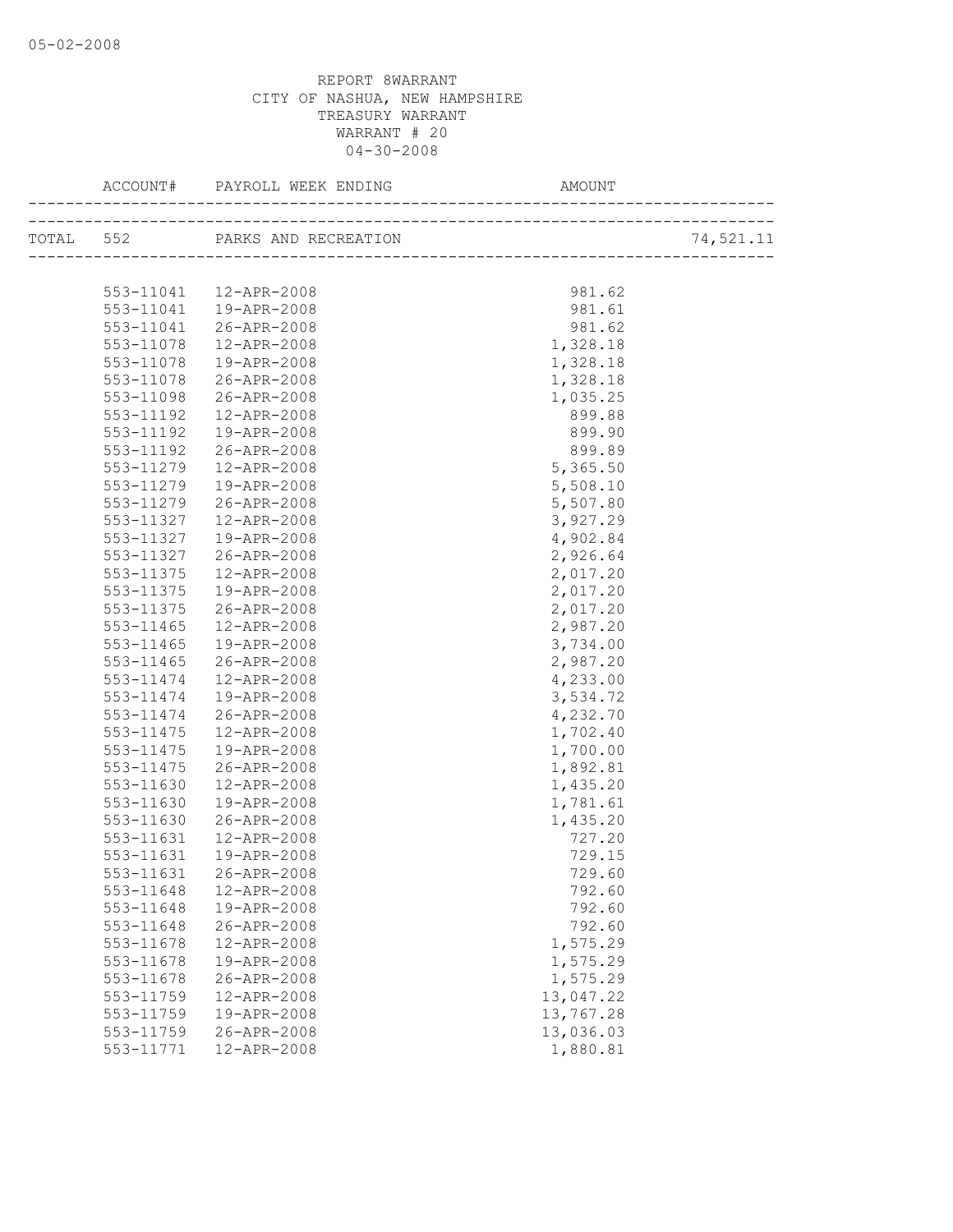| ACCOUNT#  | PAYROLL WEEK ENDING                                                                                                                                                                                                                                 | <b>AMOUNT</b>                                                                                                                                                                                                                                                                                                                                                                                                           |                                                                                                                                                                                                                                                                |
|-----------|-----------------------------------------------------------------------------------------------------------------------------------------------------------------------------------------------------------------------------------------------------|-------------------------------------------------------------------------------------------------------------------------------------------------------------------------------------------------------------------------------------------------------------------------------------------------------------------------------------------------------------------------------------------------------------------------|----------------------------------------------------------------------------------------------------------------------------------------------------------------------------------------------------------------------------------------------------------------|
|           |                                                                                                                                                                                                                                                     | 1,683.20                                                                                                                                                                                                                                                                                                                                                                                                                |                                                                                                                                                                                                                                                                |
| 553-11771 |                                                                                                                                                                                                                                                     | 1,683.20                                                                                                                                                                                                                                                                                                                                                                                                                |                                                                                                                                                                                                                                                                |
| 553-12128 | 12-APR-2008                                                                                                                                                                                                                                         | 261.45                                                                                                                                                                                                                                                                                                                                                                                                                  |                                                                                                                                                                                                                                                                |
| 553-12128 | 19-APR-2008                                                                                                                                                                                                                                         | 520.21                                                                                                                                                                                                                                                                                                                                                                                                                  |                                                                                                                                                                                                                                                                |
| 553-12128 | 26-APR-2008                                                                                                                                                                                                                                         | 320.28                                                                                                                                                                                                                                                                                                                                                                                                                  |                                                                                                                                                                                                                                                                |
| 553-13004 | 12-APR-2008                                                                                                                                                                                                                                         | 382.27                                                                                                                                                                                                                                                                                                                                                                                                                  |                                                                                                                                                                                                                                                                |
| 553-13004 | 19-APR-2008                                                                                                                                                                                                                                         | 624.82                                                                                                                                                                                                                                                                                                                                                                                                                  |                                                                                                                                                                                                                                                                |
| 553-13004 | 26-APR-2008                                                                                                                                                                                                                                         | 685.54                                                                                                                                                                                                                                                                                                                                                                                                                  |                                                                                                                                                                                                                                                                |
| 553-13009 | 12-APR-2008                                                                                                                                                                                                                                         | 1,230.32                                                                                                                                                                                                                                                                                                                                                                                                                |                                                                                                                                                                                                                                                                |
|           |                                                                                                                                                                                                                                                     | 300.00                                                                                                                                                                                                                                                                                                                                                                                                                  |                                                                                                                                                                                                                                                                |
|           |                                                                                                                                                                                                                                                     | 900.00                                                                                                                                                                                                                                                                                                                                                                                                                  |                                                                                                                                                                                                                                                                |
| 553       |                                                                                                                                                                                                                                                     |                                                                                                                                                                                                                                                                                                                                                                                                                         | 136, 122.37                                                                                                                                                                                                                                                    |
|           |                                                                                                                                                                                                                                                     |                                                                                                                                                                                                                                                                                                                                                                                                                         |                                                                                                                                                                                                                                                                |
|           | 12-APR-2008                                                                                                                                                                                                                                         | 725.26                                                                                                                                                                                                                                                                                                                                                                                                                  |                                                                                                                                                                                                                                                                |
| 555-11024 | 19-APR-2008                                                                                                                                                                                                                                         | 725.27                                                                                                                                                                                                                                                                                                                                                                                                                  |                                                                                                                                                                                                                                                                |
| 555-11024 | 26-APR-2008                                                                                                                                                                                                                                         | 725.27                                                                                                                                                                                                                                                                                                                                                                                                                  |                                                                                                                                                                                                                                                                |
| 555-11058 | 12-APR-2008                                                                                                                                                                                                                                         | 929.81                                                                                                                                                                                                                                                                                                                                                                                                                  |                                                                                                                                                                                                                                                                |
| 555-11058 | 19-APR-2008                                                                                                                                                                                                                                         | 929.81                                                                                                                                                                                                                                                                                                                                                                                                                  |                                                                                                                                                                                                                                                                |
| 555-11058 | 26-APR-2008                                                                                                                                                                                                                                         | 929.81                                                                                                                                                                                                                                                                                                                                                                                                                  |                                                                                                                                                                                                                                                                |
| 555-11461 | 12-APR-2008                                                                                                                                                                                                                                         | 1,404.69                                                                                                                                                                                                                                                                                                                                                                                                                |                                                                                                                                                                                                                                                                |
| 555-11461 | 19-APR-2008                                                                                                                                                                                                                                         |                                                                                                                                                                                                                                                                                                                                                                                                                         |                                                                                                                                                                                                                                                                |
|           | 26-APR-2008                                                                                                                                                                                                                                         |                                                                                                                                                                                                                                                                                                                                                                                                                         |                                                                                                                                                                                                                                                                |
| 555-11505 |                                                                                                                                                                                                                                                     |                                                                                                                                                                                                                                                                                                                                                                                                                         |                                                                                                                                                                                                                                                                |
|           |                                                                                                                                                                                                                                                     |                                                                                                                                                                                                                                                                                                                                                                                                                         |                                                                                                                                                                                                                                                                |
|           |                                                                                                                                                                                                                                                     |                                                                                                                                                                                                                                                                                                                                                                                                                         |                                                                                                                                                                                                                                                                |
|           |                                                                                                                                                                                                                                                     |                                                                                                                                                                                                                                                                                                                                                                                                                         |                                                                                                                                                                                                                                                                |
|           |                                                                                                                                                                                                                                                     |                                                                                                                                                                                                                                                                                                                                                                                                                         |                                                                                                                                                                                                                                                                |
|           |                                                                                                                                                                                                                                                     |                                                                                                                                                                                                                                                                                                                                                                                                                         |                                                                                                                                                                                                                                                                |
|           |                                                                                                                                                                                                                                                     |                                                                                                                                                                                                                                                                                                                                                                                                                         |                                                                                                                                                                                                                                                                |
|           |                                                                                                                                                                                                                                                     |                                                                                                                                                                                                                                                                                                                                                                                                                         |                                                                                                                                                                                                                                                                |
|           |                                                                                                                                                                                                                                                     |                                                                                                                                                                                                                                                                                                                                                                                                                         |                                                                                                                                                                                                                                                                |
|           |                                                                                                                                                                                                                                                     |                                                                                                                                                                                                                                                                                                                                                                                                                         |                                                                                                                                                                                                                                                                |
|           |                                                                                                                                                                                                                                                     |                                                                                                                                                                                                                                                                                                                                                                                                                         |                                                                                                                                                                                                                                                                |
|           |                                                                                                                                                                                                                                                     |                                                                                                                                                                                                                                                                                                                                                                                                                         |                                                                                                                                                                                                                                                                |
|           |                                                                                                                                                                                                                                                     |                                                                                                                                                                                                                                                                                                                                                                                                                         |                                                                                                                                                                                                                                                                |
|           |                                                                                                                                                                                                                                                     |                                                                                                                                                                                                                                                                                                                                                                                                                         |                                                                                                                                                                                                                                                                |
|           |                                                                                                                                                                                                                                                     |                                                                                                                                                                                                                                                                                                                                                                                                                         |                                                                                                                                                                                                                                                                |
|           |                                                                                                                                                                                                                                                     |                                                                                                                                                                                                                                                                                                                                                                                                                         |                                                                                                                                                                                                                                                                |
|           |                                                                                                                                                                                                                                                     |                                                                                                                                                                                                                                                                                                                                                                                                                         |                                                                                                                                                                                                                                                                |
|           |                                                                                                                                                                                                                                                     |                                                                                                                                                                                                                                                                                                                                                                                                                         |                                                                                                                                                                                                                                                                |
|           |                                                                                                                                                                                                                                                     |                                                                                                                                                                                                                                                                                                                                                                                                                         |                                                                                                                                                                                                                                                                |
| 555-17008 | 26-APR-2008                                                                                                                                                                                                                                         | 900.00                                                                                                                                                                                                                                                                                                                                                                                                                  |                                                                                                                                                                                                                                                                |
| 555       | TRAFFIC DEPARTMENT                                                                                                                                                                                                                                  |                                                                                                                                                                                                                                                                                                                                                                                                                         | 28,566.59                                                                                                                                                                                                                                                      |
|           | 555-11461<br>555-11505<br>555-11505<br>555-11639<br>555-11639<br>555-11639<br>555-11640<br>555-11640<br>555-11640<br>555-11738<br>555-11738<br>555-11738<br>555-11745<br>555-11745<br>555-11745<br>555-11746<br>555-11746<br>555-11746<br>555-13004 | 553-11771  19-APR-2008<br>26-APR-2008<br>553-17001  12-APR-2008<br>553-17008 26-APR-2008<br>STREET DEPARTMENT<br>555-11024<br>12-APR-2008<br>19-APR-2008<br>26-APR-2008<br>12-APR-2008<br>19-APR-2008<br>26-APR-2008<br>12-APR-2008<br>19-APR-2008<br>26-APR-2008<br>12-APR-2008<br>19-APR-2008<br>26-APR-2008<br>12-APR-2008<br>19-APR-2008<br>26-APR-2008<br>12-APR-2008<br>19-APR-2008<br>26-APR-2008<br>12-APR-2008 | ---------------------<br>1,404.69<br>1,404.69<br>1, 117.43<br>1,117.43<br>1, 117.43<br>746.80<br>746.80<br>746.80<br>695.60<br>695.60<br>695.60<br>1,760.00<br>1,760.00<br>1,760.00<br>738.80<br>738.80<br>738.80<br>1,075.15<br>1,075.15<br>1,075.15<br>85.95 |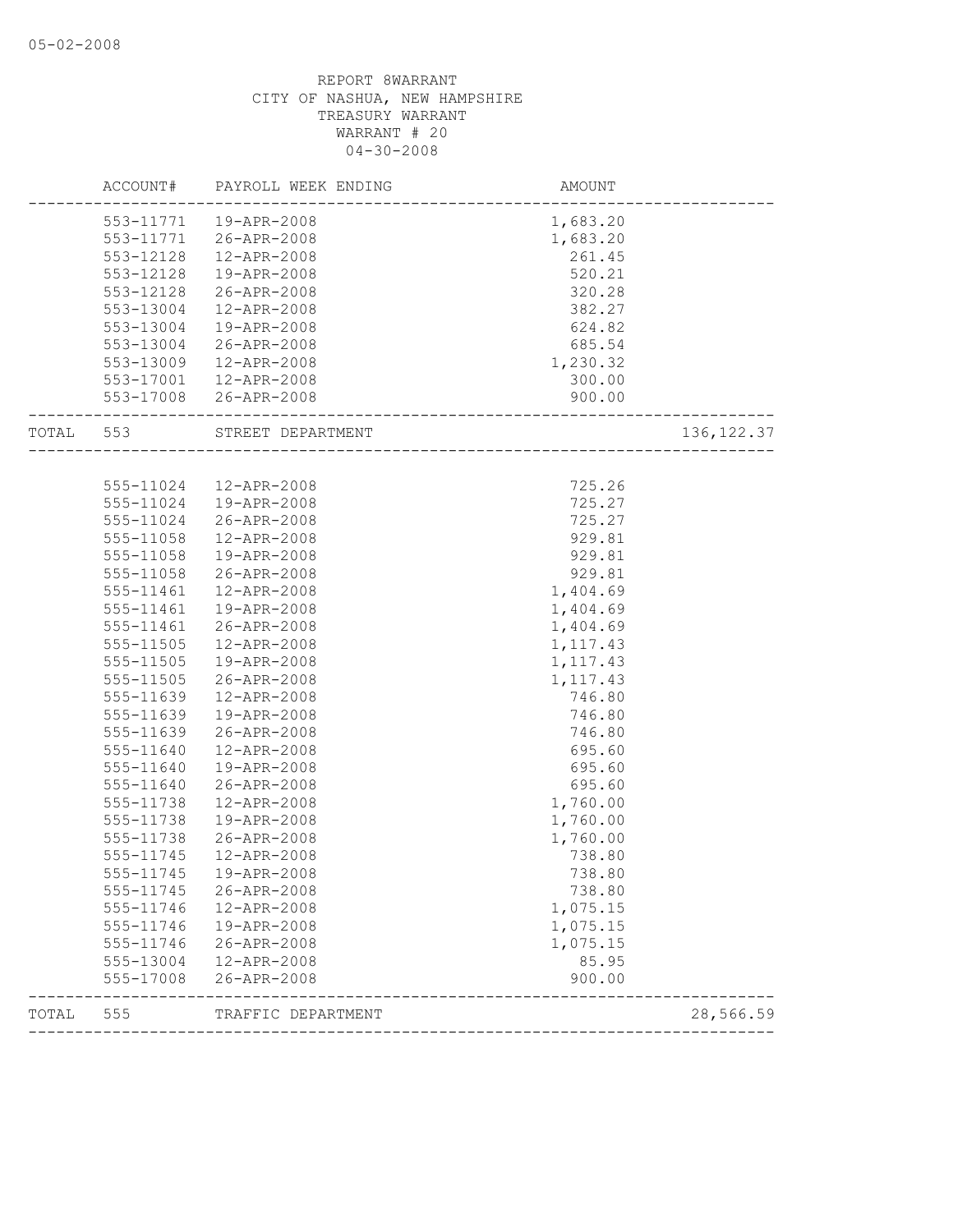|           |           | ACCOUNT# PAYROLL WEEK ENDING | AMOUNT   |           |
|-----------|-----------|------------------------------|----------|-----------|
|           |           | 557-11161  12-APR-2008       | 746.80   |           |
|           |           | 557-11161  19-APR-2008       | 746.81   |           |
|           |           | 557-11161 26-APR-2008        | 746.80   |           |
| TOTAL 557 |           | PARKING LOTS                 |          | 2,240.41  |
|           |           |                              |          |           |
|           | 561-11345 | 12-APR-2008                  | 1,301.50 |           |
|           |           | 561-11345  19-APR-2008       | 1,301.50 |           |
|           |           | 561-11345 26-APR-2008        | 1,301.49 |           |
|           |           | 561-11651  12-APR-2008       | 811.82   |           |
|           | 561-11651 | 19-APR-2008                  | 811.82   |           |
|           | 561-11651 | 26-APR-2008                  | 811.82   |           |
|           | 561-11658 | 12-APR-2008                  | 985.56   |           |
|           | 561-11658 | 19-APR-2008                  | 985.56   |           |
|           | 561-11658 | 26-APR-2008                  | 985.56   |           |
|           | 561-12153 | 12-APR-2008                  | 800.00   |           |
|           | 561-12153 | 19-APR-2008                  | 800.00   |           |
|           |           | 561-12153 26-APR-2008        | 720.00   |           |
|           |           | 561-91010  19-APR-2008       | 100.00   |           |
| TOTAL 561 |           | EDGEWOOD CEMETERY            |          | 11,716.63 |
|           |           |                              |          |           |
|           |           | 563-11345 12-APR-2008        | 1,094.66 |           |
|           |           | 563-11345  19-APR-2008       | 1,094.66 |           |
|           | 563-11345 | 26-APR-2008                  | 1,094.66 |           |
|           | 563-11651 | 12-APR-2008                  | 722.90   |           |
|           | 563-11651 | 19-APR-2008                  | 722.90   |           |
|           | 563-11651 | 26-APR-2008                  | 722.90   |           |
|           | 563-11657 | 12-APR-2008                  | 903.16   |           |
|           | 563-11657 | 19-APR-2008                  | 903.15   |           |
|           | 563-11657 | 26-APR-2008                  | 903.15   |           |
|           | 563-12153 | 12-APR-2008                  | 320.00   |           |
|           | 563-12153 | 19-APR-2008                  | 800.00   |           |
|           | 563-12153 | 26-APR-2008                  | 800.00   |           |
|           |           | 563-13004  19-APR-2008       | 108.44   |           |
| TOTAL     | 563       | WOODLAWN CEMETERY            |          | 10,190.58 |
|           |           |                              |          |           |
|           | 571-11174 | 12-APR-2008                  | 838.19   |           |
|           | 571-11174 | 19-APR-2008                  | 838.18   |           |
|           | 571-11174 | 26-APR-2008                  | 838.19   |           |
|           | 571-11237 | 12-APR-2008                  | 1,885.72 |           |
|           | 571-11237 | 19-APR-2008                  | 1,885.72 |           |
|           | 571-11237 | 26-APR-2008                  | 1,885.72 |           |
|           |           |                              |          |           |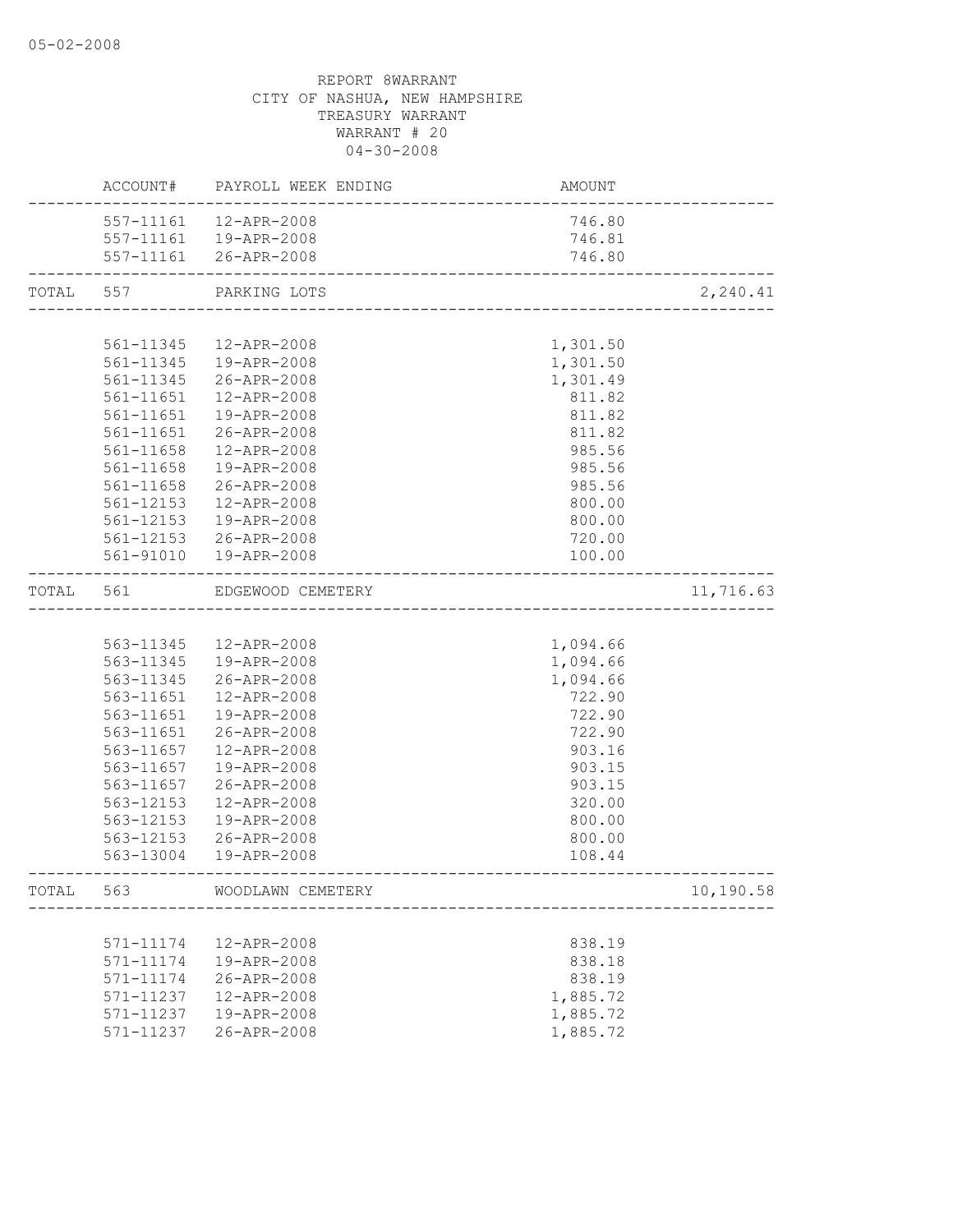|           | ACCOUNT#      | PAYROLL WEEK ENDING             | AMOUNT   |            |
|-----------|---------------|---------------------------------|----------|------------|
|           |               | TOTAL 571 COMMUNITY DEVELOPMENT |          | 8,171.72   |
|           |               |                                 |          |            |
|           | 572-11024     | 12-APR-2008                     | 609.96   |            |
|           | 572-11024     | 19-APR-2008                     | 609.96   |            |
|           | 572-11024     | 26-APR-2008                     | 609.96   |            |
|           | 572-11215     | 12-APR-2008                     | 3,542.41 |            |
|           | 572-11215     | 19-APR-2008                     | 3,542.40 |            |
|           | 572-11215     | 26-APR-2008                     | 3,542.40 |            |
|           | 572-11238     | 12-APR-2008                     | 812.71   |            |
|           | 572-11238     | 19-APR-2008                     | 812.71   |            |
|           | 572-11238     | 26-APR-2008                     | 812.71   |            |
|           | 572-11450     | 12-APR-2008                     | 1,622.11 |            |
|           | 572-11450     | 19-APR-2008                     | 1,622.11 |            |
|           | 572-11450     | 26-APR-2008                     | 1,622.11 |            |
|           | $572 - 11522$ | 12-APR-2008                     | 788.29   |            |
|           | 572-11522     | 19-APR-2008                     | 788.29   |            |
|           | 572-11522     | 26-APR-2008                     | 788.29   |            |
|           | $572 - 11525$ | 12-APR-2008                     | 972.85   |            |
|           | $572 - 11525$ | 19-APR-2008                     | 972.85   |            |
|           | 572-11525     | 26-APR-2008                     | 972.85   |            |
|           | 572-58005     | 19-APR-2008                     | 200.00   |            |
|           |               | 572-98045  12-APR-2008          | 100.00   |            |
|           | 572-98046     | 19-APR-2008                     | 100.00   |            |
| TOTAL 572 |               | PLANNING DEPARTMENT             |          | 25, 444.97 |
|           |               |                                 |          |            |
|           | 575-11032     | 12-APR-2008                     | 676.89   |            |
|           | 575-11032     | 19-APR-2008                     | 676.89   |            |
|           | 575-11032     | 26-APR-2008                     | 676.89   |            |
|           | 575-11042     | 12-APR-2008                     | 1,318.79 |            |
|           | 575-11042     | 19-APR-2008                     | 1,318.78 |            |
|           | 575-11042     | 26-APR-2008                     | 1,318.79 |            |
|           | 575-11062     | 12-APR-2008                     | 559.14   |            |
|           | 575-11062     | 19-APR-2008                     | 559.14   |            |
|           | 575-11062     | 26-APR-2008                     | 559.14   |            |
|           | 575-11189     | 12-APR-2008                     | 981.94   |            |
|           | 575-11189     | 19-APR-2008                     | 981.93   |            |
|           | 575-11189     | 26-APR-2008                     | 981.93   |            |
|           | 575-11246     | 12-APR-2008                     | 1,831.21 |            |
|           | 575-11246     | 19-APR-2008                     | 1,831.21 |            |
|           | 575-11246     | 26-APR-2008                     | 1,831.21 |            |
|           | 575-11387     | 12-APR-2008                     | 5,320.91 |            |
|           | 575-11387     | 19-APR-2008                     | 7,197.95 |            |
|           | 575-11387     | 26-APR-2008                     | 4,713.01 |            |
|           | 575-11393     | 12-APR-2008                     | 3,321.62 |            |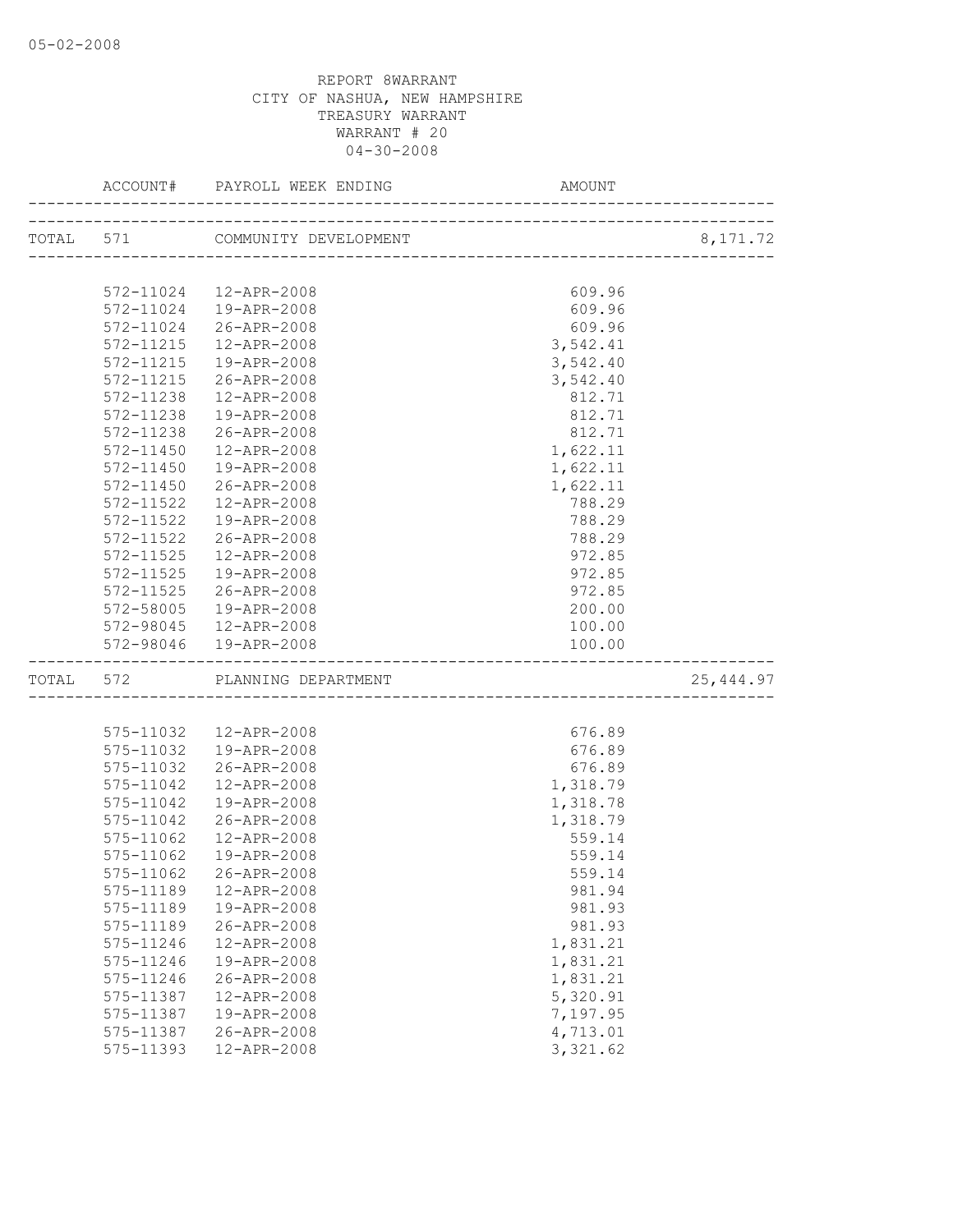|       | ACCOUNT#      | PAYROLL WEEK ENDING    | AMOUNT   |           |
|-------|---------------|------------------------|----------|-----------|
|       | 575-11393     | 19-APR-2008            | 3,321.62 |           |
|       | 575-11393     | 26-APR-2008            | 3,321.62 |           |
|       | 575-11400     | 12-APR-2008            | 6,997.27 |           |
|       | 575-11400     | 19-APR-2008            | 7,008.34 |           |
|       | 575-11400     | 26-APR-2008            | 7,005.19 |           |
|       | 575-11401     | 12-APR-2008            | 4,595.33 |           |
|       | 575-11401     | 19-APR-2008            | 4,595.33 |           |
|       | 575-11401     | 26-APR-2008            | 4,595.34 |           |
|       | 575-11403     | 12-APR-2008            | 809.99   |           |
|       | 575-11403     | 19-APR-2008            | 809.99   |           |
|       | $575 - 11403$ | 26-APR-2008            | 809.98   |           |
|       | 575-11404     | 12-APR-2008            | 694.68   |           |
|       | 575-11404     | 19-APR-2008            | 694.68   |           |
|       | 575-11404     | 26-APR-2008            | 694.68   |           |
|       | 575-11627     | 12-APR-2008            | 544.61   |           |
|       | 575-11627     | 19-APR-2008            | 544.61   |           |
|       | 575-11627     | 26-APR-2008            | 544.61   |           |
|       | 575-12076     | 12-APR-2008            | 452.76   |           |
|       | 575-12076     | 19-APR-2008            | 452.76   |           |
|       | 575-12076     | 26-APR-2008            | 258.72   |           |
|       | 575-12087     | 19-APR-2008            | 225.54   |           |
|       | 575-12087     | 26-APR-2008            | 375.90   |           |
|       | 575-12090     | 12-APR-2008            | 1,083.28 |           |
|       | 575-12090     | 19-APR-2008            | 1,083.28 |           |
|       | 575-12090     | 26-APR-2008            | 1,083.28 |           |
|       | 575-12114     | 12-APR-2008            | 1,077.50 |           |
|       | 575-12114     | 19-APR-2008            | 1,077.50 |           |
|       | 575-12114     | 26-APR-2008            | 1,090.43 |           |
|       | 575-13035     | 12-APR-2008            | 822.58   |           |
|       | 575-13035     | 19-APR-2008            | 672.93   |           |
|       | 575-13035     | 26-APR-2008            | 627.60   |           |
|       |               |                        |          |           |
| TOTAL | 575           | PUBLIC LIBRARIES       |          | 94,629.30 |
|       |               |                        |          |           |
|       |               | 576-11059  12-APR-2008 | 1,216.69 |           |
|       | 576-11059     | 19-APR-2008            | 1,216.69 |           |
|       | 576-11059     | 26-APR-2008            | 1,216.69 |           |
|       | 576-11138     | 12-APR-2008            | 619.74   |           |
|       | 576-11139     | 12-APR-2008            | 228.52   |           |
|       | 576-11139     | 19-APR-2008            | 221.16   |           |
|       | 576-11139     | 26-APR-2008            | 254.33   |           |
|       | 576-11221     | 12-APR-2008            | 1,002.92 |           |
|       | 576-11221     | 19-APR-2008            | 1,002.92 |           |
|       | 576-11221     | 26-APR-2008            | 1,002.92 |           |
|       | 576-11315     | 12-APR-2008            | 637.37   |           |
|       | 576-11315     | 19-APR-2008            | 1,260.15 |           |
|       | 576-11315     | 26-APR-2008            | 1,260.16 |           |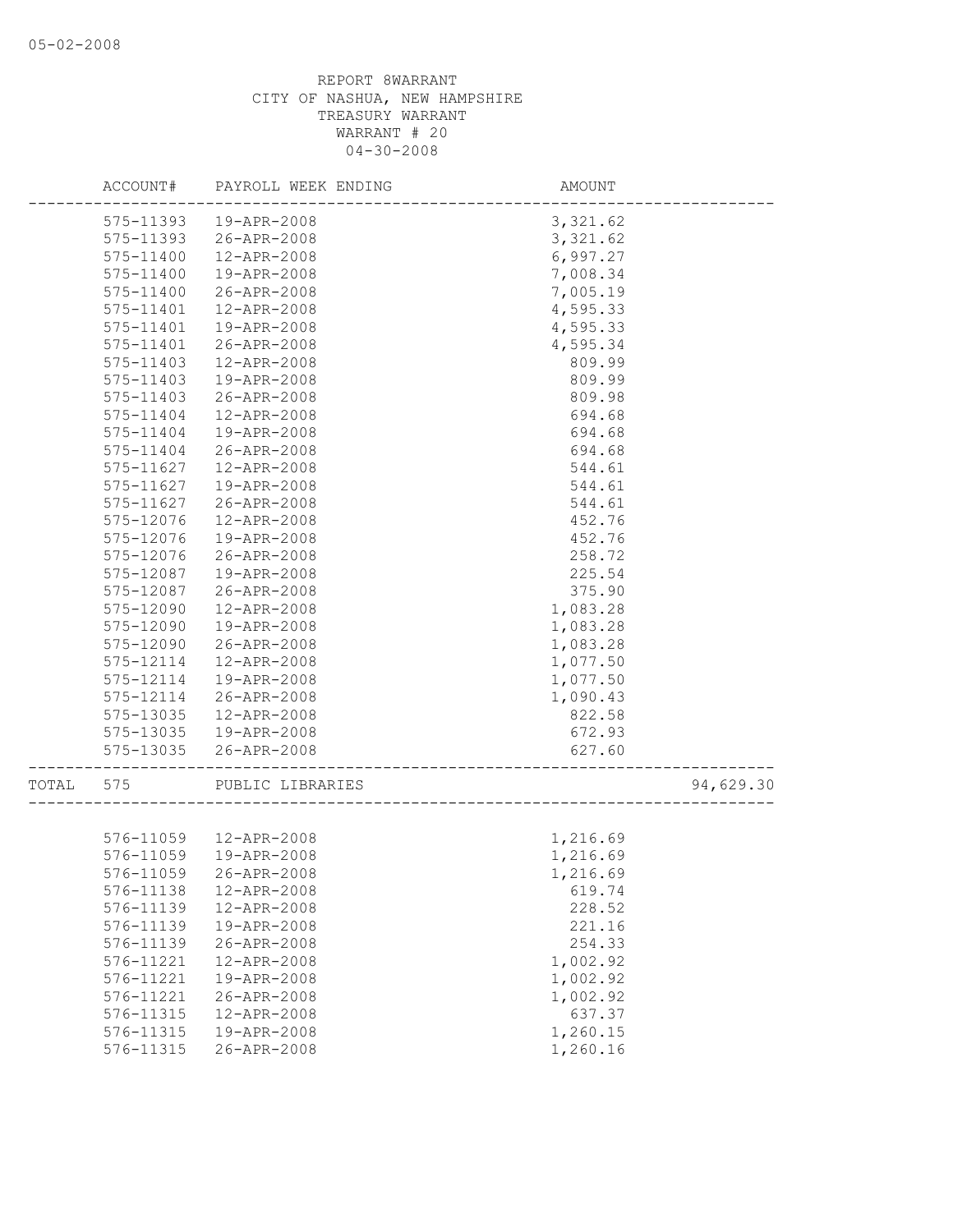|           |                        | ACCOUNT# PAYROLL WEEK ENDING | AMOUNT                       |           |
|-----------|------------------------|------------------------------|------------------------------|-----------|
|           |                        | 576-11361  12-APR-2008       | 5,082.75                     |           |
|           |                        | 576-11361  19-APR-2008       | 5,082.72                     |           |
|           |                        | 576-11361 26-APR-2008        | 5,082.75                     |           |
|           |                        | 576-13004 26-APR-2008        | 35.52                        |           |
|           |                        | 576-91010  19-APR-2008       | 1,900.00                     |           |
| TOTAL 576 |                        | BUILDING DEPARTMENT          |                              | 28,324.00 |
|           |                        |                              |                              |           |
|           | 577-11067              | 19-APR-2008                  | 1,274.15                     |           |
|           |                        | 577-11067 26-APR-2008        | 1,139.43                     |           |
|           |                        | 577-11163  12-APR-2008       | 914.90                       |           |
|           | 577-11183              | 12-APR-2008                  | 1,014.95                     |           |
|           | 577-11183              | 19-APR-2008                  | 1,014.94                     |           |
|           | 577-11183              | 26-APR-2008                  | 1,014.93                     |           |
|           |                        | 577-91010  19-APR-2008       | 312.95                       |           |
| TOTAL     | 577                    | CODE ENFORCEMENT             | ---------------------------- | 6,686.25  |
|           |                        |                              |                              |           |
|           |                        | 581-11012  19-APR-2008       | 3,942.31                     |           |
|           | 581-11075              | 19-APR-2008                  | 4,076.92                     |           |
|           | 581-11081              | 19-APR-2008                  | 2,021.22                     |           |
|           | 581-11162              | 12-APR-2008                  | 55,481.37                    |           |
|           | 581-11162              | 19-APR-2008                  | 56,028.80                    |           |
|           | 581-11162              | 26-APR-2008                  | 56,839.13                    |           |
|           | 581-11204              | 12-APR-2008                  | 10, 414.40                   |           |
|           | 581-11204              | 19-APR-2008                  | 11,022.01                    |           |
|           | 581-11204              | 26-APR-2008                  | 11,022.00                    |           |
|           | 581-11348              | 19-APR-2008                  | 68,305.21                    |           |
|           | 581-11366              | 12-APR-2008                  | 49,275.30                    |           |
|           | 581-11366              | 19-APR-2008                  | 49,350.53                    |           |
|           | 581-11366              | 26-APR-2008                  | 49, 125. 25                  |           |
|           | 581-11396<br>581-11408 | 19-APR-2008                  | 32, 397.95                   |           |
|           |                        | 12-APR-2008                  | 14,864.69                    |           |
|           | 581-11408<br>581-11408 | 19-APR-2008<br>26-APR-2008   | 15,016.38<br>14,793.67       |           |
|           | 581-11486              | 19-APR-2008                  | 34,635.56                    |           |
|           |                        | 19-APR-2008                  |                              |           |
|           | 581-11515<br>581-11570 | 19-APR-2008                  | 1,143.19<br>56,376.19        |           |
|           | 581-11572              | 19-APR-2008                  | 46,029.73                    |           |
|           | 581-11579              | 19-APR-2008                  | 32,406.10                    |           |
|           | 581-11628              | 12-APR-2008                  | 1,215.20                     |           |
|           | 581-11628              | 19-APR-2008                  | 1,215.20                     |           |
|           | 581-11628              | 26-APR-2008                  | 1,215.20                     |           |
|           | 581-11675              | 19-APR-2008                  | 5,769.23                     |           |
|           | 581-11709              | 19-APR-2008                  | 5,727.68                     |           |
|           | 581-11711              | 19-APR-2008                  | 2,628.18                     |           |
|           |                        |                              |                              |           |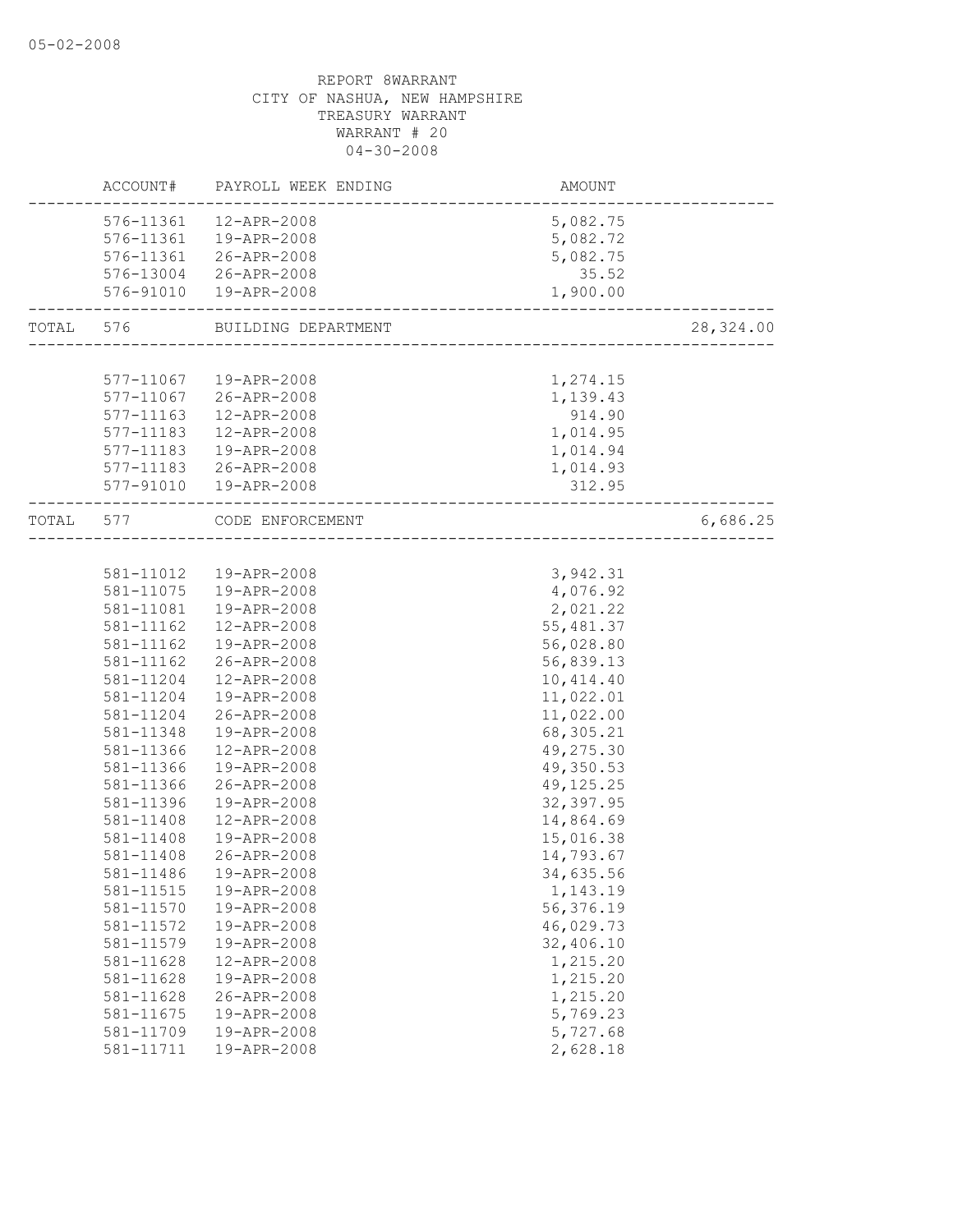| ACCOUNT#  | PAYROLL WEEK ENDING | AMOUNT       |  |
|-----------|---------------------|--------------|--|
| 581-11726 | 19-APR-2008         | 1,423,950.90 |  |
| 581-11800 | 19-APR-2008         | 36, 354.84   |  |
| 581-11801 | 19-APR-2008         | 12,337.43    |  |
| 581-11802 | 19-APR-2008         | 12,293.88    |  |
| 581-11803 | 12-APR-2008         | 659.40       |  |
| 581-11803 | 19-APR-2008         | 13,637.26    |  |
| 581-11803 | 26-APR-2008         | 659.40       |  |
| 581-11804 | 19-APR-2008         | 14,429.38    |  |
| 581-11805 | 19-APR-2008         | 32,635.23    |  |
| 581-11812 | 19-APR-2008         | 2,086.42     |  |
| 581-11830 | 19-APR-2008         | 3, 145.85    |  |
| 581-11850 | 12-APR-2008         | 2,584.05     |  |
| 581-11850 | 19-APR-2008         | 2,584.05     |  |
| 581-11850 | 26-APR-2008         | 2,584.05     |  |
| 581-11860 | 19-APR-2008         | 6,123.47     |  |
| 581-12006 | 19-APR-2008         | 2,199.00     |  |
| 581-12021 | 19-APR-2008         | 1,842.18     |  |
| 581-12060 | 12-APR-2008         | 2,628.02     |  |
| 581-12060 | 19-APR-2008         | 3,046.39     |  |
| 581-12060 | 26-APR-2008         | 2,820.47     |  |
| 581-12078 | 12-APR-2008         | 862.50       |  |
| 581-12078 | 19-APR-2008         | 3,025.00     |  |
| 581-12078 | 26-APR-2008         | 862.50       |  |
| 581-12081 | 19-APR-2008         | 1,327.02     |  |
| 581-12084 | 12-APR-2008         | 1,325.00     |  |
| 581-12084 | 19-APR-2008         | 2,731.25     |  |
| 581-12084 | 26-APR-2008         | 1,487.50     |  |
| 581-12087 | 12-APR-2008         | 1,505.16     |  |
| 581-12087 | 19-APR-2008         | 1,297.63     |  |
| 581-12087 | 26-APR-2008         | 1,338.66     |  |
| 581-12111 | 12-APR-2008         | 124,962.27   |  |
| 581-12111 | 19-APR-2008         | 129,969.41   |  |
| 581-12111 | 26-APR-2008         | 127,771.29   |  |
| 581-12112 | 12-APR-2008         | 8,007.50     |  |
| 581-12112 | 19-APR-2008         | 7,592.95     |  |
| 581-12112 | 26-APR-2008         | 7,714.62     |  |
| 581-12126 | 12-APR-2008         | 5,018.09     |  |
| 581-12126 | 19-APR-2008         | 5,018.08     |  |
| 581-12126 | 26-APR-2008         | 4,951.70     |  |
| 581-12135 | 12-APR-2008         | 4,254.49     |  |
| 581-12135 | 19-APR-2008         | 4,609.17     |  |
| 581-12135 | 26-APR-2008         | 4,146.49     |  |
| 581-12136 | 12-APR-2008         | 623.02       |  |
| 581-12136 | 19-APR-2008         | 581.02       |  |
| 581-12136 | 26-APR-2008         | 1,013.26     |  |
| 581-12138 | 12-APR-2008         | 1,042.26     |  |
| 581-12138 | 19-APR-2008         | 999.25       |  |
| 581-12138 | 26-APR-2008         | 958.40       |  |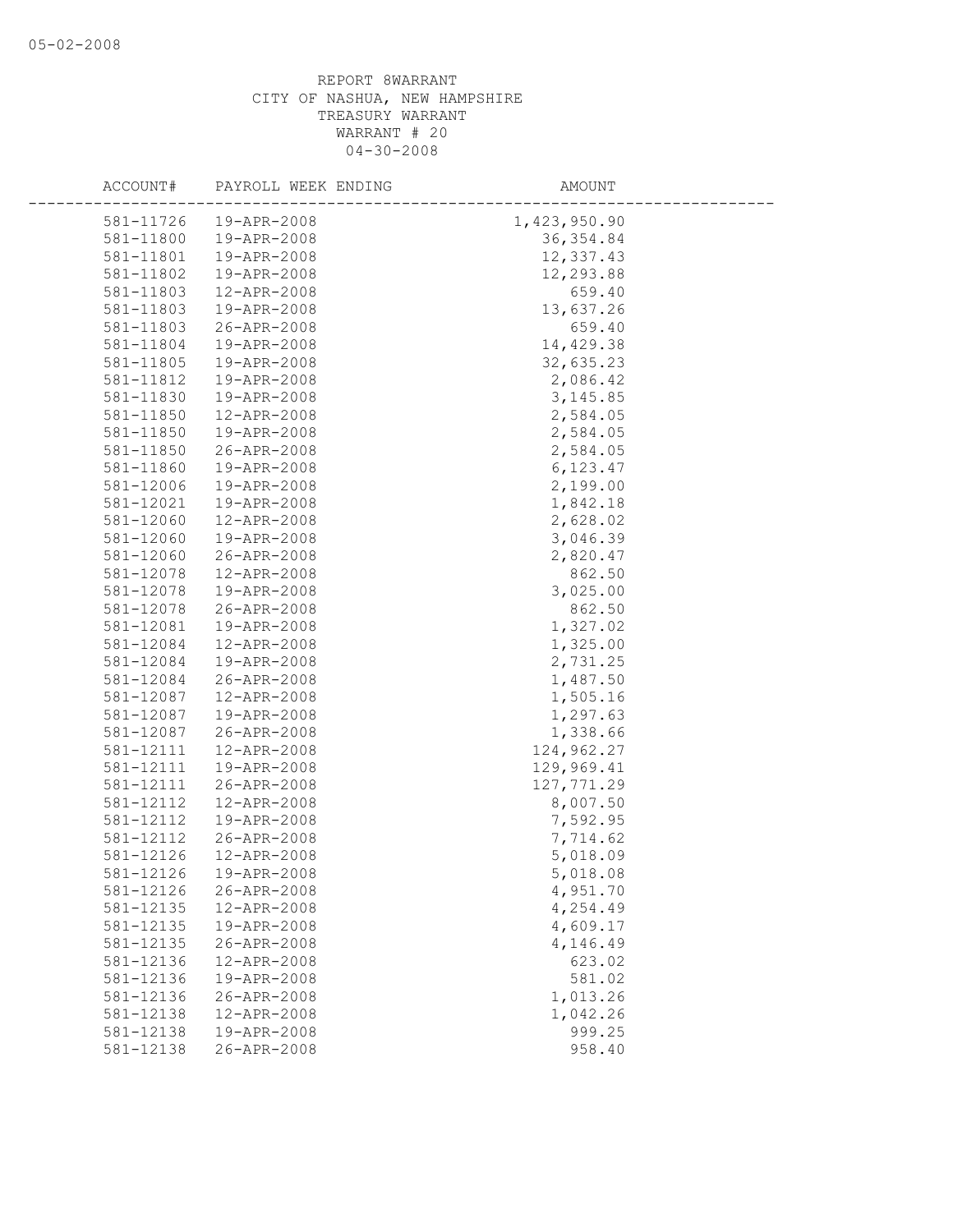|       | ACCOUNT#  | PAYROLL WEEK ENDING     | AMOUNT                                  |              |
|-------|-----------|-------------------------|-----------------------------------------|--------------|
|       | 581-12141 | 12-APR-2008             | 500.00                                  |              |
|       | 581-12141 | 26-APR-2008             | 1,200.00                                |              |
|       | 581-12153 | 12-APR-2008             | 133.00                                  |              |
|       | 581-12153 | 19-APR-2008             | 60.00                                   |              |
|       | 581-12153 | 26-APR-2008             | 30.00                                   |              |
|       | 581-12198 | 19-APR-2008             | 10,983.88                               |              |
|       | 581-12201 | 12-APR-2008             | 34,746.74                               |              |
|       | 581-12201 | 19-APR-2008             | 33, 937.63                              |              |
|       | 581-12201 | 26-APR-2008             | 34, 343.46                              |              |
|       | 581-13004 | 19-APR-2008             | 711.54                                  |              |
|       | 581-13004 | 26-APR-2008             | 102.28                                  |              |
|       | 581-13021 | 12-APR-2008             | 436.05                                  |              |
|       | 581-13021 | 19-APR-2008             | 419.12                                  |              |
|       | 581-13021 | 26-APR-2008             | 223.16                                  |              |
|       | 581-13032 | 12-APR-2008             | 467.04                                  |              |
|       | 581-13032 | 19-APR-2008             | 1,064.83                                |              |
|       | 581-13032 | 26-APR-2008             | 231.99                                  |              |
|       | 581-13120 | 12-APR-2008             | 4,275.54                                |              |
|       | 581-13120 | 19-APR-2008             | 2,966.05                                |              |
|       | 581-13120 | 26-APR-2008             | 2,695.50                                |              |
|       | 581-13133 | 19-APR-2008             | 943.75                                  |              |
|       | 581-13133 | 26-APR-2008             | 487.50                                  |              |
|       | 581-13137 | 12-APR-2008             | 357.52                                  |              |
|       | 581-13137 | 19-APR-2008             | 947.50                                  |              |
|       | 581-13137 | 26-APR-2008             | 315.00                                  |              |
|       | 581-17004 | 19-APR-2008             | 250.00                                  |              |
|       | 581-17008 | 19-APR-2008             | 1,800.00                                |              |
|       | 581-18008 | 12-APR-2008             | 1,000.00                                |              |
|       | 581-19000 | 12-APR-2008             | 1,000.00                                |              |
|       | 581-19000 | 19-APR-2008             | 8,328.20                                |              |
|       | 581-19000 | 26-APR-2008             | 50.00                                   |              |
|       | 581-19230 | 12-APR-2008             |                                         |              |
|       | 581-19230 | 19-APR-2008             | 250.00                                  |              |
|       |           |                         |                                         |              |
|       | 581-19240 | 19-APR-2008             | 475.00                                  |              |
| TOTAL | 581       | SCHOOL DEPARTMENT       |                                         | 2,871,668.04 |
|       |           |                         |                                         |              |
|       |           | 590-23522   12-APR-2008 | 120.00                                  |              |
|       |           | 590-23522  19-APR-2008  | 100.00                                  |              |
|       | 590-23522 | 26-APR-2008             | 100.00<br>_____________________________ |              |
| TOTAL | 590       | P/Y OBLIGATIONS         |                                         | 320.00       |
|       |           |                         |                                         |              |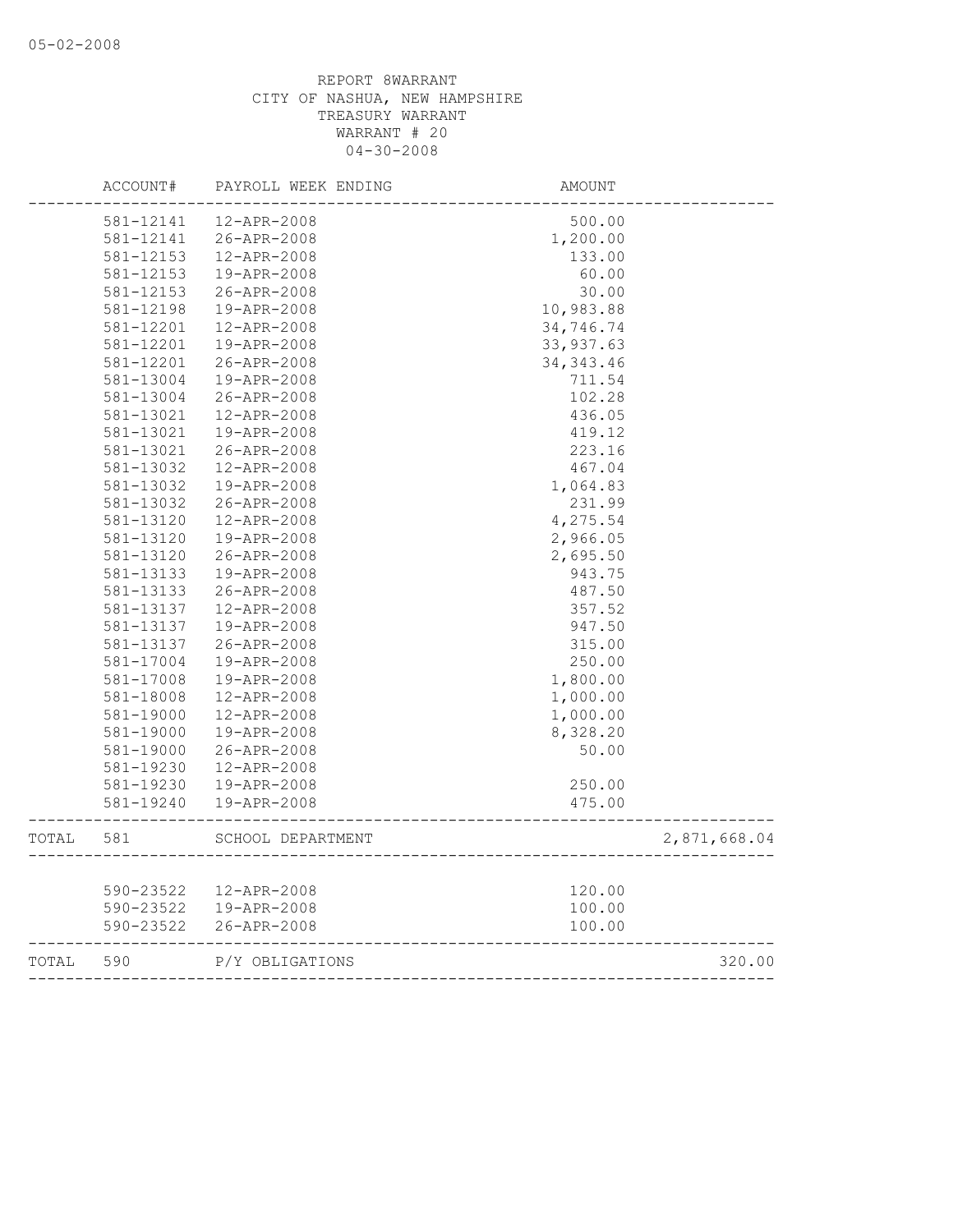|           | ACCOUNT# PAYROLL WEEK ENDING |  |  | AMOUNT |
|-----------|------------------------------|--|--|--------|
|           |                              |  |  |        |
| TOTAL 952 |                              |  |  |        |
|           |                              |  |  |        |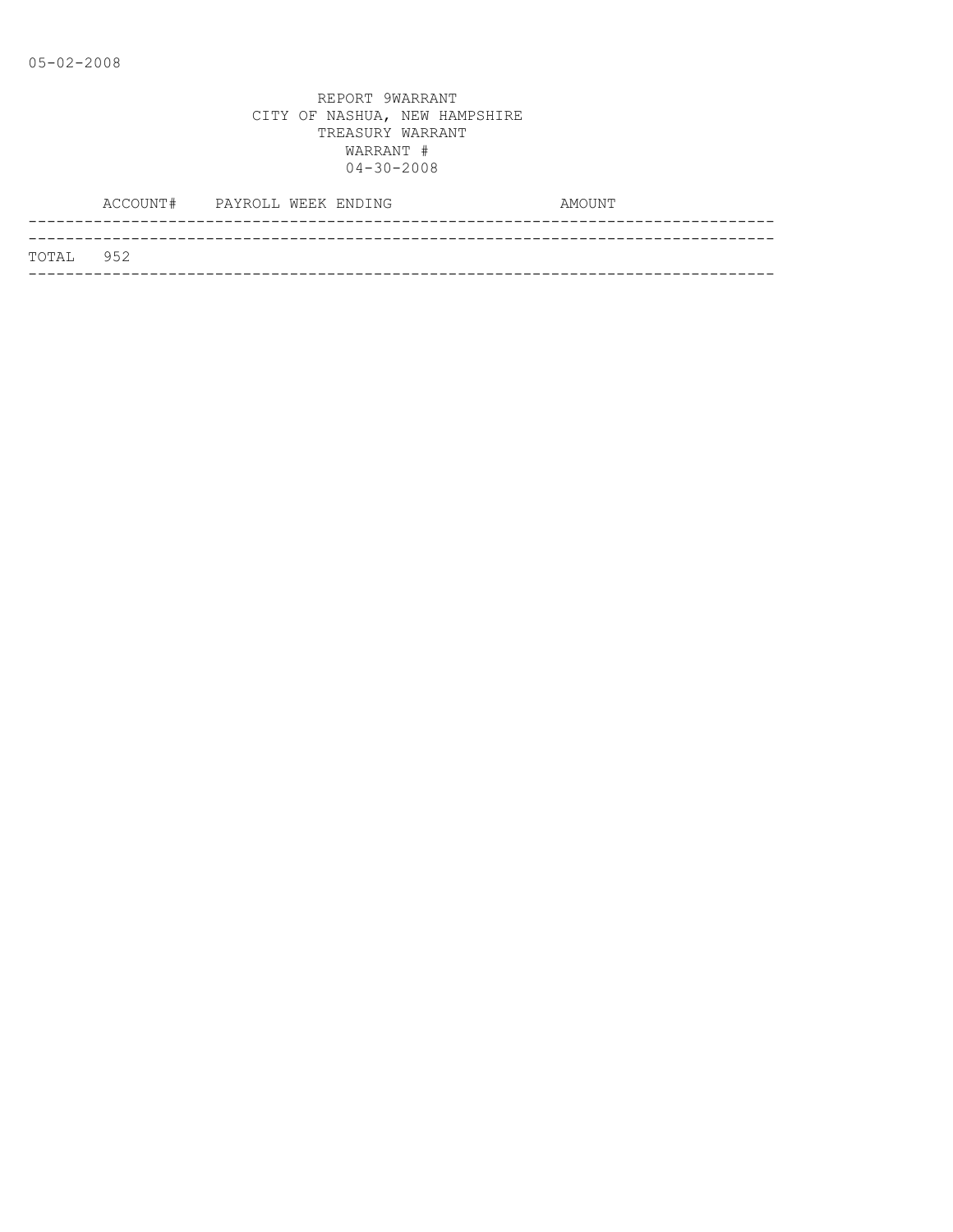| ACCOUNT#  | PAYROLL WEEK ENDING    | AMOUNT   |
|-----------|------------------------|----------|
| 801-11008 | 12-APR-2008            | 540.94   |
| 801-11008 | 19-APR-2008            | 554.81   |
| 801-11008 | 26-APR-2008            | 554.81   |
| 801-11094 | 12-APR-2008            | 96.24    |
| 801-11094 | 19-APR-2008            | 96.24    |
| 801-11094 | 26-APR-2008            | 96.24    |
| 801-11101 | 12-APR-2008            | 866.40   |
| 801-11101 | 19-APR-2008            | 866.40   |
| 801-11101 | 26-APR-2008            | 866.41   |
| 801-11193 | 12-APR-2008            | 943.50   |
| 801-11193 | 19-APR-2008            | 943.50   |
| 801-11193 | 26-APR-2008            | 943.50   |
| 801-11208 | 12-APR-2008            | 92.98    |
| 801-11208 | 19-APR-2008            | 92.98    |
| 801-11208 | 26-APR-2008            | 92.98    |
| 801-11211 | 12-APR-2008            | 64.34    |
| 801-11211 | 19-APR-2008            | 64.34    |
| 801-11211 | 26-APR-2008            | 64.34    |
| 801-11222 | $12 - APR - 2008$      | 199.23   |
| 801-11222 | 19-APR-2008            | 199.23   |
| 801-11222 | 26-APR-2008            | 199.23   |
| 801-11249 | 12-APR-2008            | 132.00   |
| 801-11249 | 19-APR-2008            | 132.00   |
| 801-11249 | 26-APR-2008            | 132.00   |
| 801-11271 | 12-APR-2008            | 985.14   |
| 801-11271 | 19-APR-2008            | 985.14   |
| 801-11271 | 26-APR-2008            | 985.14   |
| 801-11276 | 12-APR-2008            | 2,352.00 |
| 801-11276 | 19-APR-2008            | 2,352.00 |
| 801-11276 | 26-APR-2008            | 3,121.30 |
| 801-11383 | 12-APR-2008            | 838.19   |
| 801-11383 | 19-APR-2008            | 838.19   |
| 801-11383 | 26-APR-2008            | 838.19   |
| 801-11435 | 12-APR-2008            | 257.36   |
| 801-11435 | 19-APR-2008            | 257.36   |
| 801-11435 | 26-APR-2008            | 257.36   |
| 801-11595 | 12-APR-2008            | 8,178.80 |
|           | 801-11595  12-APR-2008 | 2,226.00 |
| 801-11595 | 19-APR-2008            | 6,678.00 |
| 801-11595 | 19-APR-2008            | 2,226.00 |
| 801-11595 | 26-APR-2008            | 6,703.20 |
| 801-11595 | 26-APR-2008            | 2,226.00 |
| 801-11596 | 12-APR-2008            | 2,979.20 |
| 801-11596 | 19-APR-2008            | 2,979.20 |
| 801-11596 | 26-APR-2008            | 2,979.20 |
| 801-11598 | 12-APR-2008            | 776.81   |
| 801-11598 | 19-APR-2008            | 776.80   |
| 801-11598 | 26-APR-2008            | 776.80   |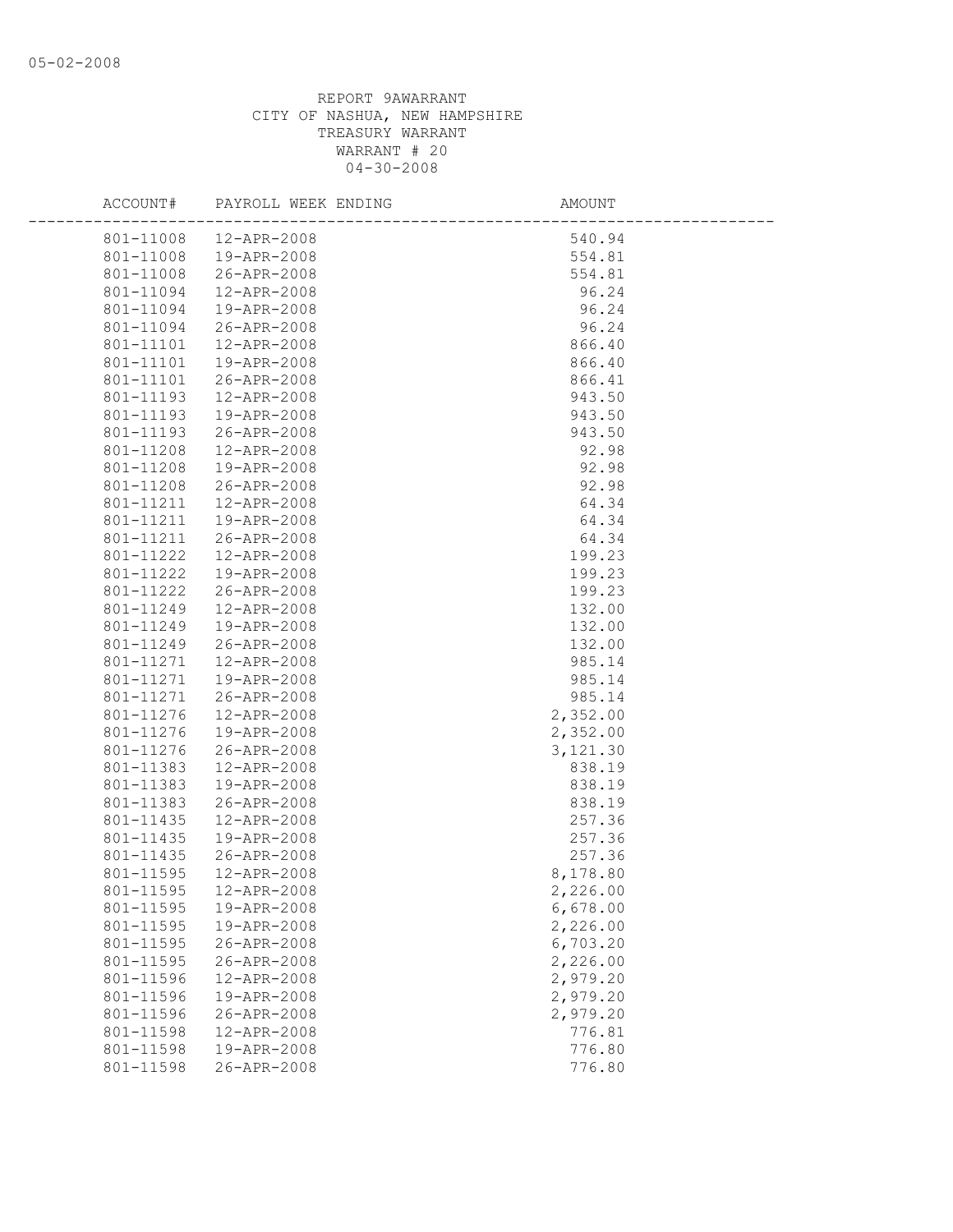| ACCOUNT#  | PAYROLL WEEK ENDING            | AMOUNT                                      |            |
|-----------|--------------------------------|---------------------------------------------|------------|
| 801-11599 | 12-APR-2008                    | 1,026.65                                    |            |
| 801-11599 | 12-APR-2008                    | 1,026.65                                    |            |
| 801-11599 | 19-APR-2008                    | 1,026.65                                    |            |
| 801-11599 | 19-APR-2008                    | 1,026.65                                    |            |
| 801-11599 | 26-APR-2008                    | 1,026.65                                    |            |
| 801-11599 | 26-APR-2008                    | 1,026.65                                    |            |
| 801-11606 | 12-APR-2008                    | 667.95                                      |            |
| 801-11606 | 19-APR-2008                    | 667.96                                      |            |
| 801-11606 | 26-APR-2008                    | 667.96                                      |            |
| 801-11647 | 12-APR-2008                    | 1,401.23                                    |            |
| 801-11647 | 19-APR-2008                    | 1,401.23                                    |            |
| 801-11647 | 26-APR-2008                    | 1,401.24                                    |            |
| 801-12128 | 12-APR-2008                    | 276.88                                      |            |
| 801-12128 | 19-APR-2008                    | 313.58                                      |            |
| 801-12128 | 26-APR-2008                    | 306.90                                      |            |
| 801-12594 | 12-APR-2008                    | 2,561.00                                    |            |
| 801-12594 | 19-APR-2008                    | 3,113.50                                    |            |
| 801-12594 | 26-APR-2008                    | 3,211.00                                    |            |
| 801-13004 | 12-APR-2008                    | 1,224.50                                    |            |
| 801-13004 | 12-APR-2008                    | 574.06                                      |            |
| 801-13004 | 12-APR-2008                    | 15.72                                       |            |
| 801-13004 | 12-APR-2008                    | 175.22                                      |            |
| 801-13004 | 19-APR-2008                    | 944.72                                      |            |
| 801-13004 | 19-APR-2008                    | 1,440.44                                    |            |
| 801-13004 | 19-APR-2008                    | 140.18                                      |            |
| 801-13004 | 26-APR-2008                    | 3,335.66                                    |            |
| 801-13004 | 26-APR-2008                    | 14,634.34                                   |            |
| 801-13004 | 26-APR-2008                    | 172.88                                      |            |
| 801-13004 | 26-APR-2008                    | 897.12                                      |            |
| 801-59236 | 12-APR-2008                    | 382.62                                      |            |
| 801-59236 | 19-APR-2008                    | 382.62                                      |            |
| 801-59236 | 26-APR-2008                    | 382.62                                      |            |
| 801-59237 | 12-APR-2008                    | 360.28                                      |            |
| 801-59237 | 19-APR-2008                    | 360.27                                      |            |
| 801-59237 | 26-APR-2008                    | 360.28                                      |            |
| 801-59240 | 12-APR-2008                    | 132.49                                      |            |
| 801-59240 | 19-APR-2008                    | 132.49                                      |            |
| 801-59240 | 26-APR-2008                    | 132.49<br>--------------------------------- |            |
|           | TOTAL 801 SOLID WASTE DISPOSAL |                                             | 110,739.35 |
|           |                                |                                             |            |
| 802-11028 | 12-APR-2008                    | 387.79                                      |            |
| 802-11028 | 12-APR-2008                    | 182.49                                      |            |
| 802-11028 | 19-APR-2008                    | 387.79                                      |            |
| 802-11028 | 19-APR-2008                    | 182.49                                      |            |
| 802-11028 | 26-APR-2008                    | 387.79                                      |            |
| 802-11028 | 26-APR-2008                    | 182.49                                      |            |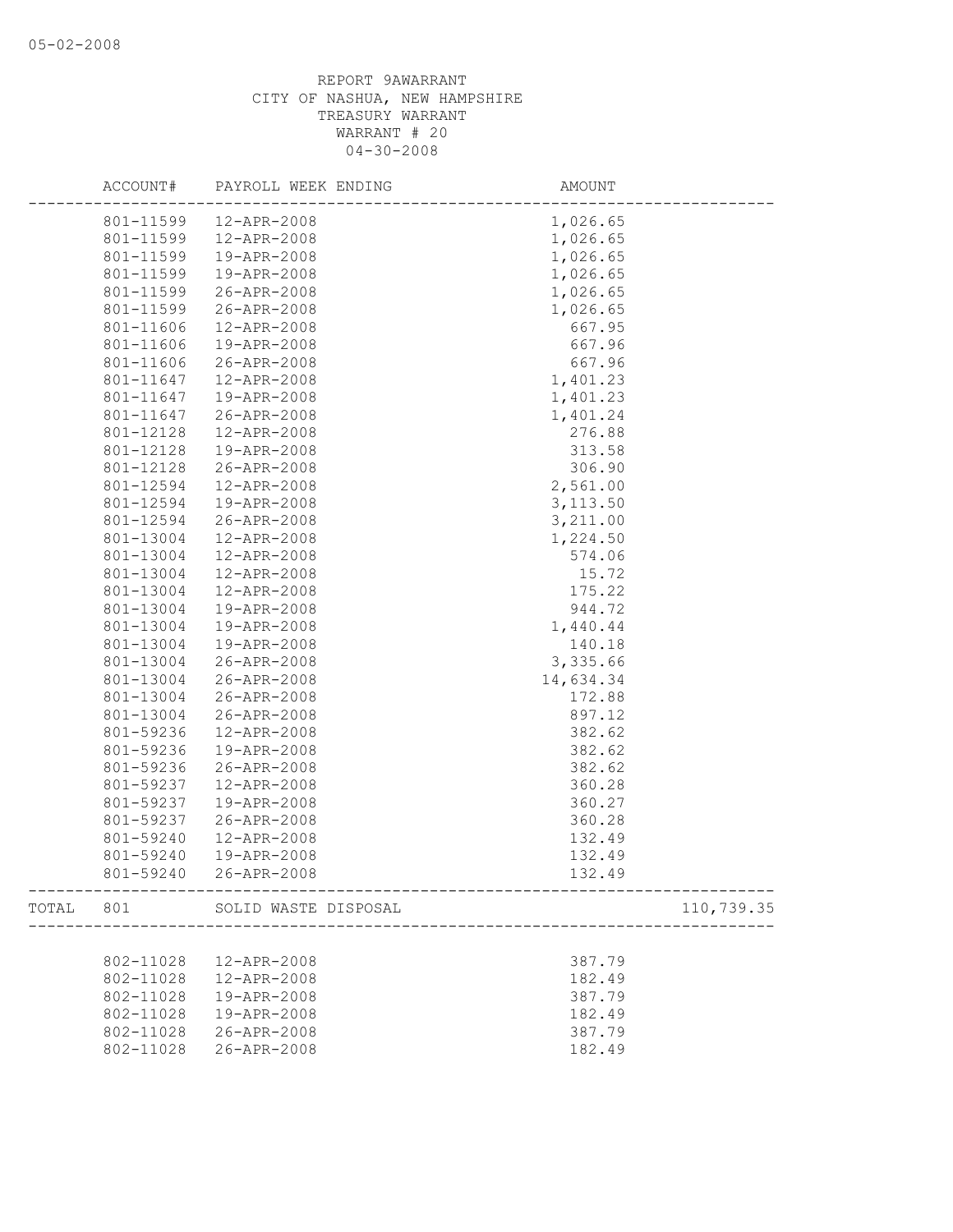| ACCOUNT#  | PAYROLL WEEK ENDING | AMOUNT   |
|-----------|---------------------|----------|
| 802-11064 | 12-APR-2008         | 132.49   |
| 802-11064 | 12-APR-2008         | 132.49   |
| 802-11064 | 19-APR-2008         | 132.49   |
| 802-11064 | 19-APR-2008         | 132.49   |
| 802-11064 | 26-APR-2008         | 132.49   |
| 802-11064 | 26-APR-2008         | 132.49   |
| 802-11091 | 12-APR-2008         | 1,044.26 |
| 802-11091 | 19-APR-2008         | 1,044.26 |
| 802-11091 | 26-APR-2008         | 1,044.26 |
| 802-11092 | 12-APR-2008         | 735.20   |
| 802-11092 | 19-APR-2008         | 739.60   |
| 802-11092 | 26-APR-2008         | 739.60   |
| 802-11094 | 12-APR-2008         | 288.69   |
| 802-11094 | 12-APR-2008         | 288.71   |
| 802-11094 | 19-APR-2008         | 288.69   |
| 802-11094 | 19-APR-2008         | 288.71   |
| 802-11094 | 26-APR-2008         | 288.69   |
| 802-11094 | 26-APR-2008         | 288.71   |
| 802-11096 | 19-APR-2008         | 883.98   |
| 802-11096 | 26-APR-2008         | 883.98   |
| 802-11102 | 12-APR-2008         | 854.94   |
| 802-11102 | 19-APR-2008         | 854.94   |
| 802-11102 | 26-APR-2008         | 854.94   |
| 802-11105 | 12-APR-2008         | 970.14   |
| 802-11105 | 19-APR-2008         | 987.14   |
| 802-11105 | 26-APR-2008         | 953.13   |
| 802-11155 | 12-APR-2008         | 1,039.21 |
| 802-11155 | 19-APR-2008         | 1,024.73 |
| 802-11155 | 26-APR-2008         | 1,039.21 |
| 802-11157 | 12-APR-2008         | 756.32   |
| 802-11157 | 19-APR-2008         | 784.00   |
| 802-11157 | 26-APR-2008         | 784.00   |
| 802-11158 | 12-APR-2008         | 1,672.68 |
| 802-11158 | 19-APR-2008         | 1,683.20 |
| 802-11158 | 26-APR-2008         | 1,683.20 |
| 802-11208 | 12-APR-2008         | 37.19    |
| 802-11208 | 12-APR-2008         | 37.19    |
| 802-11208 | 19-APR-2008         | 37.19    |
| 802-11208 | 19-APR-2008         | 37.19    |
| 802-11208 | 26-APR-2008         | 37.19    |
| 802-11208 | 26-APR-2008         | 37.19    |
| 802-11211 | 12-APR-2008         | 386.02   |
| 802-11211 | 12-APR-2008         | 386.02   |
| 802-11211 | 19-APR-2008         | 386.02   |
| 802-11211 | 19-APR-2008         | 386.02   |
| 802-11211 | 26-APR-2008         | 386.01   |
| 802-11211 | 26-APR-2008         | 386.01   |
| 802-11222 | 12-APR-2008         | 199.23   |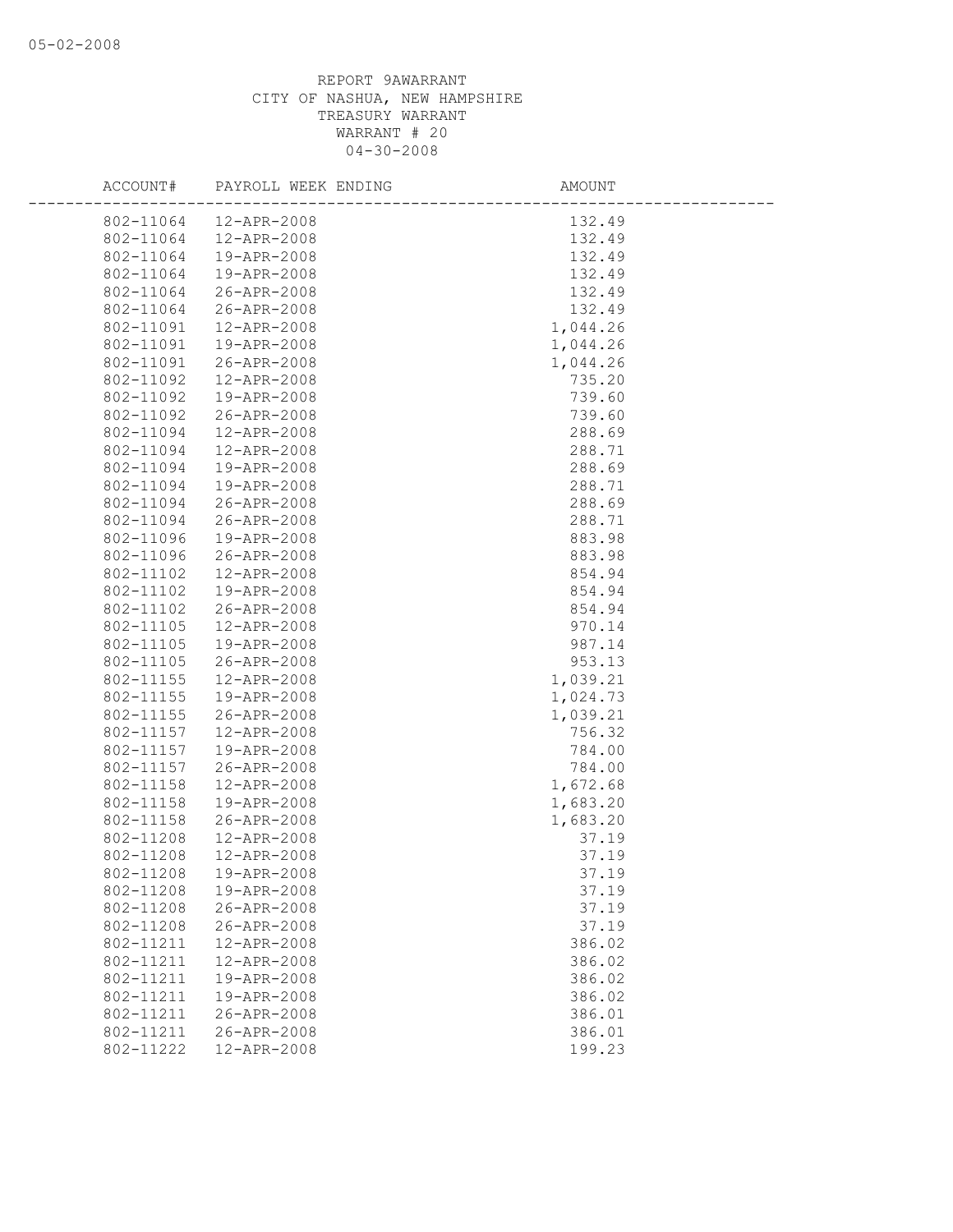| ACCOUNT#  | PAYROLL WEEK ENDING | AMOUNT   |
|-----------|---------------------|----------|
| 802-11222 | 19-APR-2008         | 199.23   |
| 802-11222 | 26-APR-2008         | 199.23   |
| 802-11249 | 12-APR-2008         | 75.43    |
| 802-11249 | 12-APR-2008         | 75.43    |
| 802-11249 | 19-APR-2008         | 75.43    |
| 802-11249 | 19-APR-2008         | 75.43    |
| 802-11249 | 26-APR-2008         | 75.43    |
| 802-11249 | 26-APR-2008         | 75.43    |
| 802-11260 | 12-APR-2008         | 1,760.00 |
| 802-11260 | 19-APR-2008         | 1,760.00 |
| 802-11260 | 26-APR-2008         | 1,760.00 |
| 802-11270 | 12-APR-2008         | 1,023.64 |
| 802-11270 | 19-APR-2008         | 1,023.64 |
| 802-11270 | 26-APR-2008         | 1,023.64 |
| 802-11333 | 12-APR-2008         | 1,006.52 |
| 802-11333 | 19-APR-2008         | 1,006.52 |
| 802-11333 | 26-APR-2008         | 1,006.52 |
| 802-11435 | 12-APR-2008         | 428.93   |
| 802-11435 | 12-APR-2008         | 171.57   |
| 802-11435 | 19-APR-2008         | 428.93   |
| 802-11435 | 19-APR-2008         | 171.57   |
| 802-11435 | 26-APR-2008         | 428.93   |
| 802-11435 | 26-APR-2008         | 171.57   |
| 802-11480 | 12-APR-2008         | 3,224.38 |
| 802-11480 | 19-APR-2008         | 3,237.60 |
| 802-11480 | 26-APR-2008         | 3,366.40 |
| 802-11507 | 12-APR-2008         | 410.74   |
| 802-11507 | 19-APR-2008         | 746.80   |
| 802-11507 | 26-APR-2008         | 746.80   |
| 802-11513 | 12-APR-2008         | 5,950.40 |
| 802-11513 | 19-APR-2008         | 5,950.40 |
| 802-11513 | 26-APR-2008         | 5,953.60 |
| 802-11514 | 12-APR-2008         | 2,739.61 |
| 802-11514 | 19-APR-2008         | 2,646.40 |
| 802-11514 | 26-APR-2008         | 2,643.60 |
| 802-11681 | 12-APR-2008         | 297.14   |
| 802-11681 | 12-APR-2008         | 1,188.55 |
| 802-11681 | 19-APR-2008         | 297.14   |
| 802-11681 | 19-APR-2008         | 1,188.55 |
| 802-11681 | 26-APR-2008         | 297.14   |
| 802-11681 | 26-APR-2008         | 1,188.55 |
| 802-11693 | 12-APR-2008         | 1,132.40 |
| 802-11693 | 19-APR-2008         | 1,132.40 |
| 802-11693 | 26-APR-2008         | 1,132.40 |
| 802-11763 | 12-APR-2008         | 167.64   |
| 802-11763 | 12-APR-2008         | 670.56   |
| 802-11763 | 19-APR-2008         | 167.64   |
| 802-11763 | 19-APR-2008         | 670.55   |